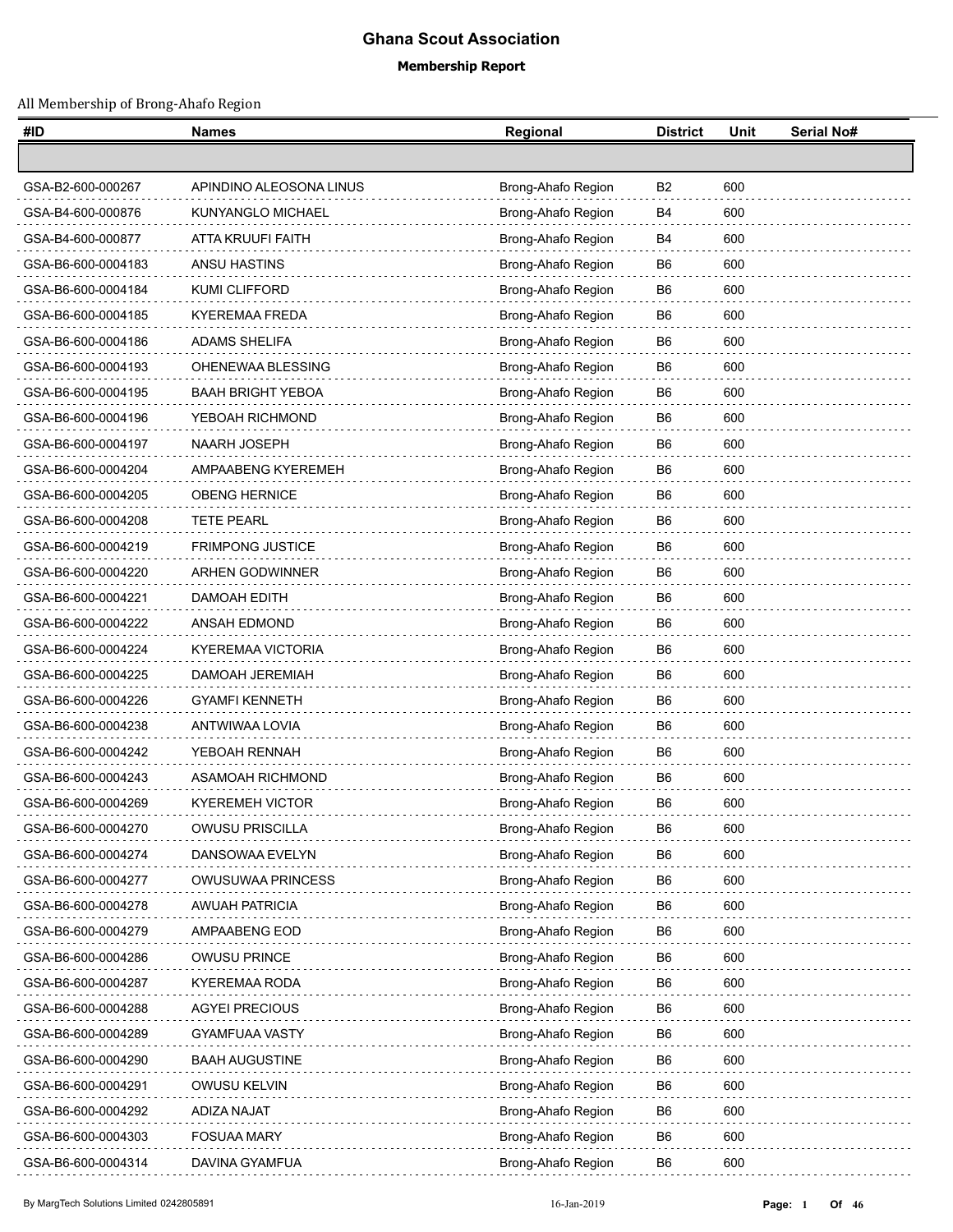| #ID                                      | <b>Names</b>              | Regional           | <b>District</b> | Unit | Serial No#       |
|------------------------------------------|---------------------------|--------------------|-----------------|------|------------------|
| GSA-B4-600-0004332                       | RICHMOND KUNADU AGYEMANG  | Brong-Ahafo Region | <b>B4</b>       | 600  |                  |
| GSA-B4-600-0004345                       | AGYEMANG SERWAA STELLA    | Brong-Ahafo Region | B4              | 600  |                  |
| GSA-B4-600-0004346                       | AFRIYIE ASARE ELLIOT      | Brong-Ahafo Region | B4              | 600  |                  |
| GSA-B4-600-0004353                       | AFRIYIE ATTA KRUFFI FAITH | Brong-Ahafo Region | B4              | 600  |                  |
| GSA-B4-600-0004366                       | YEBOAH JOYCELINE          | Brong-Ahafo Region | B4              | 600  |                  |
| GSA-B4-600-0004375                       | ASAMOAH YAW ONASTS JNR.   | Brong-Ahafo Region | <b>B4</b>       | 600  |                  |
| GSA-B4-600-0004399                       | POKUAA MARGARET           | Brong-Ahafo Region | <b>B4</b>       | 600  |                  |
| GSA-B4-600-0004413                       | <b>MOBA ISSIFU</b>        | Brong-Ahafo Region | B4              | 600  |                  |
| GSA-B5-600-0004548                       | AUSAMAH JUVEVA            | Brong-Ahafo Region | B5              | 600  |                  |
| GSA-B5-600-0004552                       | <b>ASIEDU EUGENE</b>      | Brong-Ahafo Region | B <sub>5</sub>  | 600  |                  |
| GSA-B5-600-0004586                       | YEBOAH COLLINS            | Brong-Ahafo Region | B <sub>5</sub>  | 600  |                  |
| GSA-B5-600-0004590                       | <b>HARRIET ASIA TAMEA</b> | Brong-Ahafo Region | B <sub>5</sub>  | 600  |                  |
| GSA-B3-602-0005030                       | YAW JACOB                 | Brong-Ahafo Region | B <sub>3</sub>  | 602  |                  |
| GSA-B2-600-0005282                       | MALTITI ABDULAI NIMATU    | Brong-Ahafo Region | B <sub>2</sub>  | 600  |                  |
| GSA-B2-600-0005317                       | ALHASSAN IDDRISU          | Brong-Ahafo Region | B <sub>2</sub>  | 600  |                  |
| GSA-B2-600-0005318                       | <b>OSMAN SAGIRU</b>       | Brong-Ahafo Region | B <sub>2</sub>  | 600  |                  |
| GSA-B2-600-0005410                       | ASIYA ADAMU               | Brong-Ahafo Region | B <sub>2</sub>  | 600  |                  |
| GSA-B2-600-0005412                       | <b>HAJARA ISSAH</b>       | Brong-Ahafo Region | B <sub>2</sub>  | 600  |                  |
| GSA-B2-600-0005422                       | SAMAYA OSMAN              | Brong-Ahafo Region | <b>B2</b>       | 600  |                  |
| GSA-B2-600-0005542                       | <b>MARIAM TOURE</b>       | Brong-Ahafo Region | B <sub>2</sub>  | 600  |                  |
| GSA-B2-600-0005678                       | YAMBERI PAOLA             | Brong-Ahafo Region | B <sub>2</sub>  | 600  |                  |
| GSA-B2-600-0005699                       | SHAHID KEITA S.           | Brong-Ahafo Region | <b>B2</b>       | 600  |                  |
| GSA-B2-600-0005702                       | <b>RAUF RASHAD</b>        | Brong-Ahafo Region | B <sub>2</sub>  | 600  |                  |
| GSA-B2-600-0005704                       | <b>BASIT MUSAH ABDUL</b>  | Brong-Ahafo Region | B <sub>2</sub>  | 600  |                  |
| GSA-B2-600-0005705                       | KELVIN ASANTE NANA        | Brong-Ahafo Region | B <sub>2</sub>  | 600  |                  |
| GSA-B2-600-0005706                       | EBENEZER ADOESOM          | Brong-Ahafo Region | B <sub>2</sub>  | 600  |                  |
| GSA-B2-600-0005708                       | JERRY AKPLAH M.           | Brong-Ahafo Region | B <sub>2</sub>  | 600  |                  |
| GSA-B2-600-0005709                       | JAPHATH DUUT S.           | Brong-Ahafo Region | B <sub>2</sub>  | 600  |                  |
| GSA-B2-600-0005710                       | <b>HABIBU SHAIBU</b>      | Brong-Ahafo Region | B <sub>2</sub>  | 600  |                  |
| GSA-B2-600-0005711                       | <b>HABIBU FUSEINI</b>     | Brong-Ahafo Region | B <sub>2</sub>  | 600  |                  |
| GSA-B2-600-0005712                       | <b>ISSIF SEENA</b>        | Brong-Ahafo Region | B <sub>2</sub>  | 600  |                  |
| GSA-B2-600-0005713                       | <b>COLLINS JARI</b>       | Brong-Ahafo Region | B <sub>2</sub>  | 600  |                  |
| GSA-B2-600-0005714                       | MWIMBOUBO KPIEONOMA J.    | Brong-Ahafo Region | B <sub>2</sub>  | 600  |                  |
| GSA-B2-600-0005715                       | SAEED MOHAMMED            | Brong-Ahafo Region | B2              | 600  |                  |
| GSA-B2-600-0005716                       | <b>ELECT LAKPAB</b>       | Brong-Ahafo Region | B <sub>2</sub>  | 600  |                  |
| GSA-B2-600-0005718                       | AZIZ ZAKARI               | Brong-Ahafo Region | B <sub>2</sub>  | 600  |                  |
| GSA-B2-600-0005719                       | NAKITA ABABIO             | Brong-Ahafo Region | B <sub>2</sub>  | 600  |                  |
| GSA-B2-600-0005720                       | ANGELAH ABUDU Y.          | Brong-Ahafo Region | B <sub>2</sub>  | 600  |                  |
| GSA-B2-600-0005721                       | KASIFA ALHASSAN           | Brong-Ahafo Region | B <sub>2</sub>  | 600  |                  |
| GSA-B2-600-0005722                       | JANET DOGLI YAYERA        | Brong-Ahafo Region | B <sub>2</sub>  | 600  |                  |
| GSA-B2-600-0005723                       | LOVELET GYEMAH            | Brong-Ahafo Region | B <sub>2</sub>  | 600  |                  |
| GSA-B2-600-0005724                       | SAYIDATU MORO             | Brong-Ahafo Region | B2              | 600  |                  |
| GSA-B2-600-0005725                       | ROSALINA YEBOAH           | Brong-Ahafo Region | B <sub>2</sub>  | 600  |                  |
| GSA-B2-600-0005726                       | BERNICE NIMAH N.          | Brong-Ahafo Region | B <sub>2</sub>  | 600  |                  |
| GSA-B2-600-0005727                       | LOVIA HANGRAWER           | Brong-Ahafo Region | B <sub>2</sub>  | 600  |                  |
| By MargTech Solutions Limited 0242805891 |                           | 16-Jan-2019        |                 |      | Page: 2<br>Of 46 |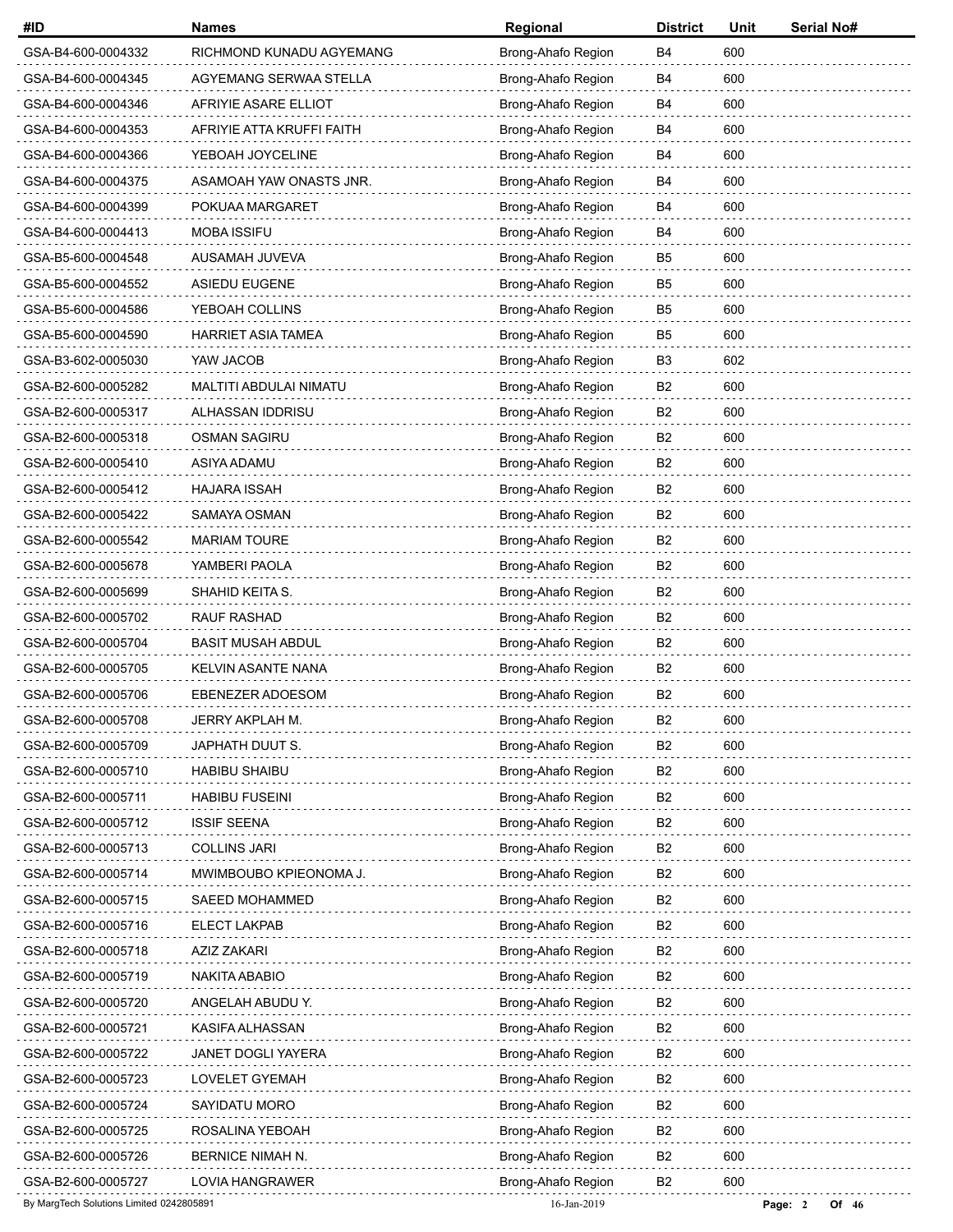| #ID                                      | <b>Names</b>                | Regional           | <b>District</b> | Unit | <b>Serial No#</b> |
|------------------------------------------|-----------------------------|--------------------|-----------------|------|-------------------|
| GSA-B2-600-0005729                       | UMARU RAZAK ABDUL           | Brong-Ahafo Region | B <sub>2</sub>  | 600  |                   |
| GSA-B2-600-0005732                       | CHRISTIAN DESIRE N.         | Brong-Ahafo Region | B <sub>2</sub>  | 600  |                   |
| GSA-B2-600-0005733                       | KABIRU YAHAYA               | Brong-Ahafo Region | B <sub>2</sub>  | 600  |                   |
| GSA-B2-600-0005734                       | <b>JOAKIN BANAYEE YAW</b>   | Brong-Ahafo Region | B <sub>2</sub>  | 600  |                   |
| GSA-B2-600-0005735                       | <b>FELIX FORGOR</b>         | Brong-Ahafo Region | B <sub>2</sub>  | 600  |                   |
| GSA-B2-600-0005737                       | <b>HENRY ATIISI</b>         | Brong-Ahafo Region | B <sub>2</sub>  | 600  |                   |
| GSA-B2-600-0005738                       | <b>BRIGHT MBORIGE</b>       | Brong-Ahafo Region | B <sub>2</sub>  | 600  |                   |
| GSA-B2-600-0005739                       | FOSU SARPONG M.             | Brong-Ahafo Region | B <sub>2</sub>  | 600  |                   |
| GSA-B2-600-0005740                       | OLIVER AKPLAH MAWULI        | Brong-Ahafo Region | B <sub>2</sub>  | 600  |                   |
| GSA-B2-600-0005741                       | JOEL ABUDUKA A.             | Brong-Ahafo Region | B <sub>2</sub>  | 600  |                   |
| GSA-B2-600-0005742                       | OSWALD NKANGMAH             | Brong-Ahafo Region | B <sub>2</sub>  | 600  |                   |
| GSA-B2-600-0005743                       | DOLPHINE KEWA               | Brong-Ahafo Region | B <sub>2</sub>  | 600  |                   |
| GSA-B2-600-0005745                       | PORTIA FORGOR               | Brong-Ahafo Region | B <sub>2</sub>  | 600  |                   |
| GSA-B2-600-0005746                       | ALBERTA ASAFOAA             | Brong-Ahafo Region | B <sub>2</sub>  | 600  |                   |
| GSA-B2-600-0005747                       | HIDAYA AHMED SAUD           | Brong-Ahafo Region | B <sub>2</sub>  | 600  |                   |
| GSA-B2-600-0005748                       | <b>FATI MAMUD</b>           | Brong-Ahafo Region | B <sub>2</sub>  | 600  |                   |
| GSA-B2-600-0005749                       | PAULINA YAMBIRE             | Brong-Ahafo Region | B <sub>2</sub>  | 600  |                   |
| GSA-B2-600-0005750                       | SERWAA ACHEAMPEM A.         | Brong-Ahafo Region | B <sub>2</sub>  | 600  |                   |
| GSA-B2-600-0005751                       | MUSTAPSHARATU YUSSIF        | Brong-Ahafo Region | B <sub>2</sub>  | 600  |                   |
| GSA-B2-600-0005752                       | <b>BREYANA KINTOR</b>       | Brong-Ahafo Region | B <sub>2</sub>  | 600  |                   |
| GSA-B2-600-0005753                       | BLESSING ADDAE H.           | Brong-Ahafo Region | B <sub>2</sub>  | 600  |                   |
| GSA-B2-600-0005754                       | <b>FARIDA ISSAHAKU</b>      | Brong-Ahafo Region | B <sub>2</sub>  | 600  |                   |
| GSA-B2-600-0005755                       | <b>ESTHER FOSUA</b>         | Brong-Ahafo Region | B <sub>2</sub>  | 600  |                   |
| GSA-B2-600-0005756                       | <b>CHRISTABEL HANGRAWER</b> | Brong-Ahafo Region | B <sub>2</sub>  | 600  |                   |
| GSA-B2-600-0005757                       | ELSIE ANTWI AMEA .K.        | Brong-Ahafo Region | B <sub>2</sub>  | 600  |                   |
| GSA-B2-600-0005758                       | MISHEAL ASANTE              | Brong-Ahafo Region | B <sub>2</sub>  | 600  |                   |
| GSA-B2-600-0005759                       | ADEL MENSAH BANEWER         | Brong-Ahafo Region | B <sub>2</sub>  | 600  |                   |
| GSA-B2-600-0005760                       | SUMAILA NUHU                | Brong-Ahafo Region | B <sub>2</sub>  | 600  |                   |
| GSA-B2-600-0005761                       | NIMATU ABDALLAH             | Brong-Ahafo Region | B <sub>2</sub>  | 600  |                   |
| GSA-B2-600-0005763                       | <b>FARIDA SALIM</b>         | Brong-Ahafo Region | B <sub>2</sub>  | 600  |                   |
| GSA-B2-600-0005764                       | MUGEES SULAIMAN ABDUL       | Brong-Ahafo Region | B <sub>2</sub>  | 600  |                   |
| GSA-B2-600-0005765                       | <b>KASSIM UMAR</b>          | Brong-Ahafo Region | B <sub>2</sub>  | 600  |                   |
| GSA-B2-600-0005766                       | FAD JANTU ABU               | Brong-Ahafo Region | B <sub>2</sub>  | 600  |                   |
| GSA-B2-600-0005767                       | HUBERT OKRAH SOMEKA         | Brong-Ahafo Region | B <sub>2</sub>  | 600  |                   |
| GSA-B2-600-0005768                       | FREDRICKA AHOTO             | Brong-Ahafo Region | B <sub>2</sub>  | 600  |                   |
| GSA-B2-600-0005769                       | ALICE FAADOLOLA             | Brong-Ahafo Region | B <sub>2</sub>  | 600  |                   |
| GSA-B2-600-0005770                       | <b>AKUA FLORENCE</b>        | Brong-Ahafo Region | B <sub>2</sub>  | 600  |                   |
| GSA-B2-600-0005771                       | KANITA YAHAYA               | Brong-Ahafo Region | B <sub>2</sub>  | 600  |                   |
| GSA-B2-600-0005908                       | YUSSIF ZAKARI               | Brong-Ahafo Region | B <sub>2</sub>  | 600  |                   |
| GSA-B2-600-0005913                       | <b>LATIFA AMADU</b>         | Brong-Ahafo Region | B <sub>2</sub>  | 600  |                   |
| GSA-B2-600-0005947                       | <b>HADIJA SUMAAHILA</b>     | Brong-Ahafo Region | B <sub>2</sub>  | 600  |                   |
| GSA-B2-600-0005949                       | AMADU IBRAHIM               | Brong-Ahafo Region | B2              | 600  |                   |
| GSA-B2-600-0005950                       | AYISHA ZAKZRI               | Brong-Ahafo Region | B <sub>2</sub>  | 600  |                   |
| GSA-B2-600-0005952                       | <b>HAFIZU UMAR</b>          | Brong-Ahafo Region | B <sub>2</sub>  | 600  |                   |
| GSA-B2-600-0007913                       | <b>GILBERT OWUSU KOFI</b>   | Brong-Ahafo Region | B <sub>2</sub>  | 600  |                   |
| By MargTech Solutions Limited 0242805891 |                             | 16-Jan-2019        |                 |      | Page: 3<br>Of 46  |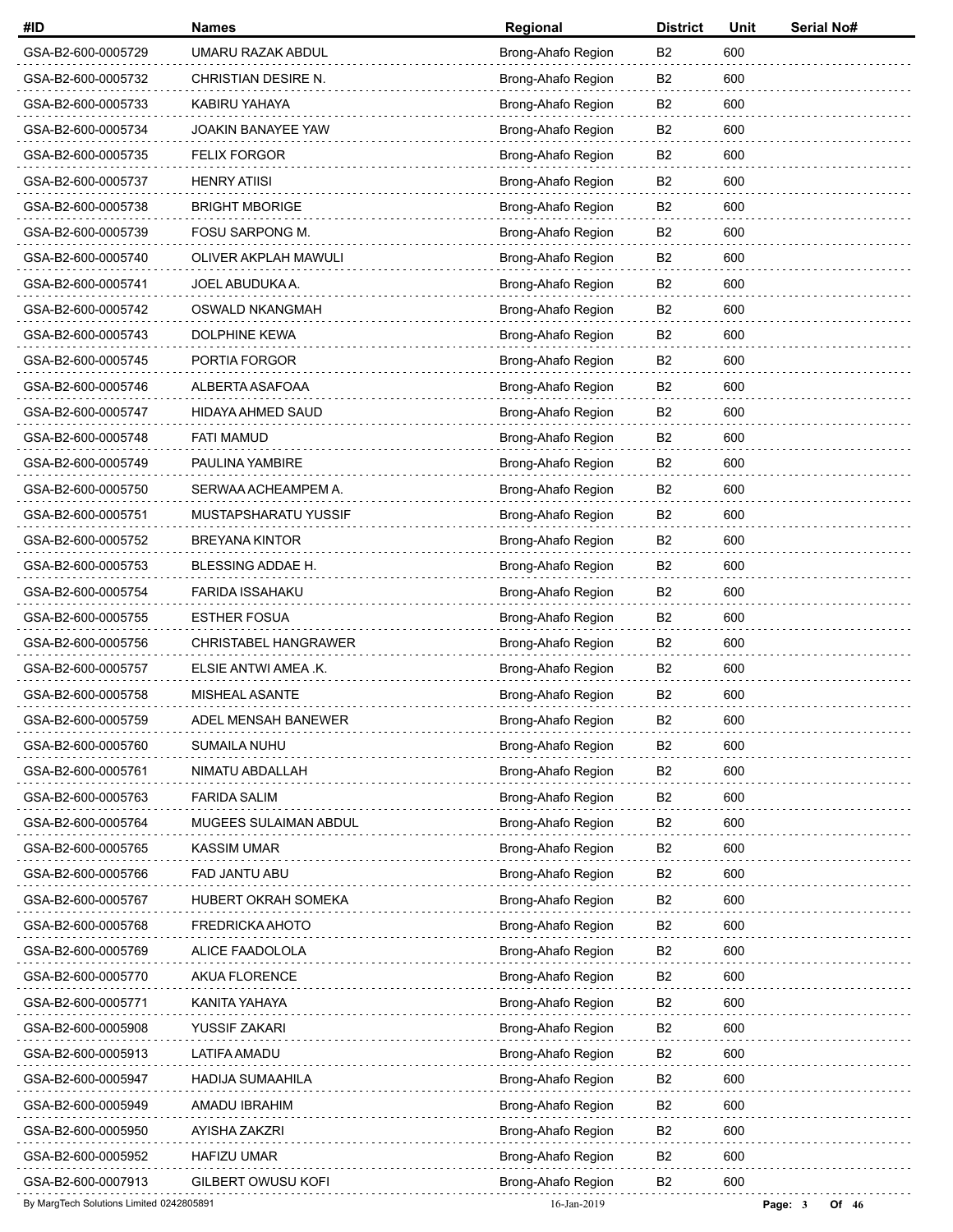| #ID                                      | <b>Names</b>                    | Regional           | <b>District</b> | Unit | Serial No#       |
|------------------------------------------|---------------------------------|--------------------|-----------------|------|------------------|
| GSA-B2-600-0007914                       | GLORIA LARTEY ASABEA D.         | Brong-Ahafo Region | B <sub>2</sub>  | 600  |                  |
| GSA-B2-600-0007915                       | THEOPHILUS ADJEI MAWULI         | Brong-Ahafo Region | B <sub>2</sub>  | 600  |                  |
| GSA-B2-600-0007917                       | LIONEL ASANTE AKWASI            | Brong-Ahafo Region | B2              | 600  |                  |
| GSA-B2-600-0007918                       | ELLIS TWUMASI DUAH              | Brong-Ahafo Region | B <sub>2</sub>  | 600  |                  |
| GSA-B2-600-0007919                       | OWUSUAA ACHIAA ABENA            | Brong-Ahafo Region | B <sub>2</sub>  | 600  |                  |
| GSA-B2-600-0007920                       | ADOWAA SARKODIE ADWOA           | Brong-Ahafo Region | B2              | 600  |                  |
| GSA-B2-600-0007921                       | DUODU YIRENKYI YAW              | Brong-Ahafo Region | B2              | 600  |                  |
| GSA-B2-600-0007922                       | <b>ERIC KUFFOUR NTI</b>         | Brong-Ahafo Region | B <sub>2</sub>  | 600  |                  |
| GSA-B2-600-0007923                       | AYEYI OWUSU ASSAH               | Brong-Ahafo Region | B <sub>2</sub>  | 600  |                  |
| GSA-B2-600-0007929                       | <b>FARIDA ISSAH</b>             | Brong-Ahafo Region | B2              | 600  |                  |
| GSA-B2-600-0007930                       | OBED KORKUTSE SEYRAM            | Brong-Ahafo Region | B2              | 600  |                  |
| GSA-B2-600-0007933                       | <b>MARY OBENG</b>               | Brong-Ahafo Region | B <sub>2</sub>  | 600  |                  |
| GSA-B2-600-0007934                       | <b>BRIGHT GYAN</b>              | Brong-Ahafo Region | B <sub>2</sub>  | 600  |                  |
| GSA-B2-600-0007935                       | <b>SELASI AGBLEMOR</b>          | Brong-Ahafo Region | B2              | 600  |                  |
| GSA-B2-600-0007936                       | <b>ELIJAH OBENG</b>             | Brong-Ahafo Region | B <sub>2</sub>  | 600  |                  |
| GSA-B2-600-0007937                       | STANLEY OPPONG DANKWAH          | Brong-Ahafo Region | B <sub>2</sub>  | 600  |                  |
| GSA-B2-600-0007939                       | NAKIDA IBN CHAMABAS             | Brong-Ahafo Region | B <sub>2</sub>  | 600  |                  |
| GSA-B2-600-0007940                       | KELVIN OHENE DUAH               | Brong-Ahafo Region | B2              | 600  |                  |
| GSA-B2-600-0007941                       | CINDY KWARFO ABENA              | Brong-Ahafo Region | B2              | 600  |                  |
| GSA-B2-600-0007942                       | <b>SHARIF ADAMS</b>             | Brong-Ahafo Region | B <sub>2</sub>  | 600  |                  |
| GSA-B2-600-0007943                       | KOTOKA ASANTE                   | Brong-Ahafo Region | B2              | 600  |                  |
| GSA-B2-600-0007944                       | MUFIDA ADAM                     | Brong-Ahafo Region | B2              | 600  |                  |
| GSA-B2-600-0007945                       | ANGEL OGUAMA C.                 | Brong-Ahafo Region | B <sub>2</sub>  | 600  |                  |
| GSA-B2-600-0007946                       | AUGUSTINE OPPONG                | Brong-Ahafo Region | B <sub>2</sub>  | 600  |                  |
| GSA-B2-600-0007947                       | DANIEL ANANE CEPHAS             | Brong-Ahafo Region | B <sub>2</sub>  | 600  |                  |
| GSA-B2-600-0007948                       | NANCY BONSU A.                  | Brong-Ahafo Region | B <sub>2</sub>  | 600  |                  |
| GSA-B2-600-0007949                       | <b>ELLEN MANSAH</b>             | Brong-Ahafo Region | B <sub>2</sub>  | 600  |                  |
| GSA-B2-600-0007950                       | <b>BARRY OSEI BONSU</b>         | Brong-Ahafo Region | B <sub>2</sub>  | 600  |                  |
| GSA-B2-600-0007951                       | LUISA OCRAN N.                  | Brong-Ahafo Region | B <sub>2</sub>  | 600  |                  |
| GSA-B2-600-0007957                       | ELSIE ASANTE NANA SERWAA        | Brong-Ahafo Region | B <sub>2</sub>  | 600  |                  |
| GSA-B2-600-0007958                       | ANASTASIA AGYAPONG K.           | Brong-Ahafo Region | B <sub>2</sub>  | 600  |                  |
| GSA-B2-600-0007961                       | <b>FRANCIS KOMLATSE</b>         | Brong-Ahafo Region | B <sub>2</sub>  | 600  |                  |
| GSA-B2-600-0007962                       | <b>ISABELLA BONSU</b>           | Brong-Ahafo Region | B <sub>2</sub>  | 600  |                  |
| GSA-B2-600-0007964                       | PRIESTLY OWUSU YEBOAH NESSILY   | Brong-Ahafo Region | B2              | 600  |                  |
| GSA-B2-600-0007965                       | KONADU GYAMFI YIADOM            | Brong-Ahafo Region | B <sub>2</sub>  | 600  |                  |
| GSA-B2-600-0007966                       | <b>IRENE KWARFO KONADU</b>      | Brong-Ahafo Region | B <sub>2</sub>  | 600  |                  |
| GSA-B2-600-0007967                       | MOHAMMED RAMADAN                | Brong-Ahafo Region | B <sub>2</sub>  | 600  |                  |
| GSA-B2-600-0007968                       | BERNICE OHENEWAA                | Brong-Ahafo Region | B <sub>2</sub>  | 600  |                  |
| GSA-B2-600-0007971                       | <b>JULIET SENU</b>              | Brong-Ahafo Region | B <sub>2</sub>  | 600  |                  |
| GSA-B2-600-0007972                       | <b>BRIGHT ASANTE</b>            | Brong-Ahafo Region | B <sub>2</sub>  | 600  |                  |
| GSA-B2-600-0007973                       | LEWRIS ASANTE O.                | Brong-Ahafo Region | B <sub>2</sub>  | 600  |                  |
| GSA-B2-600-0007974                       | LOUIS BOAFO                     | Brong-Ahafo Region | B2              | 600  |                  |
| GSA-B2-600-0008169                       | <b>GRACE BAFFOWAAH SARKODIE</b> | Brong-Ahafo Region | B <sub>2</sub>  | 600  |                  |
| GSA-B2-600-0008173                       | <b>BESTEOUS LASAAB</b>          | Brong-Ahafo Region | B <sub>2</sub>  | 600  |                  |
| GSA-B2-600-0008177                       | <b>EBENEZER ADOESOM</b>         | Brong-Ahafo Region | B <sub>2</sub>  | 600  |                  |
| By MargTech Solutions Limited 0242805891 |                                 | 16-Jan-2019        |                 |      | Page: 4<br>Of 46 |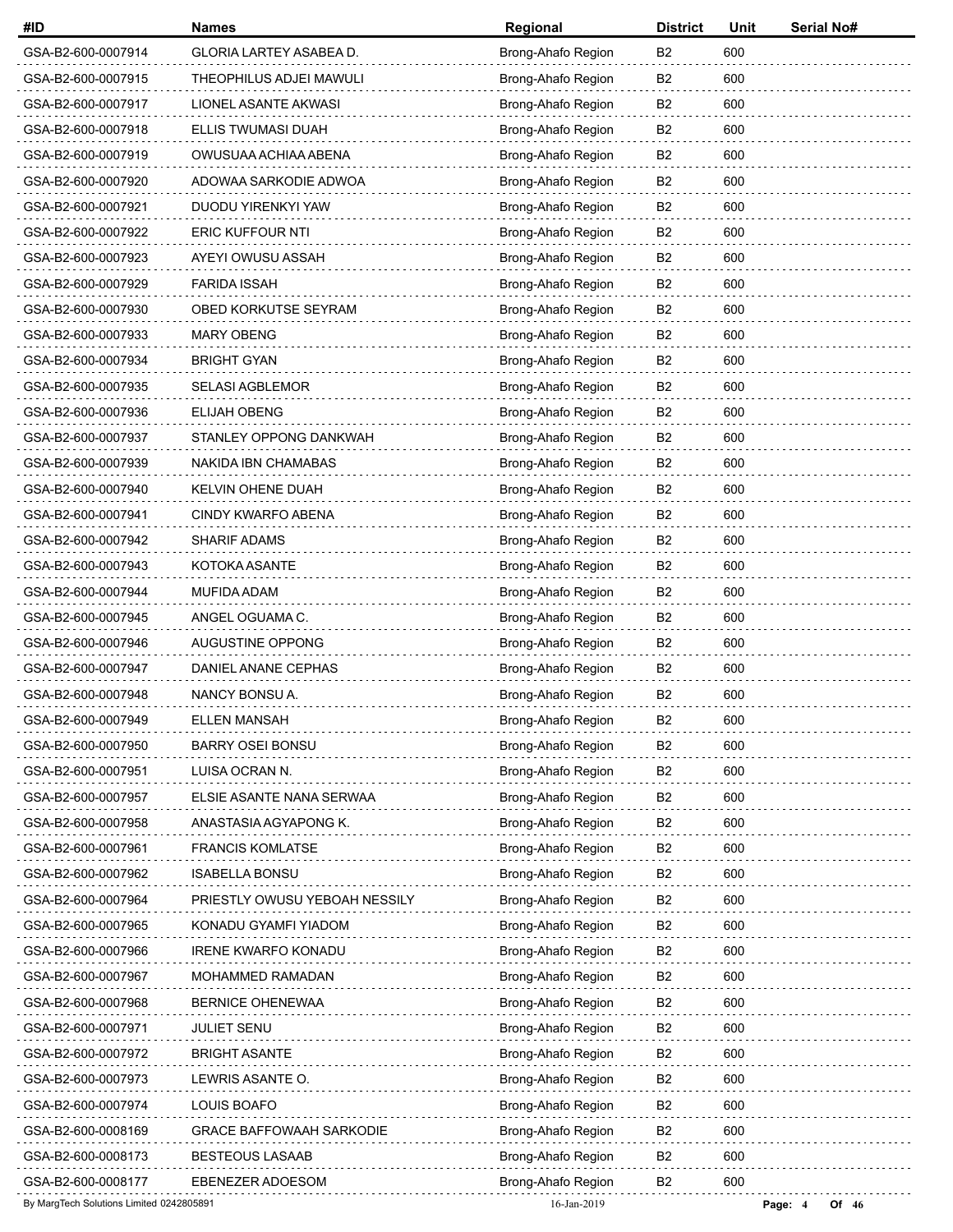| #ID                 | <b>Names</b>              | Regional           | <b>District</b> | Unit | Serial No# |
|---------------------|---------------------------|--------------------|-----------------|------|------------|
| GSA-B2-600-0008192  | <b>FRANCIS MARFO</b>      | Brong-Ahafo Region | B <sub>2</sub>  | 600  |            |
| GSA-B3-600-00011319 | MAVIS TWUM OFOSU          | Brong-Ahafo Region | B <sub>3</sub>  | 600  |            |
| GSA-B3-600-00011323 | DAVID WUMPINI ADAMS       | Brong-Ahafo Region | B3              | 600  |            |
| GSA-B4-601-00012034 | ALHASSAN WASSAM MUFTAWU   | Brong-Ahafo Region | B4              | 601  |            |
| <b>Adult Scouts</b> |                           |                    |                 |      |            |
| GSA-B2-600-000294   | SHAIBU FUSEINI FENTEDUAH  | Brong-Ahafo Region | B <sub>2</sub>  | 600  |            |
| GSA-B2-600-000301   | ABDUL RAHIM ALI           | Brong-Ahafo Region | B <sub>2</sub>  | 600  |            |
| GSA-B2-600-000303   | <b>FUSEINI ADAMS</b>      | Brong-Ahafo Region | B <sub>2</sub>  | 600  |            |
| GSA-B2-600-000305   | ABDUL RAHMAN ISSAH        | Brong-Ahafo Region | B <sub>2</sub>  | 600  |            |
| GSA-B3-600-000330   | ZAKARIA ABUBAKARI         | Brong-Ahafo Region | B3              | 600  |            |
| GSA-B3-600-000331   | AKOH DIVINE               | Brong-Ahafo Region | B3              | 600  |            |
| GSA-B4-600-000344   | JAMES ANIA AYOKO          | Brong-Ahafo Region | B4              | 600  |            |
| GSA-B4-600-000352   | EMMANUEL ASANTE AMPOFO    | Brong-Ahafo Region | B4              | 600  |            |
| GSA-B4-600-000363   | JOSEPH OBOSU-MENSAH       | Brong-Ahafo Region | B4              | 600  |            |
| GSA-B5-600-000425   | AYIWA VICTORIA            | Brong-Ahafo Region | B <sub>5</sub>  | 600  |            |
| GSA-B5-600-000436   | <b>EMMANUEL ASANTE</b>    | Brong-Ahafo Region | B5              | 600  |            |
| GSA-B5-600-000437   | JOSEPH JOHNSON APPIAH     | Brong-Ahafo Region | B5              | 600  |            |
| GSA-B4-600-000895   | SAFIANU AWUDU             | Brong-Ahafo Region | B4              | 600  |            |
| GSA-B5-600-0001152  | JOSEPH JOHNSON APPIAH     | Brong-Ahafo Region | B <sub>5</sub>  | 600  |            |
| GSA-B5-600-0001153  | <b>ASNATE EMMANUEL</b>    | Brong-Ahafo Region | B5              | 600  |            |
| GSA-B5-600-0001154  | ABUBAKARI SEDICK AHMED    | Brong-Ahafo Region | B5              | 600  |            |
| GSA-B5-600-0001155  | OWUSU GODWIN              | Brong-Ahafo Region | B5              | 600  |            |
| GSA-B5-600-0001157  | AUGUSTINE CHACHELE KABOBA | Brong-Ahafo Region | B5              | 600  |            |
| GSA-B5-600-0001178  | <b>MARIAM SALIFU</b>      | Brong-Ahafo Region | B5              | 600  |            |
| GSA-B5-600-0001182  | <b>BOMMO RITA</b>         | Brong-Ahafo Region | B5              | 600  |            |
| GSA-B5-600-0001183  | KWABENA DARTEY            | Brong-Ahafo Region | B5              | 600  |            |
| GSA-B5-600-0001185  | <b>VIDA CHEMAAH</b>       | Brong-Ahafo Region | B <sub>5</sub>  | 600  |            |
| GSA-B6-600-0004317  | TWUM YEBOAH JONATHAN      | Brong-Ahafo Region | B6              | 600  |            |
| GSA-B4-600-0004335  | OBOSU-MENSAH JOSEPH       | Brong-Ahafo Region | B4              | 600  |            |
| GSA-B4-600-0004337  | <b>SATA MOHAMMED</b>      | Brong-Ahafo Region | B4              | 600  |            |
| GSA-B4-600-0004370  | TANKO ALHASSAN            | Brong-Ahafo Region | B4              | 600  |            |
| GSA-B4-600-0004371  | <b>JAMES ANIA AYOKO</b>   | Brong-Ahafo Region | B4              | 600  |            |
| GSA-B4-600-0004382  | <b>ADUSIE DANIEL</b>      | Brong-Ahafo Region | B4              | 600  |            |
| GSA-B4-600-0004384  | OSEI TUTUWAA MAVIS        | Brong-Ahafo Region | B4              | 600  |            |
| GSA-B4-600-0004385  | <b>GYAMFI EDWARD</b>      | Brong-Ahafo Region | B4              | 600  |            |
| GSA-B4-600-0004386  | AMPOMAA LETICIA           | Brong-Ahafo Region | B4              | 600  |            |
| GSA-B4-600-0004387  | NIIKOI ASHALLEY SIMON     | Brong-Ahafo Region | B4              | 600  |            |
| GSA-B4-600-0004415  | SAFIANU AWUDU             | Brong-Ahafo Region | B4              | 600  |            |
| GSA-B5-600-0004569  | KYEREMAA VIDA             | Brong-Ahafo Region | B <sub>5</sub>  | 600  |            |
| GSA-B5-600-0004575  | ABINNA EBENEZER           | Brong-Ahafo Region | B5              | 600  |            |
| GSA-B5-600-0004579  | <b>AUGUSTINE ADUSEI</b>   | Brong-Ahafo Region | B5              | 600  |            |
| GSA-B5-600-0004580  | AUGUSTINE KWAME POKU      | Brong-Ahafo Region | B5              | 600  |            |
| GSA-B5-600-0004581  | EMMANUEL ASANTE           | Brong-Ahafo Region | B5              | 600  |            |
| GSA-B5-600-0004582  | <b>MARIAMA SALIFU</b>     | Brong-Ahafo Region | B5              | 600  |            |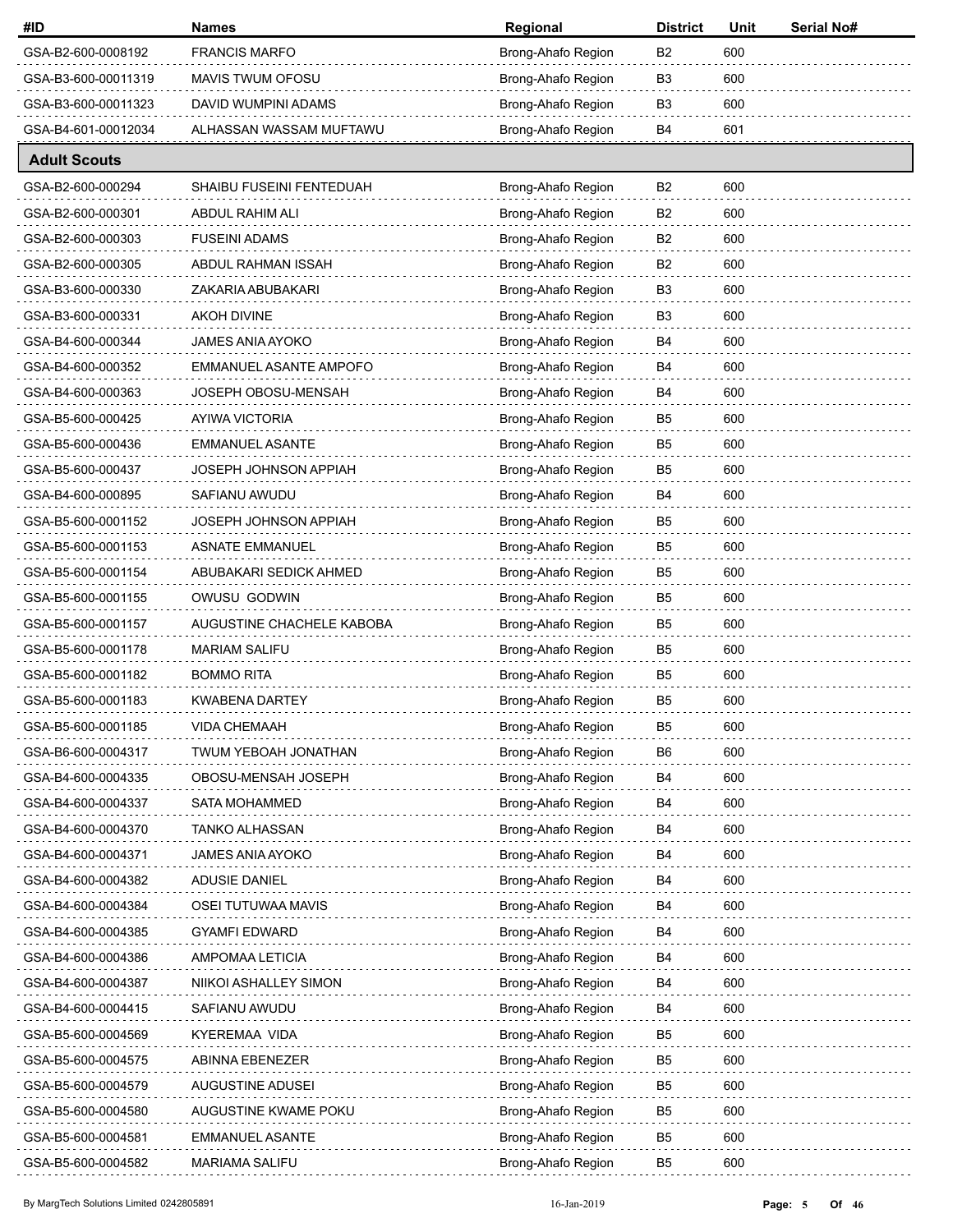| #ID                 | <b>Names</b>                     | Regional           | <b>District</b> | Unit | Serial No# |
|---------------------|----------------------------------|--------------------|-----------------|------|------------|
| GSA-B5-600-0004597  | YEBOAH ISAAC SNR                 | Brong-Ahafo Region | B5              | 600  |            |
| GSA-B3-600-0004850  | YUSSIF IBRAHIM                   | Brong-Ahafo Region | B <sub>3</sub>  | 600  |            |
| GSA-B3-600-0004852  | <b>SUGLO LAMBERT</b>             | Brong-Ahafo Region | B3              | 600  |            |
| GSA-B3-600-0004946  | <b>MOHAMMED ABDUL BAGIR</b>      | Brong-Ahafo Region | B3              | 600  |            |
| GSA-B2-601-0004980  | <b>APPIAH ROBERTS</b>            | Brong-Ahafo Region | B2              | 601  |            |
| GSA-B2-601-0004985  | SABI ISAAC                       | Brong-Ahafo Region | B <sub>2</sub>  | 601  |            |
| GSA-B3-602-0005014  | <b>AKOH DIVINE</b>               | Brong-Ahafo Region | B3              | 602  |            |
| GSA-B3-602-0005017  | <b>BANAAKUU FATAWU ALI</b>       | Brong-Ahafo Region | B3              | 602  |            |
| GSA-B2-600-0005206  | <b>LAMIN SISSIE</b>              | Brong-Ahafo Region | B2              | 600  |            |
| GSA-B2-600-0005207  | DANIEL ADJEI M.G.                | Brong-Ahafo Region | B <sub>2</sub>  | 600  |            |
| GSA-B2-600-0005208  | <b>MALIK APPIAH</b>              | Brong-Ahafo Region | B2              | 600  |            |
| GSA-B2-600-0005479  | ALI RAHIM ABDUL                  | Brong-Ahafo Region | B2              | 600  |            |
| GSA-B2-600-0007975  | S. PAULETTE ANKRAH MARIA GORETTI | Brong-Ahafo Region | B2              | 600  |            |
| GSA-B10-600-0008329 | <b>JUSTIN OBUOBI</b>             | Brong-Ahafo Region | B <sub>10</sub> | 600  |            |
| GSA-B10-600-0008337 | <b>KEWSI NKUM</b>                | Brong-Ahafo Region | B <sub>10</sub> | 600  |            |
| GSA-B10-600-0008338 | <b>BENEDICTA ATITSO</b>          | Brong-Ahafo Region | B <sub>10</sub> | 600  |            |
| GSA-B10-600-0008350 | DENZEL SODAH                     | Brong-Ahafo Region | B <sub>10</sub> | 600  |            |
| GSA-B10-600-0008352 | MUSTAFI ABDALLAH ISSAH           | Brong-Ahafo Region | B <sub>10</sub> | 600  |            |
| GSA-B10-600-0008354 | STELLA BEKOE DARLINGTON          | Brong-Ahafo Region | B <sub>10</sub> | 600  |            |
| GSA-B10-600-0008357 | JESSEY NTOW OMANE                | Brong-Ahafo Region | B <sub>10</sub> | 600  |            |
| GSA-B10-600-0008368 | RICHMOND WIAFE AKWASI            | Brong-Ahafo Region | B <sub>10</sub> | 600  |            |
| GSA-B10-600-0008375 | GYIMAH ASENSO                    | Brong-Ahafo Region | B <sub>10</sub> | 600  |            |
| GSA-B3-600-00011350 | ALHASSAN ABDUL MUMIN             | Brong-Ahafo Region | B3              | 600  |            |
| GSA-B3-600-00011366 | MOHAMMED DAUDA SHAFIWU           | Brong-Ahafo Region | B3              | 600  |            |
| GSA-B4-601-00012003 | <b>BEATRICE ACHEAMPONG</b>       | Brong-Ahafo Region | B4              | 601  |            |
| GSA-B4-601-00012014 | ABRANTIE OPPONG NANA             | Brong-Ahafo Region | B4              | 601  |            |
| GSA-B4-601-00012026 | DAUDA WANZAM MUFTAWU             | Brong-Ahafo Region | B <sub>4</sub>  | 601  |            |
| GSA-B4-601-00012060 | MAMUNA YUSSIF ALHASSAN           | Brong-Ahafo Region | B4              | 601  |            |
| GSA-B4-601-00012065 | HAMDIYA BRAIMAH BARIKISU         | Brong-Ahafo Region | B4              | 601  |            |
| GSA-B4-601-00012067 | <b>BARIKIAU YUSSIF BRAIMAH</b>   | Brong-Ahafo Region | B4              | 601  |            |
| GSA-B4-600-00013052 | ABDALLAH YUSSIF AHMMED           | Brong-Ahafo Region | B4              | 600  |            |
| GSA-B4-600-00013054 | <b>HAMDIYA YUSSIF</b>            | Brong-Ahafo Region | B4              | 600  |            |
| GSA-B4-600-00013056 | AHMMED ISSAH TANKO               | Brong-Ahafo Region | B4              | 600  |            |
| GSA-B4-600-00013057 | SUMAILA ISSAH ABDALLAH           | Brong-Ahafo Region | B4              | 600  |            |
| <b>Cub Scout</b>    |                                  |                    |                 |      |            |
| GSA-B2-600-000261   | YAKUBU HIRRDEL                   | Brong-Ahafo Region | B <sub>2</sub>  | 600  |            |
| GSA-B2-600-000263   | <b>ISSAHAKU TAHIRU</b>           | Brong-Ahafo Region | B <sub>2</sub>  | 600  |            |
| GSA-B2-600-000275   | <b>AASIF AHMED</b>               | Brong-Ahafo Region | B <sub>2</sub>  | 600  |            |
| GSA-B4-600-000355   | <b>ISREAL NANA TUFFOUR</b>       | Brong-Ahafo Region | B4              | 600  |            |
| GSA-B4-600-000357   | CHRISTIAN KWAME ASAMOAH          | Brong-Ahafo Region | B4              | 600  |            |
| GSA-B4-600-000360   | ASARE BAFFOUR JOHN               | Brong-Ahafo Region | B4              | 600  |            |
| GSA-B4-600-000361   | KELVIN ATTA-KRUFFI               | Brong-Ahafo Region | B4              | 600  |            |
| GSA-B4-600-000880   | <b>BRAGO REBECCA</b>             | Brong-Ahafo Region | B4              | 600  |            |
| GSA-B4-600-000884   | OSEI NSIAH BISMARK               | Brong-Ahafo Region | B4              | 600  |            |
|                     |                                  |                    |                 |      |            |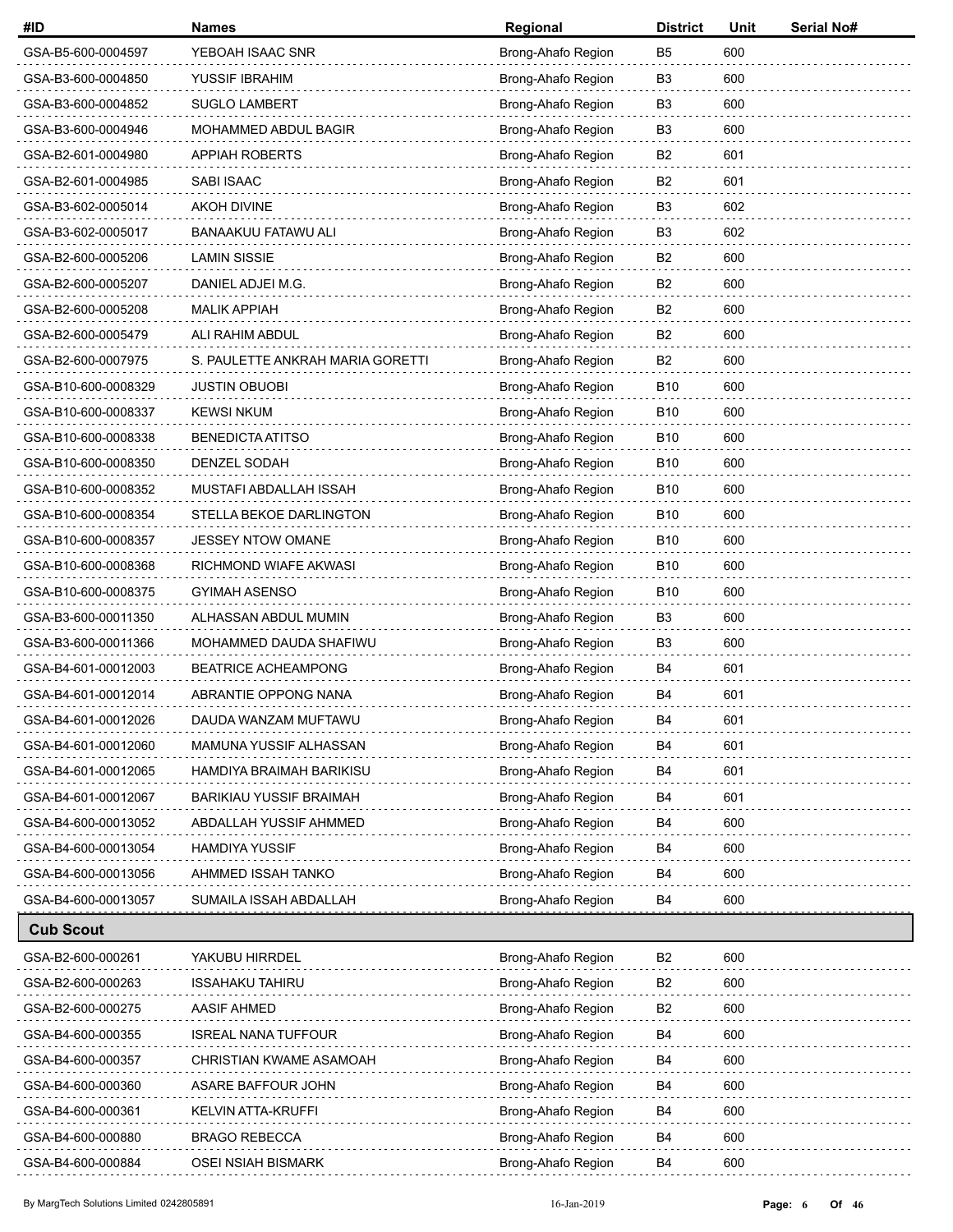| #ID                                      | <b>Names</b>                | Regional           | <b>District</b> | Unit | Serial No#       |
|------------------------------------------|-----------------------------|--------------------|-----------------|------|------------------|
| GSA-B4-600-000885                        | <b>TUFFOUR ISREAL</b>       | Brong-Ahafo Region | B4              | 600  |                  |
| GSA-B6-600-0004180                       | ASIEDU JOSEPHINE            | Brong-Ahafo Region | B6              | 600  |                  |
| GSA-B6-600-0004199                       | OKRA JOYCLYN                | Brong-Ahafo Region | B6              | 600  |                  |
| GSA-B6-600-0004200                       | <b>OPPONG LAWSON</b>        | Brong-Ahafo Region | B6              | 600  |                  |
| GSA-B6-600-0004201                       | <b>ADJEI PRINCE</b>         | Brong-Ahafo Region | B <sub>6</sub>  | 600  |                  |
| GSA-B6-600-0004202                       | ASIEDU DELANE               | Brong-Ahafo Region | B6              | 600  |                  |
| GSA-B6-600-0004203                       | <b>GYAMAA STEPHANIE</b>     | Brong-Ahafo Region | B6              | 600  |                  |
| GSA-B6-600-0004210                       | <b>KONADU LINDA</b>         | Brong-Ahafo Region | B6              | 600  |                  |
| GSA-B6-600-0004212                       | <b>OWUSUAA ERICA</b>        | Brong-Ahafo Region | B <sub>6</sub>  | 600  |                  |
| GSA-B6-600-0004213                       | <b>TUTUWAA BLESSING</b>     | Brong-Ahafo Region | B6              | 600  |                  |
| GSA-B6-600-0004214                       | <b>ACHEAMPONG PRISCILLA</b> | Brong-Ahafo Region | B6              | 600  |                  |
| GSA-B6-600-0004215                       | AMPONSAH LYDIA              | Brong-Ahafo Region | B6              | 600  |                  |
| GSA-B6-600-0004216                       | <b>APPIAH SERWAA</b>        | Brong-Ahafo Region | B <sub>6</sub>  | 600  |                  |
| GSA-B6-600-0004217                       | NYARKO BLESSING             | Brong-Ahafo Region | B6              | 600  |                  |
| GSA-B6-600-0004218                       | <b>TUTU SAMUEL</b>          | Brong-Ahafo Region | B6              | 600  |                  |
| GSA-B6-600-0004223                       | ADUTWUMWAA DOREEN           | Brong-Ahafo Region | B6              | 600  |                  |
| GSA-B6-600-0004227                       | <b>BOATENG JONATHAN</b>     | Brong-Ahafo Region | B <sub>6</sub>  | 600  |                  |
| GSA-B6-600-0004229                       | <b>TWENE RANSFORD</b>       | Brong-Ahafo Region | B6              | 600  |                  |
| GSA-B6-600-0004230                       | ANSU DAVE                   | Brong-Ahafo Region | B6              | 600  |                  |
| GSA-B6-600-0004231                       | <b>BAIDOO RICHARD</b>       | Brong-Ahafo Region | B6              | 600  |                  |
| GSA-B6-600-0004232                       | <b>KYEREMEH KINGSFORD</b>   | Brong-Ahafo Region | B <sub>6</sub>  | 600  |                  |
| GSA-B6-600-0004233                       | YEBOAH CLINTON              | Brong-Ahafo Region | B6              | 600  |                  |
| GSA-B6-600-0004234                       | <b>DONKOR RICHMOND</b>      | Brong-Ahafo Region | B6              | 600  |                  |
| GSA-B6-600-0004235                       | OWUSU FREDA                 | Brong-Ahafo Region | B6              | 600  |                  |
| GSA-B6-600-0004236                       | AMPONSAH RICHARD            | Brong-Ahafo Region | B6              | 600  |                  |
| GSA-B6-600-0004239                       | <b>TWUMASI DESMOND</b>      | Brong-Ahafo Region | B6              | 600  |                  |
| GSA-B6-600-0004240                       | AWUAH EMMANUEL              | Brong-Ahafo Region | B6              | 600  |                  |
| GSA-B6-600-0004241                       | ANSU FRIMPONG R.            | Brong-Ahafo Region | B6              | 600  |                  |
| GSA-B6-600-0004246                       | <b>BOAHEN THOMSTINA</b>     | Brong-Ahafo Region | B6              | 600  |                  |
| GSA-B6-600-0004247                       | MAWOGYA BENNEY              | Brong-Ahafo Region | B <sub>6</sub>  | 600  |                  |
| GSA-B6-600-0004248                       | AMEYAW GERTRUDE             | Brong-Ahafo Region | B6              | 600  |                  |
| GSA-B6-600-0004250                       | SARFO TWUM                  | Brong-Ahafo Region | B <sub>6</sub>  | 600  |                  |
| GSA-B6-600-0004251                       | <b>SIAW PRISCILLA</b>       | Brong-Ahafo Region | B <sub>6</sub>  | 600  |                  |
| GSA-B6-600-0004260                       | AMOAKO PRECIOUS             | Brong-Ahafo Region | B6              | 600  |                  |
| GSA-B6-600-0004263                       | ANITA KWARTEWAA             | Brong-Ahafo Region | B6              | 600  |                  |
| GSA-B6-600-0004265                       | <b>ASANTI SHADRACK</b>      | Brong-Ahafo Region | B <sub>6</sub>  | 600  |                  |
| GSA-B6-600-0004268                       | <b>BONSU ISAAC</b>          | Brong-Ahafo Region | B6              | 600  |                  |
| GSA-B6-600-0004272                       | <b>FAIZA DOE</b>            | Brong-Ahafo Region | B <sub>6</sub>  | 600  |                  |
| GSA-B6-600-0004275                       | KYEREMAA FLORENCE           | Brong-Ahafo Region | B6              | 600  |                  |
| GSA-B6-600-0004283                       | ACHEAMPOMAA LORDINA         | Brong-Ahafo Region | B <sub>6</sub>  | 600  |                  |
| GSA-B6-600-0004284                       | OPOKU RACHEAL               | Brong-Ahafo Region | B <sub>6</sub>  | 600  |                  |
| GSA-B6-600-0004285                       | <b>APPIAH JESSICA</b>       | Brong-Ahafo Region | B6              | 600  |                  |
| GSA-B6-600-0004293                       | <b>ADJEI QUENESTA</b>       | Brong-Ahafo Region | B6              | 600  |                  |
| GSA-B6-600-0004298                       | <b>TUAH STANCY</b>          | Brong-Ahafo Region | B6              | 600  |                  |
| GSA-B6-600-0004299                       | <b>TWENEWAA PAMELA</b>      | Brong-Ahafo Region | B6              | 600  |                  |
| By MargTech Solutions Limited 0242805891 |                             | 16-Jan-2019        |                 |      | Of 46<br>Page: 7 |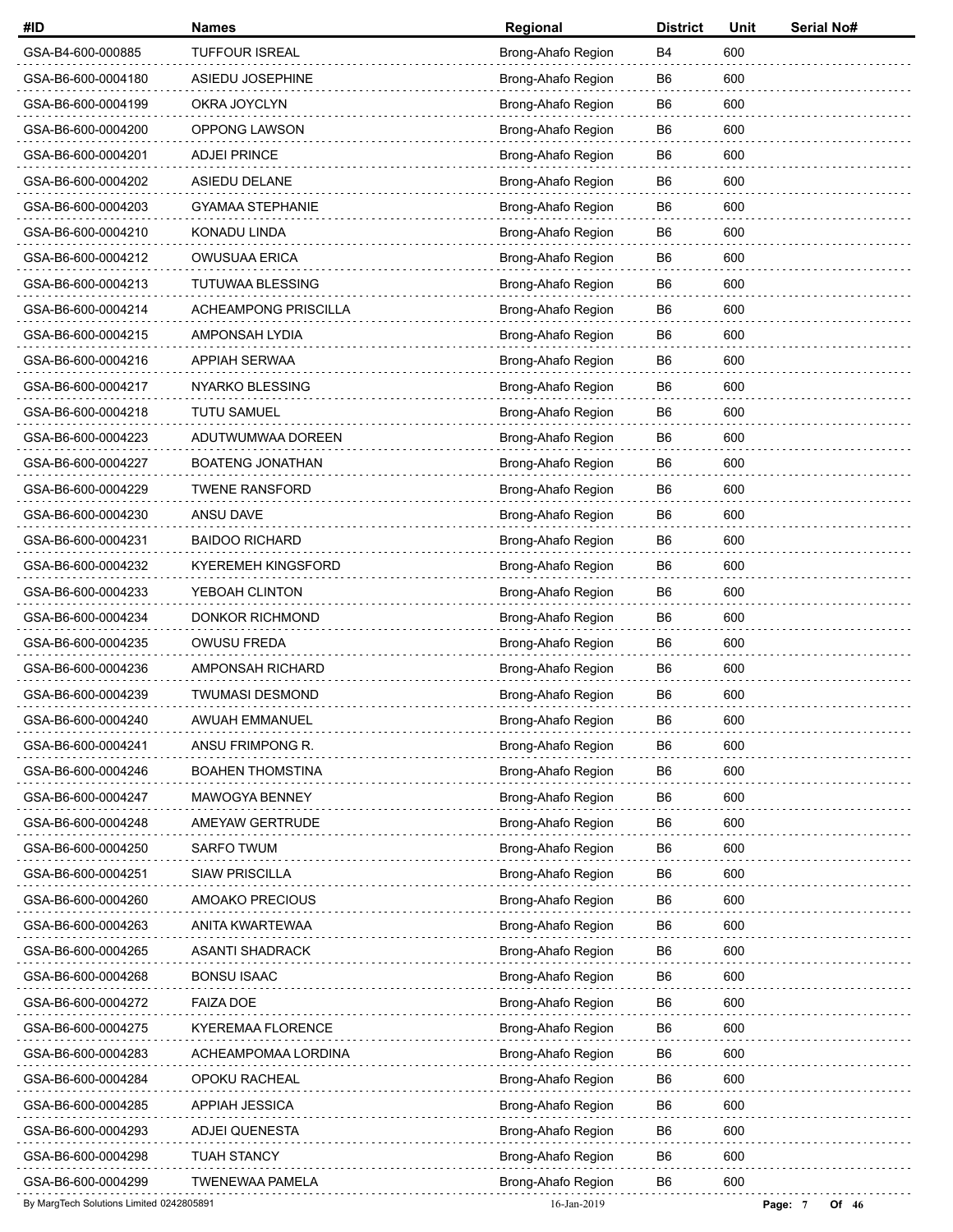| #ID                                      | <b>Names</b>               | Regional           | <b>District</b> | Unit | Serial No#       |
|------------------------------------------|----------------------------|--------------------|-----------------|------|------------------|
| GSA-B6-600-0004302                       | NAWINAMA SOLOMON           | Brong-Ahafo Region | B <sub>6</sub>  | 600  |                  |
| GSA-B6-600-0004306                       | KYEREMAA EVANSILLA         | Brong-Ahafo Region | B <sub>6</sub>  | 600  |                  |
| GSA-B6-600-0004313                       | ABANFAA EDNA               | Brong-Ahafo Region | B6              | 600  |                  |
| GSA-B4-600-0004333                       | RANDY OPOKU MENSAH         | Brong-Ahafo Region | B4              | 600  |                  |
| GSA-B4-600-0004334                       | OBOSU-MENSAH SOLOMON       | Brong-Ahafo Region | B4              | 600  |                  |
| GSA-B4-600-0004359                       | <b>OSEI BISMARK</b>        | Brong-Ahafo Region | B4              | 600  |                  |
| GSA-B4-600-0004360                       | <b>BIRAGO REBECCA</b>      | Brong-Ahafo Region | B4              | 600  |                  |
| GSA-B4-600-0004368                       | SAMSUDEEN ABUBAKAR         | Brong-Ahafo Region | B4              | 600  |                  |
| GSA-B4-600-0004374                       | ASAMOAH FARADAY MICHAEL    | Brong-Ahafo Region | B4              | 600  |                  |
| GSA-B4-600-0004380                       | MUSTAPHER MOHAMMED         | Brong-Ahafo Region | B4              | 600  |                  |
| GSA-B4-600-0004402                       | <b>ANTWI KWAME FRANCIS</b> | Brong-Ahafo Region | B4              | 600  |                  |
| GSA-B4-600-0004403                       | KONADU FREDRICK            | Brong-Ahafo Region | B4              | 600  |                  |
| GSA-B4-600-0004408                       | <b>HADI ISSIFU ABDUL</b>   | Brong-Ahafo Region | B4              | 600  |                  |
| GSA-B4-600-0004409                       | NYAABA PROSPER             | Brong-Ahafo Region | B4              | 600  |                  |
| GSA-B4-600-0004412                       | ANIFA MUMUNI               | Brong-Ahafo Region | B4              | 600  |                  |
| GSA-B5-600-0004549                       | APPIAH BENEDICTA           | Brong-Ahafo Region | B <sub>5</sub>  | 600  |                  |
| GSA-B5-600-0004565                       | OFOSU STANLEY              | Brong-Ahafo Region | B <sub>5</sub>  | 600  |                  |
| GSA-B5-600-0004591                       | LOVIS KWABENA AMOAH        | Brong-Ahafo Region | B <sub>5</sub>  | 600  |                  |
| GSA-B5-600-0004593                       | RANSFORD KWADWO AMOAH      | Brong-Ahafo Region | B5              | 600  |                  |
| GSA-B3-600-0004824                       | <b>ASARE BAFFOUR</b>       | Brong-Ahafo Region | B <sub>3</sub>  | 600  |                  |
| GSA-B3-600-0004826                       | <b>TAKYIWAA SANDRA</b>     | Brong-Ahafo Region | B <sub>3</sub>  | 600  |                  |
| GSA-B3-600-0004827                       | PRECIOUS CHINOYE OGUERI    | Brong-Ahafo Region | B <sub>3</sub>  | 600  |                  |
| GSA-B3-600-0004831                       | STEPHEN ADJEI              | Brong-Ahafo Region | B <sub>3</sub>  | 600  |                  |
| GSA-B3-600-0004833                       | FAUZA AWUDU                | Brong-Ahafo Region | B <sub>3</sub>  | 600  |                  |
| GSA-B3-600-0004834                       | <b>SALIA ABASS</b>         | Brong-Ahafo Region | B3              | 600  |                  |
| GSA-B3-600-0004835                       | ALEX ANTWI                 | Brong-Ahafo Region | B <sub>3</sub>  | 600  |                  |
| GSA-B3-600-0004841                       | ERICA ADWOA OWUSUAA        | Brong-Ahafo Region | B <sub>3</sub>  | 600  |                  |
| GSA-B3-600-0004843                       | AMPONSAH BAAKU             | Brong-Ahafo Region | B <sub>3</sub>  | 600  |                  |
| GSA-B3-600-0004844                       | <b>SHARIFA ISSAKA</b>      | Brong-Ahafo Region | B <sub>3</sub>  | 600  |                  |
| GSA-B3-600-0004845                       | EVANS ADJEI                | Brong-Ahafo Region | B <sub>3</sub>  | 600  |                  |
| GSA-B3-600-0004846                       | OPOKU RAPHAEL              | Brong-Ahafo Region | B <sub>3</sub>  | 600  |                  |
| GSA-B3-600-0004847                       | JOEL ASUMADU               | Brong-Ahafo Region | B <sub>3</sub>  | 600  |                  |
| GSA-B3-600-0004848                       | ADEL AWUDU                 | Brong-Ahafo Region | B <sub>3</sub>  | 600  |                  |
| GSA-B3-600-0004849                       | <b>AARON SARPONG</b>       | Brong-Ahafo Region | B3              | 600  |                  |
| GSA-B3-600-0004872                       | <b>FIAVIOUS BOAKYE</b>     | Brong-Ahafo Region | B <sub>3</sub>  | 600  |                  |
| GSA-B3-600-0004873                       | AGOTIBA AMOS               | Brong-Ahafo Region | B <sub>3</sub>  | 600  |                  |
| GSA-B3-600-0004874                       | <b>ZIRII EDITH</b>         | Brong-Ahafo Region | B <sub>3</sub>  | 600  |                  |
| GSA-B3-600-0004926                       | <b>KWAME VELAANOMA</b>     | Brong-Ahafo Region | B <sub>3</sub>  | 600  |                  |
| GSA-B3-600-0004930                       | ANGDIVI GUSORE             | Brong-Ahafo Region | B3              | 600  |                  |
| GSA-B3-600-0004936                       | <b>KWASI SABASTINE</b>     | Brong-Ahafo Region | B <sub>3</sub>  | 600  |                  |
| GSA-B3-600-0004949                       | <b>HAMZA ABDUL MALIK</b>   | Brong-Ahafo Region | B <sub>3</sub>  | 600  |                  |
| GSA-B3-600-0004958                       | <b>DWAMENA FRANK</b>       | Brong-Ahafo Region | B3              | 600  |                  |
| GSA-B3-600-0004969                       | YEBOAH KOFI EMMANUEL       | Brong-Ahafo Region | B <sub>3</sub>  | 600  |                  |
| GSA-B2-601-0004977                       | <b>KYEREMEH EMMANUEL</b>   | Brong-Ahafo Region | B <sub>2</sub>  | 601  |                  |
| GSA-B2-601-0004978                       | <b>ADOMAH LINDA</b>        | Brong-Ahafo Region | B <sub>2</sub>  | 601  |                  |
| By MargTech Solutions Limited 0242805891 |                            | 16-Jan-2019        |                 |      | Page: 8<br>Of 46 |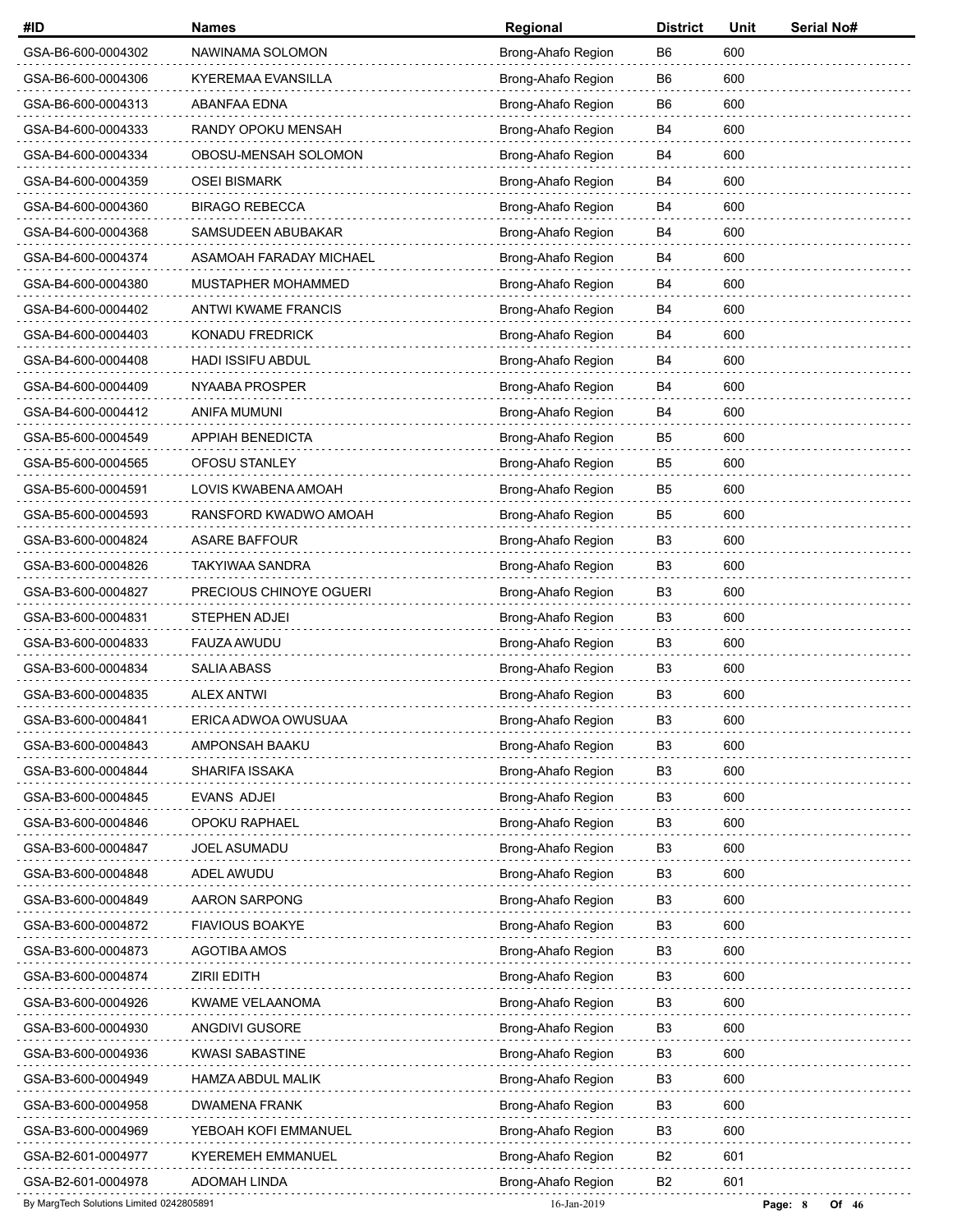| #ID                                      | <b>Names</b>                | Regional           | <b>District</b> | Unit | Serial No#       |
|------------------------------------------|-----------------------------|--------------------|-----------------|------|------------------|
| GSA-B2-601-0004982                       | OKYERE PRINCE               | Brong-Ahafo Region | B2              | 601  |                  |
| GSA-B2-601-0004994                       | OWUSU KUMU MICHAEL          | Brong-Ahafo Region | B2              | 601  |                  |
| GSA-B2-601-0005010                       | ANITA SAMAA                 | Brong-Ahafo Region | B2              | 601  |                  |
| GSA-B2-601-0005011                       | YEBOAH ANITA                | Brong-Ahafo Region | B <sub>2</sub>  | 601  |                  |
| GSA-B2-601-0005012                       | <b>TAKYIWAA REGINA</b>      | Brong-Ahafo Region | B <sub>2</sub>  | 601  |                  |
| GSA-B3-602-0005024                       | KULPRI BANBARO              | Brong-Ahafo Region | B3              | 602  |                  |
| GSA-B3-602-0005026                       | AMPONSAH DANIEL             | Brong-Ahafo Region | B <sub>3</sub>  | 602  |                  |
| GSA-B3-602-0005027                       | THOMAS MASOZOMA             | Brong-Ahafo Region | B <sub>3</sub>  | 602  |                  |
| GSA-B3-602-0005028                       | <b>KWADWO RAYMON</b>        | Brong-Ahafo Region | B <sub>3</sub>  | 602  |                  |
| GSA-B3-602-0005029                       | <b>SALIFU AISHATU</b>       | Brong-Ahafo Region | B3              | 602  |                  |
| GSA-B3-602-0005046                       | <b>BONIFACE ARMAH DANYI</b> | Brong-Ahafo Region | B3              | 602  |                  |
| GSA-B3-602-0005054                       | <b>AMOAH VINCENT</b>        | Brong-Ahafo Region | B <sub>3</sub>  | 602  |                  |
| GSA-B3-602-0005058                       | DAABA EMMANUEL              | Brong-Ahafo Region | B <sub>3</sub>  | 602  |                  |
| GSA-B2-600-0005178                       | ALFRED GYAMFI               | Brong-Ahafo Region | B <sub>2</sub>  | 600  |                  |
| GSA-B2-600-0005191                       | NANA EFFAH YAW              | Brong-Ahafo Region | B <sub>2</sub>  | 600  |                  |
| GSA-B2-600-0005197                       | RASHID MOHAMMED             | Brong-Ahafo Region | B <sub>2</sub>  | 600  |                  |
| GSA-B2-600-0005268                       | <b>SHARIF OKPAN</b>         | Brong-Ahafo Region | B <sub>2</sub>  | 600  |                  |
| GSA-B2-600-0005278                       | <b>WILLIAMS OBOUR</b>       | Brong-Ahafo Region | B <sub>2</sub>  | 600  |                  |
| GSA-B2-600-0005279                       | <b>EMMANUEL BOADI</b>       | Brong-Ahafo Region | B2              | 600  |                  |
| GSA-B2-600-0005281                       | POMPII NTEBI                | Brong-Ahafo Region | B <sub>2</sub>  | 600  |                  |
| GSA-B2-600-0005298                       | <b>HAKIM FUSEINI ABDUL</b>  | Brong-Ahafo Region | B <sub>2</sub>  | 600  |                  |
| GSA-B2-600-0005299                       | MAXWELL ADUKPO              | Brong-Ahafo Region | B <sub>2</sub>  | 600  |                  |
| GSA-B2-600-0005300                       | LUKMAN YAKUBU               | Brong-Ahafo Region | B2              | 600  |                  |
| GSA-B2-600-0005301                       | ASANA SEIDU                 | Brong-Ahafo Region | B <sub>2</sub>  | 600  |                  |
| GSA-B2-600-0005302                       | <b>MARIDIA ISSAHAKA</b>     | Brong-Ahafo Region | B <sub>2</sub>  | 600  |                  |
| GSA-B2-600-0005303                       | SHAKIRA ABUBAKARI           | Brong-Ahafo Region | B <sub>2</sub>  | 600  |                  |
| GSA-B2-600-0005304                       | <b>BELINDA NTEBI</b>        | Brong-Ahafo Region | B <sub>2</sub>  | 600  |                  |
| GSA-B2-600-0005305                       | <b>ARAHAMA BASIRU</b>       | Brong-Ahafo Region | B <sub>2</sub>  | 600  |                  |
| GSA-B2-600-0005306                       | <b>STEPHEN FRI</b>          | Brong-Ahafo Region | B <sub>2</sub>  | 600  |                  |
| GSA-B2-600-0005307                       | ABUBAKAR MISBAW             | Brong-Ahafo Region | B <sub>2</sub>  | 600  |                  |
| GSA-B2-600-0005308                       | <b>BIDAYA SULEMAN</b>       | Brong-Ahafo Region | B <sub>2</sub>  | 600  |                  |
| GSA-B2-600-0005309                       | ZAKIYA AMIDU                | Brong-Ahafo Region | B <sub>2</sub>  | 600  |                  |
| GSA-B2-600-0005310                       | RASHIDA MUMUNI              | Brong-Ahafo Region | B <sub>2</sub>  | 600  |                  |
| GSA-B2-600-0005311                       | SURAYA ABUBAKAR             | Brong-Ahafo Region | B <sub>2</sub>  | 600  |                  |
| GSA-B2-600-0005312                       | ZAKIYA MOHAMMED             | Brong-Ahafo Region | B <sub>2</sub>  | 600  |                  |
| GSA-B2-600-0005313                       | RAHIMA HAFIZ                | Brong-Ahafo Region | B <sub>2</sub>  | 600  |                  |
| GSA-B2-600-0005314                       | <b>FATIYA MUSTAPHA</b>      | Brong-Ahafo Region | B <sub>2</sub>  | 600  |                  |
| GSA-B2-600-0005315                       | <b>HARUNA SAAJIF</b>        | Brong-Ahafo Region | B <sub>2</sub>  | 600  |                  |
| GSA-B2-600-0005316                       | MUNTALA ZAMATU              | Brong-Ahafo Region | B <sub>2</sub>  | 600  |                  |
| GSA-B2-600-0005320                       | KABIRA MUBARIK              | Brong-Ahafo Region | B <sub>2</sub>  | 600  |                  |
| GSA-B2-600-0005321                       | RASHIDA HAFIZ               | Brong-Ahafo Region | B <sub>2</sub>  | 600  |                  |
| GSA-B2-600-0005323                       | YAKIN MUSTAPHA              | Brong-Ahafo Region | B <sub>2</sub>  | 600  |                  |
| GSA-B2-600-0005326                       | MARZUK AWUDU                | Brong-Ahafo Region | B <sub>2</sub>  | 600  |                  |
| GSA-B2-600-0005327                       | KASHIF MUSTAPHA             | Brong-Ahafo Region | B <sub>2</sub>  | 600  |                  |
| GSA-B2-600-0005329                       | ADAMA MOHAMMED              | Brong-Ahafo Region | B <sub>2</sub>  | 600  |                  |
| By MargTech Solutions Limited 0242805891 |                             | 16-Jan-2019        |                 |      | Page: 9<br>Of 46 |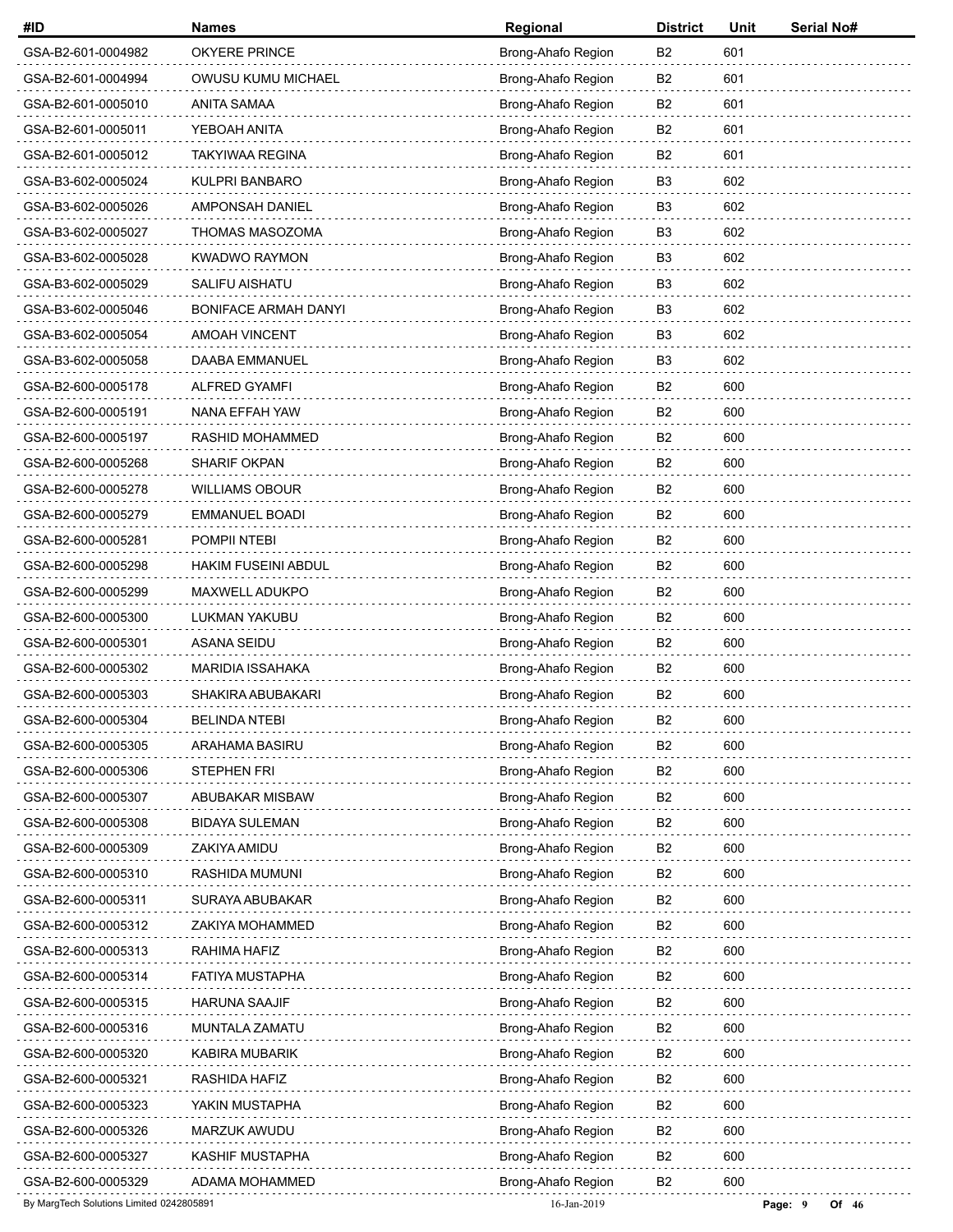| #ID                                      | <b>Names</b>            | Regional           | <b>District</b> | Unit | Serial No#            |
|------------------------------------------|-------------------------|--------------------|-----------------|------|-----------------------|
| GSA-B2-600-0005330                       | <b>MUSAH NASIRU</b>     | Brong-Ahafo Region | B2              | 600  |                       |
| GSA-B2-600-0005331                       | HAJARA RAHMAN A         | Brong-Ahafo Region | B2              | 600  |                       |
| GSA-B2-600-0005332                       | RAZAK MOHAMMED          | Brong-Ahafo Region | B2              | 600  |                       |
| GSA-B2-600-0005334                       | <b>MUBARIK DAWDA</b>    | Brong-Ahafo Region | B <sub>2</sub>  | 600  |                       |
| GSA-B2-600-0005337                       | <b>ZAKARI MUHSINU</b>   | Brong-Ahafo Region | B <sub>2</sub>  | 600  |                       |
| GSA-B2-600-0005339                       | SUALLAH ALHASSAN        | Brong-Ahafo Region | B2              | 600  |                       |
| GSA-B2-600-0005340                       | RASHIDA ABUBAKAR        | Brong-Ahafo Region | B <sub>2</sub>  | 600  |                       |
| GSA-B2-600-0005341                       | AMIRA MUSTAPHA          | Brong-Ahafo Region | B <sub>2</sub>  | 600  |                       |
| GSA-B2-600-0005343                       | <b>FATIMATA SUMAILA</b> | Brong-Ahafo Region | B <sub>2</sub>  | 600  |                       |
| GSA-B2-600-0005344                       | MARZUKA ABUBAKAR        | Brong-Ahafo Region | B <sub>2</sub>  | 600  |                       |
| GSA-B2-600-0005345                       | <b>HUZAIFA ABUBAKAR</b> | Brong-Ahafo Region | B2              | 600  |                       |
| GSA-B2-600-0005346                       | <b>MARIAM ISSAH</b>     | Brong-Ahafo Region | B <sub>2</sub>  | 600  |                       |
| GSA-B2-600-0005347                       | <b>HAFSAT IDDRISU</b>   | Brong-Ahafo Region | B <sub>2</sub>  | 600  |                       |
| GSA-B2-600-0005351                       | ABDUL MUTALABI          | Brong-Ahafo Region | B <sub>2</sub>  | 600  |                       |
| GSA-B2-600-0005353                       | <b>SALAMATU IBRAHIM</b> | Brong-Ahafo Region | B <sub>2</sub>  | 600  |                       |
| GSA-B2-600-0005358                       | RAHIDA FAROUK           | Brong-Ahafo Region | B <sub>2</sub>  | 600  |                       |
| GSA-B2-600-0005363                       | <b>HARDI SHURAIM</b>    | Brong-Ahafo Region | B <sub>2</sub>  | 600  |                       |
| GSA-B2-600-0005391                       | AMADU IBRAHIM           | Brong-Ahafo Region | B <sub>2</sub>  | 600  |                       |
| GSA-B2-600-0005392                       | <b>BASIT ABUBAKAR</b>   | Brong-Ahafo Region | B2              | 600  |                       |
| GSA-B2-600-0005393                       | KARIM ASUMA             | Brong-Ahafo Region | B <sub>2</sub>  | 600  |                       |
| GSA-B2-600-0005394                       | ABDALLAH IBRAHIM        | Brong-Ahafo Region | B <sub>2</sub>  | 600  |                       |
| GSA-B2-600-0005395                       | <b>BUHARI SEIDU</b>     | Brong-Ahafo Region | B <sub>2</sub>  | 600  |                       |
| GSA-B2-600-0005396                       | RAYAN JAWAL             | Brong-Ahafo Region | B2              | 600  |                       |
| GSA-B2-600-0005397                       | <b>ISSAH JAMAL</b>      | Brong-Ahafo Region | B <sub>2</sub>  | 600  |                       |
| GSA-B2-600-0005398                       | <b>RAHAN MUMUNI</b>     | Brong-Ahafo Region | B <sub>2</sub>  | 600  |                       |
| GSA-B2-600-0005399                       | <b>HARNA MOHAMMED</b>   | Brong-Ahafo Region | B <sub>2</sub>  | 600  |                       |
| GSA-B2-600-0005400                       | MOHAMMED DAWUDA         | Brong-Ahafo Region | B <sub>2</sub>  | 600  |                       |
| GSA-B2-600-0005401                       | SHAFIC OSMAN            | Brong-Ahafo Region | B <sub>2</sub>  | 600  |                       |
| GSA-B2-600-0005402                       | <b>SALU SHARIF</b>      | Brong-Ahafo Region | B <sub>2</sub>  | 600  |                       |
| GSA-B2-600-0005403                       | <b>MUNIRU SEIDU</b>     | Brong-Ahafo Region | B <sub>2</sub>  | 600  |                       |
| GSA-B2-600-0005404                       | HARDI IBRAHIM           | Brong-Ahafo Region | B <sub>2</sub>  | 600  |                       |
| GSA-B2-600-0005405                       | AMINA AWUDU             | Brong-Ahafo Region | B <sub>2</sub>  | 600  |                       |
| GSA-B2-600-0005406                       | AMINA ABUBAKAR          | Brong-Ahafo Region | B <sub>2</sub>  | 600  |                       |
| GSA-B2-600-0005407                       | MUSHARIFA AZIZ          | Brong-Ahafo Region | B2              | 600  |                       |
| GSA-B2-600-0005408                       | <b>ZULAIHA ADDISION</b> | Brong-Ahafo Region | B <sub>2</sub>  | 600  |                       |
| GSA-B2-600-0005409                       | <b>FARIDA AMIDU</b>     | Brong-Ahafo Region | B <sub>2</sub>  | 600  |                       |
| GSA-B2-600-0005411                       | <b>BUSHIRA MUSTAPHA</b> | Brong-Ahafo Region | B <sub>2</sub>  | 600  |                       |
| GSA-B2-600-0005413                       | <b>FIDAWUS IBRAHIM</b>  | Brong-Ahafo Region | B <sub>2</sub>  | 600  |                       |
| GSA-B2-600-0005414                       | RAHMA IDDRISU           | Brong-Ahafo Region | B2              | 600  |                       |
| GSA-B2-600-0005415                       | SADIA IDDRISU           | Brong-Ahafo Region | B <sub>2</sub>  | 600  |                       |
| GSA-B2-600-0005416                       | ZULAIHA KASSIM          | Brong-Ahafo Region | B <sub>2</sub>  | 600  |                       |
| GSA-B2-600-0005417                       | <b>MAHMUDA KHALIFA</b>  | Brong-Ahafo Region | B <sub>2</sub>  | 600  |                       |
| GSA-B2-600-0005418                       | RAHMA SADICK            | Brong-Ahafo Region | B <sub>2</sub>  | 600  |                       |
| GSA-B2-600-0005419                       | <b>SAFIATU FIDAUSE</b>  | Brong-Ahafo Region | B <sub>2</sub>  | 600  |                       |
| GSA-B2-600-0005420                       | <b>SALAMATU ABASS</b>   | Brong-Ahafo Region | B <sub>2</sub>  | 600  |                       |
| By MargTech Solutions Limited 0242805891 |                         | 16-Jan-2019        |                 |      | Page: $10$<br>Of $46$ |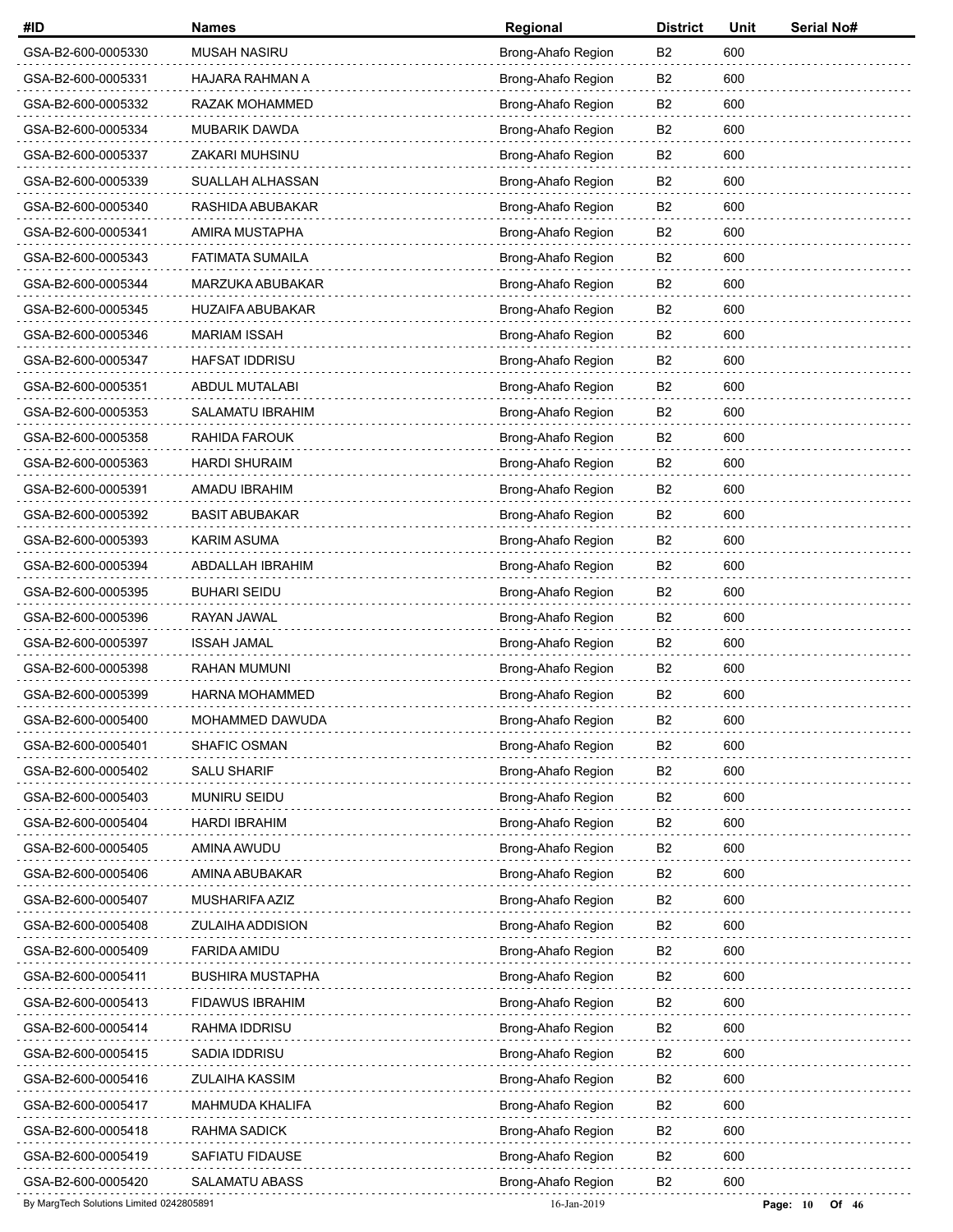| #ID                                      | <b>Names</b>                 | Regional           | <b>District</b> | Unit | Serial No#          |
|------------------------------------------|------------------------------|--------------------|-----------------|------|---------------------|
| GSA-B2-600-0005421                       | SHAKIRA SALU                 | Brong-Ahafo Region | B2              | 600  |                     |
| GSA-B2-600-0005423                       | AYISHETU OBIMPA              | Brong-Ahafo Region | B2              | 600  |                     |
| GSA-B2-600-0005424                       | RABI ZAKARIA                 | Brong-Ahafo Region | B2              | 600  |                     |
| GSA-B2-600-0005425                       | <b>HAMDIYA SUMAILA</b>       | Brong-Ahafo Region | B <sub>2</sub>  | 600  |                     |
| GSA-B2-600-0005426                       | RAHAMA SEIDU                 | Brong-Ahafo Region | B <sub>2</sub>  | 600  |                     |
| GSA-B2-600-0005449                       | <b>HAKIM FUSEINI ABDUL</b>   | Brong-Ahafo Region | B2              | 600  |                     |
| GSA-B2-600-0005463                       | <b>SAMUEL ANTWI</b>          | Brong-Ahafo Region | B <sub>2</sub>  | 600  |                     |
| GSA-B2-600-0005512                       | NAIM MAIGA ABDUL. A.A.       | Brong-Ahafo Region | B <sub>2</sub>  | 600  |                     |
| GSA-B2-600-0005565                       | <b>BAWAH ASUMAH</b>          | Brong-Ahafo Region | B <sub>2</sub>  | 600  |                     |
| GSA-B2-600-0005566                       | <b>KUDUS SEIDU</b>           | Brong-Ahafo Region | B <sub>2</sub>  | 600  |                     |
| GSA-B2-600-0005570                       | VANNESA SARKODIE             | Brong-Ahafo Region | B2              | 600  |                     |
| GSA-B2-600-0005572                       | <b>HADLE YAKUBU</b>          | Brong-Ahafo Region | B <sub>2</sub>  | 600  |                     |
| GSA-B2-600-0005579                       | <b>GRACE ADOGA</b>           | Brong-Ahafo Region | B <sub>2</sub>  | 600  |                     |
| GSA-B2-600-0005592                       | <b>JUSTICE FORGOR</b>        | Brong-Ahafo Region | B <sub>2</sub>  | 600  |                     |
| GSA-B2-600-0005600                       | <b>ELLEN KENTOR</b>          | Brong-Ahafo Region | B <sub>2</sub>  | 600  |                     |
| GSA-B2-600-0005605                       | <b>SELINA AWUNI</b>          | Brong-Ahafo Region | B <sub>2</sub>  | 600  |                     |
| GSA-B2-600-0005606                       | <b>FLORENCE KUMA</b>         | Brong-Ahafo Region | B <sub>2</sub>  | 600  |                     |
| GSA-B2-600-0005608                       | <b>IDDI MUSLIM</b>           | Brong-Ahafo Region | B <sub>2</sub>  | 600  |                     |
| GSA-B2-600-0005611                       | CHARLLOTTE ABUGAR            | Brong-Ahafo Region | B2              | 600  |                     |
| GSA-B2-600-0005612                       | FERUZA ABUDULLAI             | Brong-Ahafo Region | B <sub>2</sub>  | 600  |                     |
| GSA-B2-600-0005613                       | KINGDAROBS OBENG             | Brong-Ahafo Region | B <sub>2</sub>  | 600  |                     |
| GSA-B2-600-0005614                       | SULEMANA IDDRISU             | Brong-Ahafo Region | B <sub>2</sub>  | 600  |                     |
| GSA-B2-600-0005616                       | AYISHA SAEED                 | Brong-Ahafo Region | B2              | 600  |                     |
| GSA-B2-600-0005617                       | <b>WILLIAMS DUFFOUR</b>      | Brong-Ahafo Region | B <sub>2</sub>  | 600  |                     |
| GSA-B2-600-0005618                       | <b>OHENE ANTWI</b>           | Brong-Ahafo Region | B <sub>2</sub>  | 600  |                     |
| GSA-B2-600-0005620                       | <b>DOVIS DONALDO</b>         | Brong-Ahafo Region | B <sub>2</sub>  | 600  |                     |
| GSA-B2-600-0005621                       | <b>HELLEN NYARKO</b>         | Brong-Ahafo Region | B <sub>2</sub>  | 600  |                     |
| GSA-B2-600-0005622                       | <b>BAARU YAKUBU</b>          | Brong-Ahafo Region | B <sub>2</sub>  | 600  |                     |
| GSA-B2-600-0005624                       | <b>SOLOMON DARI</b>          | Brong-Ahafo Region | B <sub>2</sub>  | 600  |                     |
| GSA-B2-600-0005625                       | MAXWEL ADUKPO                | Brong-Ahafo Region | B <sub>2</sub>  | 600  |                     |
| GSA-B2-600-0005626                       | <b>BRIGHT KRAAH</b>          | Brong-Ahafo Region | B <sub>2</sub>  | 600  |                     |
| GSA-B2-600-0005628                       | <b>EMMANUEL BOADI</b>        | Brong-Ahafo Region | B <sub>2</sub>  | 600  |                     |
| GSA-B2-600-0005629                       | <b>MANCCATHY BWIM</b>        | Brong-Ahafo Region | B <sub>2</sub>  | 600  |                     |
| GSA-B2-600-0005631                       | <b>ANTHONY TAMANJA</b>       | Brong-Ahafo Region | B2              | 600  |                     |
| GSA-B2-600-0005633                       | ZIDAN AHMED                  | Brong-Ahafo Region | B <sub>2</sub>  | 600  |                     |
| GSA-B2-600-0005634                       | HERBERT CHIRAWERE            | Brong-Ahafo Region | B <sub>2</sub>  | 600  |                     |
| GSA-B2-600-0005635                       | EMMANUEL BOADI               | Brong-Ahafo Region | B <sub>2</sub>  | 600  |                     |
| GSA-B2-600-0005636                       | BARAK DANKWAAWE K.           | Brong-Ahafo Region | B <sub>2</sub>  | 600  |                     |
| GSA-B2-600-0005637                       | <b>VICTORIA MINYIRE</b>      | Brong-Ahafo Region | B2              | 600  |                     |
| GSA-B2-600-0005638                       | <b>BERNICE BABWASANLAADO</b> | Brong-Ahafo Region | B <sub>2</sub>  | 600  |                     |
| GSA-B2-600-0005639                       | <b>BLESSING DONTEAGYEME</b>  | Brong-Ahafo Region | B <sub>2</sub>  | 600  |                     |
| GSA-B2-600-0005640                       | <b>BABA SALIA</b>            | Brong-Ahafo Region | B <sub>2</sub>  | 600  |                     |
| GSA-B2-600-0005642                       | VERIAH NSIAH                 | Brong-Ahafo Region | B <sub>2</sub>  | 600  |                     |
| GSA-B2-600-0005643                       | ABA DICKSON JEAL             | Brong-Ahafo Region | B <sub>2</sub>  | 600  |                     |
| GSA-B2-600-0005644                       | MAWADATU SANI                | Brong-Ahafo Region | B <sub>2</sub>  | 600  |                     |
| By MargTech Solutions Limited 0242805891 |                              | 16-Jan-2019        |                 |      | Page: 11<br>Of $46$ |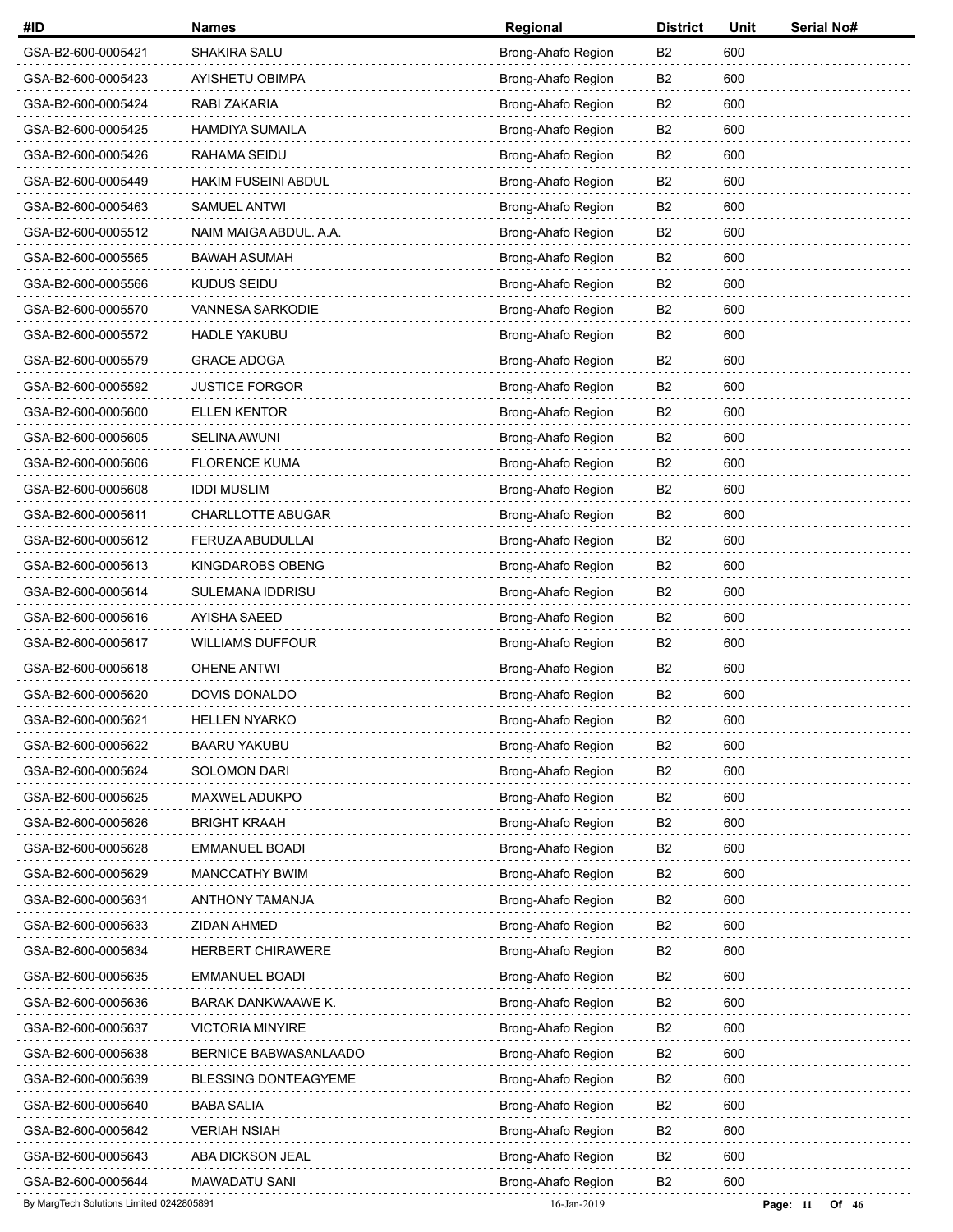| #ID                                      | <b>Names</b>               | Regional           | <b>District</b> | Unit | Serial No#          |
|------------------------------------------|----------------------------|--------------------|-----------------|------|---------------------|
| GSA-B2-600-0005646                       | MUSHARIFA HARUNA           | Brong-Ahafo Region | B2              | 600  |                     |
| GSA-B2-600-0005648                       | <b>ISSABELLA ERESONG</b>   | Brong-Ahafo Region | B2              | 600  |                     |
| GSA-B2-600-0005649                       | AKOSUA GEORGINA            | Brong-Ahafo Region | B2              | 600  |                     |
| GSA-B2-600-0005651                       | ERNESTINA ADUBEA           | Brong-Ahafo Region | B <sub>2</sub>  | 600  |                     |
| GSA-B2-600-0005652                       | <b>ISHMAEL KAKUM</b>       | Brong-Ahafo Region | B <sub>2</sub>  | 600  |                     |
| GSA-B2-600-0005653                       | PRECIOUS NBOPERN DANIEL    | Brong-Ahafo Region | B <sub>2</sub>  | 600  |                     |
| GSA-B2-600-0005654                       | <b>BISMARK ANTWI</b>       | Brong-Ahafo Region | B <sub>2</sub>  | 600  |                     |
| GSA-B2-600-0005655                       | <b>IBRAHIM AWUDU</b>       | Brong-Ahafo Region | B <sub>2</sub>  | 600  |                     |
| GSA-B2-600-0005659                       | <b>EVELYN BAFFOE</b>       | Brong-Ahafo Region | B <sub>2</sub>  | 600  |                     |
| GSA-B2-600-0005660                       | <b>BEYONCE SERWAA</b>      | Brong-Ahafo Region | B <sub>2</sub>  | 600  |                     |
| GSA-B2-600-0005661                       | <b>LISTOWEL AWITI</b>      | Brong-Ahafo Region | B2              | 600  |                     |
| GSA-B2-600-0005662                       | <b>CHRISTABEL MAWUENE</b>  | Brong-Ahafo Region | B <sub>2</sub>  | 600  |                     |
| GSA-B2-600-0005663                       | SURAYA KASSIM              | Brong-Ahafo Region | B <sub>2</sub>  | 600  |                     |
| GSA-B2-600-0005664                       | GLORIA AMOAKO BOATEMAA     | Brong-Ahafo Region | B <sub>2</sub>  | 600  |                     |
| GSA-B2-600-0005665                       | NASIYA MOHAMMED            | Brong-Ahafo Region | B <sub>2</sub>  | 600  |                     |
| GSA-B2-600-0005666                       | MAANOBA NJONAM             | Brong-Ahafo Region | B <sub>2</sub>  | 600  |                     |
| GSA-B2-600-0005667                       | MUSAH MAWULAYA             | Brong-Ahafo Region | B <sub>2</sub>  | 600  |                     |
| GSA-B2-600-0005668                       | CHRISTIANA FIANKO YAA BUSI | Brong-Ahafo Region | B <sub>2</sub>  | 600  |                     |
| GSA-B2-600-0005669                       | HACKMAN YUSSIF TANKO       | Brong-Ahafo Region | B2              | 600  |                     |
| GSA-B2-600-0005670                       | <b>EMMANUEL REUBEN</b>     | Brong-Ahafo Region | B <sub>2</sub>  | 600  |                     |
| GSA-B2-600-0005671                       | <b>RAFIK BUSI</b>          | Brong-Ahafo Region | B <sub>2</sub>  | 600  |                     |
| GSA-B2-600-0005672                       | KARIMAL ABUBAKARI          | Brong-Ahafo Region | B <sub>2</sub>  | 600  |                     |
| GSA-B2-600-0005673                       | RACHEAL MAMALIBA           | Brong-Ahafo Region | B2              | 600  |                     |
| GSA-B2-600-0005674                       | WISDOM OMEDIA              | Brong-Ahafo Region | B <sub>2</sub>  | 600  |                     |
| GSA-B2-600-0005675                       | <b>EVANS MENSAH</b>        | Brong-Ahafo Region | B <sub>2</sub>  | 600  |                     |
| GSA-B2-600-0005676                       | <b>NADIA PRENCESS</b>      | Brong-Ahafo Region | B <sub>2</sub>  | 600  |                     |
| GSA-B2-600-0005677                       | CHRISTAINA JIRIMAH         | Brong-Ahafo Region | B <sub>2</sub>  | 600  |                     |
| GSA-B2-600-0005679                       | KWABENA BONFEH N.          | Brong-Ahafo Region | B <sub>2</sub>  | 600  |                     |
| GSA-B2-600-0005680                       | LLOYD YEBOAH TAKYI         | Brong-Ahafo Region | B <sub>2</sub>  | 600  |                     |
| GSA-B2-600-0005681                       | LUKMAN FLAVIO              | Brong-Ahafo Region | B <sub>2</sub>  | 600  |                     |
| GSA-B2-600-0005682                       | <b>FATI MOHAMMED</b>       | Brong-Ahafo Region | B <sub>2</sub>  | 600  |                     |
| GSA-B2-600-0005683                       | LOSE ANKOMA                | Brong-Ahafo Region | B <sub>2</sub>  | 600  |                     |
| GSA-B2-600-0005684                       | <b>ISSAH MOHAMMED</b>      | Brong-Ahafo Region | B <sub>2</sub>  | 600  |                     |
| GSA-B2-600-0005685                       | LUKMAN AZURUKA             | Brong-Ahafo Region | B2              | 600  |                     |
| GSA-B2-600-0005686                       | <b>REBECCA MAKATI</b>      | Brong-Ahafo Region | B <sub>2</sub>  | 600  |                     |
| GSA-B2-600-0005687                       | <b>BENEDICT BANUASIN</b>   | Brong-Ahafo Region | B <sub>2</sub>  | 600  |                     |
| GSA-B2-600-0005688                       | EMMANUEL ANASAH            | Brong-Ahafo Region | B <sub>2</sub>  | 600  |                     |
| GSA-B2-600-0005689                       | <b>MARY DANQUAH</b>        | Brong-Ahafo Region | B <sub>2</sub>  | 600  |                     |
| GSA-B2-600-0005690                       | <b>ESTHER KWAA</b>         | Brong-Ahafo Region | B2              | 600  |                     |
| GSA-B2-600-0005691                       | ELIJA ADONGO               | Brong-Ahafo Region | B <sub>2</sub>  | 600  |                     |
| GSA-B2-600-0005692                       | PORTIA LIPAYA              | Brong-Ahafo Region | B <sub>2</sub>  | 600  |                     |
| GSA-B2-600-0005693                       | SHAMUNA MOHAMMED           | Brong-Ahafo Region | B <sub>2</sub>  | 600  |                     |
| GSA-B2-600-0005694                       | SHAFIKA MOHAMMED           | Brong-Ahafo Region | B2              | 600  |                     |
| GSA-B2-600-0005695                       | <b>FELIX ASANTE</b>        | Brong-Ahafo Region | B <sub>2</sub>  | 600  |                     |
| GSA-B2-600-0005696                       | <b>JERRY YELIBORA</b>      | Brong-Ahafo Region | B <sub>2</sub>  | 600  |                     |
| By MargTech Solutions Limited 0242805891 |                            | 16-Jan-2019        |                 |      | Page: 12<br>Of $46$ |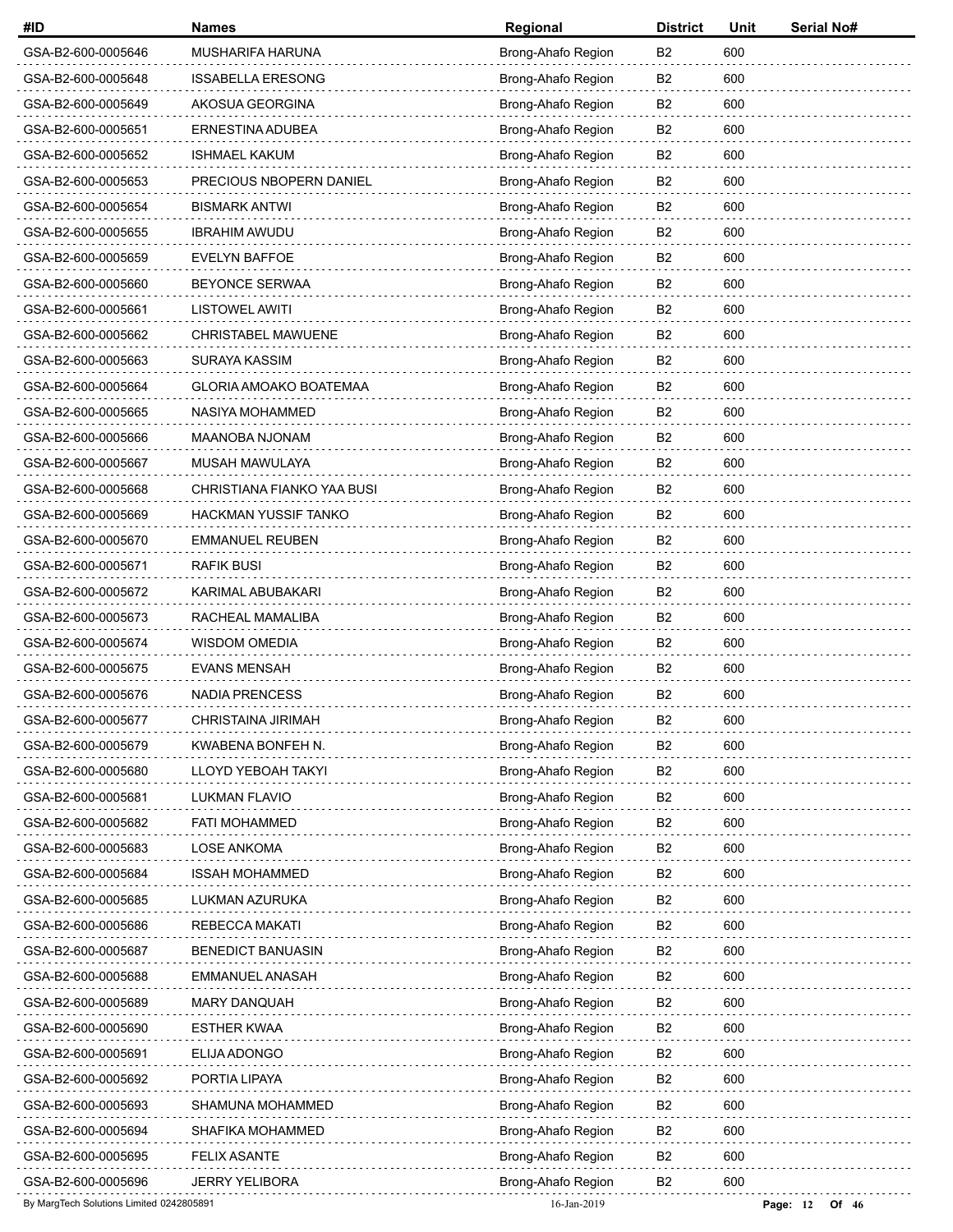| #ID                                      | <b>Names</b>                | Regional           | <b>District</b> | Unit | Serial No#          |
|------------------------------------------|-----------------------------|--------------------|-----------------|------|---------------------|
| GSA-B2-600-0005697                       | FRANCISCA ADAMU             | Brong-Ahafo Region | B2              | 600  |                     |
| GSA-B2-600-0005698                       | MIMART ABDALLA A.           | Brong-Ahafo Region | B2              | 600  |                     |
| GSA-B2-600-0005700                       | MUTALA ANUWAR               | Brong-Ahafo Region | B2              | 600  |                     |
| GSA-B2-600-0005701                       | <b>FARIHAN SEIDU</b>        | Brong-Ahafo Region | B <sub>2</sub>  | 600  |                     |
| GSA-B2-600-0005703                       | <b>EMMANUEL GYAN BAFFOE</b> | Brong-Ahafo Region | B <sub>2</sub>  | 600  |                     |
| GSA-B2-600-0005707                       | ABRAHAM KOBLA A.            | Brong-Ahafo Region | B2              | 600  |                     |
| GSA-B2-600-0005717                       | STEPHEN KYEREMEH OBOUR      | Brong-Ahafo Region | B <sub>2</sub>  | 600  |                     |
| GSA-B2-600-0005728                       | <b>NAJAT FUSEINI</b>        | Brong-Ahafo Region | B <sub>2</sub>  | 600  |                     |
| GSA-B2-600-0005730                       | <b>SALIM SULEMANA</b>       | Brong-Ahafo Region | B <sub>2</sub>  | 600  |                     |
| GSA-B2-600-0005736                       | PERRY BELPO                 | Brong-Ahafo Region | B <sub>2</sub>  | 600  |                     |
| GSA-B2-600-0005744                       | <b>KATE ADOMAPIN</b>        | Brong-Ahafo Region | B2              | 600  |                     |
| GSA-B2-600-0005762                       | <b>DENNIS AMOATENG</b>      | Brong-Ahafo Region | B <sub>2</sub>  | 600  |                     |
| GSA-B2-600-0005772                       | <b>IRENE PANIMOR</b>        | Brong-Ahafo Region | B <sub>2</sub>  | 600  |                     |
| GSA-B2-600-0005783                       | <b>ENOCK BANJO</b>          | Brong-Ahafo Region | B <sub>2</sub>  | 600  |                     |
| GSA-B2-600-0005815                       | DANIEL OBENG AHEN           | Brong-Ahafo Region | B <sub>2</sub>  | 600  |                     |
| GSA-B2-600-0005888                       | MISBAW YAKUBU               | Brong-Ahafo Region | B <sub>2</sub>  | 600  |                     |
| GSA-B2-600-0005889                       | <b>BABA ALI</b>             | Brong-Ahafo Region | B <sub>2</sub>  | 600  |                     |
| GSA-B2-600-0005890                       | MUNTAWAKIL ABUBAKAR         | Brong-Ahafo Region | B <sub>2</sub>  | 600  |                     |
| GSA-B2-600-0005891                       | NATATU KARIM                | Brong-Ahafo Region | B2              | 600  |                     |
| GSA-B2-600-0005892                       | WASILA ABUBAKAR             | Brong-Ahafo Region | B <sub>2</sub>  | 600  |                     |
| GSA-B2-600-0005893                       | <b>BENEDICTA ASUMA</b>      | Brong-Ahafo Region | B <sub>2</sub>  | 600  |                     |
| GSA-B2-600-0005894                       | <b>INUSAH SULEIMAN</b>      | Brong-Ahafo Region | B <sub>2</sub>  | 600  |                     |
| GSA-B2-600-0005895                       | NAJAT AWUDU                 | Brong-Ahafo Region | B2              | 600  |                     |
| GSA-B2-600-0005896                       | RASHID SHAIBU               | Brong-Ahafo Region | B <sub>2</sub>  | 600  |                     |
| GSA-B2-600-0005897                       | ABUBAKAR MENSAH             | Brong-Ahafo Region | B <sub>2</sub>  | 600  |                     |
| GSA-B2-600-0005898                       | <b>NIMA KAMAL</b>           | Brong-Ahafo Region | B <sub>2</sub>  | 600  |                     |
| GSA-B2-600-0005899                       | RAZACK MOHAMMED             | Brong-Ahafo Region | B <sub>2</sub>  | 600  |                     |
| GSA-B2-600-0005900                       | MUSHARAPHA SALIA            | Brong-Ahafo Region | B <sub>2</sub>  | 600  |                     |
| GSA-B2-600-0005901                       | RAZACK MUSTAPHA             | Brong-Ahafo Region | B <sub>2</sub>  | 600  |                     |
| GSA-B2-600-0005902                       | SARDIQUE ABUBAKAR           | Brong-Ahafo Region | B <sub>2</sub>  | 600  |                     |
| GSA-B2-600-0005903                       | ARMEYAW ZARUKA              | Brong-Ahafo Region | B <sub>2</sub>  | 600  |                     |
| GSA-B2-600-0005904                       | FALI YAHAYA                 | Brong-Ahafo Region | B <sub>2</sub>  | 600  |                     |
| GSA-B2-600-0005905                       | <b>LATIFA ISSAKA</b>        | Brong-Ahafo Region | B <sub>2</sub>  | 600  |                     |
| GSA-B2-600-0005906                       | AYISHA ABDULLAR             | Brong-Ahafo Region | B2              | 600  |                     |
| GSA-B2-600-0005907                       | YUSSIF MOHAMMED             | Brong-Ahafo Region | B <sub>2</sub>  | 600  |                     |
| GSA-B2-600-0005912                       | ASANA MORO                  | Brong-Ahafo Region | B <sub>2</sub>  | 600  |                     |
| GSA-B2-600-0005917                       | <b>AKIDA SUALE</b>          | Brong-Ahafo Region | B <sub>2</sub>  | 600  |                     |
| GSA-B2-600-0005922                       | LATIF YAKUBU                | Brong-Ahafo Region | B <sub>2</sub>  | 600  |                     |
| GSA-B2-600-0005924                       | <b>EMILIA TOMBOE</b>        | Brong-Ahafo Region | B2              | 600  |                     |
| GSA-B2-600-0005928                       | AYISHA ABDULAI              | Brong-Ahafo Region | B <sub>2</sub>  | 600  |                     |
| GSA-B2-600-0005929                       | AYISHA MOHAMMED             | Brong-Ahafo Region | B <sub>2</sub>  | 600  |                     |
| GSA-B2-600-0005930                       | ZANABU BASIRA               | Brong-Ahafo Region | B <sub>2</sub>  | 600  |                     |
| GSA-B2-600-0005931                       | <b>ZEITU SALIF</b>          | Brong-Ahafo Region | B <sub>2</sub>  | 600  |                     |
| GSA-B2-600-0005933                       | <b>MARIDI SALIFU</b>        | Brong-Ahafo Region | B <sub>2</sub>  | 600  |                     |
| GSA-B2-600-0005934                       | <b>ELLA SEIDU</b>           | Brong-Ahafo Region | B <sub>2</sub>  | 600  |                     |
| By MargTech Solutions Limited 0242805891 |                             | 16-Jan-2019        |                 |      | Page: 13<br>Of $46$ |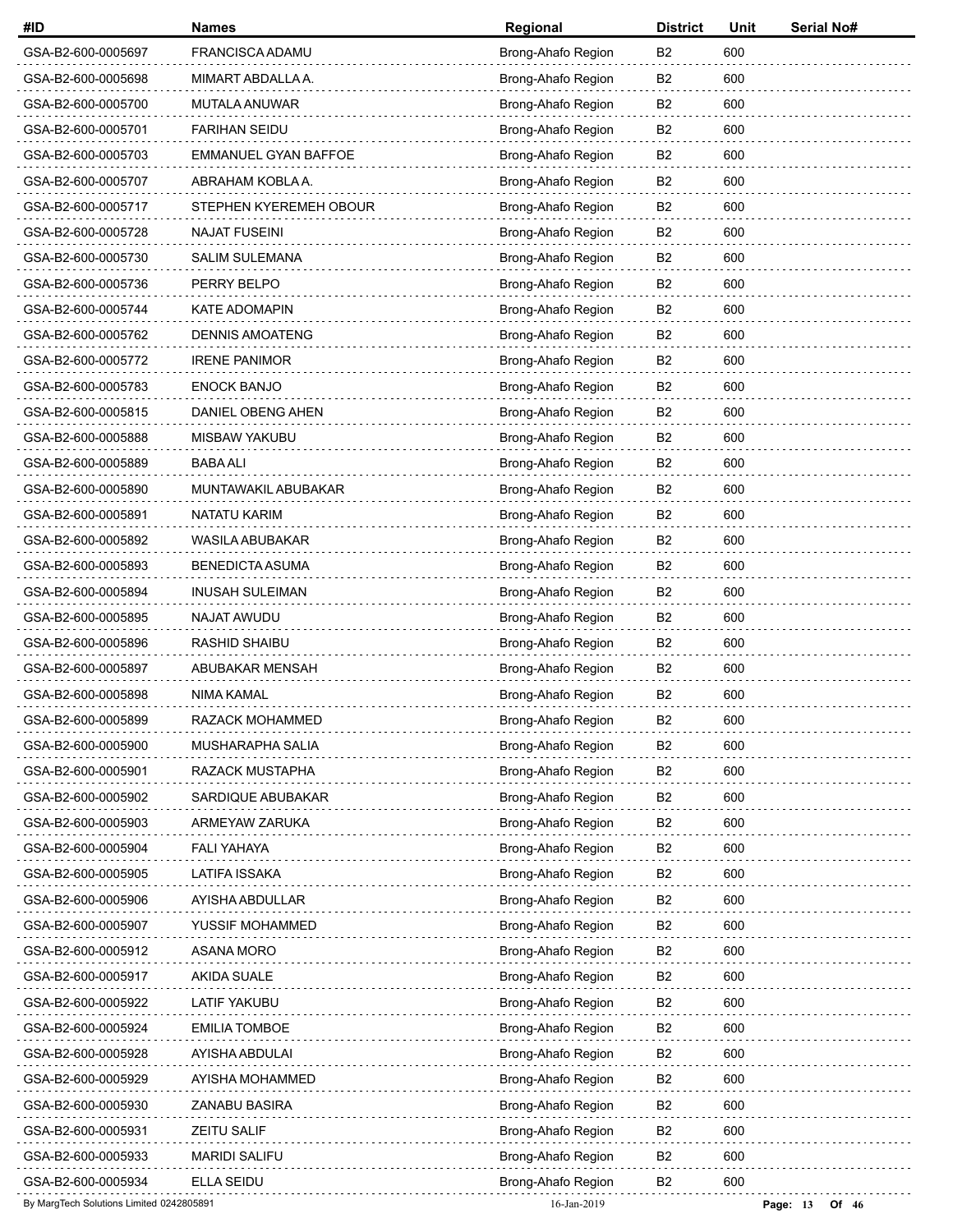| #ID                                      | <b>Names</b>                  | Regional           | <b>District</b> | Unit | <b>Serial No#</b>   |
|------------------------------------------|-------------------------------|--------------------|-----------------|------|---------------------|
| GSA-B2-600-0005937                       | YUSSIF YAHAYA                 | Brong-Ahafo Region | B <sub>2</sub>  | 600  |                     |
| GSA-B2-600-0005939                       | AJARA ABUBAKARI               | Brong-Ahafo Region | B <sub>2</sub>  | 600  |                     |
| GSA-B2-600-0005940                       | AMINA ADAM                    | Brong-Ahafo Region | B2              | 600  |                     |
| GSA-B2-600-0005941                       | <b>MARIAM IBRAHIM</b>         | Brong-Ahafo Region | B <sub>2</sub>  | 600  |                     |
| GSA-B2-600-0005942                       | <b>AFIA MANPONG</b>           | Brong-Ahafo Region | B <sub>2</sub>  | 600  |                     |
| GSA-B2-600-0005943                       | <b>FATIMA YAKUBU</b>          | Brong-Ahafo Region | B <sub>2</sub>  | 600  |                     |
| GSA-B2-600-0005944                       | WARAMA ADAM                   | Brong-Ahafo Region | B2              | 600  |                     |
| GSA-B2-600-0005945                       | ASANA ALHASSAN                | Brong-Ahafo Region | B <sub>2</sub>  | 600  |                     |
| GSA-B2-600-0005946                       | <b>ASANA TAHIRU</b>           | Brong-Ahafo Region | B <sub>2</sub>  | 600  |                     |
| GSA-B2-600-0005953                       | <b>IBRAHIM MOHAMMED</b>       | Brong-Ahafo Region | B <sub>2</sub>  | 600  |                     |
| GSA-B2-600-0005955                       | ALHASSAN ISSAHAKU             | Brong-Ahafo Region | B <sub>2</sub>  | 600  |                     |
| GSA-B2-600-0005958                       | AYISHA YAHAYA                 | Brong-Ahafo Region | B <sub>2</sub>  | 600  |                     |
| GSA-B2-600-0005960                       | SHAFTU SUALE                  | Brong-Ahafo Region | B <sub>2</sub>  | 600  |                     |
| GSA-B2-600-0005961                       | <b>WASILA AMIDU</b>           | Brong-Ahafo Region | B <sub>2</sub>  | 600  |                     |
| GSA-B2-600-0005963                       | DAMATA ABDULAI                | Brong-Ahafo Region | B <sub>2</sub>  | 600  |                     |
| GSA-B2-600-0005964                       | NAFISA ADAM                   | Brong-Ahafo Region | B <sub>2</sub>  | 600  |                     |
| GSA-B2-600-0005965                       | ZARIYATU ALHASSAN             | Brong-Ahafo Region | B <sub>2</sub>  | 600  |                     |
| GSA-B2-600-0005966                       | <b>NADIA SALIFU</b>           | Brong-Ahafo Region | B <sub>2</sub>  | 600  |                     |
| GSA-B2-600-0005967                       | <b>HADIJA ISSAH</b>           | Brong-Ahafo Region | B <sub>2</sub>  | 600  |                     |
| GSA-B2-600-0007916                       | ANDY NTI-TWUM                 | Brong-Ahafo Region | B <sub>2</sub>  | 600  |                     |
| GSA-B2-600-0007924                       | CALEB PEPPLE YAW ASEDA        | Brong-Ahafo Region | B <sub>2</sub>  | 600  |                     |
| GSA-B2-600-0007925                       | AKWASI ACHEAMPONG             | Brong-Ahafo Region | B <sub>2</sub>  | 600  |                     |
| GSA-B2-600-0007926                       | CHRISTABEL TUTU               | Brong-Ahafo Region | B <sub>2</sub>  | 600  |                     |
| GSA-B2-600-0007927                       | ANGELINA BOATENG ASANTEWAA    | Brong-Ahafo Region | B <sub>2</sub>  | 600  |                     |
| GSA-B2-600-0007928                       | <b>MARTIN DWAMENA AKENTEN</b> | Brong-Ahafo Region | B <sub>2</sub>  | 600  |                     |
| GSA-B2-600-0007931                       | HANNAH ASEYE                  | Brong-Ahafo Region | B <sub>2</sub>  | 600  |                     |
| GSA-B2-600-0007932                       | <b>FOSTER APPIAH</b>          | Brong-Ahafo Region | B <sub>2</sub>  | 600  |                     |
| GSA-B2-600-0007938                       | ALEXANDER NSOUAH EBO          | Brong-Ahafo Region | B <sub>2</sub>  | 600  |                     |
| GSA-B2-600-0007952                       | <b>SELASI AHORLU</b>          | Brong-Ahafo Region | B <sub>2</sub>  | 600  |                     |
| GSA-B2-600-0007953                       | <b>GRACE FAKYEWAAH</b>        | Brong-Ahafo Region | B <sub>2</sub>  | 600  |                     |
| GSA-B2-600-0007955                       | PAMELA OCRAN                  | Brong-Ahafo Region | B <sub>2</sub>  | 600  |                     |
| GSA-B2-600-0007956                       | GIDEON SOSU                   | Brong-Ahafo Region | B <sub>2</sub>  | 600  |                     |
| GSA-B2-600-0007960                       | SAVIOR AGBENORWU EYRAM        | Brong-Ahafo Region | B <sub>2</sub>  | 600  |                     |
| GSA-B2-600-0007963                       | NESSILY YEBOAH FRANCIALLA     | Brong-Ahafo Region | B <sub>2</sub>  | 600  |                     |
| GSA-B2-600-0007969                       | MAWUENA DZOKOTO AKU           | Brong-Ahafo Region | B <sub>2</sub>  | 600  |                     |
| GSA-B2-600-0007970                       | ANASTASIA BOATENG             | Brong-Ahafo Region | B <sub>2</sub>  | 600  |                     |
| GSA-B2-600-0008165                       | <b>HAMDIYA SUMAILA</b>        | Brong-Ahafo Region | B <sub>2</sub>  | 600  |                     |
| GSA-B2-600-0008166                       | HARUNA ABDUL RAHIM            | Brong-Ahafo Region | B <sub>2</sub>  | 600  |                     |
| GSA-B2-600-0008168                       | <b>CLEMENT ANSAH</b>          | Brong-Ahafo Region | B <sub>2</sub>  | 600  |                     |
| GSA-B2-600-0008170                       | <b>BELINDA ANSAH</b>          | Brong-Ahafo Region | B <sub>2</sub>  | 600  |                     |
| GSA-B2-600-0008171                       | DONALD ABANGWINE              | Brong-Ahafo Region | B <sub>2</sub>  | 600  |                     |
| GSA-B2-600-0008175                       | MUSAH BASIT ABDUL             | Brong-Ahafo Region | B2              | 600  |                     |
| GSA-B2-600-0008180                       | AMINA AWUNI                   | Brong-Ahafo Region | B <sub>2</sub>  | 600  |                     |
| GSA-B2-600-0008183                       | KARIM ABDUL HARDI             | Brong-Ahafo Region | B <sub>2</sub>  | 600  |                     |
| GSA-B2-600-0008194                       | ESTHER GYMAH KESSEWAA         | Brong-Ahafo Region | B <sub>2</sub>  | 600  |                     |
| By MargTech Solutions Limited 0242805891 |                               | 16-Jan-2019        |                 |      | Page: 14<br>Of $46$ |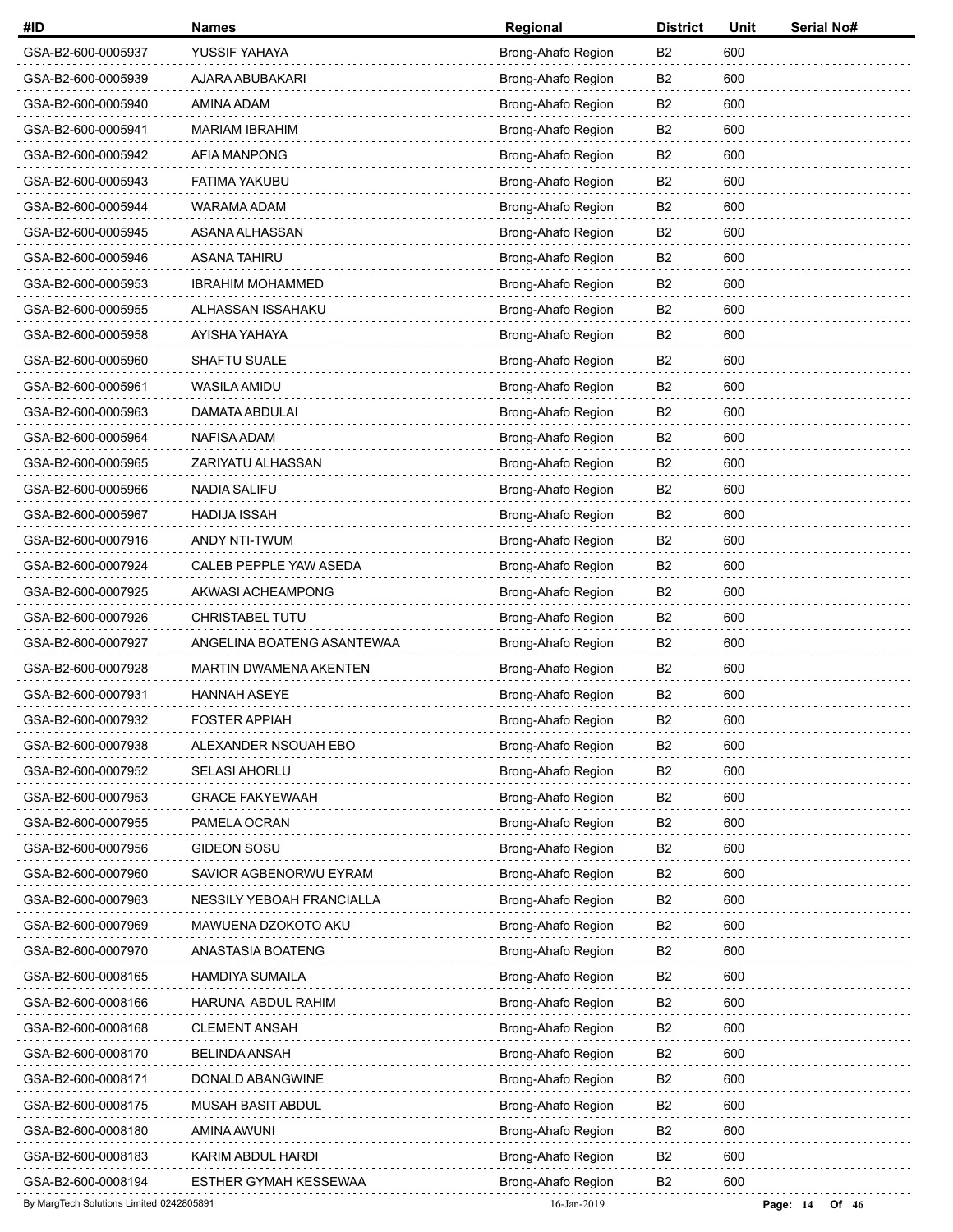| #ID                 | <b>Names</b>                     | Regional           | <b>District</b> | Unit | <b>Serial No#</b> |
|---------------------|----------------------------------|--------------------|-----------------|------|-------------------|
| GSA-B2-600-0008200  | SAMUEL ATANGA                    | Brong-Ahafo Region | <b>B2</b>       | 600  |                   |
| GSA-B2-600-0008202  | SANDRA RAGBOUJA                  | Brong-Ahafo Region | B <sub>2</sub>  | 600  |                   |
| GSA-B10-600-0008307 | SUALISU ADAMU HARDI              | Brong-Ahafo Region | <b>B10</b>      | 600  |                   |
| GSA-B10-600-0008308 | SALAMATU ADAMU GARIBA            | Brong-Ahafo Region | <b>B10</b>      | 600  |                   |
| GSA-B10-600-0008309 | <b>GREGORY ASKIAH</b>            | Brong-Ahafo Region | <b>B10</b>      | 600  |                   |
| GSA-B10-600-0008310 | <b>JONATHAN ANIM</b>             | Brong-Ahafo Region | <b>B10</b>      | 600  |                   |
| GSA-B10-600-0008312 | MICHAEL SARPONG KYEI             | Brong-Ahafo Region | <b>B10</b>      | 600  |                   |
| GSA-B3-600-00011275 | MOHAMMED BAMBA YUSSIF            | Brong-Ahafo Region | B <sub>3</sub>  | 600  |                   |
| GSA-B3-600-00011306 | <b>HANSON ADUSEI SAFO</b>        | Brong-Ahafo Region | B <sub>3</sub>  | 600  |                   |
| GSA-B3-600-00011339 | HAMDIYA MUNKAILA                 | Brong-Ahafo Region | B <sub>3</sub>  | 600  |                   |
| GSA-B3-600-00011341 | <b>FUSAINA AHMMED MUBARIK</b>    | Brong-Ahafo Region | B <sub>3</sub>  | 600  |                   |
| GSA-B3-600-00011354 | KADIR HUSSAIN MOHAMMED           | Brong-Ahafo Region | B <sub>3</sub>  | 600  |                   |
| GSA-B3-600-00011355 | SAINT AYISI OBENG                | Brong-Ahafo Region | B <sub>3</sub>  | 600  |                   |
| GSA-B3-600-00011357 | MUMUNI ALHASSAN KADIR            | Brong-Ahafo Region | B <sub>3</sub>  | 600  |                   |
| GSA-B3-600-00011363 | MUFTAWU SHAIK BEN-KHALID         | Brong-Ahafo Region | B <sub>3</sub>  | 600  |                   |
| GSA-B4-601-00011999 | ELLIAS AMPONSAH MADUK            | Brong-Ahafo Region | B4              | 601  |                   |
| GSA-B4-601-00012006 | <b>JAMES AQUAH</b>               | Brong-Ahafo Region | B4              | 601  |                   |
| GSA-B4-601-00012033 | MUSTAPHA ALHASSAN MUSTAPHA       | Brong-Ahafo Region | B4              | 601  |                   |
| GSA-B4-601-00012040 | SENA GIMBO LAAMISI               | Brong-Ahafo Region | B4              | 601  |                   |
| GSA-B4-601-00012054 | MUSTAPHA GIMBO ALHASSAN          | Brong-Ahafo Region | B4              | 601  |                   |
| GSA-B4-601-00012066 | <b>BARIKISU BRAIMAH ALHASSAN</b> | Brong-Ahafo Region | B4              | 601  |                   |
| GSA-B4-600-00013049 | <b>IBRAHIM TANKO YUSSIF</b>      | Brong-Ahafo Region | B4              | 600  |                   |
| GSA-B4-600-00013062 | BELINDA AZUMA AFIA               | Brong-Ahafo Region | B4              | 600  |                   |
| GSA-B4-600-00013067 | SHAMSHUDEEN IBRAHIM ALHASSAN     | Brong-Ahafo Region | B4              | 600  |                   |
| <b>Rover</b>        |                                  |                    |                 |      |                   |
| GSA-B2-600-000277   | MOJZAKA CLEMENT                  | Brong-Ahafo Region | B <sub>2</sub>  | 600  |                   |
| GSA-B2-600-000283   | MUSTAPHA ADAM                    | Brong-Ahafo Region | B <sub>2</sub>  | 600  |                   |
| GSA-B2-600-000285   | ATUO JULIUS ATEMA                | Brong-Ahafo Region | B <sub>2</sub>  | 600  |                   |
| GSA-B2-600-000286   | <b>FREDRICK ASOANDA</b>          | Brong-Ahafo Region | B <sub>2</sub>  | 600  |                   |
| GSA-B2-600-000293   | SOLOMON SARKODIE                 | Brong-Ahafo Region | B <sub>2</sub>  | 600  |                   |
| GSA-B2-600-000295   | ANIMBA COLLINS                   | Brong-Ahafo Region | B2              | 600  |                   |
| GSA-B2-600-000296   | ABDULAI BOMANANE SUMAILA         | Brong-Ahafo Region | B <sub>2</sub>  | 600  |                   |
| GSA-B2-600-000300   | ADAMS MOHAMMED ABDUL-SAMED       | Brong-Ahafo Region | B <sub>2</sub>  | 600  |                   |
| GSA-B2-600-000302   | MOKANJOR KWADWO NICHOLAS         | Brong-Ahafo Region | B2              | 600  |                   |
| GSA-B2-600-000304   | BAWA AMADU KADAH                 | Brong-Ahafo Region | B <sub>2</sub>  | 600  |                   |
| GSA-B3-600-000311   | SAEED TENESOM HASSAN             | Brong-Ahafo Region | B <sub>3</sub>  | 600  |                   |
| GSA-B3-600-000313   | TAKYI KWABENA                    | Brong-Ahafo Region | B <sub>3</sub>  | 600  |                   |
| GSA-B3-600-000314   | ABIBA ABDUL SALAM                | Brong-Ahafo Region | B <sub>3</sub>  | 600  |                   |
| GSA-B3-600-000315   | FUSEINI YAKUBU ALAALE            | Brong-Ahafo Region | B3              | 600  |                   |
| GSA-B3-600-000316   | GYAN KWABENA STEPHEN             | Brong-Ahafo Region | B <sub>3</sub>  | 600  |                   |
| GSA-B3-600-000326   | <b>FARUK HARUNA</b>              | Brong-Ahafo Region | B <sub>3</sub>  | 600  |                   |
| GSA-B3-600-000332   | <b>KYEI PETER</b>                | Brong-Ahafo Region | B3              | 600  |                   |
| GSA-B3-600-000333   | LUCY ELAWER AKOS                 | Brong-Ahafo Region | B <sub>3</sub>  | 600  |                   |
| GSA-B3-600-000334   | PASIBA MBAWINI AL-SUDAYS         | Brong-Ahafo Region | B <sub>3</sub>  | 600  |                   |
|                     |                                  |                    |                 |      |                   |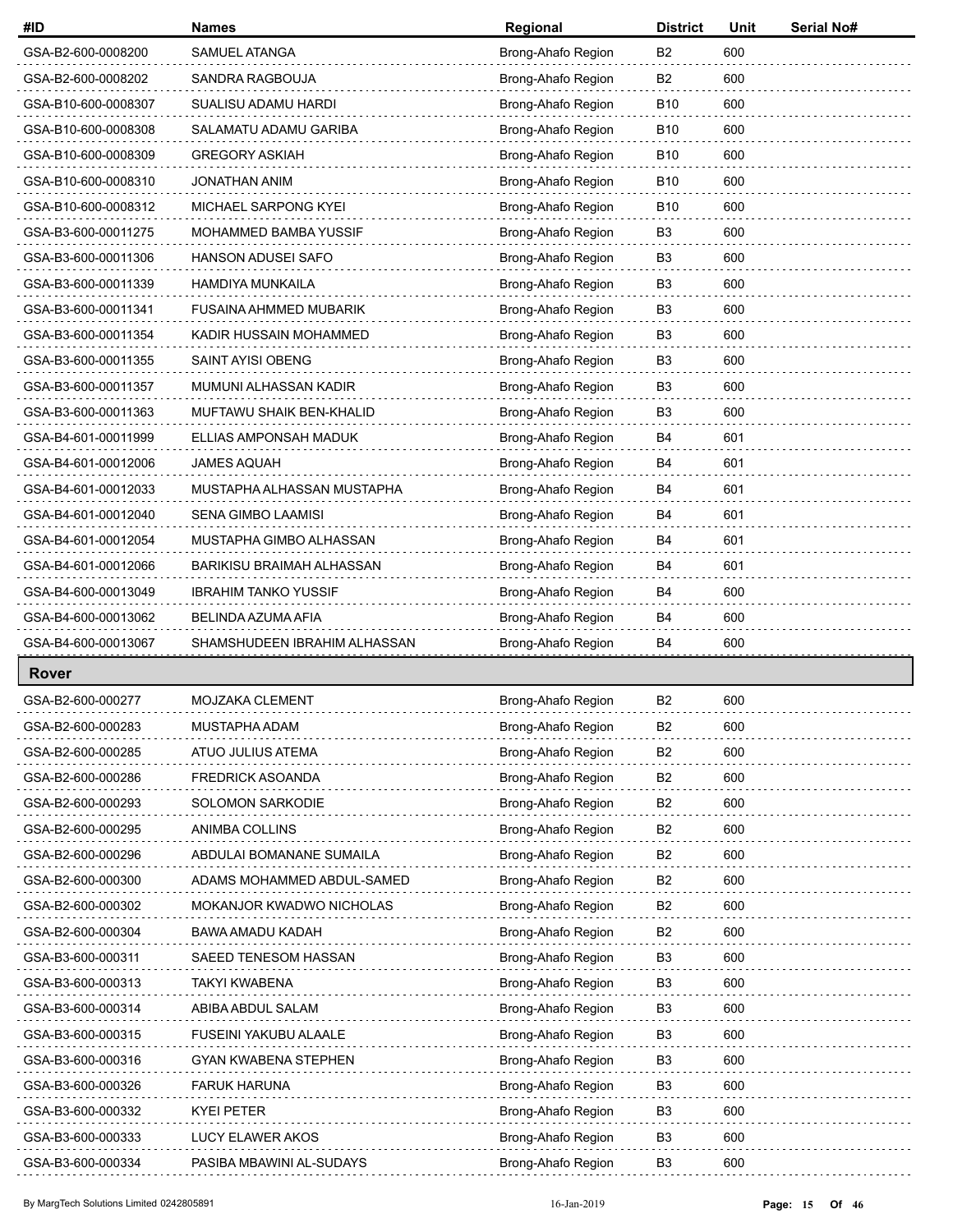| #ID                                      | <b>Names</b>                     | Regional           | <b>District</b> | Unit | Serial No#            |
|------------------------------------------|----------------------------------|--------------------|-----------------|------|-----------------------|
| GSA-B3-600-000335                        | SARPONG NANA AARON               | Brong-Ahafo Region | B <sub>3</sub>  | 600  |                       |
| GSA-B4-600-000337                        | PETER ANSAH                      | Brong-Ahafo Region | B4              | 600  |                       |
| GSA-B4-600-000338                        | EMMANUEL AMANKONA                | Brong-Ahafo Region | B4              | 600  |                       |
| GSA-B4-600-000339                        | JONATHAN TWUM YEBOAH             | Brong-Ahafo Region | B4              | 600  |                       |
| GSA-B4-600-000343                        | OFFEI NTOW                       | Brong-Ahafo Region | B4              | 600  |                       |
| GSA-B4-600-000345                        | <b>OWUSU PRINCE</b>              | Brong-Ahafo Region | B4              | 600  |                       |
| GSA-B4-600-000346                        | <b>THOMAS OPPONG</b>             | Brong-Ahafo Region | <b>B4</b>       | 600  |                       |
| GSA-B4-600-000347                        | AFFUL YAWSON CORNELIUS           | Brong-Ahafo Region | B4              | 600  |                       |
| GSA-B4-600-000348                        | <b>REUBEN KYEREMEH</b>           | Brong-Ahafo Region | B4              | 600  |                       |
| GSA-B4-600-000349                        | LETICIA ATTA-KRUFFI              | Brong-Ahafo Region | <b>B4</b>       | 600  |                       |
| GSA-B4-600-000350                        | <b>FELIX OWUSU</b>               | Brong-Ahafo Region | B4              | 600  |                       |
| GSA-B4-600-000351                        | NANA AFRIYIE BOAKYE-YIADOM       | Brong-Ahafo Region | B4              | 600  |                       |
| GSA-B5-600-000426                        | SAAKA AHMED                      | Brong-Ahafo Region | B <sub>5</sub>  | 600  |                       |
| GSA-B5-600-000427                        | TWUM VINCENT KWAKU               | Brong-Ahafo Region | B5              | 600  |                       |
| GSA-B5-600-000428                        | YAKUBU BABA                      | Brong-Ahafo Region | B <sub>5</sub>  | 600  |                       |
| GSA-B4-600-000879                        | <b>GYABAAH STEPHEN</b>           | Brong-Ahafo Region | B4              | 600  |                       |
| GSA-B4-600-000889                        | BOAKYE-YIADOM NANA OWUSU AFRIYIE | Brong-Ahafo Region | B4              | 600  |                       |
| GSA-B4-600-000892                        | OPPONG THOMAS                    | Brong-Ahafo Region | B4              | 600  |                       |
| GSA-B4-600-000893                        | <b>SALIFU RASHAD</b>             | Brong-Ahafo Region | B4              | 600  |                       |
| GSA-B4-600-000894                        | DAUDA MOHAMMED                   | Brong-Ahafo Region | B4              | 600  |                       |
| GSA-B4-600-000896                        | ATTA KRUFFI LETICIA              | Brong-Ahafo Region | B4              | 600  |                       |
| GSA-B4-600-000897                        | APPIAH BOADU SAMUEL              | Brong-Ahafo Region | <b>B4</b>       | 600  |                       |
| GSA-B4-600-000898                        | <b>OWUSU FELIX</b>               | Brong-Ahafo Region | B4              | 600  |                       |
| GSA-B4-600-000900                        | OSEI YEBOAH ISAAC                | Brong-Ahafo Region | B4              | 600  |                       |
| GSA-B4-600-000901                        | AFRANE STEPHEN                   | Brong-Ahafo Region | B4              | 600  |                       |
| GSA-B5-600-0001156                       | ABINA EBENEZER                   | Brong-Ahafo Region | B <sub>5</sub>  | 600  |                       |
| GSA-B5-600-0001158                       | OSAAKA AHMED                     | Brong-Ahafo Region | B <sub>5</sub>  | 600  |                       |
| GSA-B5-600-0001160                       | <b>KYEREMEH BRIGHT</b>           | Brong-Ahafo Region | B <sub>5</sub>  | 600  |                       |
| GSA-B5-600-0001162                       | <b>KYERE AUSTIN</b>              | Brong-Ahafo Region | B <sub>5</sub>  | 600  |                       |
| GSA-B5-600-0001165                       | <b>MARTIN KWABENA SANSO</b>      | Brong-Ahafo Region | B5              | 600  |                       |
| GSA-B5-600-0001166                       | ASAW KWAME JOSEPH                | Brong-Ahafo Region | B <sub>5</sub>  | 600  |                       |
| GSA-B5-600-0001170                       | KONAMA PATIENCE                  | Brong-Ahafo Region | B <sub>5</sub>  | 600  |                       |
| GSA-B5-600-0001171                       | AMANKONA EMMANUEL                | Brong-Ahafo Region | B <sub>5</sub>  | 600  |                       |
| GSA-B5-600-0001172                       | MUTI RAHAMAN YUSSIF              | Brong-Ahafo Region | B5              | 600  |                       |
| GSA-B5-600-0001174                       | <b>TAKYI HUBERT</b>              | Brong-Ahafo Region | B <sub>5</sub>  | 600  |                       |
| GSA-B5-600-0001175                       | AMEYAW EMMANUEL                  | Brong-Ahafo Region | B <sub>5</sub>  | 600  |                       |
| GSA-B5-600-0001176                       | <b>OSEI EMMANUEL</b>             | Brong-Ahafo Region | B <sub>5</sub>  | 600  |                       |
| GSA-B5-600-0001177                       | <b>ASANTE STEPHEN</b>            | Brong-Ahafo Region | B <sub>5</sub>  | 600  |                       |
| GSA-B5-600-0001179                       | JULIET AMA YEBOAH                | Brong-Ahafo Region | B <sub>5</sub>  | 600  |                       |
| GSA-B5-600-0001180                       | <b>ASANTE AFRIYIE RAHAM</b>      | Brong-Ahafo Region | B <sub>5</sub>  | 600  |                       |
| GSA-B5-600-0001181                       | <b>ASANTE EMMANUEL</b>           | Brong-Ahafo Region | B <sub>5</sub>  | 600  |                       |
| GSA-B5-600-0001184                       | DAVID AKAADE                     | Brong-Ahafo Region | B5              | 600  |                       |
| GSA-B6-600-0004253                       | <b>BOAHEN GIFTY</b>              | Brong-Ahafo Region | B <sub>6</sub>  | 600  |                       |
| GSA-B6-600-0004315                       | OPPONG THOMAS                    | Brong-Ahafo Region | B <sub>6</sub>  | 600  |                       |
| GSA-B6-600-0004316                       | <b>KYEREMEH REUBEN</b>           | Brong-Ahafo Region | B6              | 600  |                       |
| By MargTech Solutions Limited 0242805891 |                                  | 16-Jan-2019        |                 |      | Page: $16$<br>Of $46$ |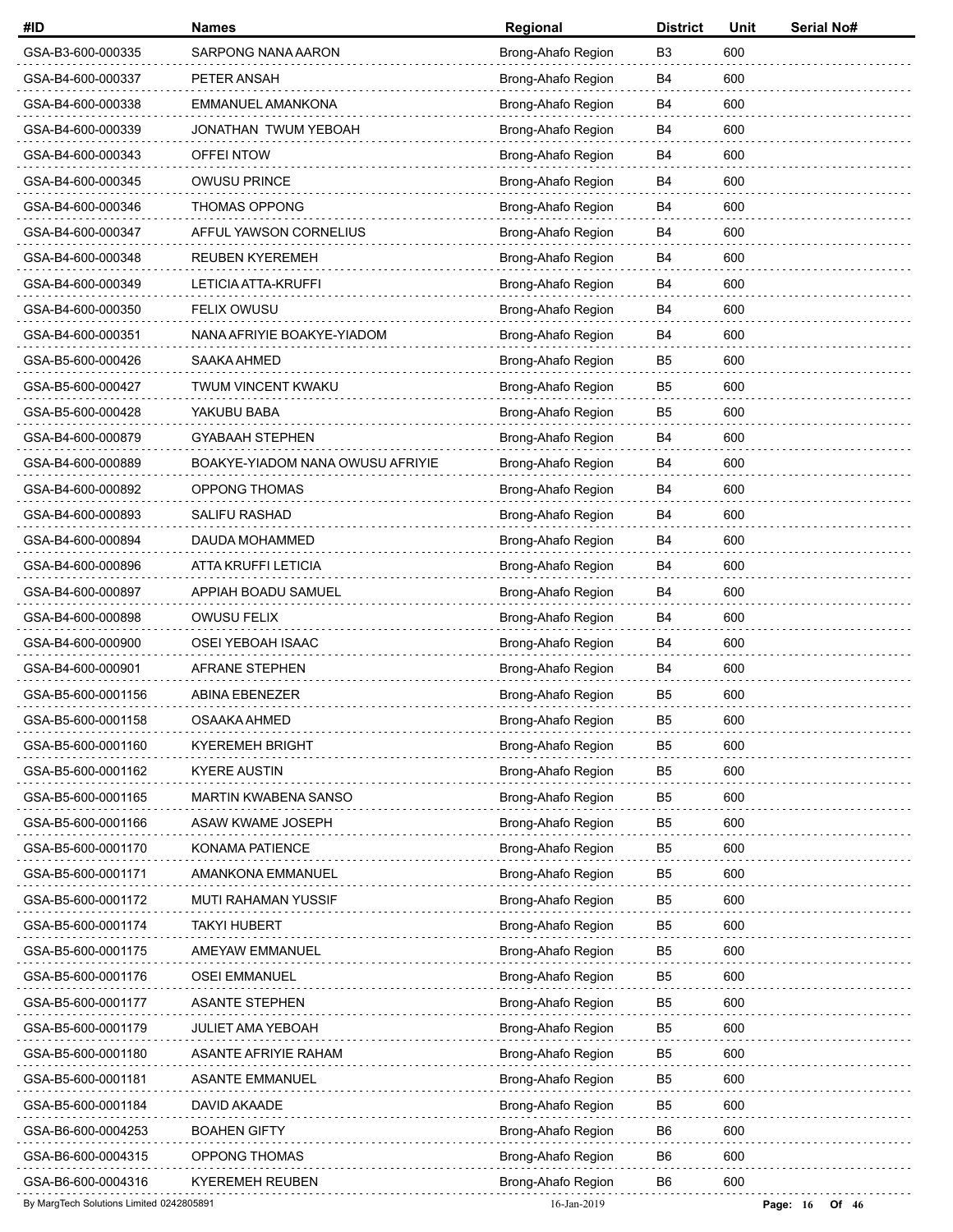| #ID                                      | <b>Names</b>                     | Regional           | <b>District</b> | Unit | Serial No#          |
|------------------------------------------|----------------------------------|--------------------|-----------------|------|---------------------|
| GSA-B4-600-0004318                       | <b>BIENIAMAAH DENNIS</b>         | Brong-Ahafo Region | B4              | 600  |                     |
| GSA-B4-600-0004321                       | <b>BALO ALBERT</b>               | Brong-Ahafo Region | B4              | 600  |                     |
| GSA-B4-600-0004323                       | ALFRED APRAKU ASARE              | Brong-Ahafo Region | B4              | 600  |                     |
| GSA-B4-600-0004324                       | <b>OPARE PRINCE</b>              | Brong-Ahafo Region | B4              | 600  |                     |
| GSA-B4-600-0004326                       | POLKU AMATUS                     | Brong-Ahafo Region | B4              | 600  |                     |
| GSA-B4-600-0004327                       | <b>ANTWI STEPHEN</b>             | Brong-Ahafo Region | B4              | 600  |                     |
| GSA-B4-600-0004329                       | <b>MUSAH HAJARA</b>              | Brong-Ahafo Region | B4              | 600  |                     |
| GSA-B4-600-0004330                       | MUSAH ADAMS                      | Brong-Ahafo Region | B4              | 600  |                     |
| GSA-B4-600-0004331                       | <b>KUMI PRINCE</b>               | Brong-Ahafo Region | B4              | 600  |                     |
| GSA-B4-600-0004336                       | <b>IBRAHIM RAKIA</b>             | Brong-Ahafo Region | B4              | 600  |                     |
| GSA-B4-600-0004338                       | KUMAH NAOMI                      | Brong-Ahafo Region | B4              | 600  |                     |
| GSA-B4-600-0004340                       | DAUDA MOHAMMED                   | Brong-Ahafo Region | B4              | 600  |                     |
| GSA-B4-600-0004341                       | APPIAH BOADU SAMUEL              | Brong-Ahafo Region | B4              | 600  |                     |
| GSA-B4-600-0004342                       | AKATI ABDUL-RASHEED              | Brong-Ahafo Region | B4              | 600  |                     |
| GSA-B4-600-0004355                       | YAHAYA STEPHEN                   | Brong-Ahafo Region | B4              | 600  |                     |
| GSA-B4-600-0004372                       | KPODJI ALEXANDER TETTEH          | Brong-Ahafo Region | B4              | 600  |                     |
| GSA-B4-600-0004373                       | AFFUL YAWSON                     | Brong-Ahafo Region | B4              | 600  |                     |
| GSA-B4-600-0004377                       | BOAKYE-YIADOM NANA OWUSU AFRIYIE | Brong-Ahafo Region | B4              | 600  |                     |
| GSA-B4-600-0004379                       | SALIFU RASHAD                    | Brong-Ahafo Region | B4              | 600  |                     |
| GSA-B4-600-0004381                       | ASIEDU AGYAPONG ERIC             | Brong-Ahafo Region | B4              | 600  |                     |
| GSA-B4-600-0004383                       | <b>OWUSU FELIX</b>               | Brong-Ahafo Region | B4              | 600  |                     |
| GSA-B4-600-0004389                       | <b>SERWAA BARBARA</b>            | Brong-Ahafo Region | B4              | 600  |                     |
| GSA-B4-600-0004390                       | SULEMAN ABDULAI                  | Brong-Ahafo Region | B4              | 600  |                     |
| GSA-B4-600-0004391                       | AMOAH POKUAA MILLICENT           | Brong-Ahafo Region | B4              | 600  |                     |
| GSA-B4-600-0004392                       | ATTA-KRUFFI LETICIA              | Brong-Ahafo Region | B4              | 600  |                     |
| GSA-B4-600-0004406                       | OPOKU BRIGHT FABRI               | Brong-Ahafo Region | B4              | 600  |                     |
| GSA-B5-600-0004541                       | <b>ACHEAMPONG FREDRICK</b>       | Brong-Ahafo Region | B <sub>5</sub>  | 600  |                     |
| GSA-B5-600-0004550                       | ADOFO SAMUEL                     | Brong-Ahafo Region | B <sub>5</sub>  | 600  |                     |
| GSA-B5-600-0004564                       | <b>TWUMASI RICHARD</b>           | Brong-Ahafo Region | B <sub>5</sub>  | 600  |                     |
| GSA-B5-600-0004566                       | <b>RITA BOMMO</b>                | Brong-Ahafo Region | B5              | 600  |                     |
| GSA-B5-600-0004567                       | <b>ASANTE STEPHEN</b>            | Brong-Ahafo Region | B <sub>5</sub>  | 600  |                     |
| GSA-B5-600-0004568                       | MENSAH COLLINS                   | Brong-Ahafo Region | B <sub>5</sub>  | 600  |                     |
| GSA-B5-600-0004571                       | <b>ASAMOAH EMMANUEL</b>          | Brong-Ahafo Region | B <sub>5</sub>  | 600  |                     |
| GSA-B5-600-0004572                       | HAWA MOHAMMED                    | Brong-Ahafo Region | B5              | 600  |                     |
| GSA-B5-600-0004573                       | <b>AGYEI PRINCE</b>              | Brong-Ahafo Region | B <sub>5</sub>  | 600  |                     |
| GSA-B5-600-0004574                       | <b>SANI MOHAMMED</b>             | Brong-Ahafo Region | B <sub>5</sub>  | 600  |                     |
| GSA-B5-600-0004576                       | <b>OSEI EMMANUEL</b>             | Brong-Ahafo Region | B <sub>5</sub>  | 600  |                     |
| GSA-B5-600-0004577                       | AGYEI CHARLOTTE                  | Brong-Ahafo Region | B5              | 600  |                     |
| GSA-B5-600-0004578                       | ASANTE AFRIYIE RAHMAN            | Brong-Ahafo Region | B <sub>5</sub>  | 600  |                     |
| GSA-B5-600-0004583                       | MAJEED SALIFU                    | Brong-Ahafo Region | B <sub>5</sub>  | 600  |                     |
| GSA-B5-600-0004584                       | DAVID AKLADE                     | Brong-Ahafo Region | B <sub>5</sub>  | 600  |                     |
| GSA-B5-600-0004596                       | KUMI FELIX                       | Brong-Ahafo Region | B5              | 600  |                     |
| GSA-B5-600-0004598                       | <b>TWUM VINCENT</b>              | Brong-Ahafo Region | B <sub>5</sub>  | 600  |                     |
| GSA-B3-600-0004853                       | <b>KYEI PETER</b>                | Brong-Ahafo Region | B <sub>3</sub>  | 600  |                     |
| GSA-B3-600-0004860                       | <b>DERY BRIGHT</b>               | Brong-Ahafo Region | B <sub>3</sub>  | 600  |                     |
| By MargTech Solutions Limited 0242805891 |                                  | 16-Jan-2019        |                 |      | Page: 17<br>Of $46$ |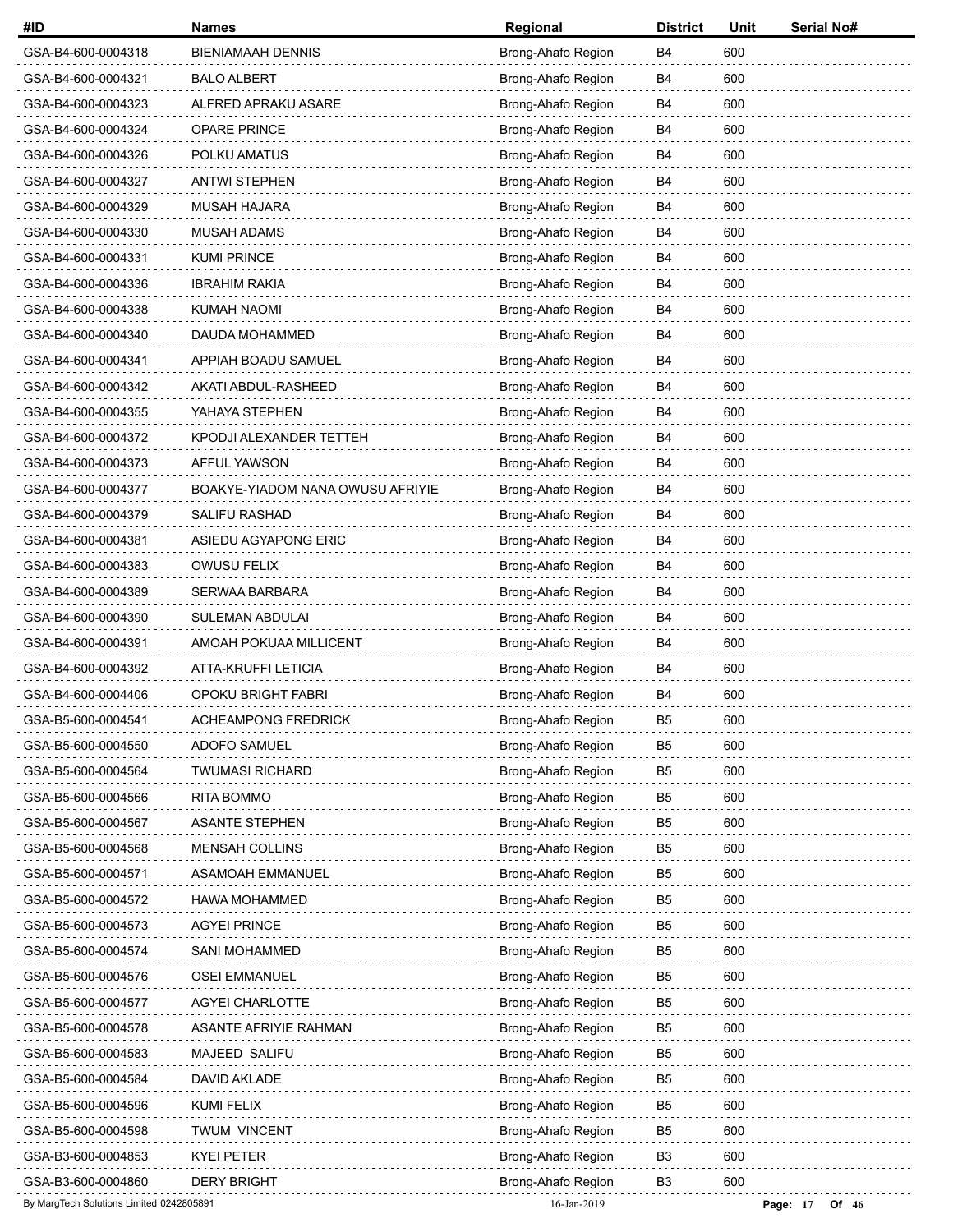| #ID                                      | <b>Names</b>               | Regional           | <b>District</b> | Unit | Serial No#          |
|------------------------------------------|----------------------------|--------------------|-----------------|------|---------------------|
| GSA-B3-600-0004861                       | <b>DERY ISAAC</b>          | Brong-Ahafo Region | B <sub>3</sub>  | 600  |                     |
| GSA-B3-600-0004864                       | STEPHEN AFUUGU             | Brong-Ahafo Region | B <sub>3</sub>  | 600  |                     |
| GSA-B3-600-0004865                       | <b>BENJAMIN BOAHEN</b>     | Brong-Ahafo Region | B <sub>3</sub>  | 600  |                     |
| GSA-B3-600-0004866                       | SAMARI ISAAC               | Brong-Ahafo Region | B <sub>3</sub>  | 600  |                     |
| GSA-B3-600-0004868                       | NANA AARON SARPONG         | Brong-Ahafo Region | B <sub>3</sub>  | 600  |                     |
| GSA-B3-600-0004877                       | <b>IBRAHIM MOHAMMED</b>    | Brong-Ahafo Region | B <sub>3</sub>  | 600  |                     |
| GSA-B3-600-0004880                       | <b>ISAAC TAKYI</b>         | Brong-Ahafo Region | B <sub>3</sub>  | 600  |                     |
| GSA-B3-600-0004881                       | <b>INUSAH ALI</b>          | Brong-Ahafo Region | B <sub>3</sub>  | 600  |                     |
| GSA-B3-600-0004882                       | <b>UMAR ALHASSAN</b>       | Brong-Ahafo Region | B <sub>3</sub>  | 600  |                     |
| GSA-B3-600-0004883                       | OSMANA MEMUNA              | Brong-Ahafo Region | B <sub>3</sub>  | 600  |                     |
| GSA-B3-600-0004884                       | KINGSFORD SUGLO A.         | Brong-Ahafo Region | B <sub>3</sub>  | 600  |                     |
| GSA-B3-600-0004887                       | <b>EVANS BADU YEBOAH</b>   | Brong-Ahafo Region | B <sub>3</sub>  | 600  |                     |
| GSA-B3-600-0004888                       | <b>BENJAMIN BENOONE</b>    | Brong-Ahafo Region | B <sub>3</sub>  | 600  |                     |
| GSA-B3-600-0004901                       | ABDUL ALHASSAN             | Brong-Ahafo Region | B <sub>3</sub>  | 600  |                     |
| GSA-B3-600-0004906                       | <b>OSMAN ISSAKA</b>        | Brong-Ahafo Region | B <sub>3</sub>  | 600  |                     |
| GSA-B3-600-0004907                       | <b>HAFIZ ABU</b>           | Brong-Ahafo Region | B <sub>3</sub>  | 600  |                     |
| GSA-B3-600-0004912                       | <b>EMILIA SUMANI</b>       | Brong-Ahafo Region | B <sub>3</sub>  | 600  |                     |
| GSA-B3-600-0004913                       | SALIMA SEIDU               | Brong-Ahafo Region | B <sub>3</sub>  | 600  |                     |
| GSA-B3-600-0004914                       | YEBOAH KUSI ALFRED         | Brong-Ahafo Region | B <sub>3</sub>  | 600  |                     |
| GSA-B3-600-0004916                       | ABDUL RAHMAN MUSAH         | Brong-Ahafo Region | B <sub>3</sub>  | 600  |                     |
| GSA-B3-600-0004917                       | PRINCE ODURO               | Brong-Ahafo Region | B <sub>3</sub>  | 600  |                     |
| GSA-B3-600-0004938                       | <b>FEKAA CLINTON</b>       | Brong-Ahafo Region | B <sub>3</sub>  | 600  |                     |
| GSA-B3-600-0004945                       | FAHAD UTHMAN               | Brong-Ahafo Region | B <sub>3</sub>  | 600  |                     |
| GSA-B3-600-0004947                       | ABDUL-HAKIB YOSWAO         | Brong-Ahafo Region | B <sub>3</sub>  | 600  |                     |
| GSA-B3-600-0004950                       | ANAMISE IBRAHIM            | Brong-Ahafo Region | B3              | 600  |                     |
| GSA-B3-600-0004963                       | <b>OBIKYENBIBI BISMARK</b> | Brong-Ahafo Region | B <sub>3</sub>  | 600  |                     |
| GSA-B3-600-0004964                       | HARUNA MOHAMMED            | Brong-Ahafo Region | B <sub>3</sub>  | 600  |                     |
| GSA-B3-600-0004965                       | <b>OSEI FRANKLINA</b>      | Brong-Ahafo Region | B <sub>3</sub>  | 600  |                     |
| GSA-B3-600-0004966                       | YEBOAH MIZACK              | Brong-Ahafo Region | B3              | 600  |                     |
| GSA-B3-600-0004967                       | ODURO PRINCE               | Brong-Ahafo Region | B <sub>3</sub>  | 600  |                     |
| GSA-B3-600-0004970                       | <b>SHAMSU DEEN</b>         | Brong-Ahafo Region | B <sub>3</sub>  | 600  |                     |
| GSA-B3-600-0004971                       | <b>KODOM AIKINS</b>        | Brong-Ahafo Region | B <sub>3</sub>  | 600  |                     |
| GSA-B3-600-0004973                       | <b>AYARIC WILLIAMS</b>     | Brong-Ahafo Region | B <sub>3</sub>  | 600  |                     |
| GSA-B3-600-0004974                       | <b>OSMAN MOHAMMED</b>      | Brong-Ahafo Region | B3              | 600  |                     |
| GSA-B3-600-0004975                       | <b>FRANCIS BELIWINE</b>    | Brong-Ahafo Region | B <sub>3</sub>  | 600  |                     |
| GSA-B3-600-0004976                       | JONATHAN DOMBO K.          | Brong-Ahafo Region | B <sub>3</sub>  | 600  |                     |
| GSA-B2-601-0004999                       | ADOKO AKUBILE              | Brong-Ahafo Region | B <sub>2</sub>  | 601  |                     |
| GSA-B3-602-0005013                       | PASIBA MBAWINI AL-SUDAYS   | Brong-Ahafo Region | B <sub>3</sub>  | 602  |                     |
| GSA-B3-602-0005015                       | KOYIRI GEORGE              | Brong-Ahafo Region | B3              | 602  |                     |
| GSA-B3-602-0005018                       | AMPONSAH EMMANUEL KWAKU    | Brong-Ahafo Region | B <sub>3</sub>  | 602  |                     |
| GSA-B3-602-0005019                       | ABUU SIAKA                 | Brong-Ahafo Region | B <sub>3</sub>  | 602  |                     |
| GSA-B3-602-0005035                       | OPOKU CHARLES              | Brong-Ahafo Region | B3              | 602  |                     |
| GSA-B3-602-0005040                       | YEBOAH COMFORT             | Brong-Ahafo Region | B <sub>3</sub>  | 602  |                     |
| GSA-B3-602-0005041                       | <b>HARUNA MARIEM</b>       | Brong-Ahafo Region | B <sub>3</sub>  | 602  |                     |
| GSA-B3-602-0005045                       | ALHASSAN GHAFFAR           | Brong-Ahafo Region | B <sub>3</sub>  | 602  |                     |
| By MargTech Solutions Limited 0242805891 |                            | 16-Jan-2019        |                 |      | Page: 18<br>Of $46$ |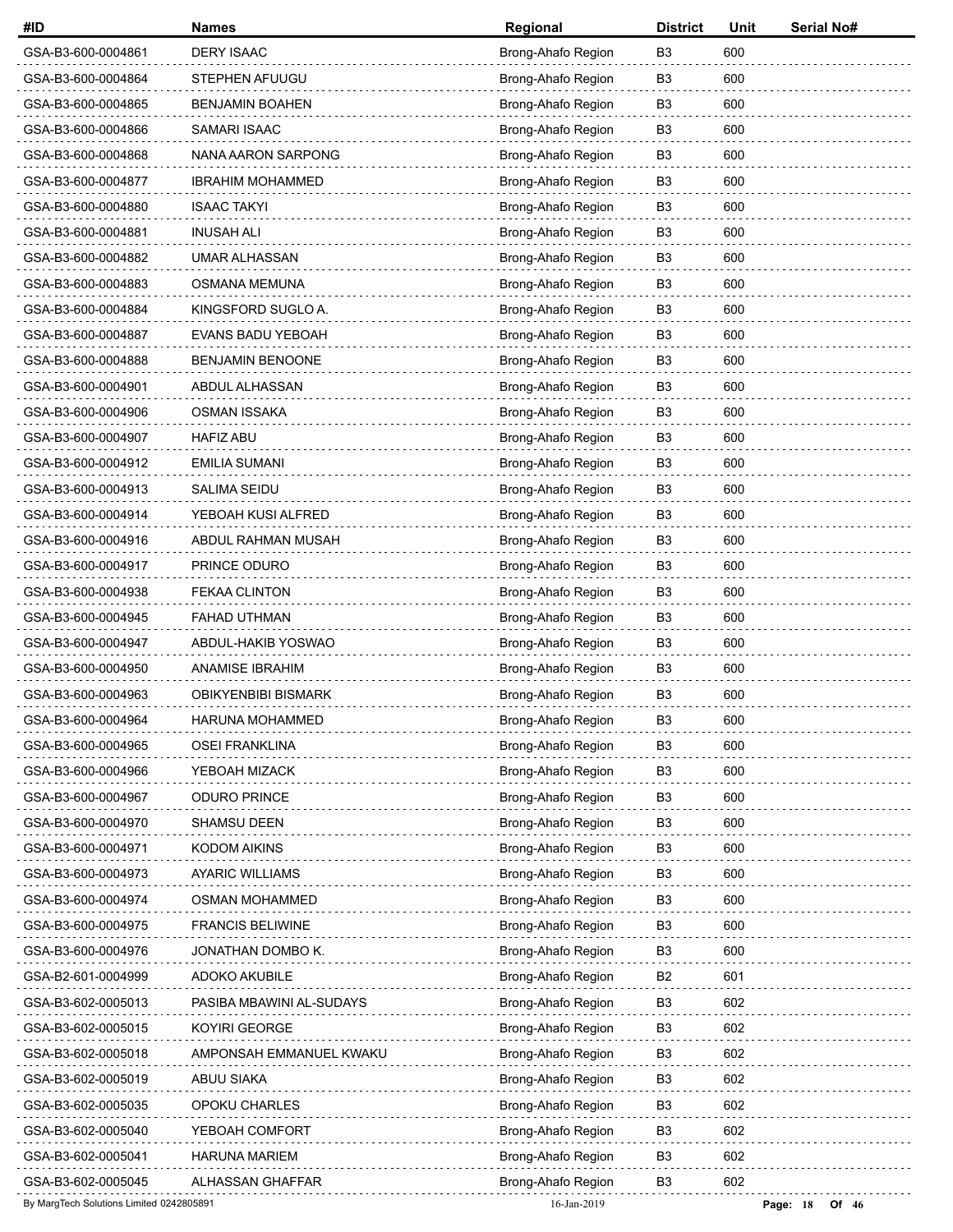| #ID                                      | <b>Names</b>                   | Regional           | <b>District</b> | Unit | Serial No#            |
|------------------------------------------|--------------------------------|--------------------|-----------------|------|-----------------------|
| GSA-B3-602-0005048                       | <b>FARUK HARUNA</b>            | Brong-Ahafo Region | B <sub>3</sub>  | 602  |                       |
| GSA-B3-602-0005049                       | <b>MILLA FRANCIS</b>           | Brong-Ahafo Region | B <sub>3</sub>  | 602  |                       |
| GSA-B3-602-0005050                       | <b>ABUGRI JOSEPH</b>           | Brong-Ahafo Region | B3              | 602  |                       |
| GSA-B3-602-0005061                       | <b>HASSAN SAEDD</b>            | Brong-Ahafo Region | B <sub>3</sub>  | 602  |                       |
| GSA-B3-602-0005062                       | <b>IBRAHIM MOHAMMED</b>        | Brong-Ahafo Region | B <sub>3</sub>  | 602  |                       |
| GSA-B2-600-0005209                       | SUMAILA ADBULAI                | Brong-Ahafo Region | B <sub>2</sub>  | 600  |                       |
| GSA-B2-600-0005210                       | BENARD ASAMOAH SENIOR          | Brong-Ahafo Region | B <sub>2</sub>  | 600  |                       |
| GSA-B2-600-0005211                       | ADAM MUSTAPHA                  | Brong-Ahafo Region | B <sub>2</sub>  | 600  |                       |
| GSA-B2-600-0005212                       | ALHASSAN MOHAMMED              | Brong-Ahafo Region | B <sub>2</sub>  | 600  |                       |
| GSA-B2-600-0005213                       | RICHARD TAMANJA                | Brong-Ahafo Region | B <sub>2</sub>  | 600  |                       |
| GSA-B2-600-0005214                       | HASSAN GUNU IBRAHIM            | Brong-Ahafo Region | B2              | 600  |                       |
| GSA-B2-600-0005215                       | RICHARD MBELEMBOTE             | Brong-Ahafo Region | B <sub>2</sub>  | 600  |                       |
| GSA-B2-600-0005216                       | OSAMATU MOHAMMED NAJEEB        | Brong-Ahafo Region | B <sub>2</sub>  | 600  |                       |
| GSA-B2-600-0005217                       | PHILIP YAJBAA                  | Brong-Ahafo Region | B <sub>2</sub>  | 600  |                       |
| GSA-B2-600-0005218                       | <b>TEWIAH OKRAH ADUBASOM</b>   | Brong-Ahafo Region | B <sub>2</sub>  | 600  |                       |
| GSA-B2-600-0005219                       | SAMED ADAMS ABDUL              | Brong-Ahafo Region | B <sub>2</sub>  | 600  |                       |
| GSA-B2-600-0005252                       | RASHID IDDRISU ABDUL           | Brong-Ahafo Region | B <sub>2</sub>  | 600  |                       |
| GSA-B2-600-0005383                       | ABDUL ISSAKA JALIL             | Brong-Ahafo Region | B <sub>2</sub>  | 600  |                       |
| GSA-B2-600-0005432                       | OKRAH ADUBASOM TEWIAH          | Brong-Ahafo Region | B2              | 600  |                       |
| GSA-B2-600-0005433                       | ADAM MUSTAPHA                  | Brong-Ahafo Region | B <sub>2</sub>  | 600  |                       |
| GSA-B2-600-0005442                       | <b>JULIUS ATUO</b>             | Brong-Ahafo Region | B <sub>2</sub>  | 600  |                       |
| GSA-B2-600-0005444                       | AMOAKO AMOSE KOFI              | Brong-Ahafo Region | B <sub>2</sub>  | 600  |                       |
| GSA-B2-600-0005446                       | SAMUEL YATABE TIDAN            | Brong-Ahafo Region | B2              | 600  |                       |
| GSA-B2-600-0005448                       | KWAME ABUBAKARI                | Brong-Ahafo Region | B <sub>2</sub>  | 600  |                       |
| GSA-B2-600-0005466                       | PHILIP YAJABAA                 | Brong-Ahafo Region | B <sub>2</sub>  | 600  |                       |
| GSA-B2-600-0005468                       | RASHID IDDRISU ABDUL           | Brong-Ahafo Region | B <sub>2</sub>  | 600  |                       |
| GSA-B2-600-0005469                       | <b>KWADWO BECHALA</b>          | Brong-Ahafo Region | B2              | 600  |                       |
| GSA-B2-600-0005470                       | LAPOA BAAKPI                   | Brong-Ahafo Region | B <sub>2</sub>  | 600  |                       |
| GSA-B2-600-0005473                       | <b>NOAH ASARE</b>              | Brong-Ahafo Region | B <sub>2</sub>  | 600  |                       |
| GSA-B2-600-0005476                       | <b>SOLOMON SARKODEI</b>        | Brong-Ahafo Region | B <sub>2</sub>  | 600  |                       |
| GSA-B2-600-0005477                       | ABDULAI SUMAILA                | Brong-Ahafo Region | B2              | 600  |                       |
| GSA-B2-600-0005478                       | ATTAH SAMUAH SENIOR            | Brong-Ahafo Region | B <sub>2</sub>  | 600  |                       |
| GSA-B2-600-0005502                       | <b>ALI MUSAH</b>               | Brong-Ahafo Region | B <sub>2</sub>  | 600  |                       |
| GSA-B2-600-0005503                       | SAMPSON NAMPAR KAKPAA          | Brong-Ahafo Region | B2              | 600  |                       |
| GSA-B2-600-0005504                       | EMMANUEL SOILEE KWAKU          | Brong-Ahafo Region | B <sub>2</sub>  | 600  |                       |
| GSA-B2-600-0005828                       | PRINCE BINDE                   | Brong-Ahafo Region | B <sub>2</sub>  | 600  |                       |
| GSA-B2-600-0005830                       | PROSPER AMOBILLA AYEEBO KHALIA | Brong-Ahafo Region | B <sub>2</sub>  | 600  |                       |
| GSA-B2-600-0008098                       | SOLOMON SARKODIE               | Brong-Ahafo Region | B <sub>2</sub>  | 600  |                       |
| GSA-B2-600-0008100                       | ABDULAI SUMAILA                | Brong-Ahafo Region | B2              | 600  |                       |
| GSA-B2-600-0008101                       | <b>BENARD ASAMOAH SENIOR</b>   | Brong-Ahafo Region | B <sub>2</sub>  | 600  |                       |
| GSA-B2-600-0008102                       | ADAM MUSTAPHA                  | Brong-Ahafo Region | B <sub>2</sub>  | 600  |                       |
| GSA-B2-600-0008103                       | ALHASSAN MOHAMMED              | Brong-Ahafo Region | B2              | 600  |                       |
| GSA-B2-600-0008104                       | RICHARD TAMANJA                | Brong-Ahafo Region | B2              | 600  |                       |
| GSA-B2-600-0008105                       | <b>IBRAHIM GUNU HASSAN</b>     | Brong-Ahafo Region | B <sub>2</sub>  | 600  |                       |
| GSA-B2-600-0008106                       | RICHARD MBELEMBOTE             | Brong-Ahafo Region | B2              | 600  |                       |
| By MargTech Solutions Limited 0242805891 |                                | 16-Jan-2019        |                 |      | Page: $19$<br>Of $46$ |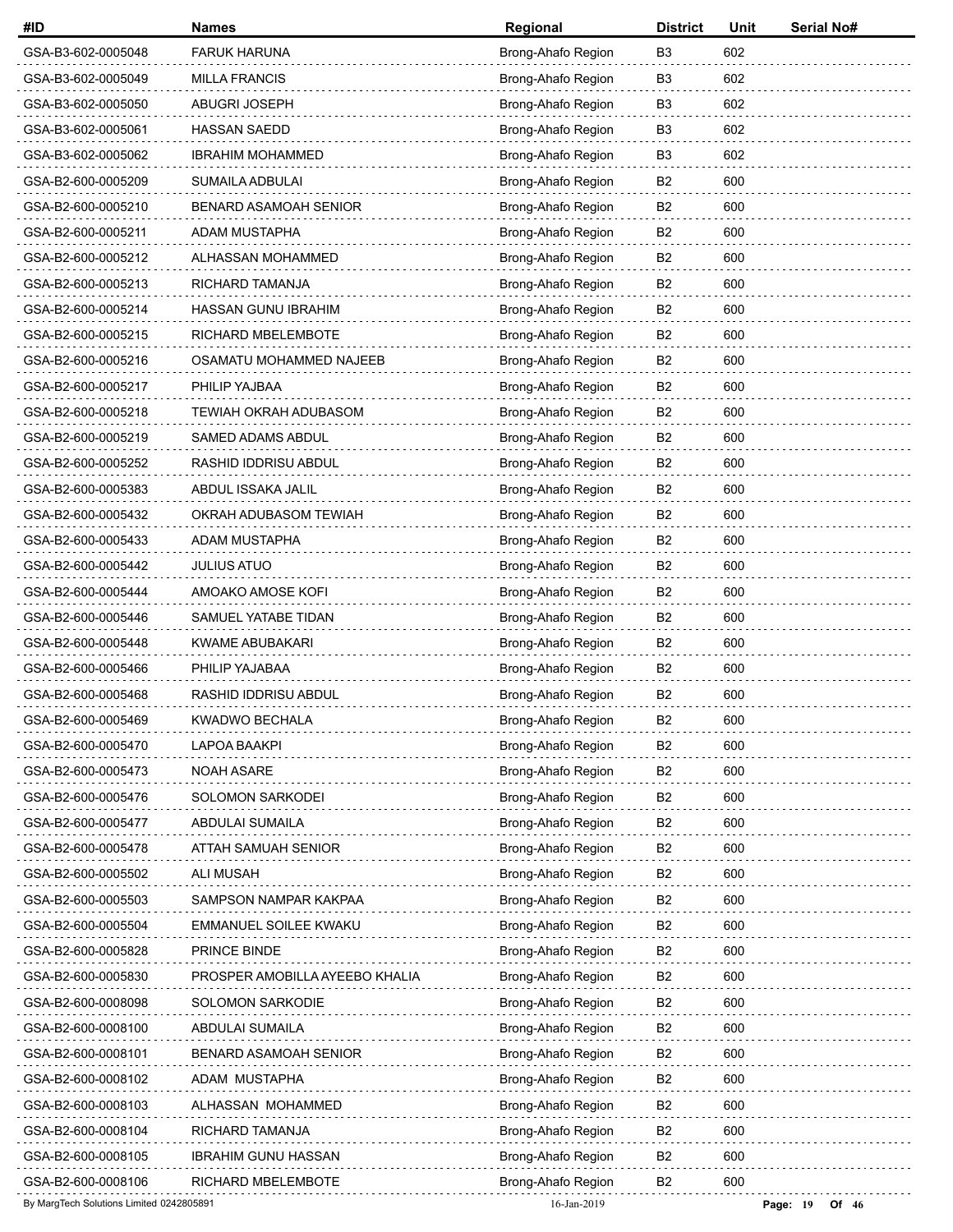| #ID                                      | <b>Names</b>                | Regional           | <b>District</b> | Unit | Serial No#          |
|------------------------------------------|-----------------------------|--------------------|-----------------|------|---------------------|
| GSA-B2-600-0008107                       | OSAMATU MOHAMMED NAJEEB     | Brong-Ahafo Region | B2              | 600  |                     |
| GSA-B2-600-0008108                       | PHILIP YAJBAA               | Brong-Ahafo Region | B2              | 600  |                     |
| GSA-B2-600-0008109                       | TEWIAH OKRAH ADUBASOM       | Brong-Ahafo Region | B <sub>2</sub>  | 600  |                     |
| GSA-B2-600-0008110                       | SAMED ADAMS ABDUL           | Brong-Ahafo Region | B <sub>2</sub>  | 600  |                     |
| GSA-B2-600-0008114                       | <b>HANNA ADOKPAKA</b>       | Brong-Ahafo Region | B2              | 600  |                     |
| GSA-B2-600-0008125                       | <b>BAYEE IBRAHIM</b>        | Brong-Ahafo Region | B2              | 600  |                     |
| GSA-B2-600-0008131                       | ABRAHAM KODOM               | Brong-Ahafo Region | B2              | 600  |                     |
| GSA-B2-600-0008142                       | <b>ISSAH ZAIDU</b>          | Brong-Ahafo Region | B <sub>2</sub>  | 600  |                     |
| GSA-B2-600-0008143                       | RASHID IDDRISU ABDUL        | Brong-Ahafo Region | B2              | 600  |                     |
| GSA-B10-600-0008330                      | <b>ELSIE NPRAH</b>          | Brong-Ahafo Region | <b>B10</b>      | 600  |                     |
| GSA-B10-600-0008332                      | FADILLA MUBARIK ALHASSAN    | Brong-Ahafo Region | <b>B10</b>      | 600  |                     |
| GSA-B10-600-0008333                      | <b>GIDEON KWOFIE</b>        | Brong-Ahafo Region | <b>B10</b>      | 600  |                     |
| GSA-B10-600-0008334                      | KOBBY DZISSEVOR             | Brong-Ahafo Region | B <sub>10</sub> | 600  |                     |
| GSA-B10-600-0008335                      | <b>JOSEPH AKATI</b>         | Brong-Ahafo Region | B <sub>10</sub> | 600  |                     |
| GSA-B10-600-0008340                      | <b>GIDEON BEMPAH OWUSU</b>  | Brong-Ahafo Region | <b>B10</b>      | 600  |                     |
| GSA-B10-600-0008341                      | <b>ENOCH YEBOAH</b>         | Brong-Ahafo Region | <b>B10</b>      | 600  |                     |
| GSA-B10-600-0008342                      | <b>JAMES TENKORANG</b>      | Brong-Ahafo Region | B <sub>10</sub> | 600  |                     |
| GSA-B10-600-0008343                      | PAULINA KORANKYI            | Brong-Ahafo Region | <b>B10</b>      | 600  |                     |
| GSA-B10-600-0008344                      | <b>DESMOND KWARTENG</b>     | Brong-Ahafo Region | <b>B10</b>      | 600  |                     |
| GSA-B10-600-0008346                      | IVAN DUODU ASSAM            | Brong-Ahafo Region | <b>B10</b>      | 600  |                     |
| GSA-B10-600-0008349                      | <b>CANDACE OBUOBI</b>       | Brong-Ahafo Region | B <sub>10</sub> | 600  |                     |
| GSA-B10-600-0008351                      | DARLINGTON BOAHENE          | Brong-Ahafo Region | B <sub>10</sub> | 600  |                     |
| GSA-B10-600-0008353                      | <b>WILSON BAMATIGAH</b>     | Brong-Ahafo Region | B <sub>10</sub> | 600  |                     |
| GSA-B10-600-0008355                      | RASHID AMO                  | Brong-Ahafo Region | <b>B10</b>      | 600  |                     |
| GSA-B10-600-0008356                      | KHADIJHA ASIEDU             | Brong-Ahafo Region | B <sub>10</sub> | 600  |                     |
| GSA-B10-600-0008358                      | <b>THEOPHILUS LONGI</b>     | Brong-Ahafo Region | <b>B10</b>      | 600  |                     |
| GSA-B10-600-0008359                      | STELLA AKROFI               | Brong-Ahafo Region | <b>B10</b>      | 600  |                     |
| GSA-B10-600-0008360                      | YAYRA DARKOT                | Brong-Ahafo Region | <b>B10</b>      | 600  |                     |
| GSA-B10-600-0008361                      | DANIELLA AMO DARKOT         | Brong-Ahafo Region | B <sub>10</sub> | 600  |                     |
| GSA-B10-600-0008364                      | <b>SAMSON ATIPAGA</b>       | Brong-Ahafo Region | B <sub>10</sub> | 600  |                     |
| GSA-B10-600-0008365                      | GODSWAY ADZATO              | Brong-Ahafo Region | B <sub>10</sub> | 600  |                     |
| GSA-B10-600-0008367                      | <b>REXFORD BOABENG</b>      | Brong-Ahafo Region | <b>B10</b>      | 600  |                     |
| GSA-B10-600-0008369                      | OBENG SARKODIE              | Brong-Ahafo Region | <b>B10</b>      | 600  |                     |
| GSA-B10-600-0008371                      | ABDUL KHALID MOHAMMED       | Brong-Ahafo Region | B <sub>10</sub> | 600  |                     |
| GSA-B3-600-00011269                      | AYISHA FAROUK IBRAHIM       | Brong-Ahafo Region | B <sub>3</sub>  | 600  |                     |
| GSA-B3-600-00011280                      | REDWAN MOHAMMED MUSTAPHA    | Brong-Ahafo Region | B <sub>3</sub>  | 600  |                     |
| GSA-B3-600-00011281                      | REDWAN AHMMED MUSTAPH       | Brong-Ahafo Region | B3              | 600  |                     |
| GSA-B3-600-00011282                      | REDWAN YAKUBU YUSSIF        | Brong-Ahafo Region | B3              | 600  |                     |
| GSA-B3-600-00011285                      | JOYCE OBENG ASANTI          | Brong-Ahafo Region | B <sub>3</sub>  | 600  |                     |
| GSA-B3-600-00011291                      | <b>SAMSON KONADU</b>        | Brong-Ahafo Region | B <sub>3</sub>  | 600  |                     |
| GSA-B3-600-00011292                      | SEAN KONADU NANA YAW        | Brong-Ahafo Region | B <sub>3</sub>  | 600  |                     |
| GSA-B3-600-00011293                      | ABUBAKARI ALHASSAN MOHAMMED | Brong-Ahafo Region | B3              | 600  |                     |
| GSA-B3-600-00011296                      | RABI MOHAMMED YUSSIF        | Brong-Ahafo Region | B <sub>3</sub>  | 600  |                     |
| GSA-B3-600-00011297                      | RABI ALHASSAN MOHAMMED      | Brong-Ahafo Region | B <sub>3</sub>  | 600  |                     |
| GSA-B3-600-00011311                      | MAVIS ASANTI OBENEWAA       | Brong-Ahafo Region | B3              | 600  |                     |
| By MargTech Solutions Limited 0242805891 |                             | 16-Jan-2019        |                 |      | Page: 20<br>Of $46$ |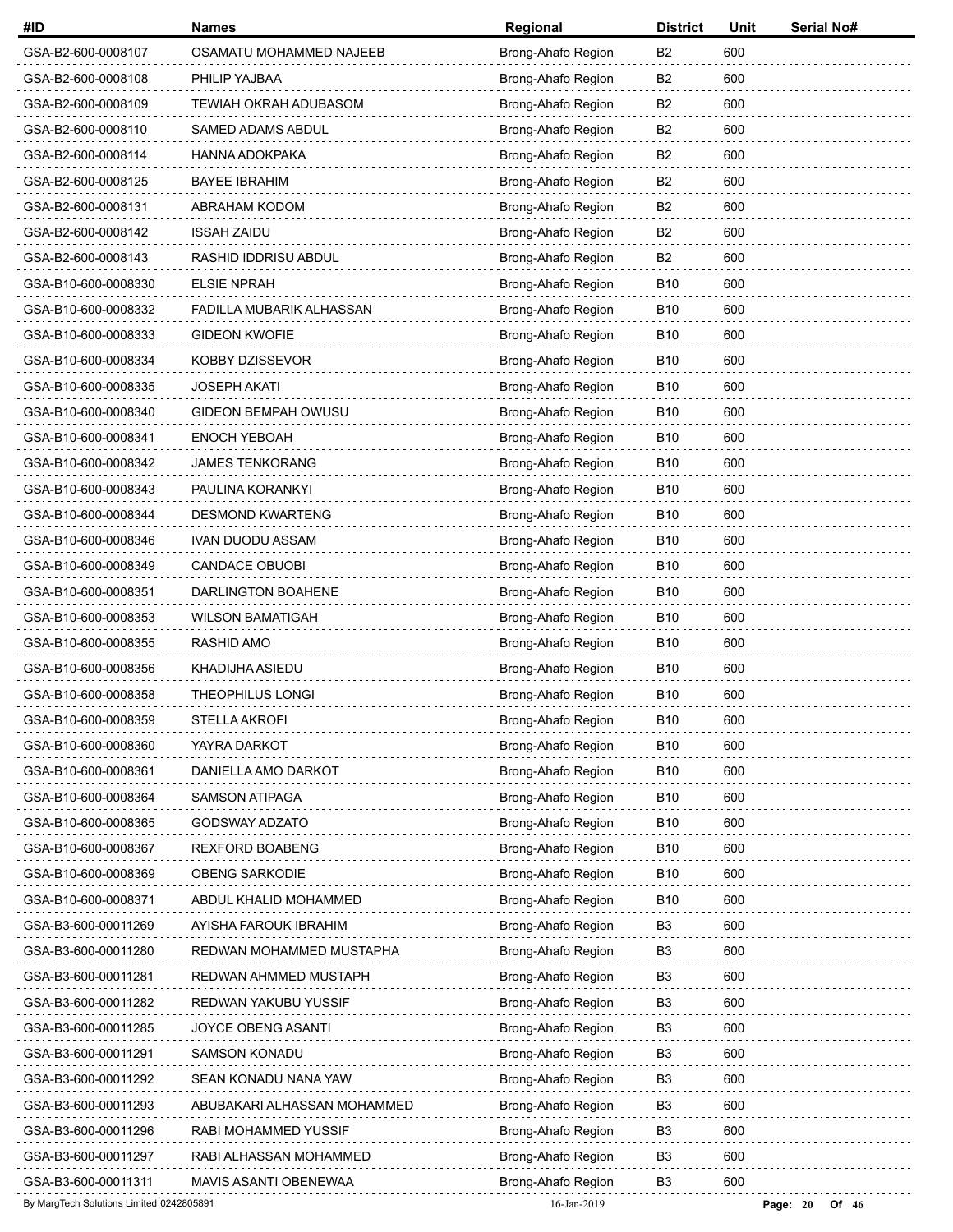| #ID                 | <b>Names</b>                | Regional           | <b>District</b> | Unit | Serial No# |
|---------------------|-----------------------------|--------------------|-----------------|------|------------|
| GSA-B3-600-00011315 | <b>JAMES AZUMA</b>          | Brong-Ahafo Region | B3              | 600  |            |
| GSA-B3-600-00011324 | RASHID MUMUNI ALHASSAN      | Brong-Ahafo Region | B <sub>3</sub>  | 600  |            |
| GSA-B3-600-00011326 | YUSSIF YAHAYA AHMMED        | Brong-Ahafo Region | B <sub>3</sub>  | 600  |            |
| GSA-B3-600-00011327 | YAHAYA AHMMED YUSSIF        | Brong-Ahafo Region | B <sub>3</sub>  | 600  |            |
| GSA-B3-600-00011329 | ALHASSAN BENGHALI MOHAMMED  | Brong-Ahafo Region | B <sub>3</sub>  | 600  |            |
| GSA-B3-600-00011330 | AHMMED MUSTAPHA ALHASSAN    | Brong-Ahafo Region | B <sub>3</sub>  | 600  |            |
| GSA-B3-600-00011332 | MUAMMED GHADDAFI HUSSAIN    | Brong-Ahafo Region | B <sub>3</sub>  | 600  |            |
| GSA-B3-600-00011348 | ALHASSAN BATURE MUSTAPHA    | Brong-Ahafo Region | B <sub>3</sub>  | 600  |            |
| GSA-B3-600-00011349 | ALHASSAN MUSTAPHA BATURE    | Brong-Ahafo Region | B <sub>3</sub>  | 600  |            |
| GSA-B3-600-00011352 | KADIR MUSTAPHA IBRAHIM      | Brong-Ahafo Region | B <sub>3</sub>  | 600  |            |
| GSA-B3-600-00011356 | SAMUEL AYISI OTENG          | Brong-Ahafo Region | B3              | 600  |            |
| GSA-B3-600-00011362 | HANNIFA KADIR ALHASSAN      | Brong-Ahafo Region | B <sub>3</sub>  | 600  |            |
| GSA-B3-600-00011365 | SHAFIWU ALHASSAN KADIR      | Brong-Ahafo Region | B <sub>3</sub>  | 600  |            |
| GSA-B4-601-00012001 | WASILA WANZAM HARDI         | Brong-Ahafo Region | B4              | 601  |            |
| GSA-B4-601-00012002 | MUSTAPHA ALHASSAN WANZAM    | Brong-Ahafo Region | B4              | 601  |            |
| GSA-B4-601-00012007 | NANA ADJEI SIKAPA           | Brong-Ahafo Region | B4              | 601  |            |
| GSA-B4-601-00012009 | <b>JAMES ASAMOAH MISPAH</b> | Brong-Ahafo Region | B4              | 601  |            |
| GSA-B4-601-00012013 | MARY ACHEAMPONG NANA YAA    | Brong-Ahafo Region | <b>B4</b>       | 601  |            |
| GSA-B4-601-00012018 | KWADWO GYAN OBARIMA         | Brong-Ahafo Region | B4              | 601  |            |
| GSA-B4-601-00012019 | NANA ASAMOAH OPPONG         | Brong-Ahafo Region | <b>B4</b>       | 601  |            |
| GSA-B4-601-00012021 | <b>GEAORGE GYAN DARKO</b>   | Brong-Ahafo Region | B4              | 601  |            |
| GSA-B4-601-00012024 | ALHASSAN WAKASO WANZAM      | Brong-Ahafo Region | <b>B4</b>       | 601  |            |
| GSA-B4-601-00012027 | ROBERT AMOAH                | Brong-Ahafo Region | B4              | 601  |            |
| GSA-B4-601-00012028 | MUSTAPHA ALHASSAN WAKASO    | Brong-Ahafo Region | B4              | 601  |            |
| GSA-B4-601-00012029 | WILLIAMS AYILIMBA MUFASA    | Brong-Ahafo Region | B4              | 601  |            |
| GSA-B4-601-00012036 | AHMMED YUSSIF ALHASSAN      | Brong-Ahafo Region | B4              | 601  |            |
| GSA-B4-601-00012045 | FAUZIA AHMMED ALHASSAN      | Brong-Ahafo Region | B4              | 601  |            |
| GSA-B4-601-00012046 | MUSTAPHA DENDEERI M         | Brong-Ahafo Region | B4              | 601  |            |
| GSA-B4-601-00012048 | NAJIM MOHAMMED YUSSIF       | Brong-Ahafo Region | B4              | 601  |            |
| GSA-B4-601-00012049 | REDWAN YUSSIF MOHAMMED      | Brong-Ahafo Region | B4              | 601  |            |
| GSA-B4-601-00012052 | REWAN DENDEERI MUSA         | Brong-Ahafo Region | B4              | 601  |            |
| GSA-B4-601-00012053 | REWAN GIMBO MUSTAPHA        | Brong-Ahafo Region | B4              | 601  |            |
| GSA-B4-600-00013051 | MOHAMMED FENTEDUAH ABDALLAH | Brong-Ahafo Region | B4              | 600  |            |
| GSA-B4-600-00013053 | SHAIBU MOHAMMED TANKO       | Brong-Ahafo Region | B4              | 600  |            |
| GSA-B4-600-00013059 | BENEDICTA ASAMOAH DARKO     | Brong-Ahafo Region | B4              | 600  |            |
| GSA-B4-600-00013060 | <b>MAVIS KISSI TWUM</b>     | Brong-Ahafo Region | B4              | 600  |            |
| GSA-B4-600-00013061 | DESMOND ASANTE OPPONG       | Brong-Ahafo Region | B4              | 600  |            |
| GSA-B4-600-00013068 | MAGARETT BADU AGYEMANG      | Brong-Ahafo Region | B <sub>4</sub>  | 600  |            |
| <b>Scouts</b>       |                             |                    |                 |      |            |
| GSA-B2-600-000264   | ABDUL RAHMAN ABDUL-KARIM    | Brong-Ahafo Region | B <sub>2</sub>  | 600  |            |
|                     |                             |                    |                 |      |            |

| GSA-B2-600-000264 | ABDUL RAHMAN ABDUL-KARIM | Brong-Ahafo Region | B <sub>2</sub> | 600 |
|-------------------|--------------------------|--------------------|----------------|-----|
| GSA-B2-600-000265 | ABDUL MERAN ISSAHAK      | Brong-Ahafo Region | B <sub>2</sub> | 600 |
| GSA-B2-600-000270 | AWERA EMMANUEL           | Brong-Ahafo Region | B <sub>2</sub> | 600 |
| GSA-B2-600-000271 | FUSEINI ADAMS            | Brong-Ahafo Region | B <sub>2</sub> | 600 |
| GSA-B2-600-000276 | <b>ISSAHAKU NAIM</b>     | Brong-Ahafo Region | B <sub>2</sub> | 600 |
|                   |                          |                    |                |     |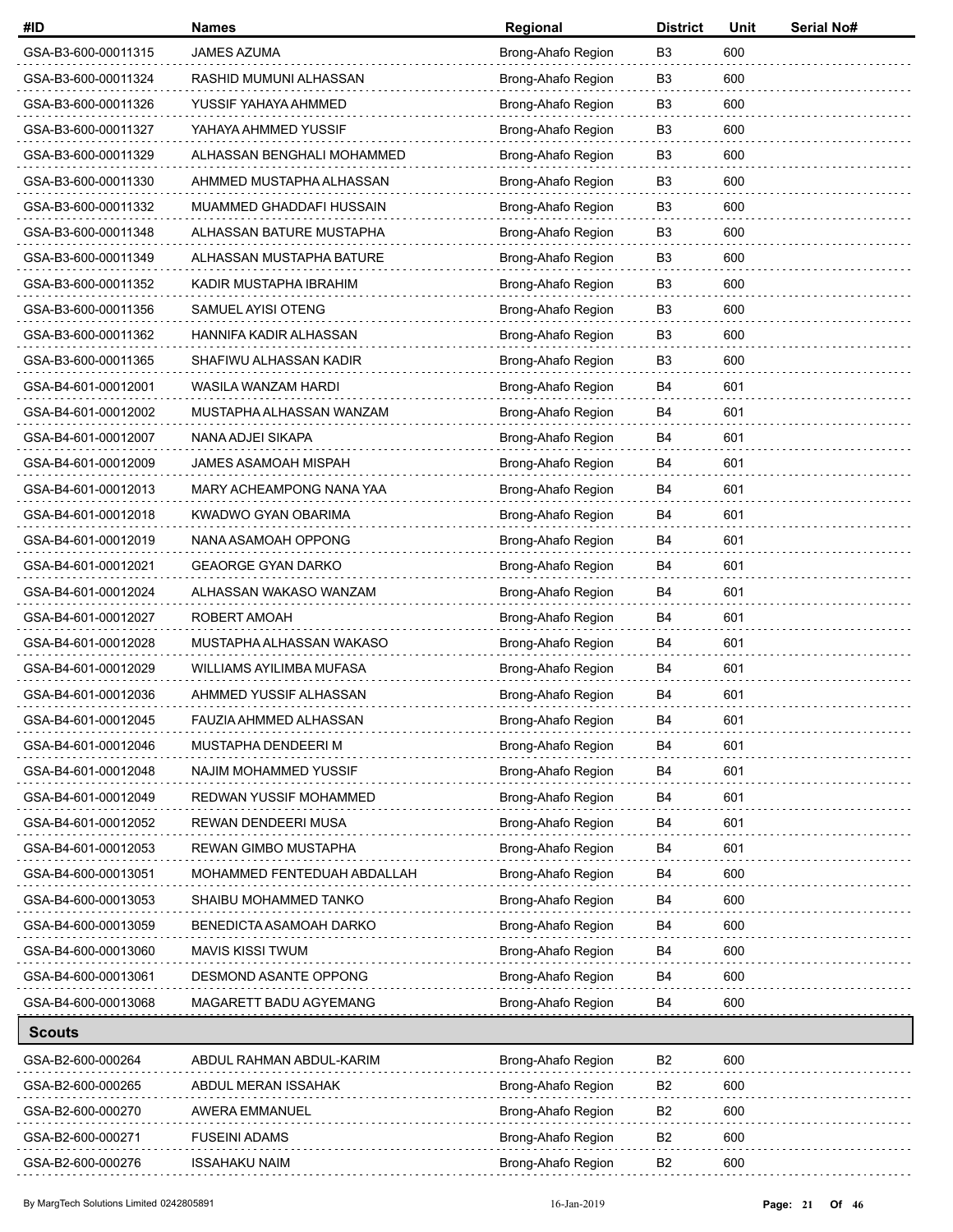| #ID                                      | <b>Names</b>                 | Regional           | <b>District</b> | Unit | Serial No#            |
|------------------------------------------|------------------------------|--------------------|-----------------|------|-----------------------|
| GSA-B2-600-000279                        | NADOW KWAKU AUGSUTIN         | Brong-Ahafo Region | B <sub>2</sub>  | 600  |                       |
| GSA-B2-600-000281                        | NSOR EMMMANUEL YAW           | Brong-Ahafo Region | B <sub>2</sub>  | 600  |                       |
| GSA-B2-600-000284                        | ARAFAT ABDUL RAHIM           | Brong-Ahafo Region | B2              | 600  |                       |
| GSA-B2-600-000288                        | ABDUL HABIBU ISSAHKA         | Brong-Ahafo Region | B <sub>2</sub>  | 600  |                       |
| GSA-B2-600-000289                        | GAWUGA RICHARD KWADWO        | Brong-Ahafo Region | B <sub>2</sub>  | 600  |                       |
| GSA-B2-600-000292                        | WEILIIRAADOR KWABENA SANFORD | Brong-Ahafo Region | B <sub>2</sub>  | 600  |                       |
| GSA-B2-600-000298                        | <b>HADI HARUNA</b>           | Brong-Ahafo Region | <b>B2</b>       | 600  |                       |
| GSA-B2-600-000299                        | ABDUL SAMED RAHIMU           | Brong-Ahafo Region | B <sub>2</sub>  | 600  |                       |
| GSA-B3-600-000308                        | DOMINIC AMPONSAH             | Brong-Ahafo Region | B <sub>3</sub>  | 600  |                       |
| GSA-B3-600-000318                        | SUMAILA SULEMAN              | Brong-Ahafo Region | B <sub>3</sub>  | 600  |                       |
| GSA-B3-600-000324                        | RAFIA ISAAKU                 | Brong-Ahafo Region | B <sub>3</sub>  | 600  |                       |
| GSA-B3-600-000325                        | DRAHMAN ABDULLAI WAHAB       | Brong-Ahafo Region | B <sub>3</sub>  | 600  |                       |
| GSA-B3-600-000327                        | SEIDU WISICHAO ISHAO         | Brong-Ahafo Region | B <sub>3</sub>  | 600  |                       |
| GSA-B3-600-000329                        | <b>SALIM SEIDU</b>           | Brong-Ahafo Region | B <sub>3</sub>  | 600  |                       |
| GSA-B4-600-000342                        | NAOMI MARFOWAA               | Brong-Ahafo Region | <b>B4</b>       | 600  |                       |
| GSA-B4-600-000354                        | THEOPHILUS OWUSU ABOAGYE     | Brong-Ahafo Region | B4              | 600  |                       |
| GSA-B4-600-000356                        | AGYEMANG KOFI MOSES          | Brong-Ahafo Region | B4              | 600  |                       |
| GSA-B4-600-000358                        | ALEXANDER MBORO AGGREY       | Brong-Ahafo Region | <b>B4</b>       | 600  |                       |
| GSA-B4-600-000359                        | CHRISTIAN BOAKYE OSEI        | Brong-Ahafo Region | B4              | 600  |                       |
| GSA-B4-600-000362                        | THOMAS KWAKU AGYAPONG        | Brong-Ahafo Region | B4              | 600  |                       |
| GSA-B5-600-000429                        | KWASI AMANKONA EMMANUEL      | Brong-Ahafo Region | B <sub>5</sub>  | 600  |                       |
| GSA-B5-600-000430                        | SAMUEL YEBOAH KWAKU          | Brong-Ahafo Region | B5              | 600  |                       |
| GSA-B5-600-000431                        | KINGSLEY YEBOAH KWABENA      | Brong-Ahafo Region | B <sub>5</sub>  | 600  |                       |
| GSA-B5-600-000432                        | ANKAMAH RICHMOND             | Brong-Ahafo Region | B <sub>5</sub>  | 600  |                       |
| GSA-B5-600-000434                        | SEBEGO AMEYAA VICTORIA       | Brong-Ahafo Region | B <sub>5</sub>  | 600  |                       |
| GSA-B4-600-000871                        | PEPRAH GILBERT               | Brong-Ahafo Region | <b>B4</b>       | 600  |                       |
| GSA-B4-600-000872                        | <b>OSEI BOAKYE</b>           | Brong-Ahafo Region | B <sub>4</sub>  | 600  |                       |
| GSA-B4-600-000873                        | ASAMOAH CHRISTIAN            | Brong-Ahafo Region | B4              | 600  |                       |
| GSA-B4-600-000874                        | NTWO JEFFERY AKOTO           | Brong-Ahafo Region | B4              | 600  |                       |
| GSA-B4-600-000875                        | OWUSU ABOAGYE THEOPHILUS     | Brong-Ahafo Region | B4              | 600  |                       |
| GSA-B4-600-000881                        | AGYEMANG MOSES               | Brong-Ahafo Region | B4              | 600  |                       |
| GSA-B4-600-000882                        | <b>GYAMFI THOMAS</b>         | Brong-Ahafo Region | B4              | 600  |                       |
| GSA-B4-600-000883                        | <b>KWABENA GYAMFI VICTOR</b> | Brong-Ahafo Region | B4              | 600  |                       |
| GSA-B4-600-000886                        | ADJEI YEBOAH                 | Brong-Ahafo Region | B4              | 600  |                       |
| GSA-B4-600-000888                        | MBORO AGGREY ALEXANDER       | Brong-Ahafo Region | B4              | 600  |                       |
| GSA-B5-600-0001164                       | SAMUEL MICHAEL YEBOAH        | Brong-Ahafo Region | B <sub>5</sub>  | 600  |                       |
| GSA-B5-600-0001167                       | ABOAGYEWAA PRISCILLA         | Brong-Ahafo Region | B <sub>5</sub>  | 600  |                       |
| GSA-B5-600-0001168                       | WILLIAMS OBENG KYERE         | Brong-Ahafo Region | B <sub>5</sub>  | 600  |                       |
| GSA-B6-600-0004169                       | <b>SARBENG SILAS</b>         | Brong-Ahafo Region | B6              | 600  |                       |
| GSA-B6-600-0004170                       | TETTEH ISAAC                 | Brong-Ahafo Region | B <sub>6</sub>  | 600  |                       |
| GSA-B6-600-0004171                       | DABANKO AMO LOUIS            | Brong-Ahafo Region | B <sub>6</sub>  | 600  |                       |
| GSA-B6-600-0004172                       | YAWSAMBE ALBERT              | Brong-Ahafo Region | B6              | 600  |                       |
| GSA-B6-600-0004173                       | <b>ADOMAH JOSEPHINE</b>      | Brong-Ahafo Region | B <sub>6</sub>  | 600  |                       |
| GSA-B6-600-0004174                       | DANSO ABIGAIL                | Brong-Ahafo Region | B <sub>6</sub>  | 600  |                       |
| GSA-B6-600-0004175                       | <b>AGYEI CHRISTIE</b>        | Brong-Ahafo Region | B <sub>6</sub>  | 600  |                       |
| By MargTech Solutions Limited 0242805891 |                              | 16-Jan-2019        |                 |      | Page: $22$<br>Of $46$ |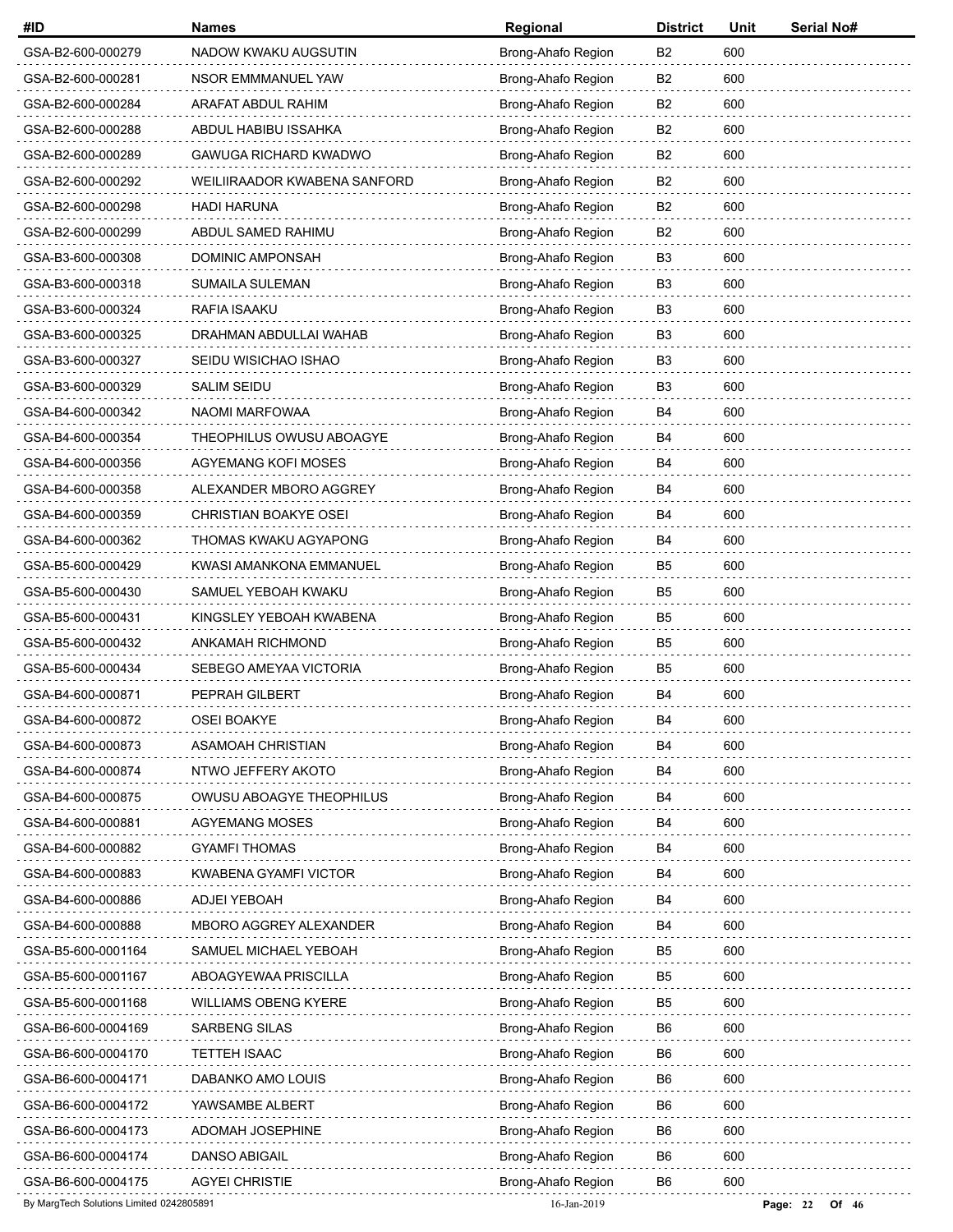| #ID                                      | <b>Names</b>              | Regional           | <b>District</b> | Unit | Serial No#          |
|------------------------------------------|---------------------------|--------------------|-----------------|------|---------------------|
| GSA-B6-600-0004176                       | KUMI CHARLOTTE            | Brong-Ahafo Region | B6              | 600  |                     |
| GSA-B6-600-0004177                       | <b>ASANTE ELVIS</b>       | Brong-Ahafo Region | B6              | 600  |                     |
| GSA-B6-600-0004178                       | POMAAH RUTH               | Brong-Ahafo Region | B6              | 600  |                     |
| GSA-B6-600-0004179                       | <b>KYEREMEH DANIEL</b>    | Brong-Ahafo Region | B <sub>6</sub>  | 600  |                     |
| GSA-B6-600-0004181                       | <b>TAKYIWAA BENEDICTA</b> | Brong-Ahafo Region | B <sub>6</sub>  | 600  |                     |
| GSA-B6-600-0004182                       | YEBOAH KERZIAH            | Brong-Ahafo Region | B6              | 600  |                     |
| GSA-B6-600-0004187                       | <b>TAKYI DANIEL</b>       | Brong-Ahafo Region | B6              | 600  |                     |
| GSA-B6-600-0004188                       | <b>DUODU WINFORD</b>      | Brong-Ahafo Region | B <sub>6</sub>  | 600  |                     |
| GSA-B6-600-0004189                       | DAMOAH EL-SHADDAI         | Brong-Ahafo Region | B <sub>6</sub>  | 600  |                     |
| GSA-B6-600-0004190                       | <b>GYINA SELINA</b>       | Brong-Ahafo Region | B6              | 600  |                     |
| GSA-B6-600-0004191                       | <b>ASARE PRISCILLA</b>    | Brong-Ahafo Region | B6              | 600  |                     |
| GSA-B6-600-0004192                       | AYIWAH JOYCE              | Brong-Ahafo Region | B <sub>6</sub>  | 600  |                     |
| GSA-B6-600-0004194                       | <b>BRAIMA DERRICK</b>     | Brong-Ahafo Region | B <sub>6</sub>  | 600  |                     |
| GSA-B6-600-0004198                       | <b>ASARE PHILIPA</b>      | Brong-Ahafo Region | B6              | 600  |                     |
| GSA-B6-600-0004206                       | <b>AGYEI EMMANUEL</b>     | Brong-Ahafo Region | B <sub>6</sub>  | 600  |                     |
| GSA-B6-600-0004207                       | AMOAKO EUGENE             | Brong-Ahafo Region | B <sub>6</sub>  | 600  |                     |
| GSA-B6-600-0004209                       | <b>GYAMFUAA EFUA</b>      | Brong-Ahafo Region | B <sub>6</sub>  | 600  |                     |
| GSA-B6-600-0004211                       | KYEREMAA JENIFFER         | Brong-Ahafo Region | B6              | 600  |                     |
| GSA-B6-600-0004228                       | <b>OWUSU RICHARD</b>      | Brong-Ahafo Region | B6              | 600  |                     |
| GSA-B6-600-0004245                       | YEBOAH FLORENCE           | Brong-Ahafo Region | B <sub>6</sub>  | 600  |                     |
| GSA-B6-600-0004249                       | ANSU WENDY                | Brong-Ahafo Region | B <sub>6</sub>  | 600  |                     |
| GSA-B6-600-0004252                       | ABREFA RAYMOND            | Brong-Ahafo Region | B6              | 600  |                     |
| GSA-B6-600-0004255                       | AMPONSA GORDON            | Brong-Ahafo Region | B6              | 600  |                     |
| GSA-B6-600-0004256                       | <b>ASARE SHADRACK</b>     | Brong-Ahafo Region | B <sub>6</sub>  | 600  |                     |
| GSA-B6-600-0004257                       | <b>APPIAH AGYEI</b>       | Brong-Ahafo Region | B <sub>6</sub>  | 600  |                     |
| GSA-B6-600-0004258                       | <b>ABISAH ISMAEL</b>      | Brong-Ahafo Region | B6              | 600  |                     |
| GSA-B6-600-0004259                       | <b>ADOMAH ERNEST</b>      | Brong-Ahafo Region | B6              | 600  |                     |
| GSA-B6-600-0004261                       | KISIWAA BENEDICTA         | Brong-Ahafo Region | B <sub>6</sub>  | 600  |                     |
| GSA-B6-600-0004262                       | <b>OKAI RICHARD</b>       | Brong-Ahafo Region | B6              | 600  |                     |
| GSA-B6-600-0004264                       | <b>APPIAH FELIX</b>       | Brong-Ahafo Region | B6              | 600  |                     |
| GSA-B6-600-0004266                       | AMPONSAH RAFAEL           | Brong-Ahafo Region | B6              | 600  |                     |
| GSA-B6-600-0004267                       | OPPONG BAFFOUR            | Brong-Ahafo Region | B <sub>6</sub>  | 600  |                     |
| GSA-B6-600-0004271                       | <b>SARPONG BRIGHT</b>     | Brong-Ahafo Region | B <sub>6</sub>  | 600  |                     |
| GSA-B6-600-0004273                       | OWUSU ABOAGYEWAA          | Brong-Ahafo Region | B6              | 600  |                     |
| GSA-B6-600-0004276                       | ASANTEWAA LORDINA         | Brong-Ahafo Region | B <sub>6</sub>  | 600  |                     |
| GSA-B6-600-0004281                       | <b>OSEI COMFORT</b>       | Brong-Ahafo Region | B <sub>6</sub>  | 600  |                     |
| GSA-B6-600-0004282                       | AFENA-SAM GERTRUDE        | Brong-Ahafo Region | B6              | 600  |                     |
| GSA-B6-600-0004294                       | <b>GYAMFI JULIET</b>      | Brong-Ahafo Region | B6              | 600  |                     |
| GSA-B6-600-0004300                       | YEBOAH VASTA              | Brong-Ahafo Region | B6              | 600  |                     |
| GSA-B6-600-0004301                       | <b>TAKYIWAA JULIET</b>    | Brong-Ahafo Region | B <sub>6</sub>  | 600  |                     |
| GSA-B6-600-0004304                       | ANSU FRIMPONG             | Brong-Ahafo Region | B6              | 600  |                     |
| GSA-B6-600-0004305                       | ANSU BERNARD              | Brong-Ahafo Region | B6              | 600  |                     |
| GSA-B6-600-0004307                       | <b>ADJEI CHRISTINA</b>    | Brong-Ahafo Region | B6              | 600  |                     |
| GSA-B6-600-0004308                       | <b>TAKYIWAA JULIET</b>    | Brong-Ahafo Region | B <sub>6</sub>  | 600  |                     |
| GSA-B6-600-0004309                       | AMPONSA BLESSING          | Brong-Ahafo Region | B6              | 600  |                     |
| By MargTech Solutions Limited 0242805891 |                           | 16-Jan-2019        |                 |      | Page: 23<br>Of $46$ |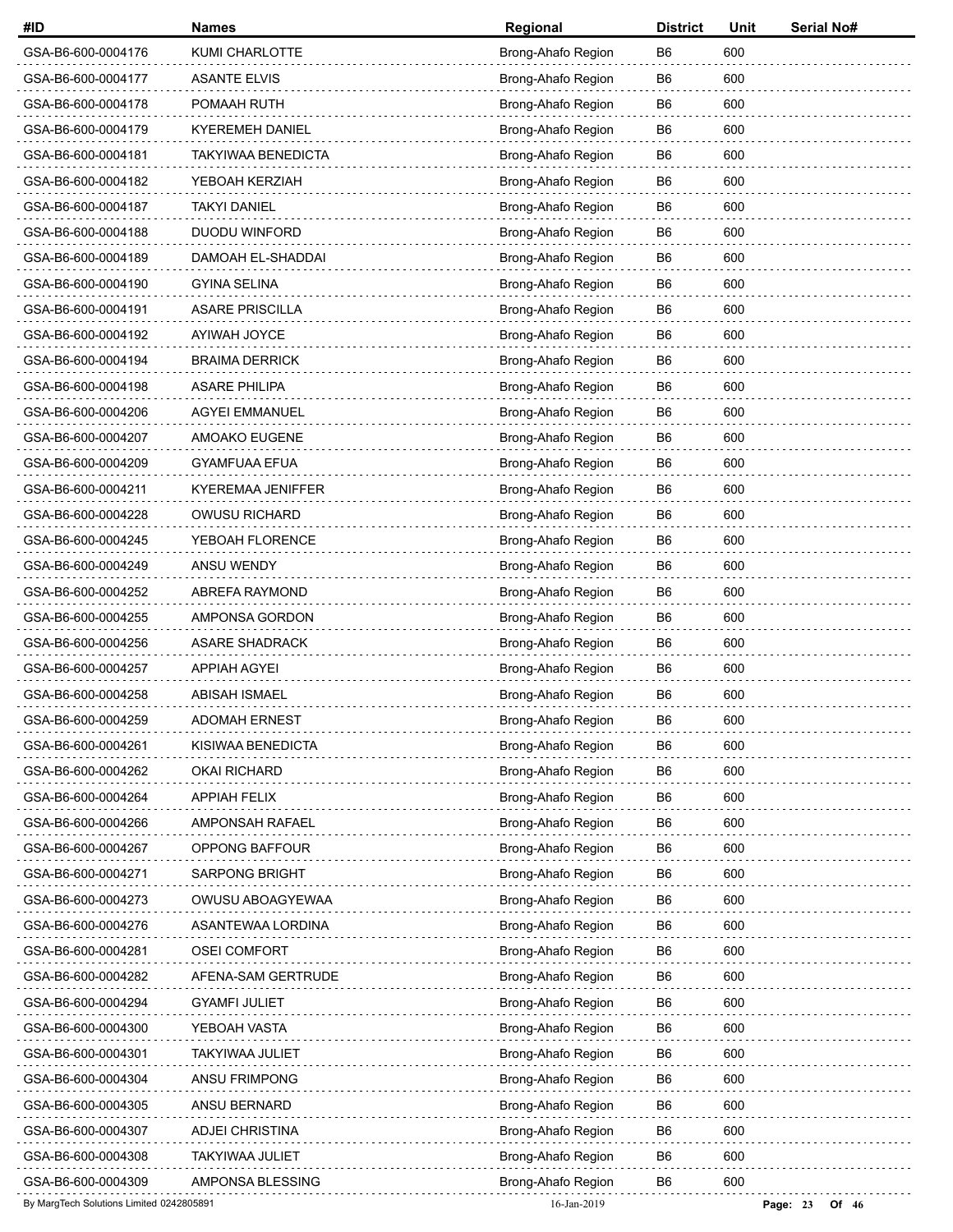| #ID                                      | <b>Names</b>           | Regional           | <b>District</b> | Unit | Serial No#          |
|------------------------------------------|------------------------|--------------------|-----------------|------|---------------------|
| GSA-B6-600-0004310                       | ANSU CHRISTIANA        | Brong-Ahafo Region | B6              | 600  |                     |
| GSA-B6-600-0004311                       | ANTWIWAA RHODA         | Brong-Ahafo Region | B6              | 600  |                     |
| GSA-B6-600-0004312                       | <b>SABI DERRICK</b>    | Brong-Ahafo Region | B6              | 600  |                     |
| GSA-B4-600-0004322                       | AMANKWAA BEATRICE      | Brong-Ahafo Region | B4              | 600  |                     |
| GSA-B4-600-0004339                       | OSEI BOAKYE CHRISTIAN  | Brong-Ahafo Region | B4              | 600  |                     |
| GSA-B4-600-0004344                       | <b>EWUAH ENOCK</b>     | Brong-Ahafo Region | B4              | 600  |                     |
| GSA-B4-600-0004348                       | AGGREY MBORO ALEXANDER | Brong-Ahafo Region | B4              | 600  |                     |
| GSA-B4-600-0004350                       | OSEI KWAME FRANK       | Brong-Ahafo Region | B4              | 600  |                     |
| GSA-B4-600-0004354                       | <b>AGYEMANG SELINA</b> | Brong-Ahafo Region | B4              | 600  |                     |
| GSA-B4-600-0004358                       | ADU RICHMOND           | Brong-Ahafo Region | B4              | 600  |                     |
| GSA-B4-600-0004361                       | <b>GIFTY OTABIL</b>    | Brong-Ahafo Region | B4              | 600  |                     |
| GSA-B4-600-0004362                       | <b>MANSAH CYNTHIA</b>  | Brong-Ahafo Region | B4              | 600  |                     |
| GSA-B4-600-0004363                       | <b>AGYEMANG MOSES</b>  | Brong-Ahafo Region | B4              | 600  |                     |
| GSA-B4-600-0004364                       | SULEMANA OSUMANA       | Brong-Ahafo Region | B4              | 600  |                     |
| GSA-B4-600-0004365                       | <b>APPIAH PRINCE</b>   | Brong-Ahafo Region | B4              | 600  |                     |
| GSA-B4-600-0004367                       | ASAMOAH CHRISTIAN      | Brong-Ahafo Region | B4              | 600  |                     |
| GSA-B4-600-0004369                       | <b>FRANK OSEI</b>      | Brong-Ahafo Region | B4              | 600  |                     |
| GSA-B4-600-0004376                       | <b>OKRAN SAMUEL</b>    | Brong-Ahafo Region | B4              | 600  |                     |
| GSA-B4-600-0004388                       | <b>GYAMFUAA AMONI</b>  | Brong-Ahafo Region | B4              | 600  |                     |
| GSA-B4-600-0004395                       | <b>JERRY TWENE</b>     | Brong-Ahafo Region | B4              | 600  |                     |
| GSA-B4-600-0004396                       | KUNYANGLO MICHAEL      | Brong-Ahafo Region | B4              | 600  |                     |
| GSA-B4-600-0004397                       | AMOAH OBED             | Brong-Ahafo Region | B4              | 600  |                     |
| GSA-B4-600-0004398                       | OBED BENYUO            | Brong-Ahafo Region | B4              | 600  |                     |
| GSA-B4-600-0004400                       | DARKO SARAH            | Brong-Ahafo Region | B4              | 600  |                     |
| GSA-B4-600-0004401                       | <b>ANIM FREDRICK</b>   | Brong-Ahafo Region | B4              | 600  |                     |
| GSA-B4-600-0004404                       | <b>ANIA JUSTICE</b>    | Brong-Ahafo Region | B4              | 600  |                     |
| GSA-B4-600-0004405                       | NYAABA DESMOND         | Brong-Ahafo Region | B4              | 600  |                     |
| GSA-B4-600-0004410                       | <b>BLANKSON APPIAH</b> | Brong-Ahafo Region | B4              | 600  |                     |
| GSA-B4-600-0004411                       | YEBOAH OWUSU           | Brong-Ahafo Region | B4              | 600  |                     |
| GSA-B4-600-0004417                       | <b>MUMUNI IBRAHIM</b>  | Brong-Ahafo Region | B4              | 600  |                     |
| GSA-B5-600-0004542                       | AMPONSAH DE-GRAFT      | Brong-Ahafo Region | B5              | 600  |                     |
| GSA-B5-600-0004543                       | AMPONSAH AGYEI KELVIN  | Brong-Ahafo Region | B <sub>5</sub>  | 600  |                     |
| GSA-B5-600-0004545                       | <b>AGYEI RICHMOND</b>  | Brong-Ahafo Region | B <sub>5</sub>  | 600  |                     |
| GSA-B5-600-0004546                       | ANKAMAH THADIOUS       | Brong-Ahafo Region | B5              | 600  |                     |
| GSA-B5-600-0004547                       | ASUAMAH EUNICE         | Brong-Ahafo Region | B <sub>5</sub>  | 600  |                     |
| GSA-B5-600-0004555                       | <b>ERICA BADU</b>      | Brong-Ahafo Region | B <sub>5</sub>  | 600  |                     |
| GSA-B5-600-0004557                       | <b>GYAN THEOPHILUS</b> | Brong-Ahafo Region | B <sub>5</sub>  | 600  |                     |
| GSA-B5-600-0004558                       | MAWUSE EUGENIA         | Brong-Ahafo Region | B5              | 600  |                     |
| GSA-B5-600-0004559                       | GYAMFUAA HAGAR         | Brong-Ahafo Region | B5              | 600  |                     |
| GSA-B5-600-0004561                       | <b>KYERE ANDREWS</b>   | Brong-Ahafo Region | B <sub>5</sub>  | 600  |                     |
| GSA-B5-600-0004587                       | KYERE KOFI ANDREWS     | Brong-Ahafo Region | B5              | 600  |                     |
| GSA-B5-600-0004588                       | <b>TIWAA GEORGINA</b>  | Brong-Ahafo Region | B5              | 600  |                     |
| GSA-B5-600-0004599                       | AMANKONA EMMANUEL      | Brong-Ahafo Region | B5              | 600  |                     |
| GSA-B5-600-0004603                       | HENRY OPPONG YEBOAH    | Brong-Ahafo Region | B5              | 600  |                     |
| GSA-B5-600-0004605                       | <b>OWUSU BISMARK</b>   | Brong-Ahafo Region | B5              | 600  |                     |
| By MargTech Solutions Limited 0242805891 |                        | 16-Jan-2019        |                 |      | Page: 24<br>Of $46$ |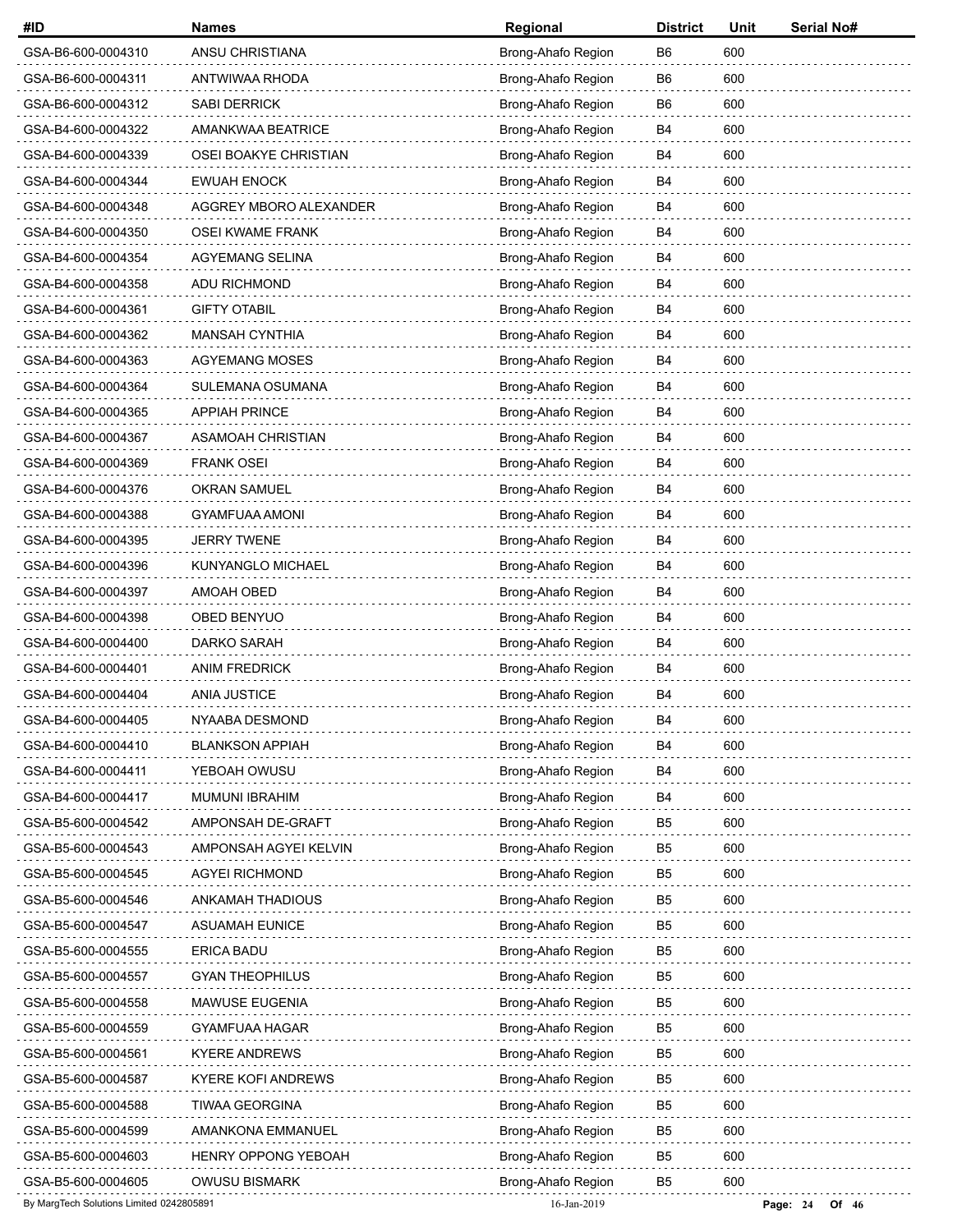| #ID                                      | <b>Names</b>             | Regional           | <b>District</b> | Unit | Serial No#          |
|------------------------------------------|--------------------------|--------------------|-----------------|------|---------------------|
| GSA-B5-600-0004607                       | YEBOAH DAVID             | Brong-Ahafo Region | B <sub>5</sub>  | 600  |                     |
| GSA-B3-600-0004779                       | ASANTEWAA COMFORT        | Brong-Ahafo Region | B <sub>3</sub>  | 600  |                     |
| GSA-B3-600-0004780                       | <b>OSAAH PRISCILLA</b>   | Brong-Ahafo Region | B3              | 600  |                     |
| GSA-B3-600-0004781                       | <b>ODURO BLESS</b>       | Brong-Ahafo Region | B <sub>3</sub>  | 600  |                     |
| GSA-B3-600-0004782                       | OPOKU BERNICE            | Brong-Ahafo Region | B <sub>3</sub>  | 600  |                     |
| GSA-B3-600-0004783                       | <b>BRIGHT ADUTWUWAA</b>  | Brong-Ahafo Region | B3              | 600  |                     |
| GSA-B3-600-0004784                       | HAFISAH SADIQUE          | Brong-Ahafo Region | B <sub>3</sub>  | 600  |                     |
| GSA-B3-600-0004785                       | KOFI YEBOAH              | Brong-Ahafo Region | B <sub>3</sub>  | 600  |                     |
| GSA-B3-600-0004786                       | ABUBAKARI ZAKARI         | Brong-Ahafo Region | B <sub>3</sub>  | 600  |                     |
| GSA-B3-600-0004787                       | ALHAJI MOHAMMED OSMAN    | Brong-Ahafo Region | B <sub>3</sub>  | 600  |                     |
| GSA-B3-600-0004788                       | ABDUL RAHAMAN GHAFARUN   | Brong-Ahafo Region | B <sub>3</sub>  | 600  |                     |
| GSA-B3-600-0004789                       | OFORI AGYEMAN BENJAMIN   | Brong-Ahafo Region | B <sub>3</sub>  | 600  |                     |
| GSA-B3-600-0004790                       | RABIN SAHANUNU           | Brong-Ahafo Region | B <sub>3</sub>  | 600  |                     |
| GSA-B3-600-0004791                       | <b>KENEATH AYEBENG</b>   | Brong-Ahafo Region | B <sub>3</sub>  | 600  |                     |
| GSA-B3-600-0004794                       | <b>ASANTE HAYFORD</b>    | Brong-Ahafo Region | B <sub>3</sub>  | 600  |                     |
| GSA-B3-600-0004795                       | OPOKU GODFRED            | Brong-Ahafo Region | B <sub>3</sub>  | 600  |                     |
| GSA-B3-600-0004797                       | <b>KAMARIA IDDRISU</b>   | Brong-Ahafo Region | B <sub>3</sub>  | 600  |                     |
| GSA-B3-600-0004798                       | LATIF ABDULLAI           | Brong-Ahafo Region | B <sub>3</sub>  | 600  |                     |
| GSA-B3-600-0004799                       | <b>ADJEI PHILEMON</b>    | Brong-Ahafo Region | B <sub>3</sub>  | 600  |                     |
| GSA-B3-600-0004800                       | <b>AMEA ESTHER</b>       | Brong-Ahafo Region | B <sub>3</sub>  | 600  |                     |
| GSA-B3-600-0004801                       | <b>BERMAH ALICE</b>      | Brong-Ahafo Region | B <sub>3</sub>  | 600  |                     |
| GSA-B3-600-0004802                       | NASHIRU ABUBAKARI        | Brong-Ahafo Region | B3              | 600  |                     |
| GSA-B3-600-0004803                       | ANITA AFRIYIE GYAMFI     | Brong-Ahafo Region | B <sub>3</sub>  | 600  |                     |
| GSA-B3-600-0004804                       | AGYEIWAA REGINA          | Brong-Ahafo Region | B <sub>3</sub>  | 600  |                     |
| GSA-B3-600-0004805                       | <b>VIVIAN POKUAA</b>     | Brong-Ahafo Region | B3              | 600  |                     |
| GSA-B3-600-0004807                       | <b>IDDRISU MOHAMMED</b>  | Brong-Ahafo Region | B <sub>3</sub>  | 600  |                     |
| GSA-B3-600-0004809                       | SUZZY NYARKO             | Brong-Ahafo Region | B3              | 600  |                     |
| GSA-B3-600-0004810                       | JULIANA ALAKAMUNI        | Brong-Ahafo Region | B <sub>3</sub>  | 600  |                     |
| GSA-B3-600-0004812                       | <b>ALFRED EFFAH</b>      | Brong-Ahafo Region | B <sub>3</sub>  | 600  |                     |
| GSA-B3-600-0004816                       | NABAGLE CHRISTOPHER      | Brong-Ahafo Region | B3              | 600  |                     |
| GSA-B3-600-0004819                       | AMPONSAH LAWERENCE       | Brong-Ahafo Region | B3              | 600  |                     |
| GSA-B3-600-0004825                       | HARUNA ABUBAKAR          | Brong-Ahafo Region | B <sub>3</sub>  | 600  |                     |
| GSA-B3-600-0004828                       | DANKWA WILLINSTONE       | Brong-Ahafo Region | B <sub>3</sub>  | 600  |                     |
| GSA-B3-600-0004829                       | <b>BAFFOWAA PRINCESS</b> | Brong-Ahafo Region | B3              | 600  |                     |
| GSA-B3-600-0004830                       | AHMED ASUMAH             | Brong-Ahafo Region | B3              | 600  |                     |
| GSA-B3-600-0004832                       | <b>TAKYI EMMANUEL</b>    | Brong-Ahafo Region | B <sub>3</sub>  | 600  |                     |
| GSA-B3-600-0004836                       | KANDE MOHAMMED           | Brong-Ahafo Region | B <sub>3</sub>  | 600  |                     |
| GSA-B3-600-0004837                       | NURIDEEN YAKUBU          | Brong-Ahafo Region | B3              | 600  |                     |
| GSA-B3-600-0004838                       | <b>AUGUSTINE ASARE</b>   | Brong-Ahafo Region | B3              | 600  |                     |
| GSA-B3-600-0004839                       | DROWAA SONIA             | Brong-Ahafo Region | B <sub>3</sub>  | 600  |                     |
| GSA-B3-600-0004840                       | LENOUS FRIMPONG          | Brong-Ahafo Region | B <sub>3</sub>  | 600  |                     |
| GSA-B3-600-0004842                       | <b>ERIC BEDIAKO</b>      | Brong-Ahafo Region | B3              | 600  |                     |
| GSA-B3-600-0004855                       | <b>OSMAN MORO</b>        | Brong-Ahafo Region | B <sub>3</sub>  | 600  |                     |
| GSA-B3-600-0004856                       | <b>ISSAH RAZAK</b>       | Brong-Ahafo Region | B <sub>3</sub>  | 600  |                     |
| GSA-B3-600-0004859                       | <b>EBENEZER OPOKU</b>    | Brong-Ahafo Region | B3              | 600  |                     |
| By MargTech Solutions Limited 0242805891 |                          | 16-Jan-2019        |                 |      | Page: 25<br>Of $46$ |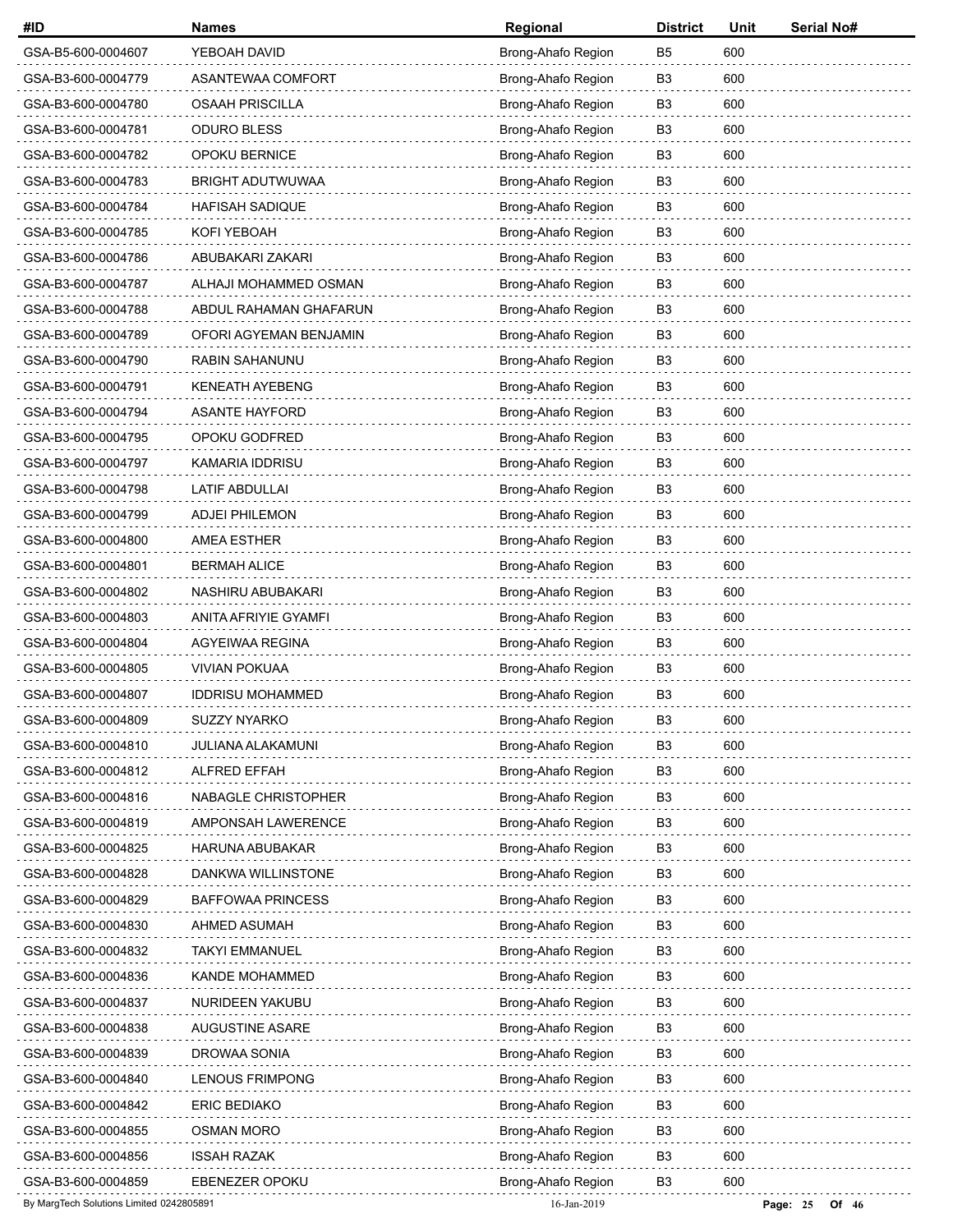| #ID                                      | <b>Names</b>            | Regional           | <b>District</b> | Unit | Serial No#          |
|------------------------------------------|-------------------------|--------------------|-----------------|------|---------------------|
| GSA-B3-600-0004869                       | <b>IBRAHIM BADR</b>     | Brong-Ahafo Region | B <sub>3</sub>  | 600  |                     |
| GSA-B3-600-0004871                       | SULEMANA BATISHABET     | Brong-Ahafo Region | B <sub>3</sub>  | 600  |                     |
| GSA-B3-600-0004875                       | <b>AGOTIBA MAVIS</b>    | Brong-Ahafo Region | B <sub>3</sub>  | 600  |                     |
| GSA-B3-600-0004879                       | ABDUL WASHAOW           | Brong-Ahafo Region | B <sub>3</sub>  | 600  |                     |
| GSA-B3-600-0004890                       | <b>ISAAC YEBOAH</b>     | Brong-Ahafo Region | B <sub>3</sub>  | 600  |                     |
| GSA-B3-600-0004891                       | <b>AWAL ABDUL</b>       | Brong-Ahafo Region | B <sub>3</sub>  | 600  |                     |
| GSA-B3-600-0004892                       | MOSES ADDAI             | Brong-Ahafo Region | B <sub>3</sub>  | 600  |                     |
| GSA-B3-600-0004895                       | ABOFOLOAA BEAUTY        | Brong-Ahafo Region | B <sub>3</sub>  | 600  |                     |
| GSA-B3-600-0004902                       | <b>DAUD YUSSIF</b>      | Brong-Ahafo Region | B <sub>3</sub>  | 600  |                     |
| GSA-B3-600-0004903                       | <b>ABDUL RAHMAN</b>     | Brong-Ahafo Region | B <sub>3</sub>  | 600  |                     |
| GSA-B3-600-0004904                       | <b>ABDUL AZIZ</b>       | Brong-Ahafo Region | B <sub>3</sub>  | 600  |                     |
| GSA-B3-600-0004905                       | YAKUBU AWAL             | Brong-Ahafo Region | B <sub>3</sub>  | 600  |                     |
| GSA-B3-600-0004911                       | PRINCE TAKYI            | Brong-Ahafo Region | B <sub>3</sub>  | 600  |                     |
| GSA-B3-600-0004922                       | OPOKU PRINCE            | Brong-Ahafo Region | B3              | 600  |                     |
| GSA-B3-600-0004923                       | ADU GODBLESS            | Brong-Ahafo Region | B <sub>3</sub>  | 600  |                     |
| GSA-B3-600-0004924                       | ATTA OPOKU PRINCE       | Brong-Ahafo Region | B <sub>3</sub>  | 600  |                     |
| GSA-B3-600-0004925                       | YEBOAH BEATRICE         | Brong-Ahafo Region | B <sub>3</sub>  | 600  |                     |
| GSA-B3-600-0004927                       | ATI SAKYI               | Brong-Ahafo Region | B <sub>3</sub>  | 600  |                     |
| GSA-B3-600-0004928                       | <b>AFENA DOMFEH</b>     | Brong-Ahafo Region | B <sub>3</sub>  | 600  |                     |
| GSA-B3-600-0004929                       | <b>KWABENA STEPHEN</b>  | Brong-Ahafo Region | B <sub>3</sub>  | 600  |                     |
| GSA-B3-600-0004931                       | YEBOAH MORIES           | Brong-Ahafo Region | B <sub>3</sub>  | 600  |                     |
| GSA-B3-600-0004932                       | <b>KYEREMEH ANDREWS</b> | Brong-Ahafo Region | B <sub>3</sub>  | 600  |                     |
| GSA-B3-600-0004933                       | AMEA BRIDGET            | Brong-Ahafo Region | B <sub>3</sub>  | 600  |                     |
| GSA-B3-600-0004934                       | <b>ATTA OPOKU</b>       | Brong-Ahafo Region | B <sub>3</sub>  | 600  |                     |
| GSA-B3-600-0004939                       | <b>AGOTIB ELLEN</b>     | Brong-Ahafo Region | B3              | 600  |                     |
| GSA-B3-600-0004940                       | <b>ANTWI KYEREMEH</b>   | Brong-Ahafo Region | B <sub>3</sub>  | 600  |                     |
| GSA-B3-600-0004941                       | YAW DOMAA               | Brong-Ahafo Region | B3              | 600  |                     |
| GSA-B3-600-0004942                       | <b>ASUAH KELVIN</b>     | Brong-Ahafo Region | B <sub>3</sub>  | 600  |                     |
| GSA-B3-600-0004943                       | ASANTEWAA FRANCISCA     | Brong-Ahafo Region | B <sub>3</sub>  | 600  |                     |
| GSA-B3-600-0004944                       | OWUSU LITICIA           | Brong-Ahafo Region | B <sub>3</sub>  | 600  |                     |
| GSA-B3-600-0004952                       | <b>DOYINA STEPHEN</b>   | Brong-Ahafo Region | B3              | 600  |                     |
| GSA-B3-600-0004953                       | OPOKU BLESSING          | Brong-Ahafo Region | B <sub>3</sub>  | 600  |                     |
| GSA-B3-600-0004954                       | <b>AGYEMAN EVANS</b>    | Brong-Ahafo Region | B <sub>3</sub>  | 600  |                     |
| GSA-B3-600-0004957                       | SARKODIE FRED           | Brong-Ahafo Region | B3              | 600  |                     |
| GSA-B3-600-0004959                       | <b>MENSAH VIVIAN</b>    | Brong-Ahafo Region | B <sub>3</sub>  | 600  |                     |
| GSA-B3-600-0004960                       | <b>ADUBIA EVE</b>       | Brong-Ahafo Region | B <sub>3</sub>  | 600  |                     |
| GSA-B3-600-0004962                       | <b>OSEI TUTU</b>        | Brong-Ahafo Region | B <sub>3</sub>  | 600  |                     |
| GSA-B3-600-0004968                       | <b>TWUM ENOCK</b>       | Brong-Ahafo Region | B <sub>3</sub>  | 600  |                     |
| GSA-B2-601-0004979                       | <b>ASANTE GIDEON</b>    | Brong-Ahafo Region | B2              | 601  |                     |
| GSA-B2-601-0004981                       | AMPONSAH RACHEAL        | Brong-Ahafo Region | B <sub>2</sub>  | 601  |                     |
| GSA-B2-601-0004983                       | <b>NTI MICHAEL</b>      | Brong-Ahafo Region | B <sub>2</sub>  | 601  |                     |
| GSA-B2-601-0004984                       | <b>KYERE BENJAMIN</b>   | Brong-Ahafo Region | B <sub>2</sub>  | 601  |                     |
| GSA-B2-601-0004986                       | YEBOAH PHILEMON         | Brong-Ahafo Region | B2              | 601  |                     |
| GSA-B2-601-0004987                       | POMAA PRISCILLA         | Brong-Ahafo Region | B <sub>2</sub>  | 601  |                     |
| GSA-B2-601-0004988                       | OBED OPPONG             | Brong-Ahafo Region | B <sub>2</sub>  | 601  |                     |
| By MargTech Solutions Limited 0242805891 |                         | 16-Jan-2019        |                 |      | Page: 26<br>Of $46$ |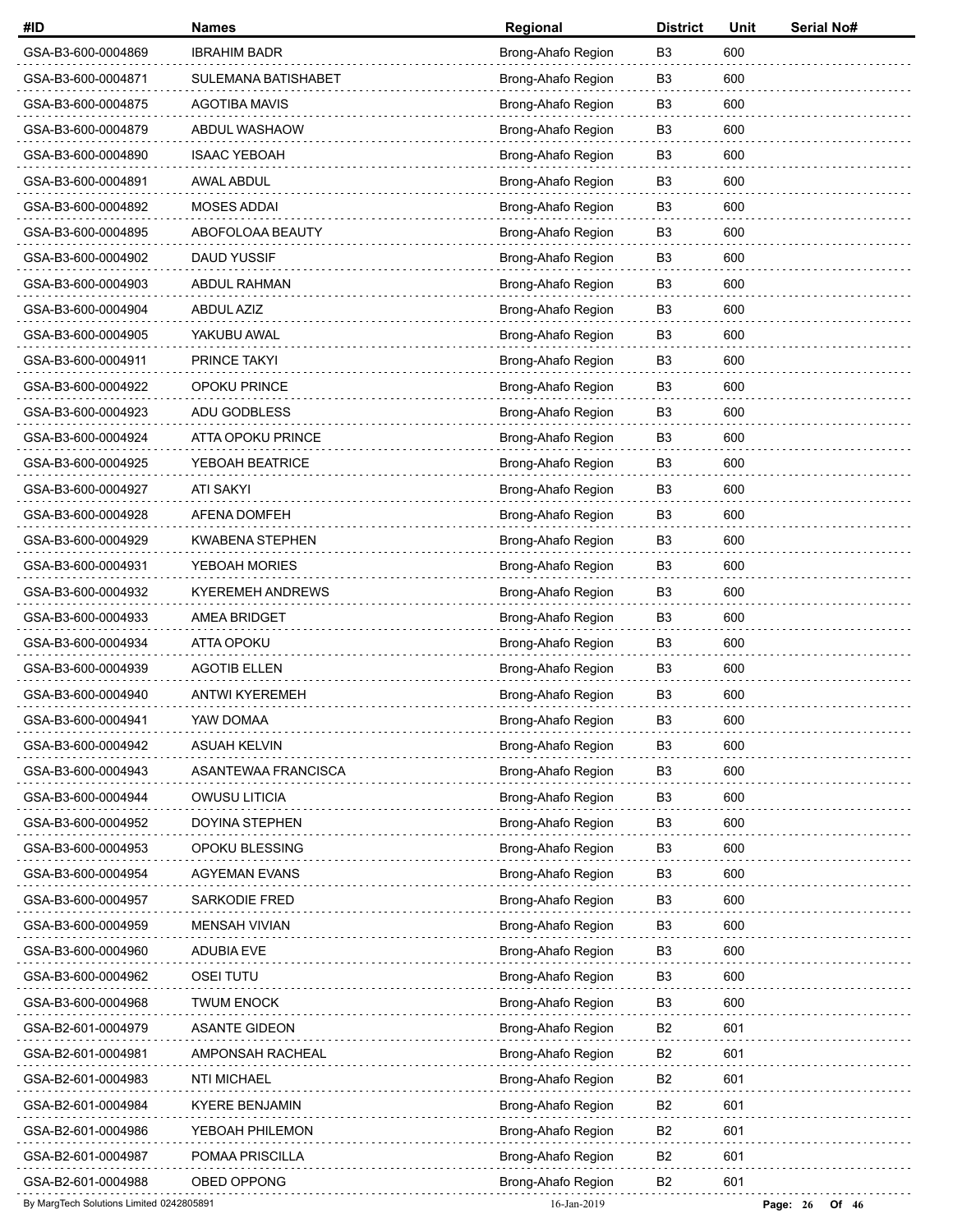| #ID                                      | <b>Names</b>              | Regional           | <b>District</b> | Unit | Serial No#          |
|------------------------------------------|---------------------------|--------------------|-----------------|------|---------------------|
| GSA-B2-601-0004989                       | AGYEI CLEMENTINA          | Brong-Ahafo Region | B <sub>2</sub>  | 601  |                     |
| GSA-B2-601-0004990                       | DABIE JOHN                | Brong-Ahafo Region | B <sub>2</sub>  | 601  |                     |
| GSA-B2-601-0004992                       | <b>BOAMA EMMANUELLA</b>   | Brong-Ahafo Region | B2              | 601  |                     |
| GSA-B2-601-0004993                       | <b>MENSAH PERPETUAL</b>   | Brong-Ahafo Region | B <sub>2</sub>  | 601  |                     |
| GSA-B2-601-0004996                       | <b>ASAMOAH BRIGHT</b>     | Brong-Ahafo Region | B <sub>2</sub>  | 601  |                     |
| GSA-B2-601-0005000                       | <b>BASSOAH SIMON</b>      | Brong-Ahafo Region | B <sub>2</sub>  | 601  |                     |
| GSA-B2-601-0005001                       | SABI MANASSEH             | Brong-Ahafo Region | B <sub>2</sub>  | 601  |                     |
| GSA-B2-601-0005003                       | <b>OBENG THEOPHILIS</b>   | Brong-Ahafo Region | B <sub>2</sub>  | 601  |                     |
| GSA-B2-601-0005004                       | ASARE NYARKO CHRISTINA    | Brong-Ahafo Region | B <sub>2</sub>  | 601  |                     |
| GSA-B2-601-0005005                       | AGYEIWAA EMMANUELLA       | Brong-Ahafo Region | B <sub>2</sub>  | 601  |                     |
| GSA-B2-601-0005006                       | <b>BOATEMAA JENNIFER</b>  | Brong-Ahafo Region | B2              | 601  |                     |
| GSA-B2-601-0005008                       | <b>BOATENG ISAAC</b>      | Brong-Ahafo Region | B <sub>2</sub>  | 601  |                     |
| GSA-B2-601-0005009                       | <b>TWUMASI BENJAMIN</b>   | Brong-Ahafo Region | B <sub>2</sub>  | 601  |                     |
| GSA-B3-602-0005020                       | <b>ADAMS LATIF</b>        | Brong-Ahafo Region | B <sub>3</sub>  | 602  |                     |
| GSA-B3-602-0005022                       | <b>KULPAI NOORI</b>       | Brong-Ahafo Region | B <sub>3</sub>  | 602  |                     |
| GSA-B3-602-0005023                       | <b>BASHIRU NASIRU</b>     | Brong-Ahafo Region | B <sub>3</sub>  | 602  |                     |
| GSA-B3-602-0005025                       | AUGUSTINE BAHAMWED        | Brong-Ahafo Region | B <sub>3</sub>  | 602  |                     |
| GSA-B3-602-0005031                       | <b>BOAMAH HERODIA</b>     | Brong-Ahafo Region | B <sub>3</sub>  | 602  |                     |
| GSA-B3-602-0005032                       | <b>TONNOR GLORIA</b>      | Brong-Ahafo Region | B <sub>3</sub>  | 602  |                     |
| GSA-B3-602-0005037                       | <b>CHARLOTTE OKRAH</b>    | Brong-Ahafo Region | B <sub>3</sub>  | 602  |                     |
| GSA-B3-602-0005044                       | ROGER NIBEBOMEY           | Brong-Ahafo Region | B <sub>3</sub>  | 602  |                     |
| GSA-B3-602-0005053                       | <b>KWABENA KYEREMEH</b>   | Brong-Ahafo Region | B <sub>3</sub>  | 602  |                     |
| GSA-B3-602-0005057                       | <b>ERNEST ADJEI</b>       | Brong-Ahafo Region | B <sub>3</sub>  | 602  |                     |
| GSA-B2-600-0005173                       | <b>DANIEL FOSU</b>        | Brong-Ahafo Region | B <sub>2</sub>  | 600  |                     |
| GSA-B2-600-0005176                       | <b>GODFIED GYANKRA</b>    | Brong-Ahafo Region | B <sub>2</sub>  | 600  |                     |
| GSA-B2-600-0005179                       | <b>SUSANA FAROTERA</b>    | Brong-Ahafo Region | B <sub>2</sub>  | 600  |                     |
| GSA-B2-600-0005181                       | AKOLOGO MUSTAPHA          | Brong-Ahafo Region | B <sub>2</sub>  | 600  |                     |
| GSA-B2-600-0005184                       | WILLIAM ADJEI NKOH        | Brong-Ahafo Region | B <sub>2</sub>  | 600  |                     |
| GSA-B2-600-0005185                       | <b>GODFRED TAKYI</b>      | Brong-Ahafo Region | B <sub>2</sub>  | 600  |                     |
| GSA-B2-600-0005186                       | <b>KNSFORD OPPONG</b>     | Brong-Ahafo Region | B <sub>2</sub>  | 600  |                     |
| GSA-B2-600-0005187                       | <b>GLADYS LAARI</b>       | Brong-Ahafo Region | B <sub>2</sub>  | 600  |                     |
| GSA-B2-600-0005188                       | <b>HAWA SUMAILA</b>       | Brong-Ahafo Region | B <sub>2</sub>  | 600  |                     |
| GSA-B2-600-0005189                       | SOLOMON AYAMGA            | Brong-Ahafo Region | B <sub>2</sub>  | 600  |                     |
| GSA-B2-600-0005190                       | <b>VIVIAN ATIA</b>        | Brong-Ahafo Region | B2              | 600  |                     |
| GSA-B2-600-0005192                       | <b>ANTHONY ADUUM</b>      | Brong-Ahafo Region | B <sub>2</sub>  | 600  |                     |
| GSA-B2-600-0005193                       | NANA KODUA T.             | Brong-Ahafo Region | B <sub>2</sub>  | 600  |                     |
| GSA-B2-600-0005194                       | <b>ENOCK SARKODIE ADU</b> | Brong-Ahafo Region | B <sub>2</sub>  | 600  |                     |
| GSA-B2-600-0005195                       | <b>BRIGHT AMOAKO G.</b>   | Brong-Ahafo Region | B <sub>2</sub>  | 600  |                     |
| GSA-B2-600-0005254                       | <b>SOLOMON BAYOR</b>      | Brong-Ahafo Region | B <sub>2</sub>  | 600  |                     |
| GSA-B2-600-0005255                       | <b>ISSAKA MIRAN</b>       | Brong-Ahafo Region | B <sub>2</sub>  | 600  |                     |
| GSA-B2-600-0005256                       | <b>JAMES NABO</b>         | Brong-Ahafo Region | B <sub>2</sub>  | 600  |                     |
| GSA-B2-600-0005257                       | <b>HABIB ISSAKA</b>       | Brong-Ahafo Region | B2              | 600  |                     |
| GSA-B2-600-0005258                       | AMINA BAVIA               | Brong-Ahafo Region | B <sub>2</sub>  | 600  |                     |
| GSA-B2-600-0005259                       | ABIDA ZAKARI              | Brong-Ahafo Region | B <sub>2</sub>  | 600  |                     |
| GSA-B2-600-0005260                       | NAFISA ABUDU              | Brong-Ahafo Region | B <sub>2</sub>  | 600  |                     |
| By MargTech Solutions Limited 0242805891 |                           | 16-Jan-2019        |                 |      | Page: 27<br>Of $46$ |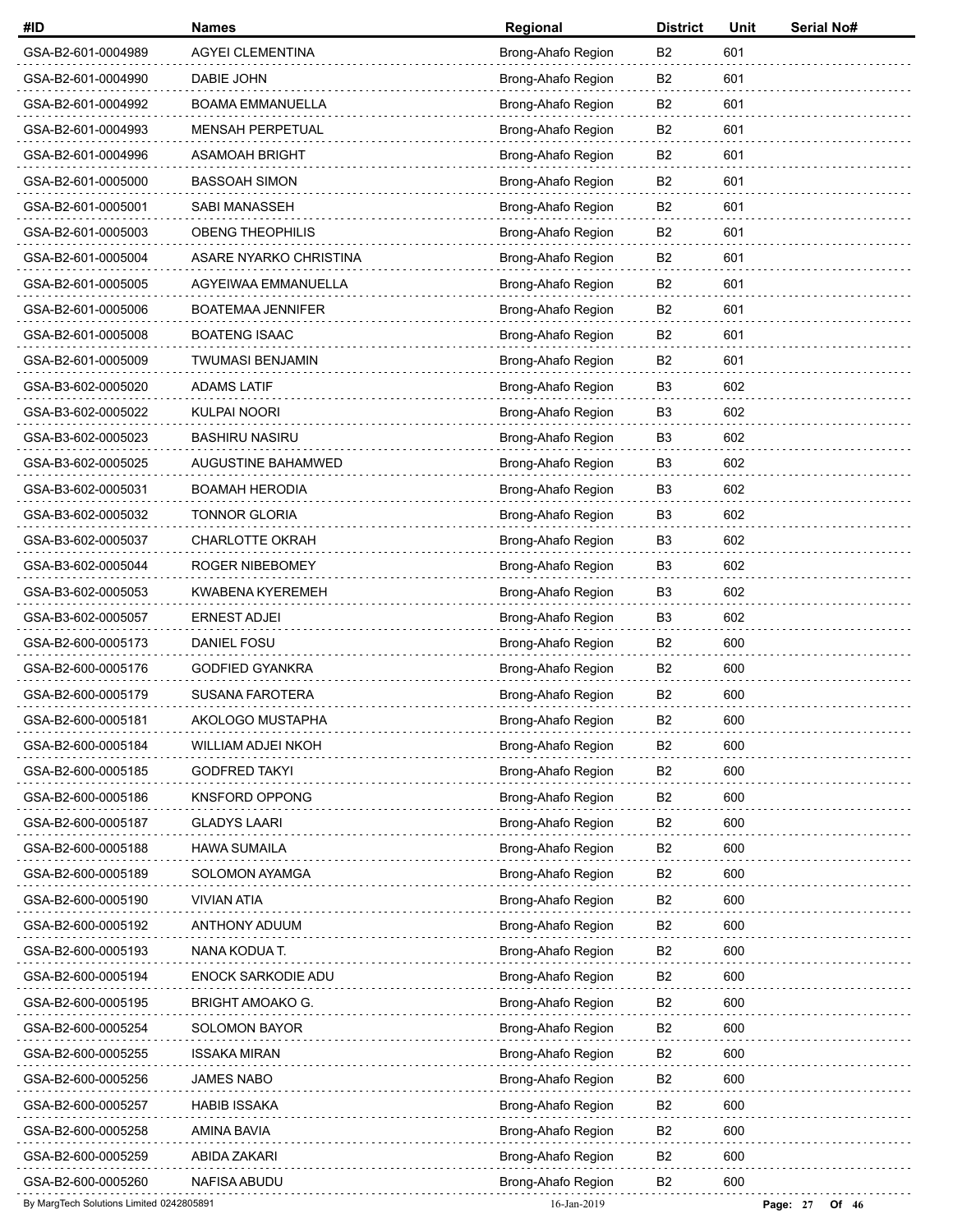| #ID                                      | <b>Names</b>             | Regional           | <b>District</b> | Unit | Serial No#          |
|------------------------------------------|--------------------------|--------------------|-----------------|------|---------------------|
| GSA-B2-600-0005261                       | <b>KENNEDY ABUBAKARI</b> | Brong-Ahafo Region | B <sub>2</sub>  | 600  |                     |
| GSA-B2-600-0005262                       | RICHMOND ADU             | Brong-Ahafo Region | B <sub>2</sub>  | 600  |                     |
| GSA-B2-600-0005263                       | PATIENCE ABUKARI         | Brong-Ahafo Region | B2              | 600  |                     |
| GSA-B2-600-0005264                       | <b>VERONICA OSEI</b>     | Brong-Ahafo Region | B <sub>2</sub>  | 600  |                     |
| GSA-B2-600-0005265                       | MARDIYA JALALDEEN        | Brong-Ahafo Region | B <sub>2</sub>  | 600  |                     |
| GSA-B2-600-0005266                       | <b>SALU SAD</b>          | Brong-Ahafo Region | B <sub>2</sub>  | 600  |                     |
| GSA-B2-600-0005267                       | <b>FAISAL IBRAHIM</b>    | Brong-Ahafo Region | B <sub>2</sub>  | 600  |                     |
| GSA-B2-600-0005269                       | RAHIM HARUNA ABDUL       | Brong-Ahafo Region | B <sub>2</sub>  | 600  |                     |
| GSA-B2-600-0005270                       | <b>FIDAUSE ADAMS</b>     | Brong-Ahafo Region | B <sub>2</sub>  | 600  |                     |
| GSA-B2-600-0005271                       | <b>EBENEZER KUMAH</b>    | Brong-Ahafo Region | B <sub>2</sub>  | 600  |                     |
| GSA-B2-600-0005272                       | <b>BELINDA ANTWI</b>     | Brong-Ahafo Region | B2              | 600  |                     |
| GSA-B2-600-0005274                       | <b>IBRAHIM ABDULAH</b>   | Brong-Ahafo Region | B <sub>2</sub>  | 600  |                     |
| GSA-B2-600-0005275                       | <b>ZEIDAN IBRAHIM</b>    | Brong-Ahafo Region | B <sub>2</sub>  | 600  |                     |
| GSA-B2-600-0005276                       | MILLICENT AWUDU          | Brong-Ahafo Region | B <sub>2</sub>  | 600  |                     |
| GSA-B2-600-0005277                       | RAHINA ALHASSAN          | Brong-Ahafo Region | B2              | 600  |                     |
| GSA-B2-600-0005280                       | RICHARD APPIAH           | Brong-Ahafo Region | B <sub>2</sub>  | 600  |                     |
| GSA-B2-600-0005283                       | <b>SUMAILA IDDRISU</b>   | Brong-Ahafo Region | B <sub>2</sub>  | 600  |                     |
| GSA-B2-600-0005284                       | JOHN OKPEN EVANS         | Brong-Ahafo Region | B <sub>2</sub>  | 600  |                     |
| GSA-B2-600-0005285                       | <b>GIDEON GYAMFI</b>     | Brong-Ahafo Region | B2              | 600  |                     |
| GSA-B2-600-0005286                       | <b>CLINTON OWUSU</b>     | Brong-Ahafo Region | B <sub>2</sub>  | 600  |                     |
| GSA-B2-600-0005287                       | MAXWELL DAMOAH           | Brong-Ahafo Region | B <sub>2</sub>  | 600  |                     |
| GSA-B2-600-0005288                       | OBED OWUSU               | Brong-Ahafo Region | B <sub>2</sub>  | 600  |                     |
| GSA-B2-600-0005290                       | EMMANUEL MANU            | Brong-Ahafo Region | B2              | 600  |                     |
| GSA-B2-600-0005291                       | AUGUSTINE ATUPARE        | Brong-Ahafo Region | B <sub>2</sub>  | 600  |                     |
| GSA-B2-600-0005292                       | ARMIYAW ZURKA            | Brong-Ahafo Region | B <sub>2</sub>  | 600  |                     |
| GSA-B2-600-0005293                       | <b>ISMEAL MUSAH</b>      | Brong-Ahafo Region | B <sub>2</sub>  | 600  |                     |
| GSA-B2-600-0005294                       | <b>MEMUNA ZAKARI</b>     | Brong-Ahafo Region | B <sub>2</sub>  | 600  |                     |
| GSA-B2-600-0005295                       | ZAINAB MOHAMMED          | Brong-Ahafo Region | B <sub>2</sub>  | 600  |                     |
| GSA-B2-600-0005296                       | <b>SALISU TAHIRU</b>     | Brong-Ahafo Region | B <sub>2</sub>  | 600  |                     |
| GSA-B2-600-0005297                       | <b>ALIA YUSSIF</b>       | Brong-Ahafo Region | B <sub>2</sub>  | 600  |                     |
| GSA-B2-600-0005319                       | <b>OSMAN SIITA</b>       | Brong-Ahafo Region | B <sub>2</sub>  | 600  |                     |
| GSA-B2-600-0005322                       | FAISAL SADICK ABU        | Brong-Ahafo Region | B <sub>2</sub>  | 600  |                     |
| GSA-B2-600-0005324                       | <b>HAKIM IDDRISU</b>     | Brong-Ahafo Region | B <sub>2</sub>  | 600  |                     |
| GSA-B2-600-0005325                       | AHMED MAHMUD BABA        | Brong-Ahafo Region | B2              | 600  |                     |
| GSA-B2-600-0005328                       | <b>MALIK MUSTAPHA</b>    | Brong-Ahafo Region | B <sub>2</sub>  | 600  |                     |
| GSA-B2-600-0005333                       | <b>MALIK OSMAN</b>       | Brong-Ahafo Region | B <sub>2</sub>  | 600  |                     |
| GSA-B2-600-0005335                       | <b>MUSAH DRAMANI</b>     | Brong-Ahafo Region | B <sub>2</sub>  | 600  |                     |
| GSA-B2-600-0005336                       | <b>IBRAHIM TAHIRU</b>    | Brong-Ahafo Region | B <sub>2</sub>  | 600  |                     |
| GSA-B2-600-0005338                       | SALISU ABUBAKAR          | Brong-Ahafo Region | B <sub>2</sub>  | 600  |                     |
| GSA-B2-600-0005342                       | <b>FUSEINA SUALLAH</b>   | Brong-Ahafo Region | B <sub>2</sub>  | 600  |                     |
| GSA-B2-600-0005348                       | RAUF SEIDU ABDUL         | Brong-Ahafo Region | B <sub>2</sub>  | 600  |                     |
| GSA-B2-600-0005349                       | <b>NAJAT IBRAHIM</b>     | Brong-Ahafo Region | B2              | 600  |                     |
| GSA-B2-600-0005350                       | SALU ABDULLAI            | Brong-Ahafo Region | B <sub>2</sub>  | 600  |                     |
| GSA-B2-600-0005354                       | RAHMAN BUHAINA ABDUL     | Brong-Ahafo Region | B <sub>2</sub>  | 600  |                     |
| GSA-B2-600-0005355                       | <b>SALU SAAD</b>         | Brong-Ahafo Region | B <sub>2</sub>  | 600  |                     |
| By MargTech Solutions Limited 0242805891 |                          | 16-Jan-2019        |                 |      | Page: 28<br>Of $46$ |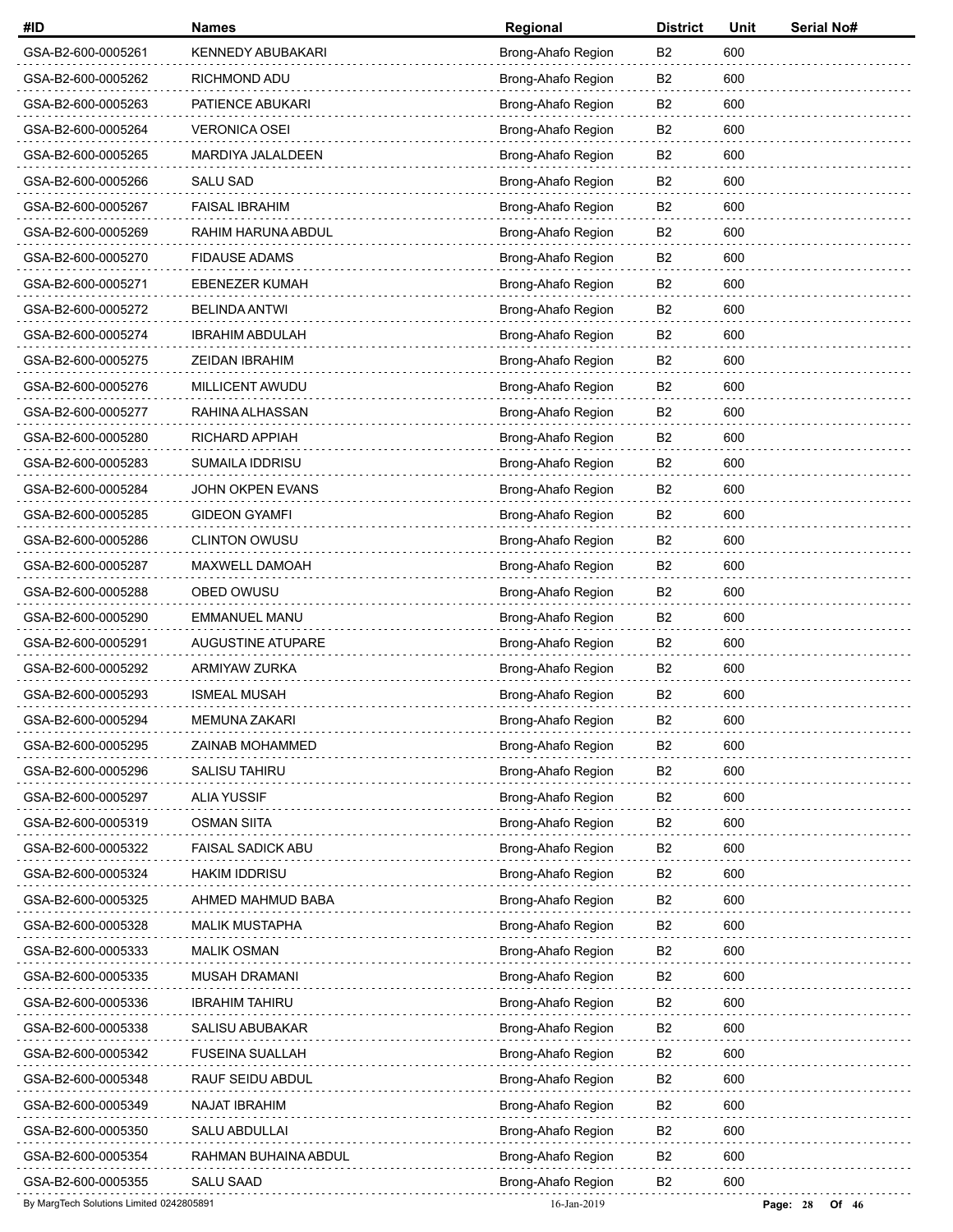| #ID                                      | <b>Names</b>               | Regional           | <b>District</b> | Unit | Serial No#          |
|------------------------------------------|----------------------------|--------------------|-----------------|------|---------------------|
| GSA-B2-600-0005356                       | <b>FIRDAWS TANKO BASIT</b> | Brong-Ahafo Region | B2              | 600  |                     |
| GSA-B2-600-0005357                       | SHEIHO DAWUDA              | Brong-Ahafo Region | B2              | 600  |                     |
| GSA-B2-600-0005359                       | MARDIYA JALAL              | Brong-Ahafo Region | B2              | 600  |                     |
| GSA-B2-600-0005360                       | HAMDIYA HAMIDU             | Brong-Ahafo Region | B <sub>2</sub>  | 600  |                     |
| GSA-B2-600-0005361                       | RASHIDA IBRAHIM            | Brong-Ahafo Region | B <sub>2</sub>  | 600  |                     |
| GSA-B2-600-0005362                       | <b>ISSAH MAHMUD</b>        | Brong-Ahafo Region | B <sub>2</sub>  | 600  |                     |
| GSA-B2-600-0005364                       | HURIYATU BANDA             | Brong-Ahafo Region | B <sub>2</sub>  | 600  |                     |
| GSA-B2-600-0005365                       | MARIYAMA DRAMANI           | Brong-Ahafo Region | B <sub>2</sub>  | 600  |                     |
| GSA-B2-600-0005366                       | <b>MUYASIR NUHU</b>        | Brong-Ahafo Region | B <sub>2</sub>  | 600  |                     |
| GSA-B2-600-0005367                       | <b>HALIFA IBRAHIM</b>      | Brong-Ahafo Region | B <sub>2</sub>  | 600  |                     |
| GSA-B2-600-0005368                       | WADUD MOHAMMED ABDUL       | Brong-Ahafo Region | B2              | 600  |                     |
| GSA-B2-600-0005369                       | <b>FAROUK ADAM</b>         | Brong-Ahafo Region | B <sub>2</sub>  | 600  |                     |
| GSA-B2-600-0005370                       | HAMID SEIDU ABDUL          | Brong-Ahafo Region | B <sub>2</sub>  | 600  |                     |
| GSA-B2-600-0005372                       | RAHMAN ALHASSAN ABDUL      | Brong-Ahafo Region | B <sub>2</sub>  | 600  |                     |
| GSA-B2-600-0005373                       | MASA-UDU NUHU              | Brong-Ahafo Region | B <sub>2</sub>  | 600  |                     |
| GSA-B2-600-0005374                       | ELIASU HARUNA              | Brong-Ahafo Region | B <sub>2</sub>  | 600  |                     |
| GSA-B2-600-0005375                       | <b>BAYOR MOHAMMED</b>      | Brong-Ahafo Region | B <sub>2</sub>  | 600  |                     |
| GSA-B2-600-0005376                       | <b>HABIB MOHAMMED</b>      | Brong-Ahafo Region | B <sub>2</sub>  | 600  |                     |
| GSA-B2-600-0005377                       | <b>MUKTAR ABUBAKAR</b>     | Brong-Ahafo Region | B2              | 600  |                     |
| GSA-B2-600-0005378                       | MUSAH NUHU                 | Brong-Ahafo Region | B <sub>2</sub>  | 600  |                     |
| GSA-B2-600-0005380                       | <b>HAKIM MOHAMMED</b>      | Brong-Ahafo Region | B <sub>2</sub>  | 600  |                     |
| GSA-B2-600-0005382                       | SADIYA SULEMAN             | Brong-Ahafo Region | B <sub>2</sub>  | 600  |                     |
| GSA-B2-600-0005385                       | HAWAWU ISSAKU              | Brong-Ahafo Region | B2              | 600  |                     |
| GSA-B2-600-0005386                       | FARUZA MOHAMMED            | Brong-Ahafo Region | B <sub>2</sub>  | 600  |                     |
| GSA-B2-600-0005387                       | FATIMA MUNKAILA HAFIZ      | Brong-Ahafo Region | B <sub>2</sub>  | 600  |                     |
| GSA-B2-600-0005388                       | <b>AISHA SALU</b>          | Brong-Ahafo Region | B <sub>2</sub>  | 600  |                     |
| GSA-B2-600-0005389                       | <b>ASIA MAHMUD</b>         | Brong-Ahafo Region | B2              | 600  |                     |
| GSA-B2-600-0005390                       | ABDUL SEIDU WAKILU         | Brong-Ahafo Region | B <sub>2</sub>  | 600  |                     |
| GSA-B2-600-0005427                       | ABDUL HARUNA RAHIM         | Brong-Ahafo Region | B <sub>2</sub>  | 600  |                     |
| GSA-B2-600-0005429                       | PRICILLA BAHABAPEE         | Brong-Ahafo Region | B <sub>2</sub>  | 600  |                     |
| GSA-B2-600-0005438                       | AUGUSTINE ATUPARE          | Brong-Ahafo Region | B2              | 600  |                     |
| GSA-B2-600-0005439                       | SAMUEL EFFAH SARKODIE      | Brong-Ahafo Region | B <sub>2</sub>  | 600  |                     |
| GSA-B2-600-0005441                       | <b>MUTALI FUSEINI</b>      | Brong-Ahafo Region | B <sub>2</sub>  | 600  |                     |
| GSA-B2-600-0005443                       | NURUDEEN AKAFIA            | Brong-Ahafo Region | B2              | 600  |                     |
| GSA-B2-600-0005445                       | <b>ISSAKA MIRAN</b>        | Brong-Ahafo Region | B <sub>2</sub>  | 600  |                     |
| GSA-B2-600-0005447                       | NICHOLAS NANDOMA AMPEM     | Brong-Ahafo Region | B <sub>2</sub>  | 600  |                     |
| GSA-B2-600-0005450                       | SAMPSOM NJONAM             | Brong-Ahafo Region | B <sub>2</sub>  | 600  |                     |
| GSA-B2-600-0005455                       | <b>FREDRICK ANTWI</b>      | Brong-Ahafo Region | B <sub>2</sub>  | 600  |                     |
| GSA-B2-600-0005471                       | SULEMANA MUSTAPHA          | Brong-Ahafo Region | B2              | 600  |                     |
| GSA-B2-600-0005485                       | MISPA OSEI BONSU           | Brong-Ahafo Region | B <sub>2</sub>  | 600  |                     |
| GSA-B2-600-0005489                       | EVELYN DAMOAH              | Brong-Ahafo Region | B <sub>2</sub>  | 600  |                     |
| GSA-B2-600-0005490                       | MARIAMA BOYANSO            | Brong-Ahafo Region | B2              | 600  |                     |
| GSA-B2-600-0005495                       | <b>HAKIMATA MENSAH</b>     | Brong-Ahafo Region | B2              | 600  |                     |
| GSA-B2-600-0005496                       | VIDA AKURUGU               | Brong-Ahafo Region | B <sub>2</sub>  | 600  |                     |
| GSA-B2-600-0005497                       | CHAULES MAXMILLIANA KUDI   | Brong-Ahafo Region | B <sub>2</sub>  | 600  |                     |
| By MargTech Solutions Limited 0242805891 |                            | 16-Jan-2019        |                 |      | Page: 29<br>Of $46$ |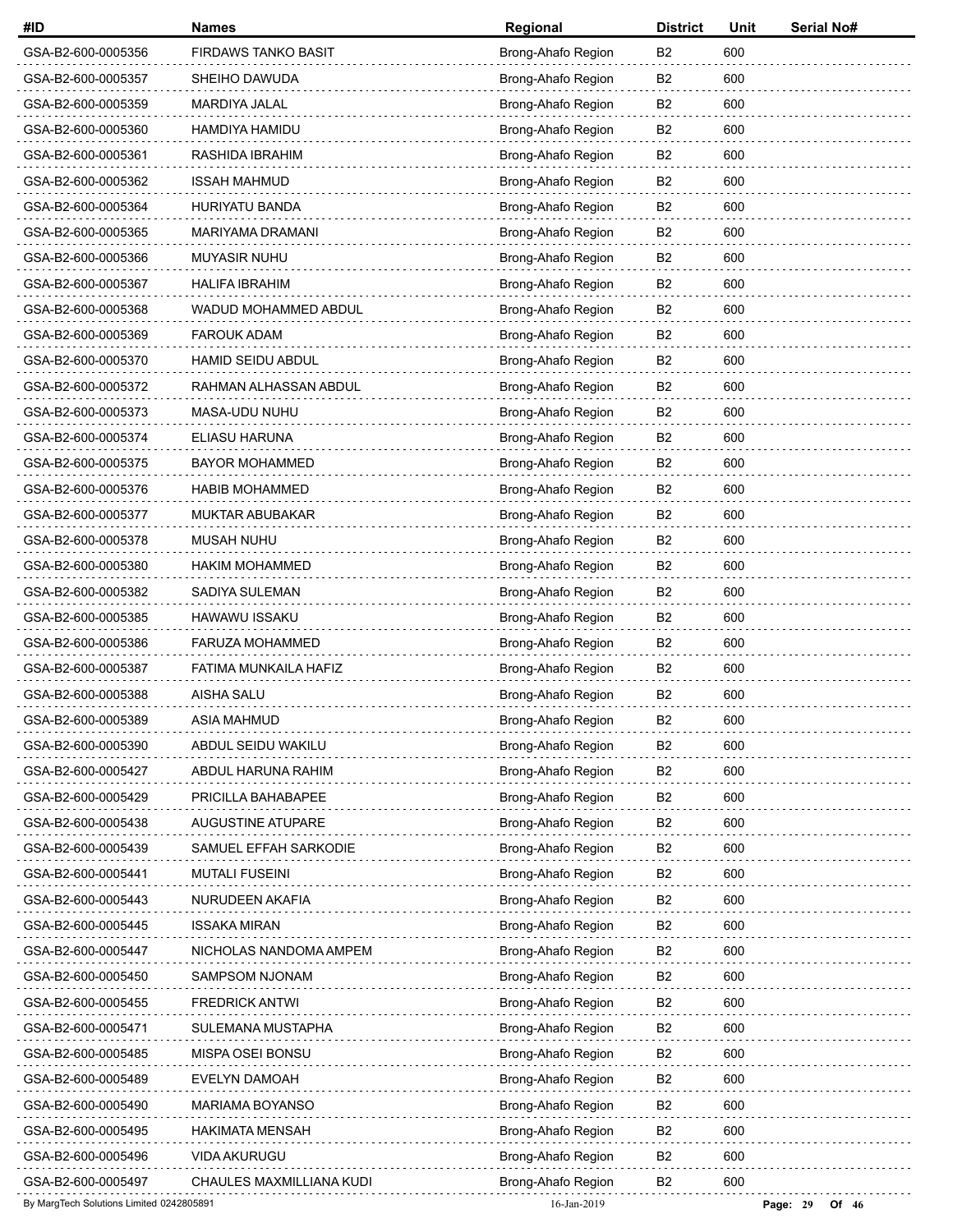| #ID                                      | <b>Names</b>                 | Regional           | <b>District</b> | Unit | Serial No#            |
|------------------------------------------|------------------------------|--------------------|-----------------|------|-----------------------|
| GSA-B2-600-0005498                       | EMMANUEL AMOAKO KUSI         | Brong-Ahafo Region | B <sub>2</sub>  | 600  |                       |
| GSA-B2-600-0005499                       | ASANA AMIDU                  | Brong-Ahafo Region | B <sub>2</sub>  | 600  |                       |
| GSA-B2-600-0005505                       | MAVIS ANSAH KUNADU           | Brong-Ahafo Region | <b>B2</b>       | 600  |                       |
| GSA-B2-600-0005507                       | OPHELIA ANANE SUMAH KENIBADO | Brong-Ahafo Region | B <sub>2</sub>  | 600  |                       |
| GSA-B2-600-0005508                       | JOSEPH DOBESOUR JUNIOR       | Brong-Ahafo Region | B <sub>2</sub>  | 600  |                       |
| GSA-B2-600-0005513                       | <b>HABIBU MUSAH</b>          | Brong-Ahafo Region | <b>B2</b>       | 600  |                       |
| GSA-B2-600-0005515                       | SAMUEL AMOUKO                | Brong-Ahafo Region | B <sub>2</sub>  | 600  |                       |
| GSA-B2-600-0005516                       | <b>EBENEZER OPPONG</b>       | Brong-Ahafo Region | B <sub>2</sub>  | 600  |                       |
| GSA-B2-600-0005518                       | <b>FIDAUSE ADAMS</b>         | Brong-Ahafo Region | B <sub>2</sub>  | 600  |                       |
| GSA-B2-600-0005521                       | MUTIYA MAADAH                | Brong-Ahafo Region | B <sub>2</sub>  | 600  |                       |
| GSA-B2-600-0005523                       | RAHMAN SABBIT                | Brong-Ahafo Region | B <sub>2</sub>  | 600  |                       |
| GSA-B2-600-0005525                       | <b>MERCY NYARKO</b>          | Brong-Ahafo Region | B <sub>2</sub>  | 600  |                       |
| GSA-B2-600-0005526                       | <b>BISMARK ANSAH</b>         | Brong-Ahafo Region | B <sub>2</sub>  | 600  |                       |
| GSA-B2-600-0005527                       | SUALE IDDRISU                | Brong-Ahafo Region | B <sub>2</sub>  | 600  |                       |
| GSA-B2-600-0005528                       | <b>SALAMATU BACHA</b>        | Brong-Ahafo Region | B <sub>2</sub>  | 600  |                       |
| GSA-B2-600-0005529                       | MEMUNATU ZAKIA               | Brong-Ahafo Region | B <sub>2</sub>  | 600  |                       |
| GSA-B2-600-0005530                       | EBENEZER KUMAH VANTEBER      | Brong-Ahafo Region | B <sub>2</sub>  | 600  |                       |
| GSA-B2-600-0005531                       | <b>FAUSTINA OWUSU</b>        | Brong-Ahafo Region | B <sub>2</sub>  | 600  |                       |
| GSA-B2-600-0005532                       | WINSTORM DANSO DENKYI        | Brong-Ahafo Region | <b>B2</b>       | 600  |                       |
| GSA-B2-600-0005533                       | EMMANUEL SINGMAALU BATIEKA   | Brong-Ahafo Region | B <sub>2</sub>  | 600  |                       |
| GSA-B2-600-0005534                       | VINCENT AYEREKOLO            | Brong-Ahafo Region | B <sub>2</sub>  | 600  |                       |
| GSA-B2-600-0005535                       | <b>BELINDA ANTWI</b>         | Brong-Ahafo Region | <b>B2</b>       | 600  |                       |
| GSA-B2-600-0005540                       | DONAID ADANGWINE             | Brong-Ahafo Region | B <sub>2</sub>  | 600  |                       |
| GSA-B2-600-0005541                       | RICHMOND EFFAH               | Brong-Ahafo Region | B <sub>2</sub>  | 600  |                       |
| GSA-B2-600-0005543                       | EMMANUEL YEBOAH BAFFOE       | Brong-Ahafo Region | B <sub>2</sub>  | 600  |                       |
| GSA-B2-600-0005545                       | <b>AMINA FUSEINI</b>         | Brong-Ahafo Region | B <sub>2</sub>  | 600  |                       |
| GSA-B2-600-0005546                       | <b>DORIS BATIEKA</b>         | Brong-Ahafo Region | B <sub>2</sub>  | 600  |                       |
| GSA-B2-600-0005547                       | INNOCENT AZAMO               | Brong-Ahafo Region | B <sub>2</sub>  | 600  |                       |
| GSA-B2-600-0005548                       | PRINCE ADDAI                 | Brong-Ahafo Region | B <sub>2</sub>  | 600  |                       |
| GSA-B2-600-0005549                       | PAA KWASI BOAMAH             | Brong-Ahafo Region | B <sub>2</sub>  | 600  |                       |
| GSA-B2-600-0005550                       | PRINCESS WINGAO AMENGA       | Brong-Ahafo Region | B <sub>2</sub>  | 600  |                       |
| GSA-B2-600-0005551                       | SUMAILA ISSAHAKU             | Brong-Ahafo Region | B <sub>2</sub>  | 600  |                       |
| GSA-B2-600-0005552                       | MOOMEEN FRIMPONG             | Brong-Ahafo Region | B <sub>2</sub>  | 600  |                       |
| GSA-B2-600-0005553                       | <b>BENJAMIN LASEIM</b>       | Brong-Ahafo Region | B2              | 600  |                       |
| GSA-B2-600-0005554                       | <b>VICTORIA SERWAA</b>       | Brong-Ahafo Region | B <sub>2</sub>  | 600  |                       |
| GSA-B2-600-0005555                       | PRINCILLA FRIMPOMAA          | Brong-Ahafo Region | B <sub>2</sub>  | 600  |                       |
| GSA-B2-600-0005556                       | <b>HAKIM TAMIM</b>           | Brong-Ahafo Region | B <sub>2</sub>  | 600  |                       |
| GSA-B2-600-0005557                       | <b>MICHAEL FRIMPONG</b>      | Brong-Ahafo Region | B <sub>2</sub>  | 600  |                       |
| GSA-B2-600-0005558                       | <b>ESTHER AKOMAH</b>         | Brong-Ahafo Region | B <sub>2</sub>  | 600  |                       |
| GSA-B2-600-0005559                       | <b>FELICIA BUSI</b>          | Brong-Ahafo Region | B <sub>2</sub>  | 600  |                       |
| GSA-B2-600-0005560                       | OHENE BOAMONG                | Brong-Ahafo Region | B <sub>2</sub>  | 600  |                       |
| GSA-B2-600-0005561                       | <b>DESMOND DAPAAH</b>        | Brong-Ahafo Region | B2              | 600  |                       |
| GSA-B2-600-0005562                       | <b>BENJAMIN YEBOAH</b>       | Brong-Ahafo Region | B <sub>2</sub>  | 600  |                       |
| GSA-B2-600-0005563                       | <b>HUDU NUOUDEEN</b>         | Brong-Ahafo Region | B <sub>2</sub>  | 600  |                       |
| GSA-B2-600-0005564                       | <b>ELVIS ANTWI</b>           | Brong-Ahafo Region | B <sub>2</sub>  | 600  |                       |
| By MargTech Solutions Limited 0242805891 |                              | 16-Jan-2019        |                 |      | Page: $30$<br>Of $46$ |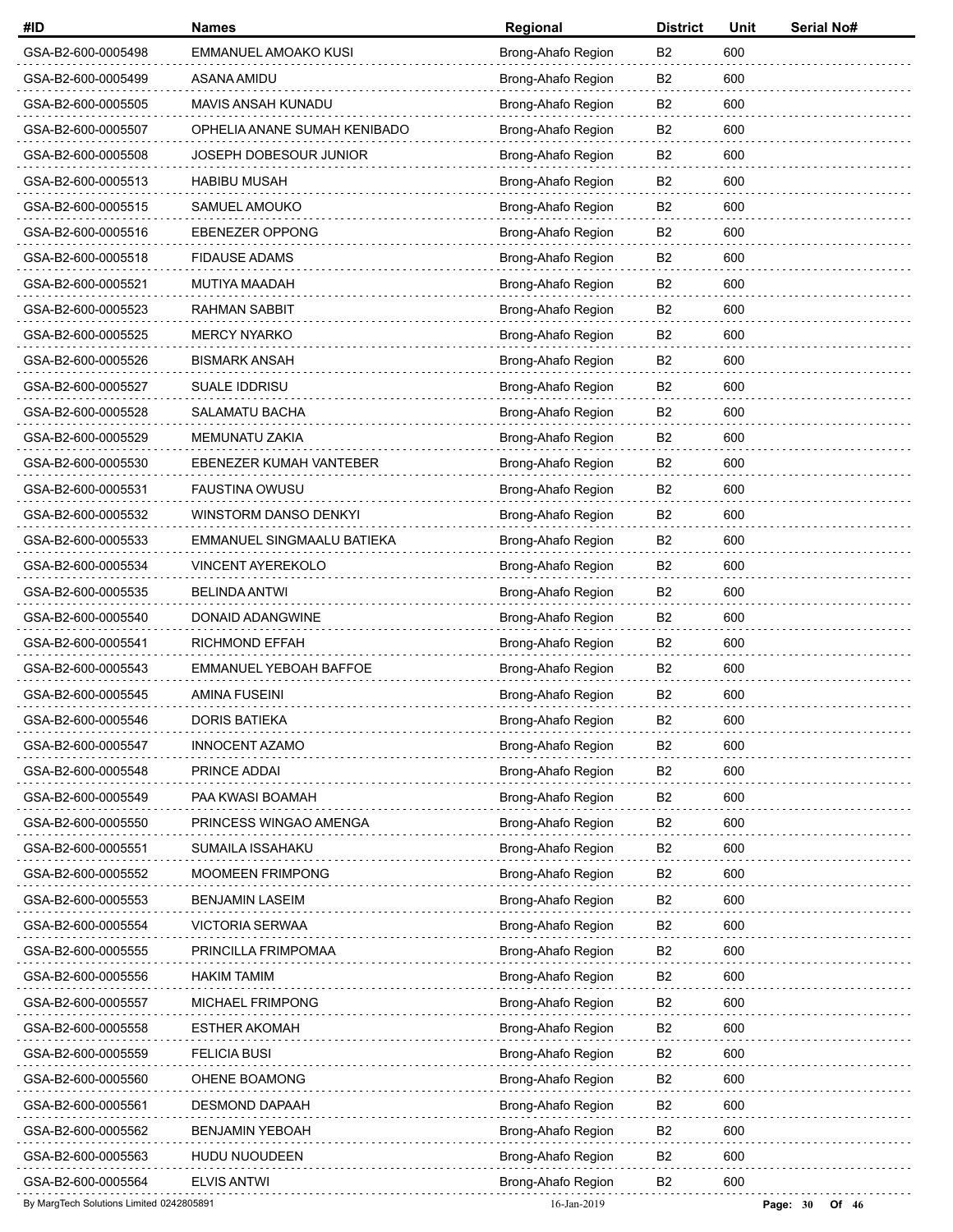| #ID                                      | <b>Names</b>            | Regional           | <b>District</b> | Unit | Serial No#          |
|------------------------------------------|-------------------------|--------------------|-----------------|------|---------------------|
| GSA-B2-600-0005567                       | MAJEED ABUDU JUNIOR     | Brong-Ahafo Region | B <sub>2</sub>  | 600  |                     |
| GSA-B2-600-0005568                       | <b>DANICIA HAALIFA</b>  | Brong-Ahafo Region | B <sub>2</sub>  | 600  |                     |
| GSA-B2-600-0005569                       | NAFISAH ABUBAKARI       | Brong-Ahafo Region | B2              | 600  |                     |
| GSA-B2-600-0005571                       | <b>FREDA GYADOM</b>     | Brong-Ahafo Region | B <sub>2</sub>  | 600  |                     |
| GSA-B2-600-0005573                       | <b>FATUS KARIM</b>      | Brong-Ahafo Region | B <sub>2</sub>  | 600  |                     |
| GSA-B2-600-0005574                       | EMMANUEL GYASI A.       | Brong-Ahafo Region | B <sub>2</sub>  | 600  |                     |
| GSA-B2-600-0005575                       | <b>SHAIBU MAAHIR</b>    | Brong-Ahafo Region | B <sub>2</sub>  | 600  |                     |
| GSA-B2-600-0005576                       | DANIEL AMPOFO           | Brong-Ahafo Region | B <sub>2</sub>  | 600  |                     |
| GSA-B2-600-0005577                       | <b>BESTEOUS LASAAB</b>  | Brong-Ahafo Region | B <sub>2</sub>  | 600  |                     |
| GSA-B2-600-0005578                       | <b>BARIKISU IBRAHIM</b> | Brong-Ahafo Region | B <sub>2</sub>  | 600  |                     |
| GSA-B2-600-0005580                       | MILLICENT SARKODIE      | Brong-Ahafo Region | B2              | 600  |                     |
| GSA-B2-600-0005581                       | <b>MUSAH IBRAHIM</b>    | Brong-Ahafo Region | B <sub>2</sub>  | 600  |                     |
| GSA-B2-600-0005582                       | <b>RITA GYAMEM</b>      | Brong-Ahafo Region | B <sub>2</sub>  | 600  |                     |
| GSA-B2-600-0005583                       | <b>JOSHUA WASSAH</b>    | Brong-Ahafo Region | B <sub>2</sub>  | 600  |                     |
| GSA-B2-600-0005584                       | <b>SALIM NURUDEEN</b>   | Brong-Ahafo Region | B2              | 600  |                     |
| GSA-B2-600-0005585                       | ZULUFA RAZAKN ABDUL     | Brong-Ahafo Region | B <sub>2</sub>  | 600  |                     |
| GSA-B2-600-0005586                       | <b>SAFIK MOHAMMED</b>   | Brong-Ahafo Region | B <sub>2</sub>  | 600  |                     |
| GSA-B2-600-0005587                       | PORTIA NYARKO           | Brong-Ahafo Region | B <sub>2</sub>  | 600  |                     |
| GSA-B2-600-0005590                       | JAPHET ADJEI            | Brong-Ahafo Region | B2              | 600  |                     |
| GSA-B2-600-0005591                       | <b>RASHID MORO</b>      | Brong-Ahafo Region | B <sub>2</sub>  | 600  |                     |
| GSA-B2-600-0005593                       | <b>WILLIAMS OBOUR</b>   | Brong-Ahafo Region | B <sub>2</sub>  | 600  |                     |
| GSA-B2-600-0005594                       | <b>DEEN BURHAM</b>      | Brong-Ahafo Region | B <sub>2</sub>  | 600  |                     |
| GSA-B2-600-0005595                       | <b>MUSAH ISSAKA</b>     | Brong-Ahafo Region | B <sub>2</sub>  | 600  |                     |
| GSA-B2-600-0005596                       | ISSAHAKA ALHASSAN       | Brong-Ahafo Region | B <sub>2</sub>  | 600  |                     |
| GSA-B2-600-0005599                       | RIHIANA MOHAMMED        | Brong-Ahafo Region | B <sub>2</sub>  | 600  |                     |
| GSA-B2-600-0005601                       | SABIANA PELAASO         | Brong-Ahafo Region | B <sub>2</sub>  | 600  |                     |
| GSA-B2-600-0005602                       | ERICA HUPOUR            | Brong-Ahafo Region | B <sub>2</sub>  | 600  |                     |
| GSA-B2-600-0005603                       | <b>MAZIATU MUSAH</b>    | Brong-Ahafo Region | B <sub>2</sub>  | 600  |                     |
| GSA-B2-600-0005607                       | <b>ISMAILA ABUBAKAR</b> | Brong-Ahafo Region | B <sub>2</sub>  | 600  |                     |
| GSA-B2-600-0005609                       | YAA NJORAAM             | Brong-Ahafo Region | B <sub>2</sub>  | 600  |                     |
| GSA-B2-600-0005610                       | <b>SHAFICK IBRAHIM</b>  | Brong-Ahafo Region | B <sub>2</sub>  | 600  |                     |
| GSA-B2-600-0005615                       | <b>BADARIYA SUNUNU</b>  | Brong-Ahafo Region | B <sub>2</sub>  | 600  |                     |
| GSA-B2-600-0005619                       | <b>RENBEN NKRUMAH</b>   | Brong-Ahafo Region | B <sub>2</sub>  | 600  |                     |
| GSA-B2-600-0005623                       | MAJEED AFAGA            | Brong-Ahafo Region | B2              | 600  |                     |
| GSA-B2-600-0005627                       | <b>HERRITA AMOBEA</b>   | Brong-Ahafo Region | B <sub>2</sub>  | 600  |                     |
| GSA-B2-600-0005630                       | ESTHER OBOUR K.         | Brong-Ahafo Region | B <sub>2</sub>  | 600  |                     |
| GSA-B2-600-0005632                       | <b>IVYLOVE KUNSU</b>    | Brong-Ahafo Region | B <sub>2</sub>  | 600  |                     |
| GSA-B2-600-0005641                       | <b>JUSAN DUODU</b>      | Brong-Ahafo Region | B <sub>2</sub>  | 600  |                     |
| GSA-B2-600-0005645                       | <b>SOLOMON GYAMFI</b>   | Brong-Ahafo Region | B <sub>2</sub>  | 600  |                     |
| GSA-B2-600-0005647                       | <b>BRIGHT NABARE</b>    | Brong-Ahafo Region | B <sub>2</sub>  | 600  |                     |
| GSA-B2-600-0005650                       | <b>ESTHER AHIADUVOR</b> | Brong-Ahafo Region | B <sub>2</sub>  | 600  |                     |
| GSA-B2-600-0005656                       | <b>JULIUS TAKYI</b>     | Brong-Ahafo Region | B2              | 600  |                     |
| GSA-B2-600-0005657                       | HAWA YUSSIF             | Brong-Ahafo Region | B <sub>2</sub>  | 600  |                     |
| GSA-B2-600-0005658                       | CECILIA ADUTWUMWAA      | Brong-Ahafo Region | B <sub>2</sub>  | 600  |                     |
| GSA-B2-600-0005773                       | <b>JOHN MARFO</b>       | Brong-Ahafo Region | B <sub>2</sub>  | 600  |                     |
| By MargTech Solutions Limited 0242805891 |                         | 16-Jan-2019        |                 |      | Page: 31<br>Of $46$ |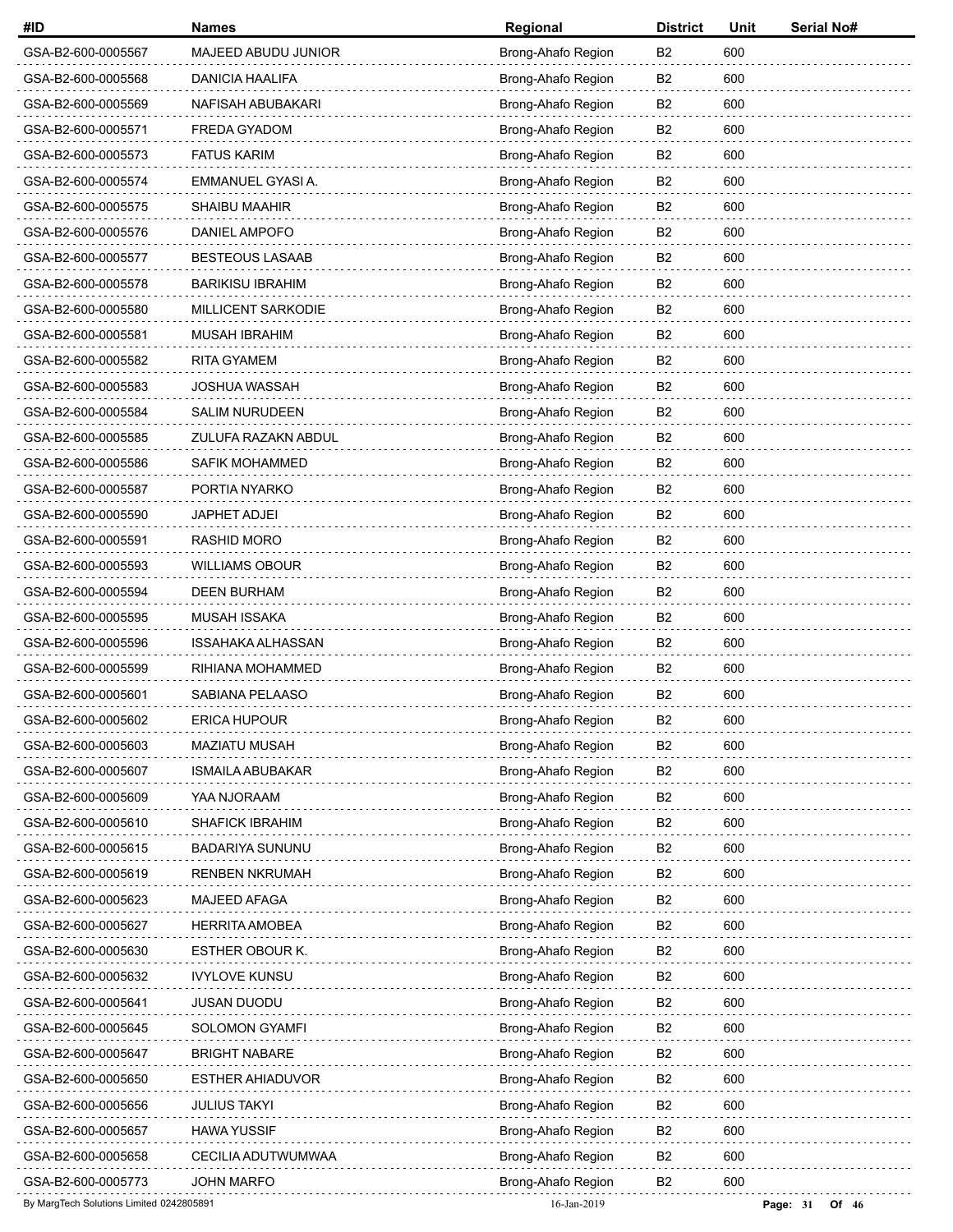| #ID                                      | <b>Names</b>             | Regional           | <b>District</b> | Unit | <b>Serial No#</b>     |
|------------------------------------------|--------------------------|--------------------|-----------------|------|-----------------------|
| GSA-B2-600-0005774                       | AMINA IDDRISU            | Brong-Ahafo Region | B <sub>2</sub>  | 600  |                       |
| GSA-B2-600-0005775                       | <b>BABRA AWUNI</b>       | Brong-Ahafo Region | B <sub>2</sub>  | 600  |                       |
| GSA-B2-600-0005776                       | <b>BABA IBRAHIM</b>      | Brong-Ahafo Region | B2              | 600  |                       |
| GSA-B2-600-0005777                       | ANTHONY OPOKU            | Brong-Ahafo Region | B <sub>2</sub>  | 600  |                       |
| GSA-B2-600-0005778                       | <b>KARIM ABDUL</b>       | Brong-Ahafo Region | B <sub>2</sub>  | 600  |                       |
| GSA-B2-600-0005779                       | <b>MARK NAWAB</b>        | Brong-Ahafo Region | B <sub>2</sub>  | 600  |                       |
| GSA-B2-600-0005780                       | <b>SALIM DIDAT ABDUL</b> | Brong-Ahafo Region | B2              | 600  |                       |
| GSA-B2-600-0005781                       | <b>ISHEMEAL AHIADOUR</b> | Brong-Ahafo Region | B <sub>2</sub>  | 600  |                       |
| GSA-B2-600-0005782                       | <b>HERDERT AGYENDA</b>   | Brong-Ahafo Region | B <sub>2</sub>  | 600  |                       |
| GSA-B2-600-0005784                       | JENEFER ADONTENG         | Brong-Ahafo Region | B <sub>2</sub>  | 600  |                       |
| GSA-B2-600-0005786                       | RAZAK SEIDU              | Brong-Ahafo Region | B <sub>2</sub>  | 600  |                       |
| GSA-B2-600-0005787                       | AJARA SULEMANA           | Brong-Ahafo Region | B <sub>2</sub>  | 600  |                       |
| GSA-B2-600-0005788                       | RAHINATU INUSAH          | Brong-Ahafo Region | B <sub>2</sub>  | 600  |                       |
| GSA-B2-600-0005791                       | <b>ABENA MAKIJO</b>      | Brong-Ahafo Region | B <sub>2</sub>  | 600  |                       |
| GSA-B2-600-0005792                       | <b>LOSE TUATAH</b>       | Brong-Ahafo Region | B <sub>2</sub>  | 600  |                       |
| GSA-B2-600-0005793                       | <b>KATIMI MOHAMMED</b>   | Brong-Ahafo Region | B <sub>2</sub>  | 600  |                       |
| GSA-B2-600-0005796                       | NAFISA MOHAMMED          | Brong-Ahafo Region | B <sub>2</sub>  | 600  |                       |
| GSA-B2-600-0005798                       | <b>RENET BRAKO NANA</b>  | Brong-Ahafo Region | B <sub>2</sub>  | 600  |                       |
| GSA-B2-600-0005799                       | ESTHER GYMAH KWSSEWAA    | Brong-Ahafo Region | B <sub>2</sub>  | 600  |                       |
| GSA-B2-600-0005800                       | ROSE BAAFLEM             | Brong-Ahafo Region | B <sub>2</sub>  | 600  |                       |
| GSA-B2-600-0005801                       | SOPHIA NYOJA             | Brong-Ahafo Region | B <sub>2</sub>  | 600  |                       |
| GSA-B2-600-0005802                       | <b>BARBRA ADJEI</b>      | Brong-Ahafo Region | B <sub>2</sub>  | 600  |                       |
| GSA-B2-600-0005803                       | PRINCE KUMI              | Brong-Ahafo Region | B <sub>2</sub>  | 600  |                       |
| GSA-B2-600-0005804                       | RICHMOND ADU             | Brong-Ahafo Region | B <sub>2</sub>  | 600  |                       |
| GSA-B2-600-0005805                       | JOYCE BAYOR              | Brong-Ahafo Region | B <sub>2</sub>  | 600  |                       |
| GSA-B2-600-0005806                       | <b>SALU BAYOR</b>        | Brong-Ahafo Region | B <sub>2</sub>  | 600  |                       |
| GSA-B2-600-0005807                       | EVANS NYARKO             | Brong-Ahafo Region | B <sub>2</sub>  | 600  |                       |
| GSA-B2-600-0005808                       | <b>RITA BOATENG</b>      | Brong-Ahafo Region | B <sub>2</sub>  | 600  |                       |
| GSA-B2-600-0005809                       | <b>VERONICA OSEI</b>     | Brong-Ahafo Region | B <sub>2</sub>  | 600  |                       |
| GSA-B2-600-0005811                       | EMMANUEL KUNADU          | Brong-Ahafo Region | B <sub>2</sub>  | 600  |                       |
| GSA-B2-600-0005812                       | <b>JUSTICE BOATENG</b>   | Brong-Ahafo Region | B <sub>2</sub>  | 600  |                       |
| GSA-B2-600-0005813                       | EUNICE KYEREMEH FREMAH   | Brong-Ahafo Region | B <sub>2</sub>  | 600  |                       |
| GSA-B2-600-0005814                       | AYISHETU SEIDU           | Brong-Ahafo Region | B <sub>2</sub>  | 600  |                       |
| GSA-B2-600-0005816                       | ROBINA ITAAR             | Brong-Ahafo Region | B <sub>2</sub>  | 600  |                       |
| GSA-B2-600-0005818                       | <b>GRACE BALONKE</b>     | Brong-Ahafo Region | B <sub>2</sub>  | 600  |                       |
| GSA-B2-600-0005819                       | <b>FRANCIS MARFO</b>     | Brong-Ahafo Region | B <sub>2</sub>  | 600  |                       |
| GSA-B2-600-0005823                       | ESTHER KUNADU            | Brong-Ahafo Region | B <sub>2</sub>  | 600  |                       |
| GSA-B2-600-0005825                       | <b>HAWA RAUF</b>         | Brong-Ahafo Region | B <sub>2</sub>  | 600  |                       |
| GSA-B2-600-0005835                       | ROCKSON AYELIKU YAW      | Brong-Ahafo Region | B <sub>2</sub>  | 600  |                       |
| GSA-B2-600-0005836                       | <b>EVANS AMPONSAH</b>    | Brong-Ahafo Region | B <sub>2</sub>  | 600  |                       |
| GSA-B2-600-0005837                       | <b>ELVIS ADDO</b>        | Brong-Ahafo Region | B <sub>2</sub>  | 600  |                       |
| GSA-B2-600-0005838                       | <b>ALICE MENSAH</b>      | Brong-Ahafo Region | B2              | 600  |                       |
| GSA-B2-600-0005839                       | SOLOMON AWOLIGA          | Brong-Ahafo Region | B <sub>2</sub>  | 600  |                       |
| GSA-B2-600-0005841                       | <b>FREDRICK ANTWI</b>    | Brong-Ahafo Region | B <sub>2</sub>  | 600  |                       |
| GSA-B2-600-0005842                       | PRINCE BOAHEN            | Brong-Ahafo Region | B <sub>2</sub>  | 600  |                       |
| By MargTech Solutions Limited 0242805891 |                          | 16-Jan-2019        |                 |      | Page: $32$<br>Of $46$ |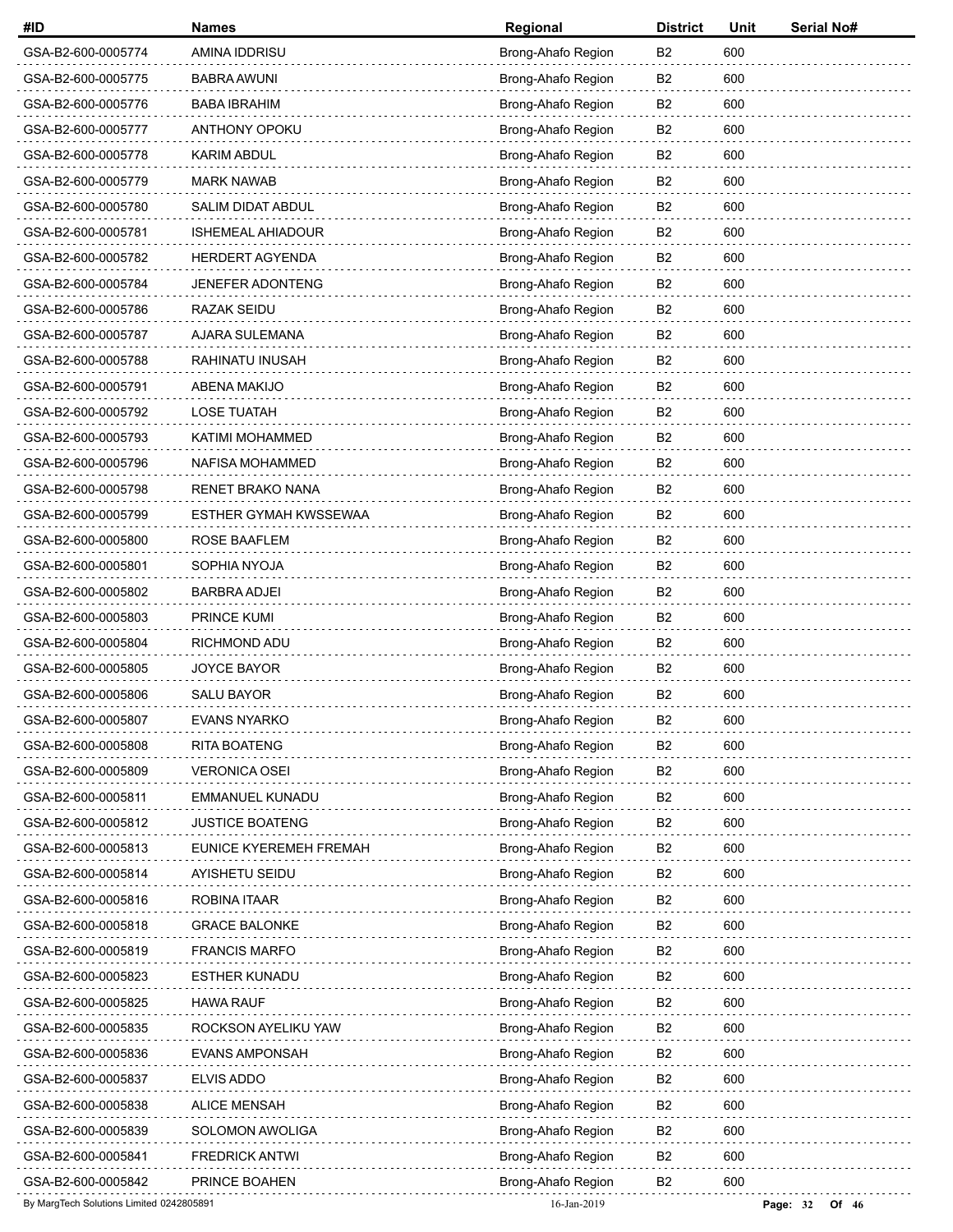| #ID                                      | <b>Names</b>              | Regional           | <b>District</b> | Unit | <b>Serial No#</b>   |
|------------------------------------------|---------------------------|--------------------|-----------------|------|---------------------|
| GSA-B2-600-0005843                       | <b>BABA JAMAL</b>         | Brong-Ahafo Region | B <sub>2</sub>  | 600  |                     |
| GSA-B2-600-0005844                       | <b>ISAAC BINCHA</b>       | Brong-Ahafo Region | B <sub>2</sub>  | 600  |                     |
| GSA-B2-600-0005846                       | <b>MOHAMMED FUSEINI</b>   | Brong-Ahafo Region | B2              | 600  |                     |
| GSA-B2-600-0005849                       | SANDRA YEBOAH             | Brong-Ahafo Region | B <sub>2</sub>  | 600  |                     |
| GSA-B2-600-0005851                       | PRINCE OWUSU              | Brong-Ahafo Region | B <sub>2</sub>  | 600  |                     |
| GSA-B2-600-0005852                       | MUNIRU ABUBAKARI          | Brong-Ahafo Region | B <sub>2</sub>  | 600  |                     |
| GSA-B2-600-0005855                       | <b>JELL FRIMPON OSAAH</b> | Brong-Ahafo Region | B <sub>2</sub>  | 600  |                     |
| GSA-B2-600-0005858                       | PORTIA KATIGA             | Brong-Ahafo Region | B <sub>2</sub>  | 600  |                     |
| GSA-B2-600-0005859                       | <b>KADIR ISSA</b>         | Brong-Ahafo Region | B <sub>2</sub>  | 600  |                     |
| GSA-B2-600-0005861                       | <b>JOSHUA ZAKARI</b>      | Brong-Ahafo Region | B <sub>2</sub>  | 600  |                     |
| GSA-B2-600-0005863                       | SHARIFA ADAMS             | Brong-Ahafo Region | B2              | 600  |                     |
| GSA-B2-600-0005864                       | <b>SULEIMAN GARIBA</b>    | Brong-Ahafo Region | B <sub>2</sub>  | 600  |                     |
| GSA-B2-600-0005865                       | RAHINA ALHASSAN           | Brong-Ahafo Region | B <sub>2</sub>  | 600  |                     |
| GSA-B2-600-0005867                       | HADI MOHAMMED NIMA        | Brong-Ahafo Region | B <sub>2</sub>  | 600  |                     |
| GSA-B2-600-0005868                       | MEMUNA ZAKARI             | Brong-Ahafo Region | B2              | 600  |                     |
| GSA-B2-600-0005869                       | AYISHA SEIDU              | Brong-Ahafo Region | B <sub>2</sub>  | 600  |                     |
| GSA-B2-600-0005870                       | ASANA IDDRISU             | Brong-Ahafo Region | B <sub>2</sub>  | 600  |                     |
| GSA-B2-600-0005871                       | <b>HABIB ISSAKA</b>       | Brong-Ahafo Region | B <sub>2</sub>  | 600  |                     |
| GSA-B2-600-0005872                       | <b>HIKIMA ALI</b>         | Brong-Ahafo Region | B2              | 600  |                     |
| GSA-B2-600-0005873                       | HUMU SALIFU               | Brong-Ahafo Region | B <sub>2</sub>  | 600  |                     |
| GSA-B2-600-0005874                       | <b>ZEID IBRAHIM</b>       | Brong-Ahafo Region | B <sub>2</sub>  | 600  |                     |
| GSA-B2-600-0005875                       | <b>MATIN YAKUBU</b>       | Brong-Ahafo Region | B <sub>2</sub>  | 600  |                     |
| GSA-B2-600-0005876                       | MUSAH NYABILA             | Brong-Ahafo Region | B <sub>2</sub>  | 600  |                     |
| GSA-B2-600-0005878                       | RABIA IBRAHIM             | Brong-Ahafo Region | B <sub>2</sub>  | 600  |                     |
| GSA-B2-600-0005880                       | <b>FIRAUSE MOHAMMED</b>   | Brong-Ahafo Region | B <sub>2</sub>  | 600  |                     |
| GSA-B2-600-0005883                       | <b>INUSAH YUSSIF</b>      | Brong-Ahafo Region | B <sub>2</sub>  | 600  |                     |
| GSA-B2-600-0005884                       | RAHMAN ALHASSAN           | Brong-Ahafo Region | B <sub>2</sub>  | 600  |                     |
| GSA-B2-600-0005885                       | MISBAW ABUBAKAR           | Brong-Ahafo Region | B <sub>2</sub>  | 600  |                     |
| GSA-B2-600-0005886                       | <b>ALIA YUSSIF</b>        | Brong-Ahafo Region | B <sub>2</sub>  | 600  |                     |
| GSA-B2-600-0005887                       | ZAKIYA SEIDU              | Brong-Ahafo Region | B <sub>2</sub>  | 600  |                     |
| GSA-B2-600-0005909                       | <b>ALI ISSAH</b>          | Brong-Ahafo Region | B <sub>2</sub>  | 600  |                     |
| GSA-B2-600-0005910                       | <b>ISSAH IBRAHIM</b>      | Brong-Ahafo Region | B <sub>2</sub>  | 600  |                     |
| GSA-B2-600-0005911                       | <b>SUALE FARUOK</b>       | Brong-Ahafo Region | B <sub>2</sub>  | 600  |                     |
| GSA-B2-600-0005914                       | RAFIA AMADU               | Brong-Ahafo Region | B2              | 600  |                     |
| GSA-B2-600-0005915                       | <b>MARIAMA IDRISU</b>     | Brong-Ahafo Region | B <sub>2</sub>  | 600  |                     |
| GSA-B2-600-0005916                       | AMAMA SULEMANA            | Brong-Ahafo Region | B <sub>2</sub>  | 600  |                     |
| GSA-B2-600-0005918                       | ZENZBU SEIDU              | Brong-Ahafo Region | B <sub>2</sub>  | 600  |                     |
| GSA-B2-600-0005919                       | ABDULAI MOHAMMED          | Brong-Ahafo Region | B <sub>2</sub>  | 600  |                     |
| GSA-B2-600-0005920                       | <b>HADIJATU SEIDU</b>     | Brong-Ahafo Region | B <sub>2</sub>  | 600  |                     |
| GSA-B2-600-0005921                       | RAHINATU AMIN             | Brong-Ahafo Region | B <sub>2</sub>  | 600  |                     |
| GSA-B2-600-0005925                       | YAKIN ABUBAKAR            | Brong-Ahafo Region | B <sub>2</sub>  | 600  |                     |
| GSA-B2-600-0005926                       | <b>HABIBU YAHAYA</b>      | Brong-Ahafo Region | B2              | 600  |                     |
| GSA-B2-600-0005927                       | RAZAK ISSAHAKU            | Brong-Ahafo Region | B <sub>2</sub>  | 600  |                     |
| GSA-B2-600-0005932                       | <b>BARIK HARUNA</b>       | Brong-Ahafo Region | B <sub>2</sub>  | 600  |                     |
| GSA-B2-600-0005935                       | <b>MARIAM GANIU</b>       | Brong-Ahafo Region | B <sub>2</sub>  | 600  |                     |
| By MargTech Solutions Limited 0242805891 |                           | 16-Jan-2019        |                 |      | Page: 33<br>Of $46$ |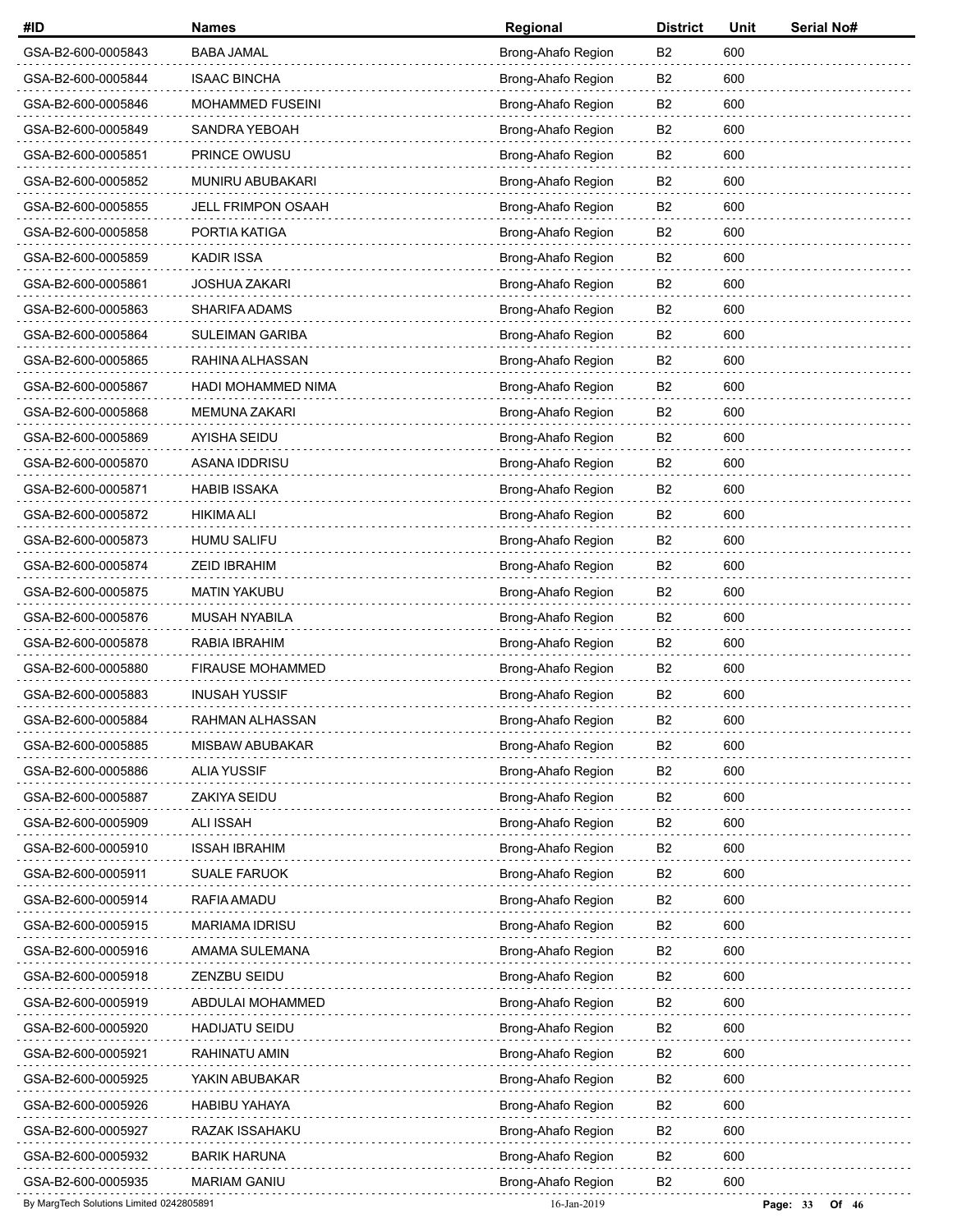| #ID                                      | <b>Names</b>              | Regional           | <b>District</b> | Unit | Serial No#            |
|------------------------------------------|---------------------------|--------------------|-----------------|------|-----------------------|
| GSA-B2-600-0005936                       | ABDULLAH FUSEINI          | Brong-Ahafo Region | B <sub>2</sub>  | 600  |                       |
| GSA-B2-600-0005938                       | OLIVIA PAA                | Brong-Ahafo Region | B <sub>2</sub>  | 600  |                       |
| GSA-B2-600-0005948                       | NIMATU ADAM               | Brong-Ahafo Region | B2              | 600  |                       |
| GSA-B2-600-0005951                       | <b>WAHIDU ISSAHAKU</b>    | Brong-Ahafo Region | B <sub>2</sub>  | 600  |                       |
| GSA-B2-600-0005954                       | ALHASSAN WUNDOO           | Brong-Ahafo Region | B <sub>2</sub>  | 600  |                       |
| GSA-B2-600-0005956                       | SULEMANE MUSTAPHA         | Brong-Ahafo Region | B <sub>2</sub>  | 600  |                       |
| GSA-B2-600-0005957                       | HAFISA ADAMA              | Brong-Ahafo Region | B <sub>2</sub>  | 600  |                       |
| GSA-B2-600-0005959                       | <b>SALIMA IDRISU</b>      | Brong-Ahafo Region | B <sub>2</sub>  | 600  |                       |
| GSA-B2-600-0005962                       | <b>HADIJA ZIBLILA</b>     | Brong-Ahafo Region | B <sub>2</sub>  | 600  |                       |
| GSA-B2-600-0008145                       | <b>SOLOMON BAYOR</b>      | Brong-Ahafo Region | B <sub>2</sub>  | 600  |                       |
| GSA-B2-600-0008146                       | <b>MIRAN ISSAKA</b>       | Brong-Ahafo Region | B2              | 600  |                       |
| GSA-B2-600-0008147                       | <b>JAMES NABO</b>         | Brong-Ahafo Region | B <sub>2</sub>  | 600  |                       |
| GSA-B2-600-0008148                       | <b>ISSAKA HABIB</b>       | Brong-Ahafo Region | B <sub>2</sub>  | 600  |                       |
| GSA-B2-600-0008149                       | <b>AMINA BAVIA</b>        | Brong-Ahafo Region | B <sub>2</sub>  | 600  |                       |
| GSA-B2-600-0008150                       | ABIDA ZAKARIA             | Brong-Ahafo Region | B2              | 600  |                       |
| GSA-B2-600-0008151                       | NAFISA ABUDU              | Brong-Ahafo Region | B <sub>2</sub>  | 600  |                       |
| GSA-B2-600-0008152                       | <b>KENNEDY ABUBAKARI</b>  | Brong-Ahafo Region | B <sub>2</sub>  | 600  |                       |
| GSA-B2-600-0008153                       | RICHMOND ADU              | Brong-Ahafo Region | B <sub>2</sub>  | 600  |                       |
| GSA-B2-600-0008154                       | PATIENCE ABUKARI          | Brong-Ahafo Region | B2              | 600  |                       |
| GSA-B2-600-0008155                       | <b>VERONICA OSEI</b>      | Brong-Ahafo Region | B <sub>2</sub>  | 600  |                       |
| GSA-B2-600-0008156                       | MARDIYA JALALDEEN         | Brong-Ahafo Region | B <sub>2</sub>  | 600  |                       |
| GSA-B2-600-0008157                       | <b>SAD SALU</b>           | Brong-Ahafo Region | B2              | 600  |                       |
| GSA-B2-600-0008158                       | <b>IBRAHIM FAISAL</b>     | Brong-Ahafo Region | B <sub>2</sub>  | 600  |                       |
| GSA-B2-600-0008159                       | <b>SHARIF OKPAN</b>       | Brong-Ahafo Region | B <sub>2</sub>  | 600  |                       |
| GSA-B2-600-0008161                       | <b>FRDAUS ADAMS</b>       | Brong-Ahafo Region | B <sub>2</sub>  | 600  |                       |
| GSA-B2-600-0008162                       | <b>EBENEZER KUMAH</b>     | Brong-Ahafo Region | B <sub>2</sub>  | 600  |                       |
| GSA-B2-600-0008163                       | WADUD MOHAMMED ABDUL      | Brong-Ahafo Region | B <sub>2</sub>  | 600  |                       |
| GSA-B2-600-0008164                       | AMINA ABUBAKAR            | Brong-Ahafo Region | B <sub>2</sub>  | 600  |                       |
| GSA-B2-600-0008167                       | MOHAMMED MARUF            | Brong-Ahafo Region | B <sub>2</sub>  | 600  |                       |
| GSA-B2-600-0008172                       | MARIAM TOURE ALHASSAN     | Brong-Ahafo Region | B <sub>2</sub>  | 600  |                       |
| GSA-B2-600-0008176                       | KELVIN ASANTE NANA        | Brong-Ahafo Region | B <sub>2</sub>  | 600  |                       |
| GSA-B2-600-0008179                       | <b>JOHN PANIMOR</b>       | Brong-Ahafo Region | B <sub>2</sub>  | 600  |                       |
| GSA-B2-600-0008181                       | <b>BABRA OPOKU</b>        | Brong-Ahafo Region | B <sub>2</sub>  | 600  |                       |
| GSA-B2-600-0008182                       | <b>IBRAHIM BABA</b>       | Brong-Ahafo Region | B2              | 600  |                       |
| GSA-B2-600-0008184                       | ANTHONY OPOKU             | Brong-Ahafo Region | B <sub>2</sub>  | 600  |                       |
| GSA-B2-600-0008186                       | <b>ISHEMEAL AHIADOUR</b>  | Brong-Ahafo Region | B <sub>2</sub>  | 600  |                       |
| GSA-B2-600-0008187                       | <b>HERDERT AGYENDA</b>    | Brong-Ahafo Region | B <sub>2</sub>  | 600  |                       |
| GSA-B2-600-0008188                       | <b>EVANS NYARKO</b>       | Brong-Ahafo Region | B <sub>2</sub>  | 600  |                       |
| GSA-B2-600-0008189                       | EMMANUELLA ASIAMAH KUNADU | Brong-Ahafo Region | B <sub>2</sub>  | 600  |                       |
| GSA-B2-600-0008190                       | <b>JUSTCE BOATENG</b>     | Brong-Ahafo Region | B <sub>2</sub>  | 600  |                       |
| GSA-B2-600-0008191                       | EUNICE KYEREMEH FREMAH    | Brong-Ahafo Region | B <sub>2</sub>  | 600  |                       |
| GSA-B2-600-0008193                       | RABIATU IBRAHIM           | Brong-Ahafo Region | B2              | 600  |                       |
| GSA-B2-600-0008195                       | <b>MEMUNA ZAKARI</b>      | Brong-Ahafo Region | B <sub>2</sub>  | 600  |                       |
| GSA-B2-600-0008197                       | STEPHEN ANTWI             | Brong-Ahafo Region | B <sub>2</sub>  | 600  |                       |
| GSA-B2-600-0008198                       | <b>SAMUEL ANTWI</b>       | Brong-Ahafo Region | B <sub>2</sub>  | 600  |                       |
| By MargTech Solutions Limited 0242805891 |                           | 16-Jan-2019        |                 |      | Page: $34$<br>Of $46$ |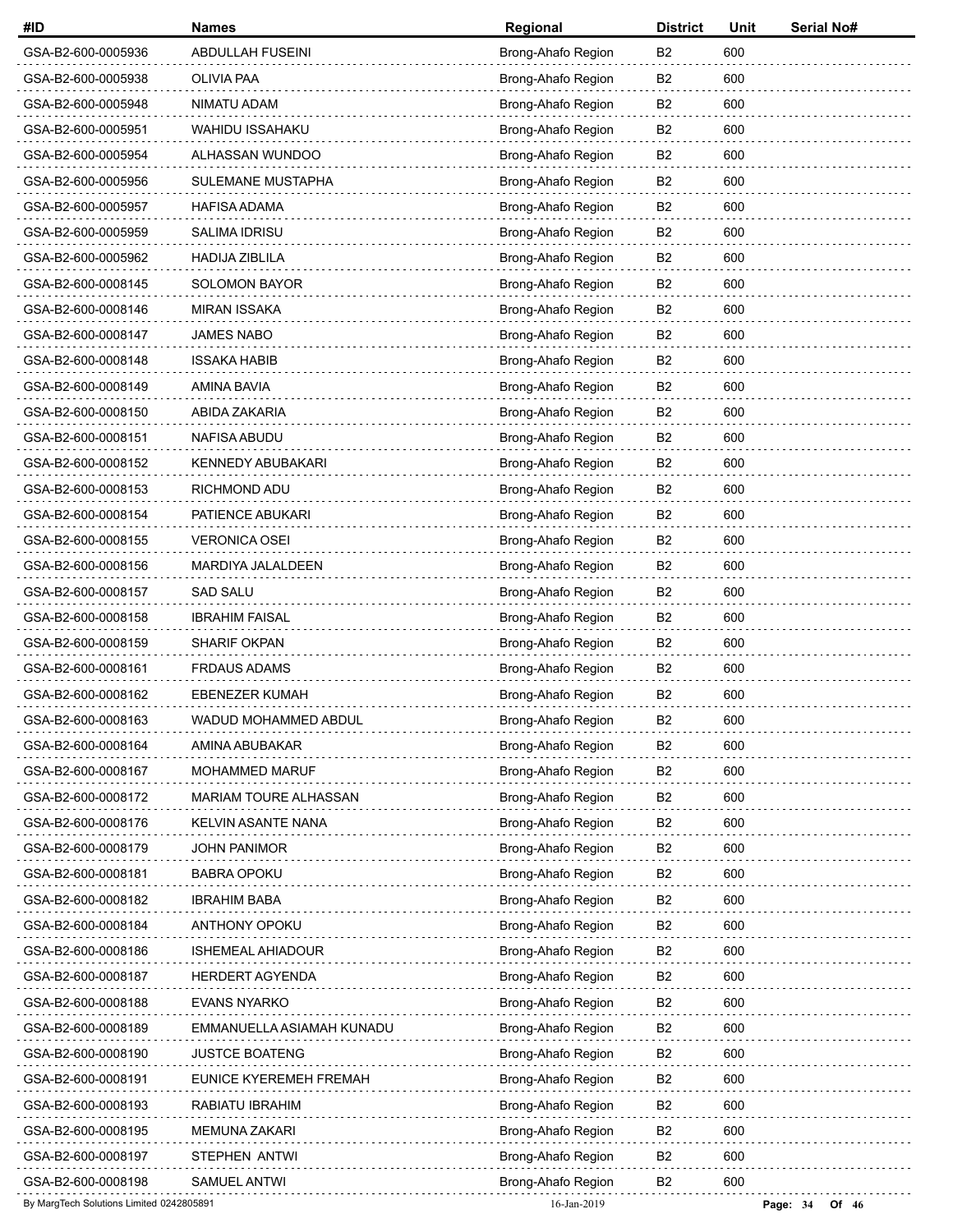| #ID                                      | <b>Names</b>                | Regional           | <b>District</b> | Unit | Serial No#          |
|------------------------------------------|-----------------------------|--------------------|-----------------|------|---------------------|
| GSA-B2-600-0008201                       | <b>FAUSTINA KATINGA</b>     | Brong-Ahafo Region | B2              | 600  |                     |
| GSA-B2-600-0008203                       | PATIENCE YEBOAH             | Brong-Ahafo Region | B2              | 600  |                     |
| GSA-B2-600-0008204                       | PRINCE OWUSU                | Brong-Ahafo Region | B2              | 600  |                     |
| GSA-B2-600-0008205                       | MUNIRU ABUBAKARI            | Brong-Ahafo Region | B <sub>2</sub>  | 600  |                     |
| GSA-B10-600-0008311                      | <b>CHARITY ASSIFUAH</b>     | Brong-Ahafo Region | B <sub>10</sub> | 600  |                     |
| GSA-B10-600-0008314                      | ROMEO ASARE                 | Brong-Ahafo Region | B <sub>10</sub> | 600  |                     |
| GSA-B10-600-0008315                      | SAMSON DZISA AKOTO          | Brong-Ahafo Region | <b>B10</b>      | 600  |                     |
| GSA-B10-600-0008316                      | WILBERFORCE ADZIEJO         | Brong-Ahafo Region | <b>B10</b>      | 600  |                     |
| GSA-B10-600-0008317                      | FRITZ ASAMOAH KWABENA       | Brong-Ahafo Region | B <sub>10</sub> | 600  |                     |
| GSA-B10-600-0008318                      | OPHELIA ASANTE MAAME ESI    | Brong-Ahafo Region | B <sub>10</sub> | 600  |                     |
| GSA-B10-600-0008319                      | PERRY ASAMOAH GODSWAY       | Brong-Ahafo Region | B <sub>10</sub> | 600  |                     |
| GSA-B10-600-0008320                      | NICHOLAS OPPONG             | Brong-Ahafo Region | B <sub>10</sub> | 600  |                     |
| GSA-B10-600-0008321                      | <b>BENJAMIN MARFO</b>       | Brong-Ahafo Region | B <sub>10</sub> | 600  |                     |
| GSA-B10-600-0008322                      | EMMANUEL GYAN BASSAM        | Brong-Ahafo Region | B <sub>10</sub> | 600  |                     |
| GSA-B10-600-0008324                      | <b>FATI AZUMAH</b>          | Brong-Ahafo Region | B <sub>10</sub> | 600  |                     |
| GSA-B10-600-0008325                      | <b>BAINEY LAMINA</b>        | Brong-Ahafo Region | B <sub>10</sub> | 600  |                     |
| GSA-B10-600-0008326                      | <b>JUSTINA KPEBE ELORM</b>  | Brong-Ahafo Region | B <sub>10</sub> | 600  |                     |
| GSA-B10-600-0008328                      | RAYMOND BOATENG             | Brong-Ahafo Region | B <sub>10</sub> | 600  |                     |
| GSA-B10-600-0008348                      | <b>VICTORIA MORISON</b>     | Brong-Ahafo Region | B <sub>10</sub> | 600  |                     |
| GSA-B10-600-0008362                      | JERRY AKAMENKO              | Brong-Ahafo Region | B <sub>10</sub> | 600  |                     |
| GSA-B10-600-0008363                      | <b>IBRAHIM TAGOE</b>        | Brong-Ahafo Region | B <sub>10</sub> | 600  |                     |
| GSA-B10-600-0008366                      | ABU SADIQUE                 | Brong-Ahafo Region | B <sub>10</sub> | 600  |                     |
| GSA-B10-600-0008370                      | NANA SIKAPA ADJEI           | Brong-Ahafo Region | B <sub>10</sub> | 600  |                     |
| GSA-B10-600-0008372                      | OSMAN SADIQ HASSAN          | Brong-Ahafo Region | B <sub>10</sub> | 600  |                     |
| GSA-B10-600-0008373                      | FAUZIA ABDUL- BAAKI SULE    | Brong-Ahafo Region | <b>B10</b>      | 600  |                     |
| GSA-B10-600-0008374                      | AHMED IDDRISU               | Brong-Ahafo Region | B <sub>10</sub> | 600  |                     |
| GSA-B10-600-0008380                      | <b>BERNICE ADU GYAMFI</b>   | Brong-Ahafo Region | B10             | 600  |                     |
| GSA-B3-600-00011272                      | JAMES ATIMPAGA BAME         | Brong-Ahafo Region | B3              | 600  |                     |
| GSA-B3-600-00011279                      | REDWAN MUATAPHA ALHASSAN    | Brong-Ahafo Region | B <sub>3</sub>  | 600  |                     |
| GSA-B3-600-00011290                      | ANITA KONADU YAA            | Brong-Ahafo Region | B3              | 600  |                     |
| GSA-B3-600-00011294                      | AYISHA NUHU RABIU           | Brong-Ahafo Region | B3              | 600  |                     |
| GSA-B3-600-00011308                      | ALHASSAM YAKUBU MUMUNI      | Brong-Ahafo Region | B <sub>3</sub>  | 600  |                     |
| GSA-B3-600-00011318                      | <b>BEATRICE ASAMOAH</b>     | Brong-Ahafo Region | B <sub>3</sub>  | 600  |                     |
| GSA-B3-600-00011333                      | SOMMED MOHAMMED ALHASSAN    | Brong-Ahafo Region | B3              | 600  |                     |
| GSA-B3-600-00011340                      | MALTITI MOHAMMED FUSAINA    | Brong-Ahafo Region | B3              | 600  |                     |
| GSA-B3-600-00011344                      | SOLOMON DECKLA DELAILI      | Brong-Ahafo Region | B <sub>3</sub>  | 600  |                     |
| GSA-B3-600-00011346                      | <b>ISSAKA BATURE AHMMED</b> | Brong-Ahafo Region | B <sub>3</sub>  | 600  |                     |
| GSA-B3-600-00011347                      | <b>BAAKI BATURE SUALISU</b> | Brong-Ahafo Region | B3              | 600  |                     |
| GSA-B3-600-00011351                      | ALHASSAN KAITA BATURE       | Brong-Ahafo Region | B3              | 600  |                     |
| GSA-B3-600-00011360                      | BAAKI MOHAMMED KADIR        | Brong-Ahafo Region | B <sub>3</sub>  | 600  |                     |
| GSA-B3-600-00011364                      | SHAFIWU MOHAMMED YUSSIF     | Brong-Ahafo Region | B <sub>3</sub>  | 600  |                     |
| GSA-B4-601-00012008                      | <b>ALICE YILIMBA</b>        | Brong-Ahafo Region | B4              | 601  |                     |
| GSA-B4-601-00012012                      | PAUL DARKO                  | Brong-Ahafo Region | B4              | 601  |                     |
| GSA-B4-601-00012015                      | TAWIAH ANDOH NANA YAW       | Brong-Ahafo Region | B4              | 601  |                     |
| GSA-B4-601-00012020                      | <b>GEAORGE ANTWI ASANTI</b> | Brong-Ahafo Region | B4              | 601  |                     |
| By MargTech Solutions Limited 0242805891 |                             | 16-Jan-2019        |                 |      | Page: 35<br>Of $46$ |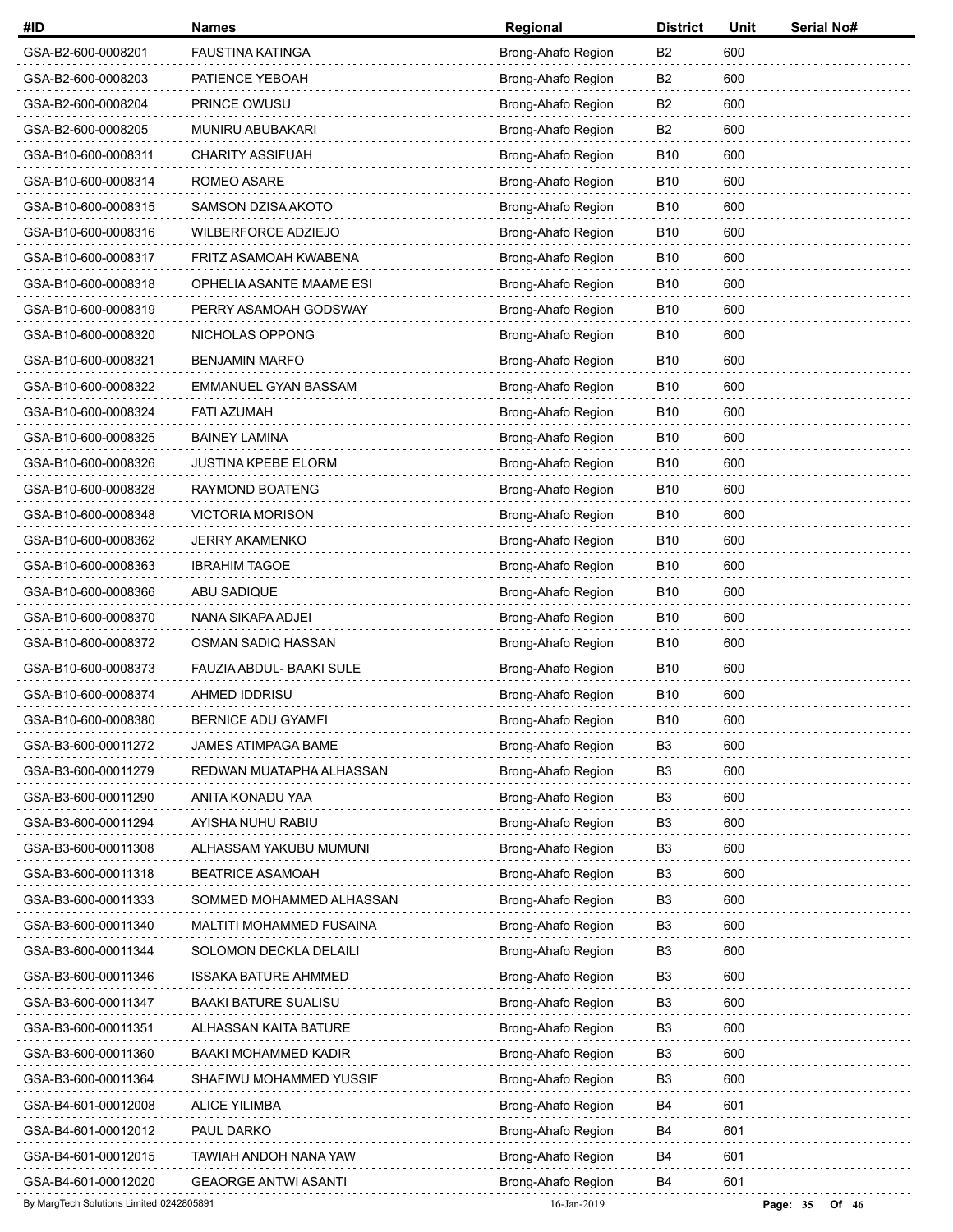| #ID                 | <b>Names</b>                 | Regional           | <b>District</b> | Unit | <b>Serial No#</b> |
|---------------------|------------------------------|--------------------|-----------------|------|-------------------|
| GSA-B4-601-00012030 | <b>WILLIAMS MOSHIA</b>       | Brong-Ahafo Region | B4              | 601  |                   |
| GSA-B4-601-00012032 | CANDACE ASAMOAH ANIMWAA      | Brong-Ahafo Region | B <sub>4</sub>  | 601  |                   |
| GSA-B4-601-00012037 | AHMMED MUSTAPHA WASSAM       | Brong-Ahafo Region | B4              | 601  |                   |
| GSA-B4-601-00012041 | MOHAMMED YUSSIF WANZAM       | Brong-Ahafo Region | B4              | 601  |                   |
| GSA-B4-601-00012047 | YUSSIF FAHIM NAJIM           | Brong-Ahafo Region | B4              | 601  |                   |
| GSA-B4-601-00012050 | REDWAN MOHAMMED ALHASSAN     | Brong-Ahafo Region | B <sub>4</sub>  | 601  |                   |
| GSA-B4-601-00012051 | REWAN ALHASSAN WANZAM        | Brong-Ahafo Region | B4              | 601  |                   |
| GSA-B4-601-00012058 | <b>IMORO ABDALLAH YUSSIF</b> | Brong-Ahafo Region | B4              | 601  |                   |
| GSA-B4-601-00012062 | MUBARAK DAUDA MUFTAWU        | Brong-Ahafo Region | B4              | 601  |                   |
| GSA-B4-601-00012063 | MUFTAWU DAUDA ALHASSAN       | Brong-Ahafo Region | B <sub>4</sub>  | 601  |                   |
| GSA-B4-600-00013050 | YUSSIF MOHAMMED              | Brong-Ahafo Region | B4              | 600  |                   |
| GSA-B4-600-00013055 | HUMU ISSAH AHMMED            | Brong-Ahafo Region | B4              | 600  |                   |
| GSA-B4-600-00013058 | MOHAMMED FENTEDUAH ASMAH     | Brong-Ahafo Region | B4              | 600  |                   |
| GSA-B4-600-00013065 | AYISHA IBRAHIM ALHASSAN      | Brong-Ahafo Region | B <sub>4</sub>  | 600  |                   |
| GSA-B4-600-00013066 | MAMUNA ABDALLAH MASHUUD      | Brong-Ahafo Region | B <sub>4</sub>  | 600  |                   |
| GSA-B4-600-00013069 | AMPADU AGYEMANG OWUSU        | Brong-Ahafo Region | <b>B4</b>       | 600  |                   |
| <b>Venture</b>      |                              |                    |                 |      |                   |
| GSA-B2-600-000262   | DIANA DERY ABENA             | Brong-Ahafo Region | B <sub>2</sub>  | 600  |                   |
| GSA-B2-600-000266   | <b>ISSAH HAWAWU</b>          | Brong-Ahafo Region | B2              | 600  |                   |
| GSA-B2-600-000268   | APINDINA PROSPER             | Brong-Ahafo Region | B <sub>2</sub>  | 600  |                   |
| GSA-B2-600-000269   | APINDINA MARY                | Brong-Ahafo Region | B <sub>2</sub>  | 600  |                   |
| GSA-B2-600-000272   | <b>KYEREMEH BENEDICT</b>     | Brong-Ahafo Region | B <sub>2</sub>  | 600  |                   |
| GSA-B2-600-000273   | KABAWI JANET                 | Brong-Ahafo Region | B2              | 600  |                   |
| GSA-B2-600-000274   | <b>FELICITY ABULIA</b>       | Brong-Ahafo Region | B2              | 600  |                   |
| GSA-B2-600-000278   | AKOYIRE JOHN                 | Brong-Ahafo Region | B <sub>2</sub>  | 600  |                   |
| GSA-B2-600-000280   | AGYEI KWAKU EMMANUEL         | Brong-Ahafo Region | B <sub>2</sub>  | 600  |                   |
| GSA-B2-600-000282   | ABDUL SALAM YAKUBU           | Brong-Ahafo Region | B <sub>2</sub>  | 600  |                   |
| GSA-B2-600-000287   | <b>ISSAHAKU FATI</b>         | Brong-Ahafo Region | B <sub>2</sub>  | 600  |                   |
| GSA-B2-600-000290   | <b>EVANS MAKANJOR</b>        | Brong-Ahafo Region | B <sub>2</sub>  | 600  |                   |
| GSA-B2-600-000291   | MOHAMMED BUNDANA SUMAILA     | Brong-Ahafo Region | B <sub>2</sub>  | 600  |                   |
| GSA-B2-600-000297   | BERNARD ASAMOAH SENIOR       | Brong-Ahafo Region | B2              | 600  |                   |
| GSA-B3-600-000306   | <b>FATIMA MOHAMMED</b>       | Brong-Ahafo Region | B <sub>3</sub>  | 600  |                   |
| GSA-B3-600-000307   | SARPONG ISHAWO ALFRED        | Brong-Ahafo Region | B <sub>3</sub>  | 600  |                   |
| GSA-B3-600-000309   | PHILIP KWAME ADEDJE          | Brong-Ahafo Region | B3              | 600  |                   |
| GSA-B3-600-000310   | KWAKU SOLOMON                | Brong-Ahafo Region | B <sub>3</sub>  | 600  |                   |
| GSA-B3-600-000312   | KWABENA DANIEL DAPELA        | Brong-Ahafo Region | B <sub>3</sub>  | 600  |                   |
| GSA-B3-600-000317   | DALLA ABDULAI SAABITU        | Brong-Ahafo Region | B <sub>3</sub>  | 600  |                   |
| GSA-B3-600-000319   | MOHAMMED ZULAIHA             | Brong-Ahafo Region | B <sub>3</sub>  | 600  |                   |
| GSA-B3-600-000320   | <b>MUNTALA HADI</b>          | Brong-Ahafo Region | B3              | 600  |                   |
| GSA-B3-600-000321   | EMMANUEL OPOKU               | Brong-Ahafo Region | B <sub>3</sub>  | 600  |                   |
| GSA-B3-600-000322   | OSMAN ABUBAKAR               | Brong-Ahafo Region | B <sub>3</sub>  | 600  |                   |
| GSA-B3-600-000323   | ALI INUSAH                   | Brong-Ahafo Region | B3              | 600  |                   |
| GSA-B3-600-000328   | ALHASSAN GHAFFAR             | Brong-Ahafo Region | B3              | 600  |                   |
| GSA-B3-600-000336   | AJARA SANI                   | Brong-Ahafo Region | B <sub>3</sub>  | 600  |                   |
|                     |                              |                    |                 |      |                   |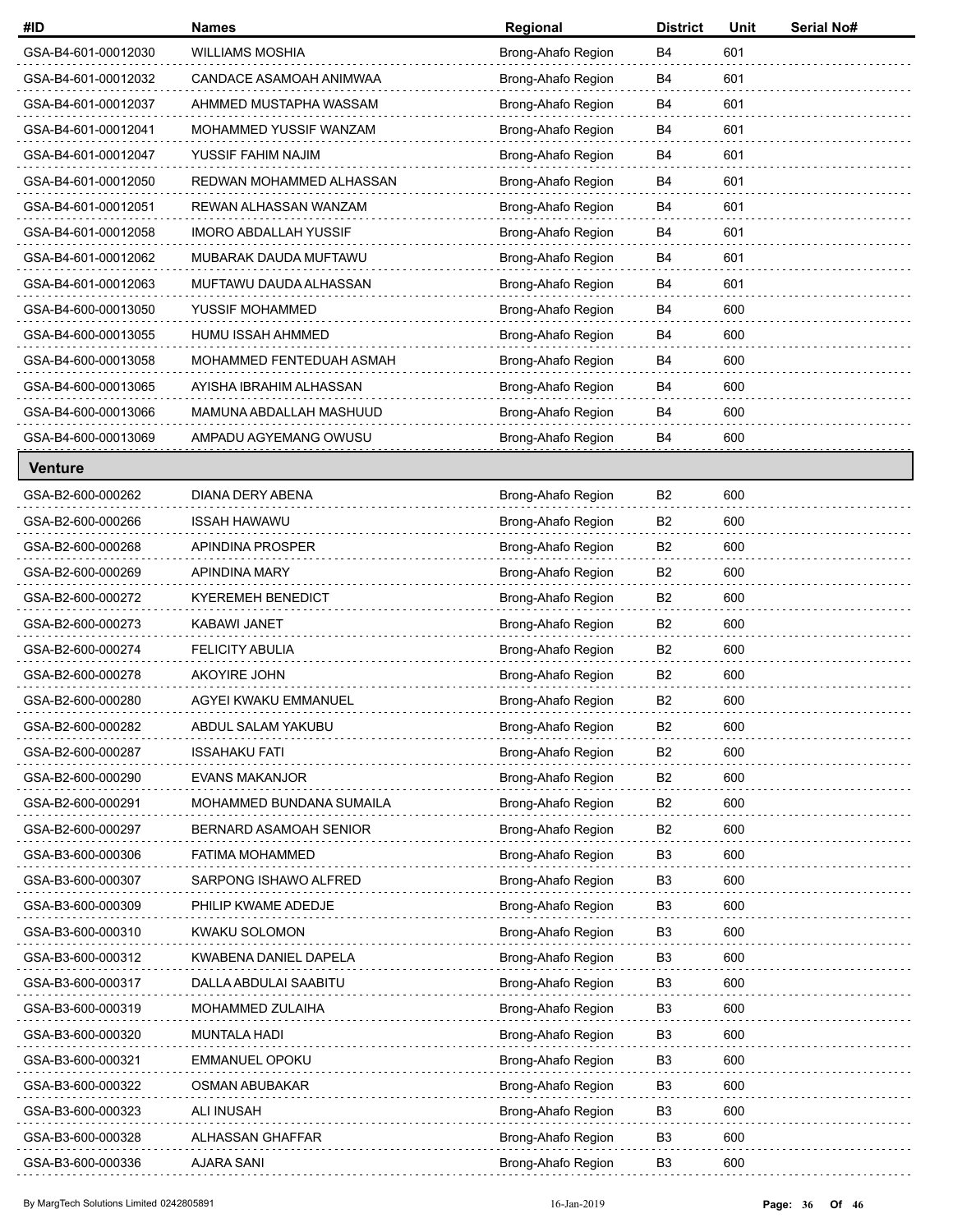| #ID                                      | <b>Names</b>              | Regional           | <b>District</b> | Unit | Serial No#          |
|------------------------------------------|---------------------------|--------------------|-----------------|------|---------------------|
| GSA-B4-600-000340                        | <b>DROWAA BERNICE</b>     | Brong-Ahafo Region | B4              | 600  |                     |
| GSA-B4-600-000341                        | DASAAH OPHELIA            | Brong-Ahafo Region | <b>B4</b>       | 600  |                     |
| GSA-B4-600-000353                        | AMOS OPOKU                | Brong-Ahafo Region | B4              | 600  |                     |
| GSA-B5-600-000433                        | JULIET GYEKYEWAA ADWOA    | Brong-Ahafo Region | B <sub>5</sub>  | 600  |                     |
| GSA-B5-600-000435                        | <b>CHARITY BOAKYE</b>     | Brong-Ahafo Region | B <sub>5</sub>  | 600  |                     |
| GSA-B4-600-000887                        | YAHAYA STEPHEN            | Brong-Ahafo Region | <b>B4</b>       | 600  |                     |
| GSA-B4-600-000899                        | ABDUL MAJID HARUNA        | Brong-Ahafo Region | B4              | 600  |                     |
| GSA-B5-600-0001159                       | <b>BONNEY STEPHEN</b>     | Brong-Ahafo Region | B <sub>5</sub>  | 600  |                     |
| GSA-B5-600-0001161                       | <b>KUSI SIMON</b>         | Brong-Ahafo Region | B <sub>5</sub>  | 600  |                     |
| GSA-B5-600-0001163                       | <b>HAWA MOHAMMED</b>      | Brong-Ahafo Region | B <sub>5</sub>  | 600  |                     |
| GSA-B5-600-0001169                       | <b>TAKYI KOFI DOUGLAS</b> | Brong-Ahafo Region | B <sub>5</sub>  | 600  |                     |
| GSA-B5-600-0001173                       | <b>SEKYEREH ANDREWS</b>   | Brong-Ahafo Region | B <sub>5</sub>  | 600  |                     |
| GSA-B6-600-0004237                       | <b>KYEREMEH EVENE</b>     | Brong-Ahafo Region | B <sub>6</sub>  | 600  |                     |
| GSA-B6-600-0004244                       | <b>HENNEH ISAAC</b>       | Brong-Ahafo Region | B6              | 600  |                     |
| GSA-B6-600-0004254                       | <b>BENNE ISAAC</b>        | Brong-Ahafo Region | B6              | 600  |                     |
| GSA-B6-600-0004280                       | <b>KYEREMAA RITA</b>      | Brong-Ahafo Region | B <sub>6</sub>  | 600  |                     |
| GSA-B6-600-0004295                       | DEDE ELIZABETH            | Brong-Ahafo Region | B <sub>6</sub>  | 600  |                     |
| GSA-B6-600-0004296                       | <b>KUMAH SARAH</b>        | Brong-Ahafo Region | B6              | 600  |                     |
| GSA-B6-600-0004297                       | ADDO EMMANUEL             | Brong-Ahafo Region | B6              | 600  |                     |
| GSA-B4-600-0004319                       | ANTEPIM FRANCISCA         | Brong-Ahafo Region | B4              | 600  |                     |
| GSA-B4-600-0004320                       | NAWOYIMA GIDEON           | Brong-Ahafo Region | B4              | 600  |                     |
| GSA-B4-600-0004325                       | <b>GYINA LAUGHTER</b>     | Brong-Ahafo Region | <b>B4</b>       | 600  |                     |
| GSA-B4-600-0004328                       | DUAH AKWASI PRINCE        | Brong-Ahafo Region | B4              | 600  |                     |
| GSA-B4-600-0004343                       | OPOKU AMOS                | Brong-Ahafo Region | B4              | 600  |                     |
| GSA-B4-600-0004347                       | <b>NWINSOME FELIX</b>     | Brong-Ahafo Region | B4              | 600  |                     |
| GSA-B4-600-0004349                       | ANNEY COMMEY ELIZABETH    | Brong-Ahafo Region | B4              | 600  |                     |
| GSA-B4-600-0004351                       | OFFEI SETH                | Brong-Ahafo Region | B4              | 600  |                     |
| GSA-B4-600-0004352                       | ATTA KRUFFI KELVIN        | Brong-Ahafo Region | B4              | 600  |                     |
| GSA-B4-600-0004356                       | <b>ANKRAH PRINCE</b>      | Brong-Ahafo Region | B4              | 600  |                     |
| GSA-B4-600-0004357                       | PEPRAH GILBERT            | Brong-Ahafo Region | B4              | 600  |                     |
| GSA-B4-600-0004378                       | NYOO PRINCE               | Brong-Ahafo Region | B4              | 600  |                     |
| GSA-B4-600-0004393                       | <b>OBIRI ISAAC</b>        | Brong-Ahafo Region | B4              | 600  |                     |
| GSA-B4-600-0004394                       | ADOMA STANLEY             | Brong-Ahafo Region | B4              | 600  |                     |
| GSA-B4-600-0004407                       | <b>ISSAKA AWUSU</b>       | Brong-Ahafo Region | B4              | 600  |                     |
| GSA-B4-600-0004414                       | <b>BOSUMTWE DANIEL</b>    | Brong-Ahafo Region | B4              | 600  |                     |
| GSA-B4-600-0004416                       | ABDUL MAJEED HARUNU       | Brong-Ahafo Region | B4              | 600  |                     |
| GSA-B5-600-0004544                       | AMPAABENG KYEREMEH N.     | Brong-Ahafo Region | B <sub>5</sub>  | 600  |                     |
| GSA-B5-600-0004551                       | APRAKU ANTHONY            | Brong-Ahafo Region | B <sub>5</sub>  | 600  |                     |
| GSA-B5-600-0004553                       | ANKAMAH MESHACK           | Brong-Ahafo Region | B5              | 600  |                     |
| GSA-B5-600-0004554                       | <b>ANTWI SHADRUCK</b>     | Brong-Ahafo Region | B <sub>5</sub>  | 600  |                     |
| GSA-B5-600-0004556                       | JAPHAT OSEI ANKAMAH       | Brong-Ahafo Region | B5              | 600  |                     |
| GSA-B5-600-0004560                       | <b>KYERE RICHMOND</b>     | Brong-Ahafo Region | B5              | 600  |                     |
| GSA-B5-600-0004562                       | KOOMSON THOMAS            | Brong-Ahafo Region | B5              | 600  |                     |
| GSA-B5-600-0004563                       | <b>TWENE JOSHUA</b>       | Brong-Ahafo Region | B <sub>5</sub>  | 600  |                     |
| GSA-B5-600-0004570                       | POKUAA VERONICA           | Brong-Ahafo Region | B <sub>5</sub>  | 600  |                     |
| By MargTech Solutions Limited 0242805891 |                           | 16-Jan-2019        |                 |      | Page: 37<br>Of $46$ |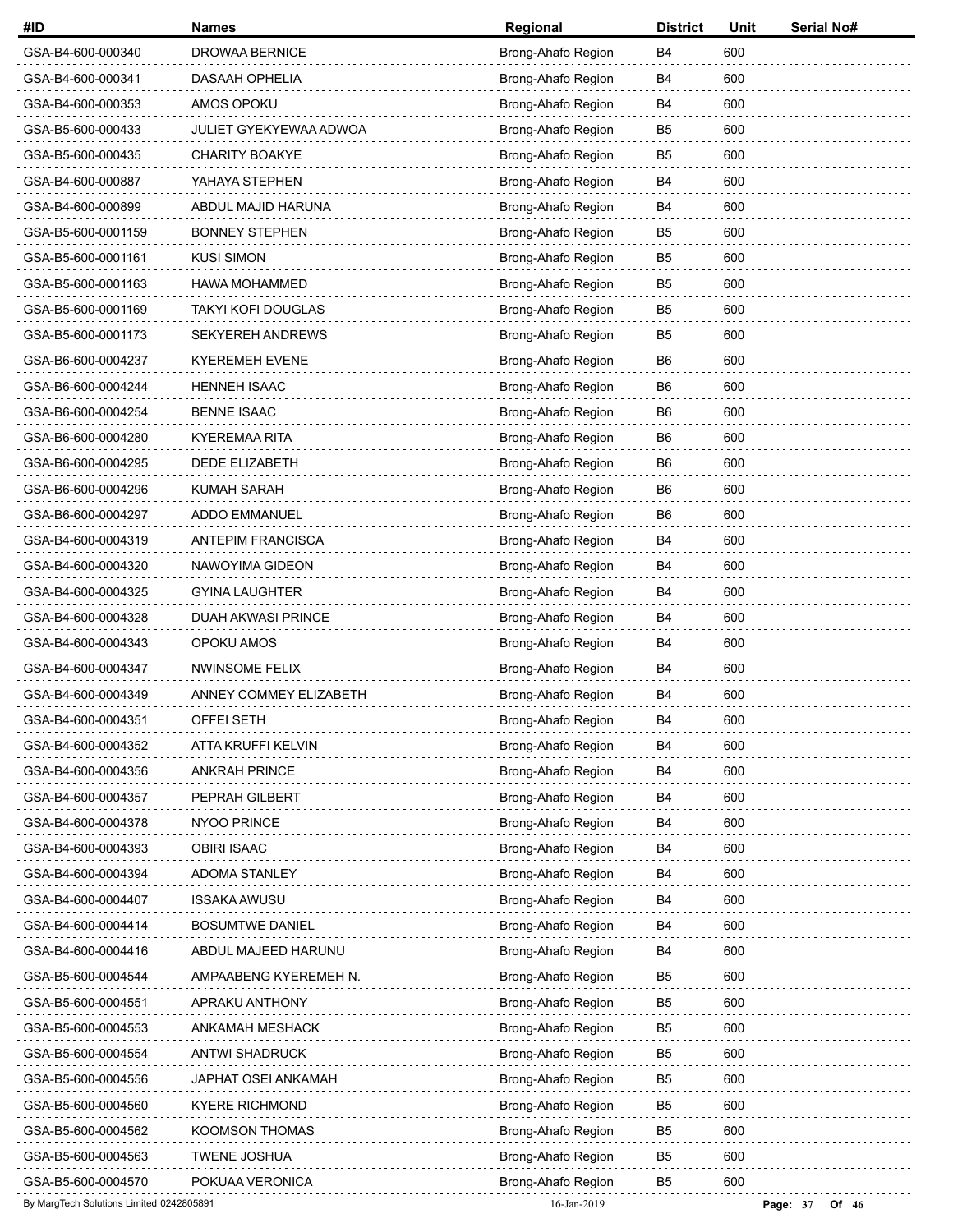| #ID                                      | <b>Names</b>              | Regional           | <b>District</b> | Unit | Serial No#        |
|------------------------------------------|---------------------------|--------------------|-----------------|------|-------------------|
| GSA-B5-600-0004585                       | <b>OWUSU KWASI</b>        | Brong-Ahafo Region | B <sub>5</sub>  | 600  |                   |
| GSA-B5-600-0004589                       | OPPONG STEPHEN            | Brong-Ahafo Region | B5              | 600  |                   |
| GSA-B5-600-0004592                       | <b>AMOAH DERRICK</b>      | Brong-Ahafo Region | B5              | 600  |                   |
| GSA-B5-600-0004594                       | ABEDNAGO BAE              | Brong-Ahafo Region | B <sub>5</sub>  | 600  |                   |
| GSA-B5-600-0004595                       | ASAMOAH BRIGHT            | Brong-Ahafo Region | B <sub>5</sub>  | 600  |                   |
| GSA-B5-600-0004600                       | <b>KYERE KINGSLEY</b>     | Brong-Ahafo Region | B <sub>5</sub>  | 600  |                   |
| GSA-B5-600-0004601                       | YEBOAH SAMUEL             | Brong-Ahafo Region | B <sub>5</sub>  | 600  |                   |
| GSA-B5-600-0004602                       | <b>TAKYIWAA ANITA</b>     | Brong-Ahafo Region | B <sub>5</sub>  | 600  |                   |
| GSA-B5-600-0004604                       | <b>KYERE SIMON</b>        | Brong-Ahafo Region | B <sub>5</sub>  | 600  |                   |
| GSA-B5-600-0004606                       | ATIBILLA PETER            | Brong-Ahafo Region | B <sub>5</sub>  | 600  |                   |
| GSA-B5-600-0004608                       | <b>GYAN HERBERT</b>       | Brong-Ahafo Region | B5              | 600  |                   |
| GSA-B5-600-0004609                       | <b>ASAMOAH BERNARD</b>    | Brong-Ahafo Region | B <sub>5</sub>  | 600  |                   |
| GSA-B5-600-0004610                       | KODUA NICHOLAS            | Brong-Ahafo Region | B <sub>5</sub>  | 600  |                   |
| GSA-B3-600-0004792                       | <b>GHAFARU ALHASSAN</b>   | Brong-Ahafo Region | B3              | 600  |                   |
| GSA-B3-600-0004793                       | <b>ABDUL AZIZ</b>         | Brong-Ahafo Region | B3              | 600  |                   |
| GSA-B3-600-0004796                       | <b>ADDAI COMFORT</b>      | Brong-Ahafo Region | B3              | 600  |                   |
| GSA-B3-600-0004806                       | DEBORA TWENEWAA           | Brong-Ahafo Region | B <sub>3</sub>  | 600  |                   |
| GSA-B3-600-0004808                       | <b>SUMALTA NAFISA</b>     | Brong-Ahafo Region | B3              | 600  |                   |
| GSA-B3-600-0004811                       | <b>AGYEIWAA DORIS</b>     | Brong-Ahafo Region | B3              | 600  |                   |
| GSA-B3-600-0004813                       | <b>BOAMAH AUGUSTINE</b>   | Brong-Ahafo Region | B <sub>3</sub>  | 600  |                   |
| GSA-B3-600-0004814                       | <b>TIWAA ABIGAIL</b>      | Brong-Ahafo Region | B <sub>3</sub>  | 600  |                   |
| GSA-B3-600-0004815                       | <b>ADOMAH ALBERT</b>      | Brong-Ahafo Region | B3              | 600  |                   |
| GSA-B3-600-0004817                       | POKUAA JUSTINA            | Brong-Ahafo Region | B <sub>3</sub>  | 600  |                   |
| GSA-B3-600-0004818                       | <b>ASARE BONA VENTURE</b> | Brong-Ahafo Region | B3              | 600  |                   |
| GSA-B3-600-0004820                       | ZAMILU SALAM              | Brong-Ahafo Region | B <sub>3</sub>  | 600  |                   |
| GSA-B3-600-0004821                       | OWUSU FRANK A.            | Brong-Ahafo Region | B3              | 600  |                   |
| GSA-B3-600-0004822                       | PREMPEH STEPHEN           | Brong-Ahafo Region | B3              | 600  |                   |
| GSA-B3-600-0004823                       | <b>OSEI EBENEZER</b>      | Brong-Ahafo Region | B <sub>3</sub>  | 600  |                   |
| GSA-B3-600-0004851                       | ZAKARIA ABUBAKARI         | Brong-Ahafo Region | B <sub>3</sub>  | 600  |                   |
| GSA-B3-600-0004854                       | AMEYAW JOSEPH             | Brong-Ahafo Region | B <sub>3</sub>  | 600  |                   |
| GSA-B3-600-0004857                       | <b>ADU BRIGHT</b>         | Brong-Ahafo Region | B3              | 600  |                   |
| GSA-B3-600-0004858                       | <b>SHAIBU BABA</b>        | Brong-Ahafo Region | B <sub>3</sub>  | 600  |                   |
| GSA-B3-600-0004862                       | KOFI ZANOMA               | Brong-Ahafo Region | B <sub>3</sub>  | 600  |                   |
| GSA-B3-600-0004863                       | ACGUH DOUGLAS             | Brong-Ahafo Region | B3              | 600  |                   |
| GSA-B3-600-0004867                       | <b>ISSAH IBN IDDRISU</b>  | Brong-Ahafo Region | B <sub>3</sub>  | 600  |                   |
| GSA-B3-600-0004870                       | ADAM IBRAHIM              | Brong-Ahafo Region | B <sub>3</sub>  | 600  |                   |
| GSA-B3-600-0004876                       | <b>RASHID SHAIBU</b>      | Brong-Ahafo Region | B <sub>3</sub>  | 600  |                   |
| GSA-B3-600-0004878                       | SAMUEL ANIMUAH            | Brong-Ahafo Region | B <sub>3</sub>  | 600  |                   |
| GSA-B3-600-0004885                       | <b>ONYAME ISAAC</b>       | Brong-Ahafo Region | B3              | 600  |                   |
| GSA-B3-600-0004886                       | AMPONSAH AARON            | Brong-Ahafo Region | B <sub>3</sub>  | 600  |                   |
| GSA-B3-600-0004889                       | <b>KYERE SIMON</b>        | Brong-Ahafo Region | B <sub>3</sub>  | 600  |                   |
| GSA-B3-600-0004893                       | <b>SANDRA MARFO</b>       | Brong-Ahafo Region | B3              | 600  |                   |
| GSA-B3-600-0004894                       | YEBOAH PRINCE             | Brong-Ahafo Region | B3              | 600  |                   |
| GSA-B3-600-0004896                       | AFRAMA PATRICIA           | Brong-Ahafo Region | B <sub>3</sub>  | 600  |                   |
| GSA-B3-600-0004897                       | <b>FATI MOHAMMED</b>      | Brong-Ahafo Region | B <sub>3</sub>  | 600  |                   |
| By MargTech Solutions Limited 0242805891 |                           | 16-Jan-2019        |                 |      | Page: 38<br>Of 46 |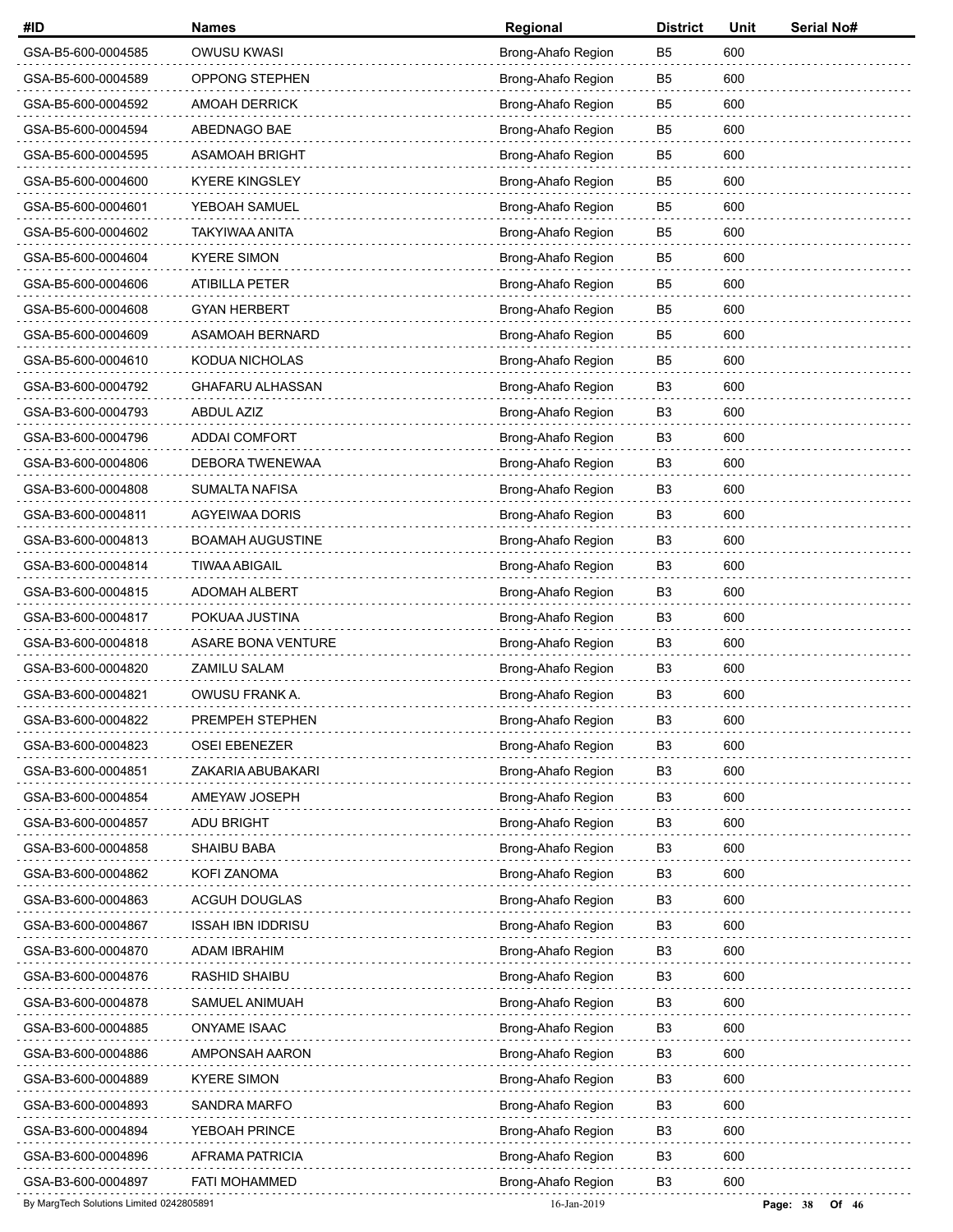| #ID                                      | <b>Names</b>                | Regional           | <b>District</b> | Unit | Serial No#          |
|------------------------------------------|-----------------------------|--------------------|-----------------|------|---------------------|
| GSA-B3-600-0004898                       | ELEWE LUCY                  | Brong-Ahafo Region | B <sub>3</sub>  | 600  |                     |
| GSA-B3-600-0004899                       | <b>AJARA SANI</b>           | Brong-Ahafo Region | B <sub>3</sub>  | 600  |                     |
| GSA-B3-600-0004900                       | YEBOAH PORTIA               | Brong-Ahafo Region | B3              | 600  |                     |
| GSA-B3-600-0004908                       | LAMESI WUNBEA               | Brong-Ahafo Region | B <sub>3</sub>  | 600  |                     |
| GSA-B3-600-0004909                       | <b>SLIMA SEIDU</b>          | Brong-Ahafo Region | B <sub>3</sub>  | 600  |                     |
| GSA-B3-600-0004910                       | <b>IBRAHIM WASHU</b>        | Brong-Ahafo Region | B <sub>3</sub>  | 600  |                     |
| GSA-B3-600-0004915                       | <b>JOSEPH SARFO</b>         | Brong-Ahafo Region | B <sub>3</sub>  | 600  |                     |
| GSA-B3-600-0004918                       | ABDUL RAHMAN                | Brong-Ahafo Region | B <sub>3</sub>  | 600  |                     |
| GSA-B3-600-0004919                       | HUSSAN TEMTEY AMINU         | Brong-Ahafo Region | B <sub>3</sub>  | 600  |                     |
| GSA-B3-600-0004920                       | ADOFOWA VICTORIA            | Brong-Ahafo Region | B <sub>3</sub>  | 600  |                     |
| GSA-B3-600-0004921                       | <b>AMEYAW PETER</b>         | Brong-Ahafo Region | B <sub>3</sub>  | 600  |                     |
| GSA-B3-600-0004935                       | DONTEMA AFIA                | Brong-Ahafo Region | B <sub>3</sub>  | 600  |                     |
| GSA-B3-600-0004937                       | <b>UKRA STEPHEN</b>         | Brong-Ahafo Region | B <sub>3</sub>  | 600  |                     |
| GSA-B3-600-0004948                       | MOHAMMED AWAL RABIU         | Brong-Ahafo Region | B <sub>3</sub>  | 600  |                     |
| GSA-B3-600-0004951                       | <b>ABULIA IBRAHIM</b>       | Brong-Ahafo Region | B <sub>3</sub>  | 600  |                     |
| GSA-B3-600-0004955                       | <b>AMEYAW GABRIEL</b>       | Brong-Ahafo Region | B <sub>3</sub>  | 600  |                     |
| GSA-B3-600-0004956                       | ADOFO FELIX                 | Brong-Ahafo Region | B <sub>3</sub>  | 600  |                     |
| GSA-B3-600-0004961                       | ALALE JONAS                 | Brong-Ahafo Region | B <sub>3</sub>  | 600  |                     |
| GSA-B3-600-0004972                       | DOUGLAS AKWA                | Brong-Ahafo Region | B <sub>3</sub>  | 600  |                     |
| GSA-B2-601-0004991                       | <b>OSEI ENOCK</b>           | Brong-Ahafo Region | B <sub>2</sub>  | 601  |                     |
| GSA-B2-601-0004995                       | <b>TUPUO JAMES</b>          | Brong-Ahafo Region | B <sub>2</sub>  | 601  |                     |
| GSA-B2-601-0004997                       | DONSAH SANDRA               | Brong-Ahafo Region | B <sub>2</sub>  | 601  |                     |
| GSA-B2-601-0004998                       | NYEAZAA DOUGLAS             | Brong-Ahafo Region | B2              | 601  |                     |
| GSA-B2-601-0005002                       | <b>ASANTEE PRICE</b>        | Brong-Ahafo Region | B <sub>2</sub>  | 601  |                     |
| GSA-B2-601-0005007                       | YEBOAH ANDREWS              | Brong-Ahafo Region | B <sub>2</sub>  | 601  |                     |
| GSA-B3-602-0005016                       | <b>IBRAHIM SALIFU</b>       | Brong-Ahafo Region | B <sub>3</sub>  | 602  |                     |
| GSA-B3-602-0005021                       | <b>GYAN BRIGHT</b>          | Brong-Ahafo Region | B3              | 602  |                     |
| GSA-B3-602-0005033                       | <b>SALAMATU MUSAH</b>       | Brong-Ahafo Region | B <sub>3</sub>  | 602  |                     |
| GSA-B3-602-0005034                       | OPOKU RICHMOND              | Brong-Ahafo Region | B <sub>3</sub>  | 602  |                     |
| GSA-B3-602-0005036                       | SONGLAABUO ABENA            | Brong-Ahafo Region | B3              | 602  |                     |
| GSA-B3-602-0005038                       | LATIFA INUSAH               | Brong-Ahafo Region | B3              | 602  |                     |
| GSA-B3-602-0005039                       | <b>KWABENA DENIS</b>        | Brong-Ahafo Region | B <sub>3</sub>  | 602  |                     |
| GSA-B3-602-0005042                       | AMANKWAA VIVIAN             | Brong-Ahafo Region | B <sub>3</sub>  | 602  |                     |
| GSA-B3-602-0005043                       | <b>ADDAI MILLICENT</b>      | Brong-Ahafo Region | B3              | 602  |                     |
| GSA-B3-602-0005047                       | ABUBAKARI JABIR             | Brong-Ahafo Region | B3              | 602  |                     |
| GSA-B3-602-0005051                       | STIDU ISHAO                 | Brong-Ahafo Region | B <sub>3</sub>  | 602  |                     |
| GSA-B3-602-0005052                       | <b>BOYUO SAMUEL</b>         | Brong-Ahafo Region | B <sub>3</sub>  | 602  |                     |
| GSA-B3-602-0005055                       | DRAIMAN WAHABU              | Brong-Ahafo Region | B3              | 602  |                     |
| GSA-B3-602-0005056                       | <b>KAABATOR DAVID</b>       | Brong-Ahafo Region | B3              | 602  |                     |
| GSA-B3-602-0005059                       | OWUSU FELIX                 | Brong-Ahafo Region | B <sub>3</sub>  | 602  |                     |
| GSA-B3-602-0005060                       | ABDUL FATAWU IDDRISU        | Brong-Ahafo Region | B <sub>3</sub>  | 602  |                     |
| GSA-B2-600-0005174                       | LEWIS EFFAH JOE             | Brong-Ahafo Region | B2              | 600  |                     |
| GSA-B2-600-0005175                       | PWAJEI HUDU                 | Brong-Ahafo Region | B <sub>2</sub>  | 600  |                     |
| GSA-B2-600-0005177                       | RASHID MOHAMMED             | Brong-Ahafo Region | B <sub>2</sub>  | 600  |                     |
| GSA-B2-600-0005180                       | <b>FRANCIS ASIAMAH OSEI</b> | Brong-Ahafo Region | B <sub>2</sub>  | 600  |                     |
| By MargTech Solutions Limited 0242805891 |                             | 16-Jan-2019        |                 |      | Page: 39<br>Of $46$ |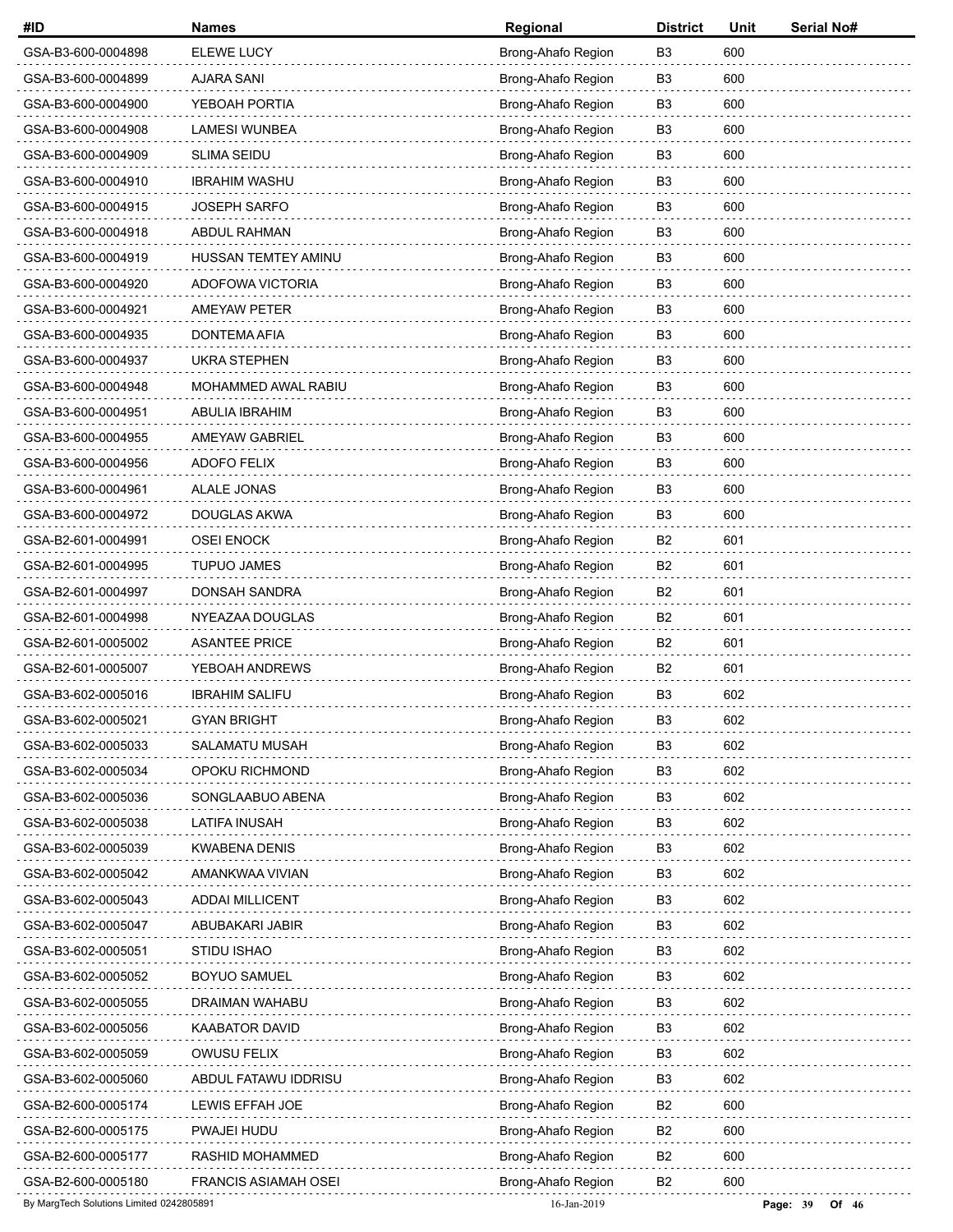| #ID                                      | <b>Names</b>             | Regional           | <b>District</b> | Unit | Serial No#            |
|------------------------------------------|--------------------------|--------------------|-----------------|------|-----------------------|
| GSA-B2-600-0005182                       | SAWUDATU ALI             | Brong-Ahafo Region | B2              | 600  |                       |
| GSA-B2-600-0005183                       | <b>BISMARK NKAMBE</b>    | Brong-Ahafo Region | B2              | 600  |                       |
| GSA-B2-600-0005196                       | <b>ABDUL WALI</b>        | Brong-Ahafo Region | B2              | 600  |                       |
| GSA-B2-600-0005198                       | NAAYIMA KRIMU            | Brong-Ahafo Region | B <sub>2</sub>  | 600  |                       |
| GSA-B2-600-0005199                       | <b>ABIGAIL NGYEBON</b>   | Brong-Ahafo Region | B <sub>2</sub>  | 600  |                       |
| GSA-B2-600-0005200                       | ASANA SEIDU              | Brong-Ahafo Region | B <sub>2</sub>  | 600  |                       |
| GSA-B2-600-0005201                       | <b>FUSEINA SEIDU</b>     | Brong-Ahafo Region | B <sub>2</sub>  | 600  |                       |
| GSA-B2-600-0005202                       | OLIVIA DUFIE             | Brong-Ahafo Region | B <sub>2</sub>  | 600  |                       |
| GSA-B2-600-0005203                       | <b>ISABELLA SAAH</b>     | Brong-Ahafo Region | B <sub>2</sub>  | 600  |                       |
| GSA-B2-600-0005204                       | MAGDALENE NSOH           | Brong-Ahafo Region | B <sub>2</sub>  | 600  |                       |
| GSA-B2-600-0005205                       | <b>OSMAN SADICK</b>      | Brong-Ahafo Region | B <sub>2</sub>  | 600  |                       |
| GSA-B2-600-0005220                       | PROSPER APENDINA         | Brong-Ahafo Region | B <sub>2</sub>  | 600  |                       |
| GSA-B2-600-0005221                       | <b>DIANA DERY</b>        | Brong-Ahafo Region | B <sub>2</sub>  | 600  |                       |
| GSA-B2-600-0005222                       | <b>HADI HARUNA</b>       | Brong-Ahafo Region | B <sub>2</sub>  | 600  |                       |
| GSA-B2-600-0005223                       | HANNA ADOKPAKA           | Brong-Ahafo Region | B <sub>2</sub>  | 600  |                       |
| GSA-B2-600-0005224                       | <b>FUSEINI MUNTALI</b>   | Brong-Ahafo Region | B <sub>2</sub>  | 600  |                       |
| GSA-B2-600-0005225                       | <b>CALEP SARKODIE</b>    | Brong-Ahafo Region | B <sub>2</sub>  | 600  |                       |
| GSA-B2-600-0005226                       | <b>BABA SADICK</b>       | Brong-Ahafo Region | B <sub>2</sub>  | 600  |                       |
| GSA-B2-600-0005227                       | ZELIA ABDULAI            | Brong-Ahafo Region | B <sub>2</sub>  | 600  |                       |
| GSA-B2-600-0005228                       | ABDUL-RAZAK ZAKARI       | Brong-Ahafo Region | B <sub>2</sub>  | 600  |                       |
| GSA-B2-600-0005229                       | <b>SALU ABUBAKARI</b>    | Brong-Ahafo Region | B <sub>2</sub>  | 600  |                       |
| GSA-B2-600-0005230                       | <b>EMMANUEL KWEKU</b>    | Brong-Ahafo Region | B <sub>2</sub>  | 600  |                       |
| GSA-B2-600-0005231                       | <b>CLEMENT OBOUR</b>     | Brong-Ahafo Region | B <sub>2</sub>  | 600  |                       |
| GSA-B2-600-0005232                       | MUTIYA MAADA             | Brong-Ahafo Region | B <sub>2</sub>  | 600  |                       |
| GSA-B2-600-0005233                       | MUHIB MAADA              | Brong-Ahafo Region | B <sub>2</sub>  | 600  |                       |
| GSA-B2-600-0005234                       | <b>BAYEE IBRAHIM</b>     | Brong-Ahafo Region | B <sub>2</sub>  | 600  |                       |
| GSA-B2-600-0005235                       | <b>DAVID LAKPUB</b>      | Brong-Ahafo Region | B2              | 600  |                       |
| GSA-B2-600-0005236                       | EUGENE DANKWA KATA       | Brong-Ahafo Region | B <sub>2</sub>  | 600  |                       |
| GSA-B2-600-0005237                       | YUSSIF MOHAMMED          | Brong-Ahafo Region | B <sub>2</sub>  | 600  |                       |
| GSA-B2-600-0005238                       | ZEINAB AHANGOR           | Brong-Ahafo Region | B <sub>2</sub>  | 600  |                       |
| GSA-B2-600-0005239                       | <b>KWABENA SANFORD</b>   | Brong-Ahafo Region | B2              | 600  |                       |
| GSA-B2-600-0005240                       | ABRAHAM KODOM            | Brong-Ahafo Region | B <sub>2</sub>  | 600  |                       |
| GSA-B2-600-0005241                       | <b>BENEDICT KYEREMEH</b> | Brong-Ahafo Region | B <sub>2</sub>  | 600  |                       |
| GSA-B2-600-0005242                       | RAHIMU SAMEN ABDUL       | Brong-Ahafo Region | B2              | 600  |                       |
| GSA-B2-600-0005243                       | ASIA YAHAYA              | Brong-Ahafo Region | B <sub>2</sub>  | 600  |                       |
| GSA-B2-600-0005244                       | NICOLAS KUBATI           | Brong-Ahafo Region | B <sub>2</sub>  | 600  |                       |
| GSA-B2-600-0005245                       | ROCKSON AGYPONG ADDAI    | Brong-Ahafo Region | B <sub>2</sub>  | 600  |                       |
| GSA-B2-600-0005246                       | STEPHEN JAGRI            | Brong-Ahafo Region | B <sub>2</sub>  | 600  |                       |
| GSA-B2-600-0005247                       | <b>FALILA ABUBAKARI</b>  | Brong-Ahafo Region | B2              | 600  |                       |
| GSA-B2-600-0005248                       | <b>EVELYN NANDOM</b>     | Brong-Ahafo Region | B <sub>2</sub>  | 600  |                       |
| GSA-B2-600-0005249                       | JONATHAN YABONDI         | Brong-Ahafo Region | B <sub>2</sub>  | 600  |                       |
| GSA-B2-600-0005250                       | ELISABETH EZAAH AKOSUA   | Brong-Ahafo Region | B2              | 600  |                       |
| GSA-B2-600-0005251                       | <b>ISSAH ZAIDU</b>       | Brong-Ahafo Region | B <sub>2</sub>  | 600  |                       |
| GSA-B2-600-0005253                       | <b>ZULKA SALIFU</b>      | Brong-Ahafo Region | B <sub>2</sub>  | 600  |                       |
| GSA-B2-600-0005273                       | GIDEON ADU               | Brong-Ahafo Region | B <sub>2</sub>  | 600  |                       |
| By MargTech Solutions Limited 0242805891 |                          | 16-Jan-2019        |                 |      | Page: $40$<br>Of $46$ |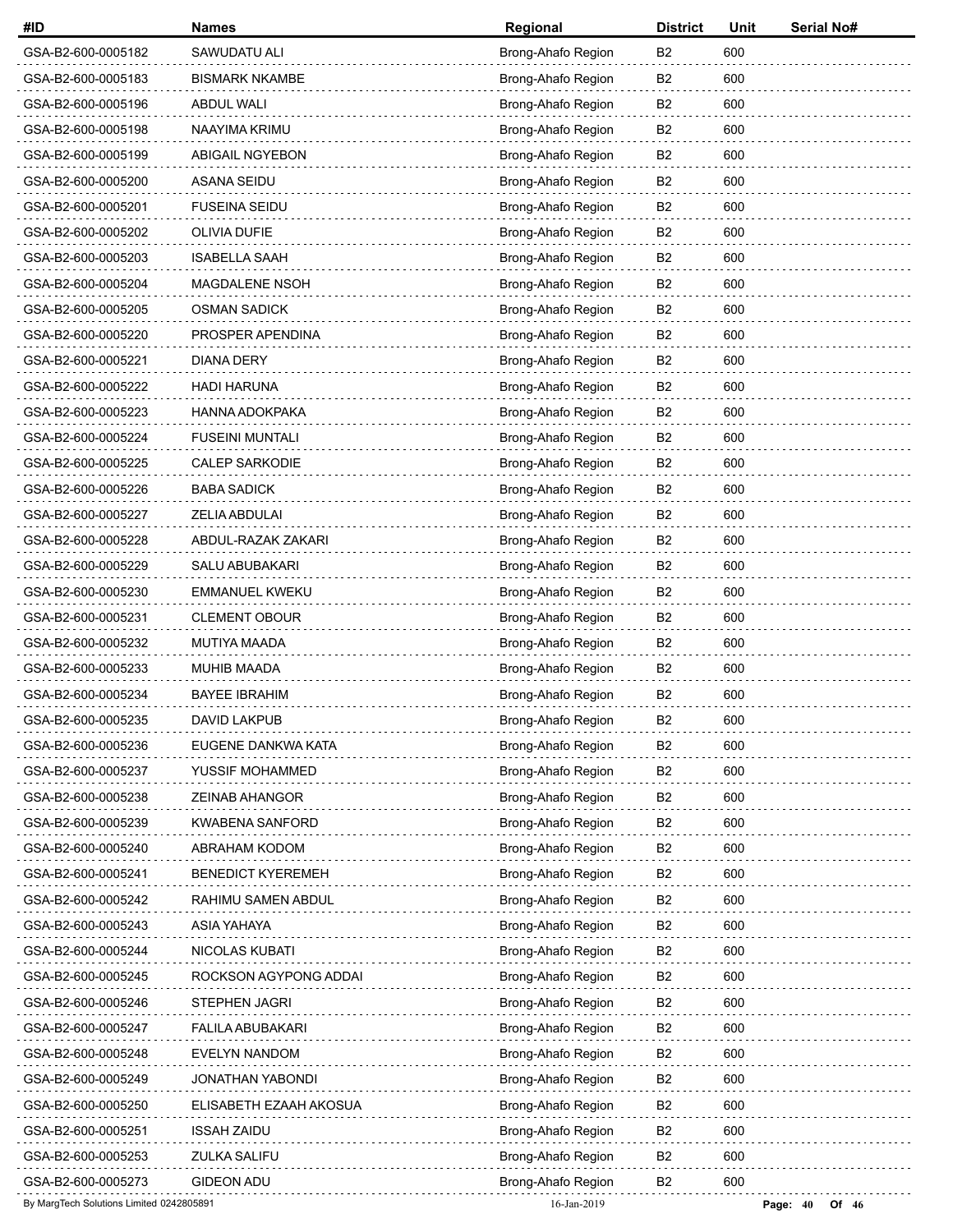| #ID                                      | <b>Names</b>             | Regional           | <b>District</b> | Unit | Serial No#            |
|------------------------------------------|--------------------------|--------------------|-----------------|------|-----------------------|
| GSA-B2-600-0005289                       | MUMINE ABUBAKAR          | Brong-Ahafo Region | B <sub>2</sub>  | 600  |                       |
| GSA-B2-600-0005352                       | ZAINAB MOHAMMED          | Brong-Ahafo Region | B <sub>2</sub>  | 600  |                       |
| GSA-B2-600-0005371                       | <b>SALMAN MUSTAPHA</b>   | Brong-Ahafo Region | B2              | 600  |                       |
| GSA-B2-600-0005379                       | <b>ABASS ABUBAKAR</b>    | Brong-Ahafo Region | B <sub>2</sub>  | 600  |                       |
| GSA-B2-600-0005381                       | MUMING BAYAMUNA ABDUL    | Brong-Ahafo Region | B <sub>2</sub>  | 600  |                       |
| GSA-B2-600-0005384                       | <b>LINDA BAMONK</b>      | Brong-Ahafo Region | B <sub>2</sub>  | 600  |                       |
| GSA-B2-600-0005428                       | <b>HAWA ATONGO</b>       | Brong-Ahafo Region | B <sub>2</sub>  | 600  |                       |
| GSA-B2-600-0005430                       | SANDRA NYARKO            | Brong-Ahafo Region | B <sub>2</sub>  | 600  |                       |
| GSA-B2-600-0005431                       | RAHIMU SAMED ABDUL       | Brong-Ahafo Region | B <sub>2</sub>  | 600  |                       |
| GSA-B2-600-0005434                       | ABIGAIL KUASAWME         | Brong-Ahafo Region | B <sub>2</sub>  | 600  |                       |
| GSA-B2-600-0005435                       | ASIA YAHAYA              | Brong-Ahafo Region | B2              | 600  |                       |
| GSA-B2-600-0005436                       | HANNA ADOMPAKA           | Brong-Ahafo Region | B <sub>2</sub>  | 600  |                       |
| GSA-B2-600-0005437                       | NICOLAS KUBATI           | Brong-Ahafo Region | B <sub>2</sub>  | 600  |                       |
| GSA-B2-600-0005440                       | <b>HABIB ISSAKA</b>      | Brong-Ahafo Region | B <sub>2</sub>  | 600  |                       |
| GSA-B2-600-0005451                       | ELIZABETH EZAAH AKOSUA   | Brong-Ahafo Region | B2              | 600  |                       |
| GSA-B2-600-0005452                       | SANDRA YEBOAH            | Brong-Ahafo Region | B <sub>2</sub>  | 600  |                       |
| GSA-B2-600-0005453                       | <b>HADI GBEDI HARUNA</b> | Brong-Ahafo Region | B <sub>2</sub>  | 600  |                       |
| GSA-B2-600-0005454                       | <b>MARTIN SARKODIE</b>   | Brong-Ahafo Region | B <sub>2</sub>  | 600  |                       |
| GSA-B2-600-0005456                       | CHRISTIAN DAHBONJA       | Brong-Ahafo Region | B2              | 600  |                       |
| GSA-B2-600-0005457                       | AKWESI KODOM             | Brong-Ahafo Region | B <sub>2</sub>  | 600  |                       |
| GSA-B2-600-0005458                       | ROCKSON AGYAPONG ADDAI   | Brong-Ahafo Region | B <sub>2</sub>  | 600  |                       |
| GSA-B2-600-0005459                       | STEPHEN YEBOAH           | Brong-Ahafo Region | B2              | 600  |                       |
| GSA-B2-600-0005460                       | <b>ILIHAM SEIDU</b>      | Brong-Ahafo Region | B2              | 600  |                       |
| GSA-B2-600-0005461                       | PRINCE BOAHEN            | Brong-Ahafo Region | B <sub>2</sub>  | 600  |                       |
| GSA-B2-600-0005462                       | <b>JONATHAN YEBONDI</b>  | Brong-Ahafo Region | B <sub>2</sub>  | 600  |                       |
| GSA-B2-600-0005464                       | STEPHEN JAGRI            | Brong-Ahafo Region | B <sub>2</sub>  | 600  |                       |
| GSA-B2-600-0005465                       | <b>ISSAH ZAIDU</b>       | Brong-Ahafo Region | B <sub>2</sub>  | 600  |                       |
| GSA-B2-600-0005467                       | <b>EMMANUEL MALLI</b>    | Brong-Ahafo Region | B <sub>2</sub>  | 600  |                       |
| GSA-B2-600-0005472                       | <b>DESMON BUSI</b>       | Brong-Ahafo Region | B <sub>2</sub>  | 600  |                       |
| GSA-B2-600-0005474                       | <b>FALILA ABUBAKARI</b>  | Brong-Ahafo Region | B <sub>2</sub>  | 600  |                       |
| GSA-B2-600-0005475                       | EVELYN NANDOMA           | Brong-Ahafo Region | B <sub>2</sub>  | 600  |                       |
| GSA-B2-600-0005480                       | <b>FELIX DEGDOR</b>      | Brong-Ahafo Region | B <sub>2</sub>  | 600  |                       |
| GSA-B2-600-0005481                       | RICHARD ALAMPOWURA       | Brong-Ahafo Region | B <sub>2</sub>  | 600  |                       |
| GSA-B2-600-0005482                       | EUGENE DANQUAH KATA      | Brong-Ahafo Region | B2              | 600  |                       |
| GSA-B2-600-0005483                       | MARUF MOHAMMED           | Brong-Ahafo Region | B <sub>2</sub>  | 600  |                       |
| GSA-B2-600-0005484                       | <b>FATI MOHAMMED</b>     | Brong-Ahafo Region | B <sub>2</sub>  | 600  |                       |
| GSA-B2-600-0005486                       | VIVIAN AMA               | Brong-Ahafo Region | B <sub>2</sub>  | 600  |                       |
| GSA-B2-600-0005487                       | MAURICE AGYEI MARFO      | Brong-Ahafo Region | B <sub>2</sub>  | 600  |                       |
| GSA-B2-600-0005488                       | <b>THOMAS AGYEI</b>      | Brong-Ahafo Region | B <sub>2</sub>  | 600  |                       |
| GSA-B2-600-0005491                       | JENNIFER ANANE NENSOM    | Brong-Ahafo Region | B <sub>2</sub>  | 600  |                       |
| GSA-B2-600-0005492                       | RAFIATU AWUDU            | Brong-Ahafo Region | B <sub>2</sub>  | 600  |                       |
| GSA-B2-600-0005493                       | SOLOMON DAYIWEN KHAISE   | Brong-Ahafo Region | B2              | 600  |                       |
| GSA-B2-600-0005494                       | STIGAH DONKOR            | Brong-Ahafo Region | B <sub>2</sub>  | 600  |                       |
| GSA-B2-600-0005500                       | LUKMAN MUHIB MADA        | Brong-Ahafo Region | B <sub>2</sub>  | 600  |                       |
| GSA-B2-600-0005501                       | RAHMAN ABUBAKAR S.A.     | Brong-Ahafo Region | B <sub>2</sub>  | 600  |                       |
| By MargTech Solutions Limited 0242805891 |                          | 16-Jan-2019        |                 |      | Page: $41$<br>Of $46$ |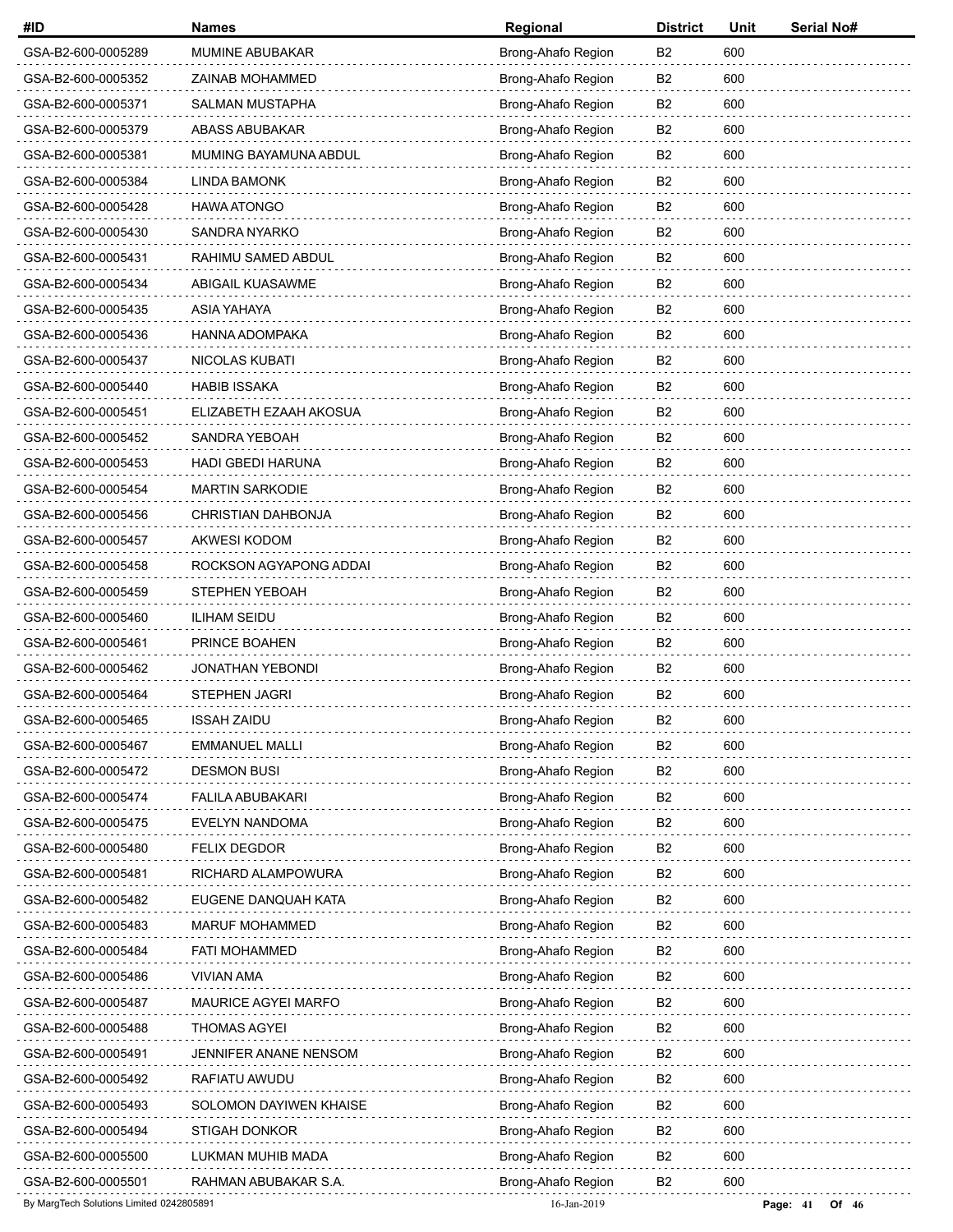| #ID                                      | <b>Names</b>                    | Regional           | <b>District</b> | Unit | Serial No#          |
|------------------------------------------|---------------------------------|--------------------|-----------------|------|---------------------|
| GSA-B2-600-0005506                       | AYISHA IBRAHIM                  | Brong-Ahafo Region | <b>B2</b>       | 600  |                     |
| GSA-B2-600-0005509                       | <b>CLEMENT OBOUR</b>            | Brong-Ahafo Region | B <sub>2</sub>  | 600  |                     |
| GSA-B2-600-0005510                       | SAALU ABUBAKERI                 | Brong-Ahafo Region | <b>B2</b>       | 600  |                     |
| GSA-B2-600-0005511                       | <b>SILAS FORGOR</b>             | Brong-Ahafo Region | B <sub>2</sub>  | 600  |                     |
| GSA-B2-600-0005514                       | <b>GRACE SARKODIE BAFFOWAAH</b> | Brong-Ahafo Region | B <sub>2</sub>  | 600  |                     |
| GSA-B2-600-0005517                       | <b>IBRAHIM ZEIDAN</b>           | Brong-Ahafo Region | B <sub>2</sub>  | 600  |                     |
| GSA-B2-600-0005519                       | <b>GIDEON ADU</b>               | Brong-Ahafo Region | B <sub>2</sub>  | 600  |                     |
| GSA-B2-600-0005520                       | JUMAIMA HARUNA                  | Brong-Ahafo Region | B <sub>2</sub>  | 600  |                     |
| GSA-B2-600-0005522                       | <b>BAYEE IBRAHIM</b>            | Brong-Ahafo Region | B <sub>2</sub>  | 600  |                     |
| GSA-B2-600-0005524                       | SAIDA YAHAYA                    | Brong-Ahafo Region | B <sub>2</sub>  | 600  |                     |
| GSA-B2-600-0005536                       | <b>CLEMENT NYAMSON</b>          | Brong-Ahafo Region | <b>B2</b>       | 600  |                     |
| GSA-B2-600-0005537                       | VICTOR AYEREKOLO                | Brong-Ahafo Region | B <sub>2</sub>  | 600  |                     |
| GSA-B2-600-0005538                       | KINGSLEY DANKWA K.              | Brong-Ahafo Region | B <sub>2</sub>  | 600  |                     |
| GSA-B2-600-0005539                       | DAVID LAKPAB                    | Brong-Ahafo Region | <b>B2</b>       | 600  |                     |
| GSA-B2-600-0005544                       | <b>ABDUL AEEM</b>               | Brong-Ahafo Region | B <sub>2</sub>  | 600  |                     |
| GSA-B2-600-0005588                       | ZEIDANE ABUBAKAR                | Brong-Ahafo Region | B <sub>2</sub>  | 600  |                     |
| GSA-B2-600-0005589                       | ABDUL SALAWU                    | Brong-Ahafo Region | B <sub>2</sub>  | 600  |                     |
| GSA-B2-600-0005597                       | <b>JACKSON MENSAH</b>           | Brong-Ahafo Region | B <sub>2</sub>  | 600  |                     |
| GSA-B2-600-0005598                       | <b>ISHMEL ADU</b>               | Brong-Ahafo Region | B <sub>2</sub>  | 600  |                     |
| GSA-B2-600-0005604                       | MELODY LAKPAD                   | Brong-Ahafo Region | B <sub>2</sub>  | 600  |                     |
| GSA-B2-600-0005731                       | <b>EZAKIEL DONKOR</b>           | Brong-Ahafo Region | B <sub>2</sub>  | 600  |                     |
| GSA-B2-600-0005785                       | <b>AGNES ADUSEI</b>             | Brong-Ahafo Region | B <sub>2</sub>  | 600  |                     |
| GSA-B2-600-0005789                       | <b>JUSTIN MBIBA</b>             | Brong-Ahafo Region | B <sub>2</sub>  | 600  |                     |
| GSA-B2-600-0005790                       | PETER DEBO                      | Brong-Ahafo Region | B <sub>2</sub>  | 600  |                     |
| GSA-B2-600-0005794                       | <b>EVELYN KORBINA</b>           | Brong-Ahafo Region | B <sub>2</sub>  | 600  |                     |
| GSA-B2-600-0005795                       | <b>OSMAN AYAMGA</b>             | Brong-Ahafo Region | B <sub>2</sub>  | 600  |                     |
| GSA-B2-600-0005797                       | <b>EMMANUEL ADOLLA</b>          | Brong-Ahafo Region | B <sub>2</sub>  | 600  |                     |
| GSA-B2-600-0005810                       | <b>ACHIA COMFORT</b>            | Brong-Ahafo Region | B <sub>2</sub>  | 600  |                     |
| GSA-B2-600-0005817                       | PORWIN KAMBONO                  | Brong-Ahafo Region | B <sub>2</sub>  | 600  |                     |
| GSA-B2-600-0005820                       | <b>BENEDICTA AGYEI POKUA</b>    | Brong-Ahafo Region | B <sub>2</sub>  | 600  |                     |
| GSA-B2-600-0005821                       | <b>MAVIS BROBBEY</b>            | Brong-Ahafo Region | B2              | 600  |                     |
| GSA-B2-600-0005822                       | <b>HAPPY KPAABO</b>             | Brong-Ahafo Region | B <sub>2</sub>  | 600  |                     |
| GSA-B2-600-0005824                       | ELIZABETH BOATENG B.            | Brong-Ahafo Region | B <sub>2</sub>  | 600  |                     |
| GSA-B2-600-0005826                       | SARAH FOSUAA                    | Brong-Ahafo Region | B2              | 600  |                     |
| GSA-B2-600-0005827                       | RABIATU IBRAHIM                 | Brong-Ahafo Region | B <sub>2</sub>  | 600  |                     |
| GSA-B2-600-0005829                       | PAUL ASANTE                     | Brong-Ahafo Region | B <sub>2</sub>  | 600  |                     |
| GSA-B2-600-0005831                       | STEPHEN ATANGA                  | Brong-Ahafo Region | B <sub>2</sub>  | 600  |                     |
| GSA-B2-600-0005832                       | DAVID AGYARE                    | Brong-Ahafo Region | B <sub>2</sub>  | 600  |                     |
| GSA-B2-600-0005833                       | ROCKSON AGYAPONG ADDAI          | Brong-Ahafo Region | B2              | 600  |                     |
| GSA-B2-600-0005834                       | AKWASI KODOM                    | Brong-Ahafo Region | B <sub>2</sub>  | 600  |                     |
| GSA-B2-600-0005840                       | SAMUEL ANTWI                    | Brong-Ahafo Region | B <sub>2</sub>  | 600  |                     |
| GSA-B2-600-0005845                       | MOSES DUUT                      | Brong-Ahafo Region | B2              | 600  |                     |
| GSA-B2-600-0005847                       | <b>GLORIA WAJUUL</b>            | Brong-Ahafo Region | B2              | 600  |                     |
| GSA-B2-600-0005848                       | <b>FAUSTINA RAGBOUJA</b>        | Brong-Ahafo Region | B <sub>2</sub>  | 600  |                     |
| GSA-B2-600-0005850                       | PATIENCE KATINGA                | Brong-Ahafo Region | B <sub>2</sub>  | 600  |                     |
| By MargTech Solutions Limited 0242805891 |                                 | 16-Jan-2019        |                 |      | Page: 42<br>Of $46$ |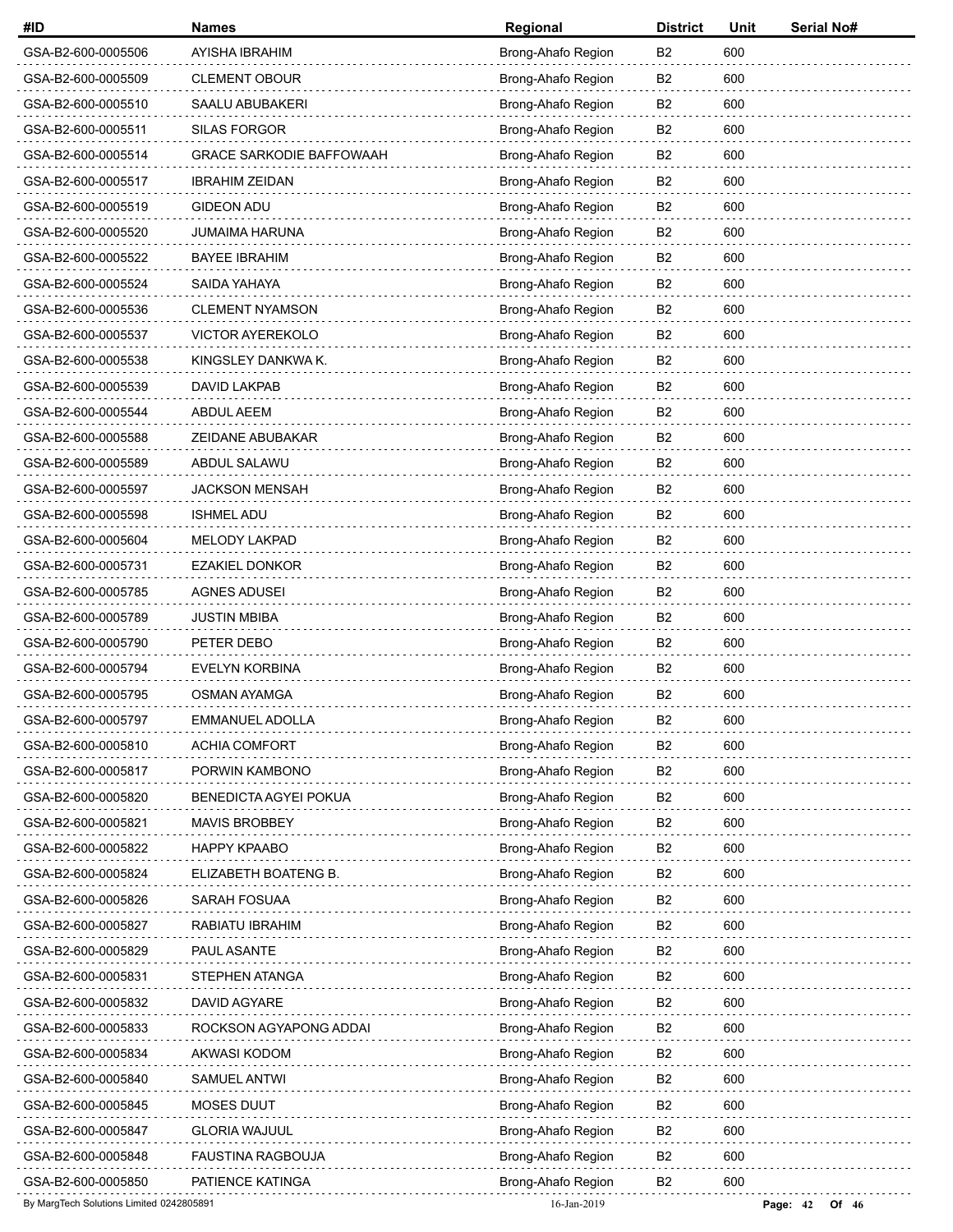| #ID                                      | <b>Names</b>                      | Regional           | <b>District</b> | Unit | Serial No#          |
|------------------------------------------|-----------------------------------|--------------------|-----------------|------|---------------------|
| GSA-B2-600-0005853                       | EBENEZER OWUSU                    | Brong-Ahafo Region | B2              | 600  |                     |
| GSA-B2-600-0005854                       | JONATHAN YABONDI                  | Brong-Ahafo Region | B2              | 600  |                     |
| GSA-B2-600-0005856                       | <b>ILIHAM SEIDU</b>               | Brong-Ahafo Region | B2              | 600  |                     |
| GSA-B2-600-0005857                       | <b>SAMPSON NJONAM</b>             | Brong-Ahafo Region | B <sub>2</sub>  | 600  |                     |
| GSA-B2-600-0005860                       | <b>ISSAHAKU MOHAMMED</b>          | Brong-Ahafo Region | B <sub>2</sub>  | 600  |                     |
| GSA-B2-600-0005862                       | <b>FLORENCE AMPONSAH</b>          | Brong-Ahafo Region | B2              | 600  |                     |
| GSA-B2-600-0005866                       | AYISHA WAHAB                      | Brong-Ahafo Region | B <sub>2</sub>  | 600  |                     |
| GSA-B2-600-0005877                       | ZAINAB MOHAMMED                   | Brong-Ahafo Region | B <sub>2</sub>  | 600  |                     |
| GSA-B2-600-0005879                       | <b>TAURIQUE IDDRISU</b>           | Brong-Ahafo Region | B <sub>2</sub>  | 600  |                     |
| GSA-B2-600-0005881                       | SHAFIQUE WADUD                    | Brong-Ahafo Region | B <sub>2</sub>  | 600  |                     |
| GSA-B2-600-0005882                       | <b>BALLA MOHAMMED</b>             | Brong-Ahafo Region | B2              | 600  |                     |
| GSA-B2-600-0005923                       | <b>FATAWU SALIFU</b>              | Brong-Ahafo Region | B <sub>2</sub>  | 600  |                     |
| GSA-B2-600-0007954                       | <b>JUSTICE AMPAABENG KYEREMEH</b> | Brong-Ahafo Region | B <sub>2</sub>  | 600  |                     |
| GSA-B2-600-0007959                       | USSHER AMANDAR D.                 | Brong-Ahafo Region | B <sub>2</sub>  | 600  |                     |
| GSA-B3-600-0008095                       | <b>HANIF ABDALLAH</b>             | Brong-Ahafo Region | B <sub>3</sub>  | 600  |                     |
| GSA-B2-600-0008111                       | PROSPER APEDINA                   | Brong-Ahafo Region | B <sub>2</sub>  | 600  |                     |
| GSA-B2-600-0008112                       | <b>DIANA DERY</b>                 | Brong-Ahafo Region | B <sub>2</sub>  | 600  |                     |
| GSA-B2-600-0008113                       | <b>HADI HARUNA</b>                | Brong-Ahafo Region | B <sub>2</sub>  | 600  |                     |
| GSA-B2-600-0008115                       | <b>FUSEINI MUNTALI</b>            | Brong-Ahafo Region | B2              | 600  |                     |
| GSA-B2-600-0008116                       | <b>CALEP SARKODIE</b>             | Brong-Ahafo Region | B <sub>2</sub>  | 600  |                     |
| GSA-B2-600-0008117                       | <b>SADICK BABA</b>                | Brong-Ahafo Region | B <sub>2</sub>  | 600  |                     |
| GSA-B2-600-0008118                       | ZELIA ABDULAI                     | Brong-Ahafo Region | B <sub>2</sub>  | 600  |                     |
| GSA-B2-600-0008119                       | ABDUL-RAZAK ZAKARI                | Brong-Ahafo Region | B2              | 600  |                     |
| GSA-B2-600-0008120                       | SALU ABUBAKARI                    | Brong-Ahafo Region | B <sub>2</sub>  | 600  |                     |
| GSA-B2-600-0008121                       | EMMANUEL KWAKU                    | Brong-Ahafo Region | B <sub>2</sub>  | 600  |                     |
| GSA-B2-600-0008122                       | <b>CLEMENT OBOUR</b>              | Brong-Ahafo Region | B <sub>2</sub>  | 600  |                     |
| GSA-B2-600-0008123                       | MUTIYA MAADA                      | Brong-Ahafo Region | B <sub>2</sub>  | 600  |                     |
| GSA-B2-600-0008124                       | MUHIB MAADA                       | Brong-Ahafo Region | B <sub>2</sub>  | 600  |                     |
| GSA-B2-600-0008126                       | DAVID LAKPUB                      | Brong-Ahafo Region | B <sub>2</sub>  | 600  |                     |
| GSA-B2-600-0008127                       | EUGENE KATA DANKWA                | Brong-Ahafo Region | B <sub>2</sub>  | 600  |                     |
| GSA-B2-600-0008128                       | YUSSIF MOHAMMED                   | Brong-Ahafo Region | B2              | 600  |                     |
| GSA-B2-600-0008129                       | ZEINAB AHANGOR                    | Brong-Ahafo Region | B <sub>2</sub>  | 600  |                     |
| GSA-B2-600-0008130                       | SANFORD KWABENA                   | Brong-Ahafo Region | B <sub>2</sub>  | 600  |                     |
| GSA-B2-600-0008132                       | <b>BENEDICT KYEREMEH</b>          | Brong-Ahafo Region | B2              | 600  |                     |
| GSA-B2-600-0008133                       | SAMEN RAHIM ABDUL                 | Brong-Ahafo Region | B <sub>2</sub>  | 600  |                     |
| GSA-B2-600-0008134                       | ASIA YAHAYA                       | Brong-Ahafo Region | B <sub>2</sub>  | 600  |                     |
| GSA-B2-600-0008135                       | NICOLAS KUBATI                    | Brong-Ahafo Region | B <sub>2</sub>  | 600  |                     |
| GSA-B2-600-0008136                       | ADDAI ROCKSON AGYAPONG            | Brong-Ahafo Region | B <sub>2</sub>  | 600  |                     |
| GSA-B2-600-0008137                       | <b>STEPHEN JAGRI</b>              | Brong-Ahafo Region | B2              | 600  |                     |
| GSA-B2-600-0008138                       | FALILA ABUBAKARI                  | Brong-Ahafo Region | B <sub>2</sub>  | 600  |                     |
| GSA-B2-600-0008139                       | <b>EVELYN NANDOM</b>              | Brong-Ahafo Region | B <sub>2</sub>  | 600  |                     |
| GSA-B2-600-0008140                       | JONATHAN YABONDI                  | Brong-Ahafo Region | B2              | 600  |                     |
| GSA-B2-600-0008141                       | ELISABETH EZAAH AKOSUA            | Brong-Ahafo Region | B2              | 600  |                     |
| GSA-B2-600-0008144                       | ZULKA SALIFU                      | Brong-Ahafo Region | B <sub>2</sub>  | 600  |                     |
| GSA-B2-600-0008160                       | RAHIM HARUNA ABDUL                | Brong-Ahafo Region | B <sub>2</sub>  | 600  |                     |
| By MargTech Solutions Limited 0242805891 |                                   | 16-Jan-2019        |                 |      | Page: 43<br>Of $46$ |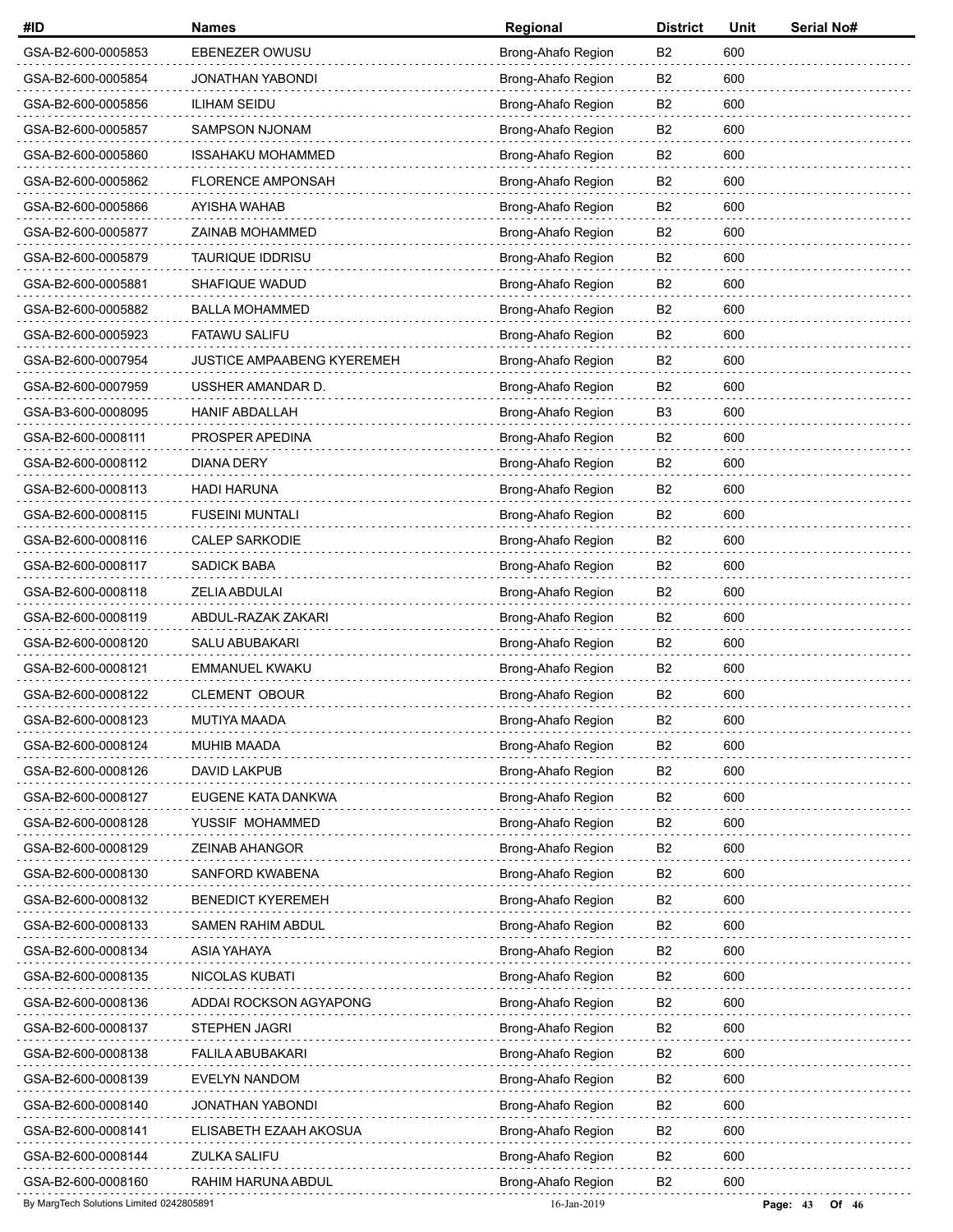| #ID                                      | <b>Names</b>                | Regional           | <b>District</b> | Unit | <b>Serial No#</b>   |
|------------------------------------------|-----------------------------|--------------------|-----------------|------|---------------------|
| GSA-B2-600-0008174                       | ALHASSAN ISSAHAKA           | Brong-Ahafo Region | B <sub>2</sub>  | 600  |                     |
| GSA-B2-600-0008178                       | <b>IRENE MARFO</b>          | Brong-Ahafo Region | B <sub>2</sub>  | 600  |                     |
| GSA-B2-600-0008185                       | DIDAT ABDUL SALIM           | Brong-Ahafo Region | B2              | 600  |                     |
| GSA-B2-600-0008196                       | RAHMAN ALHASSAN             | Brong-Ahafo Region | B <sub>2</sub>  | 600  |                     |
| GSA-B2-600-0008199                       | <b>FREDICK ANTWI</b>        | Brong-Ahafo Region | B <sub>2</sub>  | 600  |                     |
| GSA-B2-600-0008206                       | PORTIA BROWN                | Brong-Ahafo Region | B <sub>2</sub>  | 600  |                     |
| GSA-B10-600-0008313                      | <b>GULLIET ASANOR</b>       | Brong-Ahafo Region | <b>B10</b>      | 600  |                     |
| GSA-B10-600-0008323                      | FATAWU ABDALLAH DAWDA       | Brong-Ahafo Region | <b>B10</b>      | 600  |                     |
| GSA-B10-600-0008327                      | MAXWELL SOWAH AKOTO         | Brong-Ahafo Region | <b>B10</b>      | 600  |                     |
| GSA-B10-600-0008331                      | DAVID AGYIN MANFUL          | Brong-Ahafo Region | <b>B10</b>      | 600  |                     |
| GSA-B10-600-0008336                      | <b>DERRICK AMETEPE</b>      | Brong-Ahafo Region | <b>B10</b>      | 600  |                     |
| GSA-B10-600-0008339                      | <b>KELVIN SACKEY</b>        | Brong-Ahafo Region | <b>B10</b>      | 600  |                     |
| GSA-B10-600-0008345                      | <b>JORDAN AKATI SOWAH</b>   | Brong-Ahafo Region | <b>B10</b>      | 600  |                     |
| GSA-B10-600-0008347                      | JEMIMA BOADI AKOTO          | Brong-Ahafo Region | <b>B10</b>      | 600  |                     |
| GSA-B10-600-0008376                      | <b>SAMUEL GYAN</b>          | Brong-Ahafo Region | <b>B10</b>      | 600  |                     |
| GSA-B10-600-0008377                      | ESI KOTOKU                  | Brong-Ahafo Region | <b>B10</b>      | 600  |                     |
| GSA-B10-600-0008378                      | <b>ABIGAIL MOMONE</b>       | Brong-Ahafo Region | <b>B10</b>      | 600  |                     |
| GSA-B10-600-0008379                      | ADIZA MOHAMMED              | Brong-Ahafo Region | <b>B10</b>      | 600  |                     |
| GSA-B3-600-00011268                      | <b>FAROUK IBRAHIM IMORO</b> | Brong-Ahafo Region | B3              | 600  |                     |
| GSA-B3-600-00011270                      | AYISHA AHMMED ISSAKA        | Brong-Ahafo Region | B <sub>3</sub>  | 600  |                     |
| GSA-B3-600-00011271                      | AHMMED IMORO HOUSSAIN       | Brong-Ahafo Region | B <sub>3</sub>  | 600  |                     |
| GSA-B3-600-00011273                      | AYISHA MOHAMMED BAMBA       | Brong-Ahafo Region | B <sub>3</sub>  | 600  |                     |
| GSA-B3-600-00011274                      | AHMMED BAMBA MUSTAPHA       | Brong-Ahafo Region | B <sub>3</sub>  | 600  |                     |
| GSA-B3-600-00011276                      | <b>JAMES WUOMINI</b>        | Brong-Ahafo Region | B <sub>3</sub>  | 600  |                     |
| GSA-B3-600-00011277                      | RITA APINPANTANG YAA        | Brong-Ahafo Region | B <sub>3</sub>  | 600  |                     |
| GSA-B3-600-00011278                      | ALHASSAN MUSTAPHA           | Brong-Ahafo Region | B <sub>3</sub>  | 600  |                     |
| GSA-B3-600-00011283                      | <b>JAMES OBENG</b>          | Brong-Ahafo Region | B <sub>3</sub>  | 600  |                     |
| GSA-B3-600-00011284                      | SHARON OWUSU ASANTI         | Brong-Ahafo Region | B <sub>3</sub>  | 600  |                     |
| GSA-B3-600-00011286                      | MAXWELL KONADU              | Brong-Ahafo Region | B <sub>3</sub>  | 600  |                     |
| GSA-B3-600-00011287                      | ANGELA KONADU               | Brong-Ahafo Region | B <sub>3</sub>  | 600  |                     |
| GSA-B3-600-00011288                      | <b>VIVIAN KONADU</b>        | Brong-Ahafo Region | B <sub>3</sub>  | 600  |                     |
| GSA-B3-600-00011289                      | ANITA KONADU                | Brong-Ahafo Region | B <sub>3</sub>  | 600  |                     |
| GSA-B3-600-00011295                      | RABIU ALHASSAN MOHAMMED     | Brong-Ahafo Region | B <sub>3</sub>  | 600  |                     |
| GSA-B3-600-00011298                      | <b>JAMES WILSON</b>         | Brong-Ahafo Region | B3              | 600  |                     |
| GSA-B3-600-00011299                      | <b>JESSE OSEI KISSI</b>     | Brong-Ahafo Region | B <sub>3</sub>  | 600  |                     |
| GSA-B3-600-00011300                      | <b>MARK WUMPINI MBASE</b>   | Brong-Ahafo Region | B <sub>3</sub>  | 600  |                     |
| GSA-B3-600-00011301                      | <b>ABIGAIL ASIAMAH</b>      | Brong-Ahafo Region | B <sub>3</sub>  | 600  |                     |
| GSA-B3-600-00011302                      | <b>JAMES BOATENG</b>        | Brong-Ahafo Region | B <sub>3</sub>  | 600  |                     |
| GSA-B3-600-00011303                      | <b>HAMZA IBRAHIM</b>        | Brong-Ahafo Region | B3              | 600  |                     |
| GSA-B3-600-00011304                      | <b>JAMES ASIAMAH</b>        | Brong-Ahafo Region | B <sub>3</sub>  | 600  |                     |
| GSA-B3-600-00011305                      | <b>JAMES AVAVOR TSIVOR</b>  | Brong-Ahafo Region | B <sub>3</sub>  | 600  |                     |
| GSA-B3-600-00011307                      | <b>JAMES TSIVOR</b>         | Brong-Ahafo Region | B3              | 600  |                     |
| GSA-B3-600-00011309                      | SAIDU MOHAMMED YAKUBU       | Brong-Ahafo Region | B <sub>3</sub>  | 600  |                     |
| GSA-B3-600-00011310                      | HASSAN MOHAMMED YUSSIF      | Brong-Ahafo Region | B <sub>3</sub>  | 600  |                     |
| GSA-B3-600-00011312                      | <b>JAMES WUMBE</b>          | Brong-Ahafo Region | B <sub>3</sub>  | 600  |                     |
| By MargTech Solutions Limited 0242805891 |                             | 16-Jan-2019        |                 |      | Page: 44<br>Of $46$ |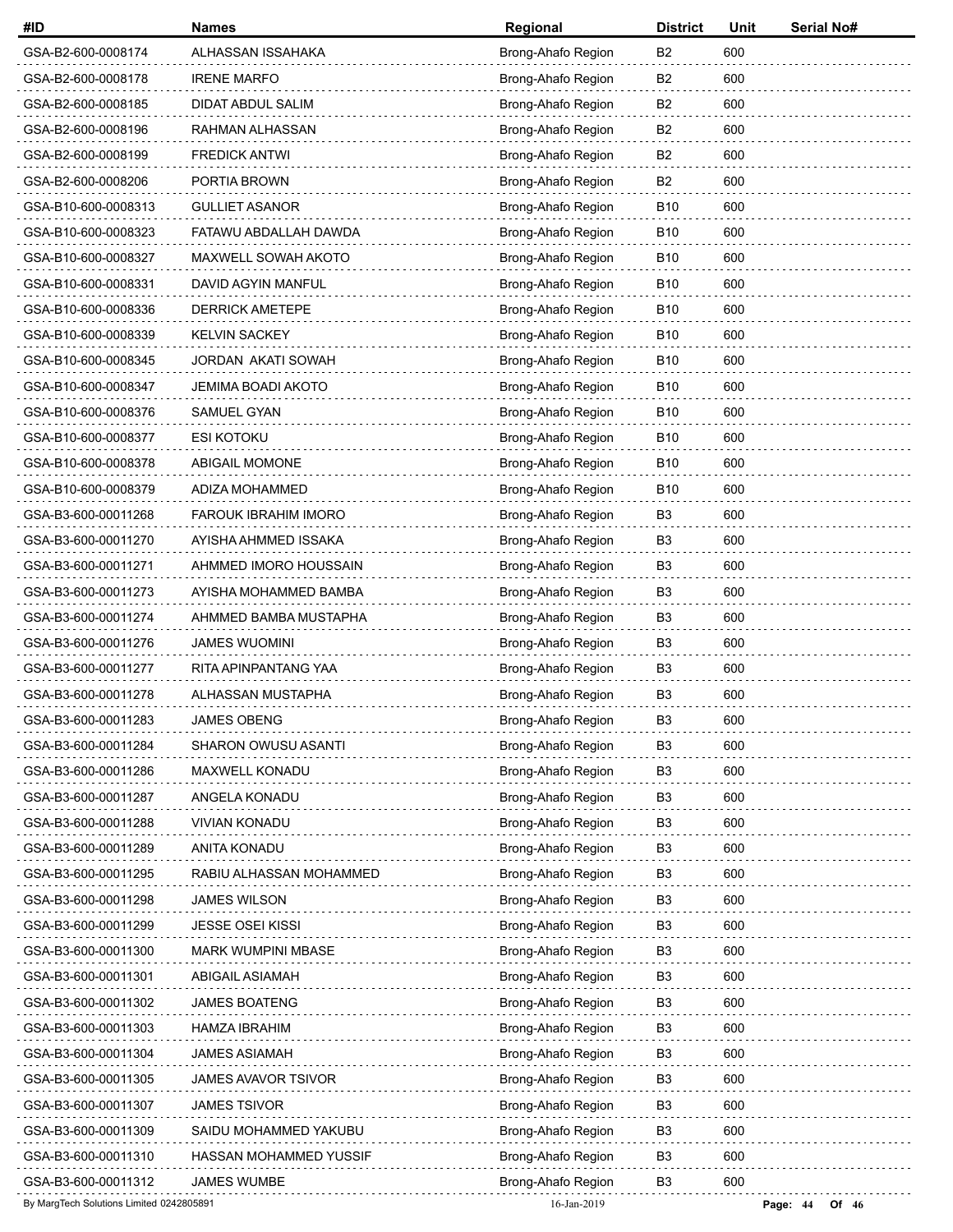| #ID                                      | <b>Names</b>                  | Regional           | <b>District</b> | Unit | <b>Serial No#</b>   |
|------------------------------------------|-------------------------------|--------------------|-----------------|------|---------------------|
| GSA-B3-600-00011313                      | AHMMED YUSSIF ISSAKA          | Brong-Ahafo Region | B <sub>3</sub>  | 600  |                     |
| GSA-B3-600-00011314                      | VIDA AZUMA MBA                | Brong-Ahafo Region | B3              | 600  |                     |
| GSA-B3-600-00011316                      | AARON AZUMA                   | Brong-Ahafo Region | B3              | 600  |                     |
| GSA-B3-600-00011317                      | <b>WILSON AMEXO</b>           | Brong-Ahafo Region | B <sub>3</sub>  | 600  |                     |
| GSA-B3-600-00011320                      | <b>HASSAM BEN-NAJEEB</b>      | Brong-Ahafo Region | B <sub>3</sub>  | 600  |                     |
| GSA-B3-600-00011321                      | FAHIM NAJIM RASHID            | Brong-Ahafo Region | B <sub>3</sub>  | 600  |                     |
| GSA-B3-600-00011322                      | MOHAMMED GADDAFI ALHASSAN     | Brong-Ahafo Region | B <sub>3</sub>  | 600  |                     |
| GSA-B3-600-00011325                      | AHMMED TOURE YAHAYA           | Brong-Ahafo Region | B <sub>3</sub>  | 600  |                     |
| GSA-B3-600-00011328                      | AHMMED ALHASSAN BENGHALI      | Brong-Ahafo Region | B <sub>3</sub>  | 600  |                     |
| GSA-B3-600-00011331                      | MOHAMMED AHMMED ALHASSAN      | Brong-Ahafo Region | B <sub>3</sub>  | 600  |                     |
| GSA-B3-600-00011334                      | <b>IBRAHIM YUSSIF AHMMED</b>  | Brong-Ahafo Region | B <sub>3</sub>  | 600  |                     |
| GSA-B3-600-00011335                      | <b>JAMES BOATENG SHOWBOAT</b> | Brong-Ahafo Region | B <sub>3</sub>  | 600  |                     |
| GSA-B3-600-00011336                      | HILDA GBANZABER MUTIB         | Brong-Ahafo Region | B <sub>3</sub>  | 600  |                     |
| GSA-B3-600-00011337                      | ALHASSAN MUNKAILA MOHAMMED    | Brong-Ahafo Region | B <sub>3</sub>  | 600  |                     |
| GSA-B3-600-00011338                      | HUDA MUNKAILA HUSSAIN         | Brong-Ahafo Region | B <sub>3</sub>  | 600  |                     |
| GSA-B3-600-00011342                      | RAZACK MOHAMMED ALHASSAN      | Brong-Ahafo Region | B <sub>3</sub>  | 600  |                     |
| GSA-B3-600-00011343                      | RAZAK YUSSIF IBRAHIM          | Brong-Ahafo Region | B <sub>3</sub>  | 600  |                     |
| GSA-B3-600-00011345                      | AHMMED SOFO YUSSIF            | Brong-Ahafo Region | B <sub>3</sub>  | 600  |                     |
| GSA-B3-600-00011353                      | KADIR MUSTAPHA MBA            | Brong-Ahafo Region | B <sub>3</sub>  | 600  |                     |
| GSA-B3-600-00011358                      | HUMU KADIR ALHASSAN           | Brong-Ahafo Region | B <sub>3</sub>  | 600  |                     |
| GSA-B3-600-00011359                      | ALHASSAN MOHAMMED KADIR       | Brong-Ahafo Region | B <sub>3</sub>  | 600  |                     |
| GSA-B3-600-00011361                      | JAMES AYISI BAAKO             | Brong-Ahafo Region | B <sub>3</sub>  | 600  |                     |
| GSA-B3-600-00011367                      | AYISHA ALHASSAN KADIR         | Brong-Ahafo Region | B <sub>3</sub>  | 600  |                     |
| GSA-B4-601-00012000                      | ALHASSAN WANZAM MUSTAPHA      | Brong-Ahafo Region | B4              | 601  |                     |
| GSA-B4-601-00012004                      | MAVIS GYAN OBAAPA             | Brong-Ahafo Region | B4              | 601  |                     |
| GSA-B4-601-00012005                      | MOHAMMED YUSSIF ALHASSAN      | Brong-Ahafo Region | B4              | 601  |                     |
| GSA-B4-601-00012010                      | MISP ADJEI NANA OTTI          | Brong-Ahafo Region | B4              | 601  |                     |
| GSA-B4-601-00012011                      | MOHAMMED YUSSIF ALHASSAN      | Brong-Ahafo Region | B4              | 601  |                     |
| GSA-B4-601-00012016                      | ANDREWS APPIAH MENSAH         | Brong-Ahafo Region | B4              | 601  |                     |
| GSA-B4-601-00012017                      | MARK ASAMOAH KWADWO           | Brong-Ahafo Region | B4              | 601  |                     |
| GSA-B4-601-00012022                      | <b>GEAORGE APINPANTANG</b>    | Brong-Ahafo Region | B4              | 601  |                     |
| GSA-B4-601-00012023                      | JAMILA ALHASSAN WANZAM        | Brong-Ahafo Region | B4              | 601  |                     |
| GSA-B4-601-00012025                      | MUBARAK MUFTAWU DAUDA         | Brong-Ahafo Region | B4              | 601  |                     |
| GSA-B4-601-00012031                      | ALHASSAN MUSTAPHA WANZAM      | Brong-Ahafo Region | B4              | 601  |                     |
| GSA-B4-601-00012035                      | AHMMED MUSTAPHA ALHASSAN      | Brong-Ahafo Region | B4              | 601  |                     |
| GSA-B4-601-00012038                      | AHMMED ALHASSAN MUFTAWU       | Brong-Ahafo Region | B4              | 601  |                     |
| GSA-B4-601-00012039                      | HAMDIYA GIMBO AYISHA          | Brong-Ahafo Region | B4              | 601  |                     |
| GSA-B4-601-00012042                      | YUSSIF AHMMED ALHASSAN        | Brong-Ahafo Region | B4              | 601  |                     |
| GSA-B4-601-00012043                      | AHMMED GIMBO YUSSIF           | Brong-Ahafo Region | B4              | 601  |                     |
| GSA-B4-601-00012044                      | ALHASSAN KHALIQ               | Brong-Ahafo Region | B4              | 601  |                     |
| GSA-B4-601-00012055                      | HAMDIYA SAIDU MUSTAPHA        | Brong-Ahafo Region | B4              | 601  |                     |
| GSA-B4-601-00012056                      | AYISHA YUSSIF HAMDALLAH       | Brong-Ahafo Region | B4              | 601  |                     |
| GSA-B4-601-00012057                      | ALHASSAN WAKASO MUFTAWU       | Brong-Ahafo Region | B4              | 601  |                     |
| GSA-B4-601-00012059                      | HAMDIYATU ABDALLAH YUSSIF     | Brong-Ahafo Region | B4              | 601  |                     |
| GSA-B4-601-00012061                      | MOHAMMED ALHASSAN MOHAMMED    | Brong-Ahafo Region | B4              | 601  |                     |
| By MargTech Solutions Limited 0242805891 |                               | 16-Jan-2019        |                 |      | Page: $45$<br>Of 46 |